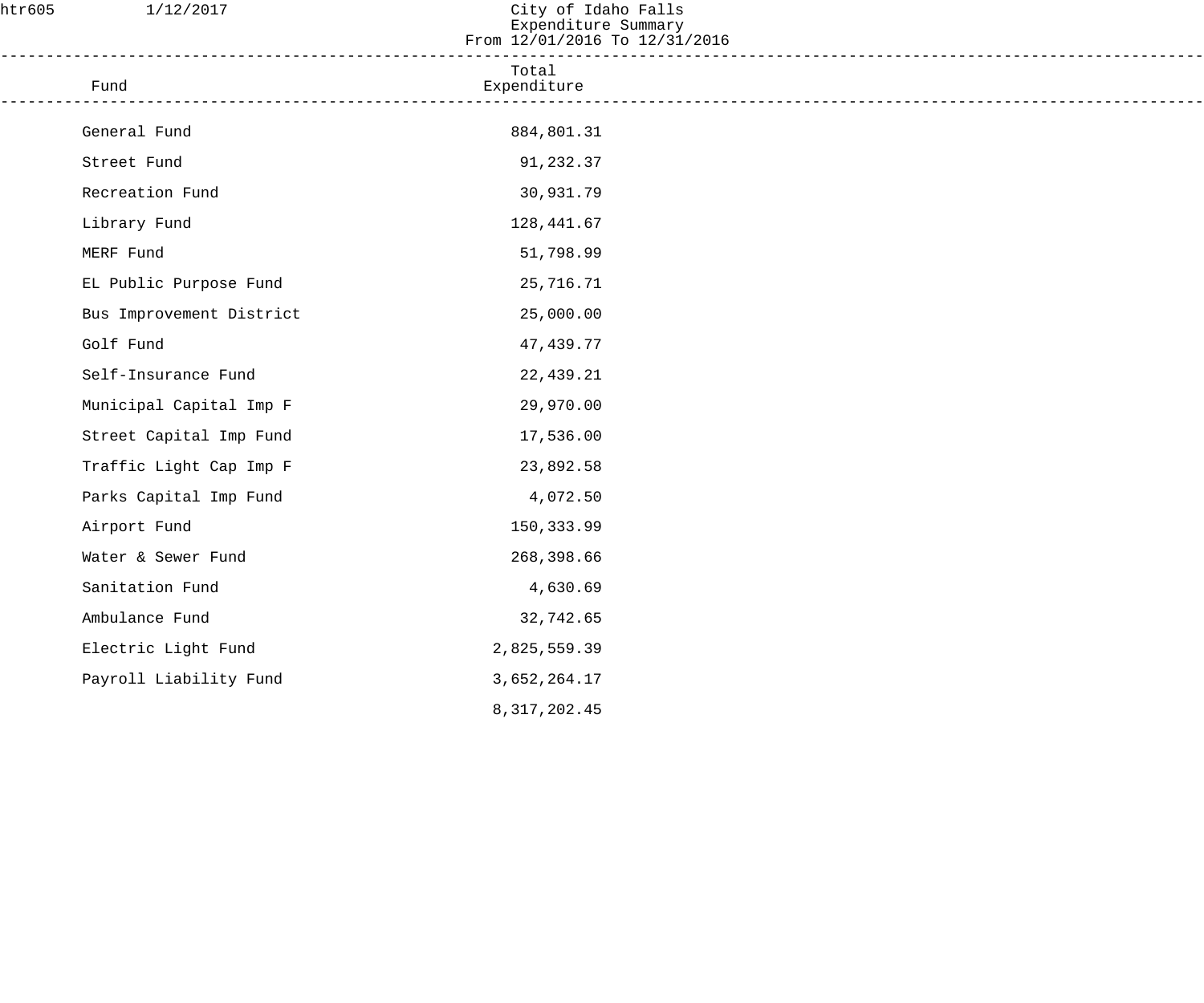# Htr603 1/12/17 City Of Idaho Falls Page 1 OPERATING EXPENSES PAID From 12/01/2016 To 12/31/2016

| Check<br>Number | Vendor<br>Name                           |           | Amount Description        | Fund |
|-----------------|------------------------------------------|-----------|---------------------------|------|
|                 |                                          |           |                           |      |
| 0000217         | UNITED WAY OF IDAHO FALLS AND BONN 77.00 |           | EMPLOYEE CONTR. 12-2-16   | 080  |
| 0000218         | AMERICAN FUNDS SERVICE COMPANY           | 325.00    | CONTR. 12-2-16<br>457     | 080  |
| 0000219         | NATIONWIDE TRUST CO                      | 1,000.00  | 457 DFRD CONTR. 12-2-16   | 080  |
| 0000220         | AMERICAN INSURANCE SERVICE               | 2,445.86  | FSA PYDY CONTR. 12-2-16   | 080  |
| 0000220         | AMERICAN INSURANCE SERVICE               | 172.00    | FSA MON FEE $12-2-16$     | 080  |
| 0000221         | DATAPATH FINANCIAL SERVICES, INC         | 5,147.61  | EMPLOYEE CONTR 12-2-16    | 080  |
| 0000221         | DATAPATH FINANCIAL SERVICES, INC         | 604.17    | EMPLOYER CONTR 12-2-16    | 080  |
| 0000222         | VARIABLE ANNUITY LIFE INSURANCE COM      | 8,801.15  | 457<br>CONTR 12-2-16      | 080  |
| 0000222         | VARIABLE ANNUITY LIFE INSURANCE COM      | 1,175.00  | 457 ROTH CONTR 12-2-16    | 080  |
| 0000223         | IDAHO FALLS CITY-PAYROLL                 | 45,628.32 | WORKRS COMP PYDY 12-2-16  | 080  |
| 0000224         | SCENIC FALLS FEDERAL CREDIT              | 51,667.54 | DEDUCTIONS PYDY 12-2-16   | 080  |
| 0000224         | SCENIC FALLS FEDERAL CREDIT              | 284.00    | MEA DUES PYDY 12-2-16     | 080  |
| 0000225         | DELTA DENTAL PLAN OF IDAHO INC           | 62,081.90 | DENTAL INS DEC'2016       | 080  |
| 0000226         | TELADOC INC                              | 1,701.30  | PEPM DEC'16               | 080  |
| 0000227         | UNITED WAY OF IDAHO FALLS AND BONN       | 77.00     | EMPLOYEE CONTR. 12-16-16  | 080  |
| 0000228         | NATIONWIDE TRUST CO                      | 100.00    | EMPLOYEE CONTR. 12-16-16  | 080  |
| 0000229         | AMERICAN FUNDS SERVICE COMPANY           | 325.00    | EMPLOYEE CONTR. 12-16-16  | 080  |
| 0000230         | AMERICAN INSURANCE SERVICE               | 2,445.86  | FSA ACCT CONTR. 12-16-16  | 080  |
| 0000231         | DATAPATH FINANCIAL SERVICES, INC         | 5,147.61  | HSA<br>CONTR. 12-16-16    | 080  |
| 0000232         | VARIABLE ANNUITY LIFE INSURANCE COM      | 8,726.15  | 457<br>CONTR. 12-16-16    | 080  |
| 0000232         | VARIABLE ANNUITY LIFE INSURANCE COM      | 1,175.00  | 457 ROTH CONTR 12-15-16   | 080  |
| 0000233         | IDAHO FALLS CITY-PAYROLL                 | 43,648.24 | WORKERS' COMP 12-16-16    | 080  |
| 0000234         | SCENIC FALLS FEDERAL CREDIT              | 51,073.04 | CR UNION DED $12-16-16$   | 080  |
| 0000235         | LINE CONSTRUCTION BENEFIT FUND           | 6,080.00  | IBEW EMPLOYEE 12-16-16    | 080  |
| 0000236         | LINE CONSTRUCTION BENEFIT FUND           | 45,490.56 | HEALTH INS FOR 12-16-16   | 080  |
| 0000237         | WNEBCO                                   | 2.60      | ACTIVE EMPLOYEES JAN'2017 | 080  |
|                 |                                          |           |                           |      |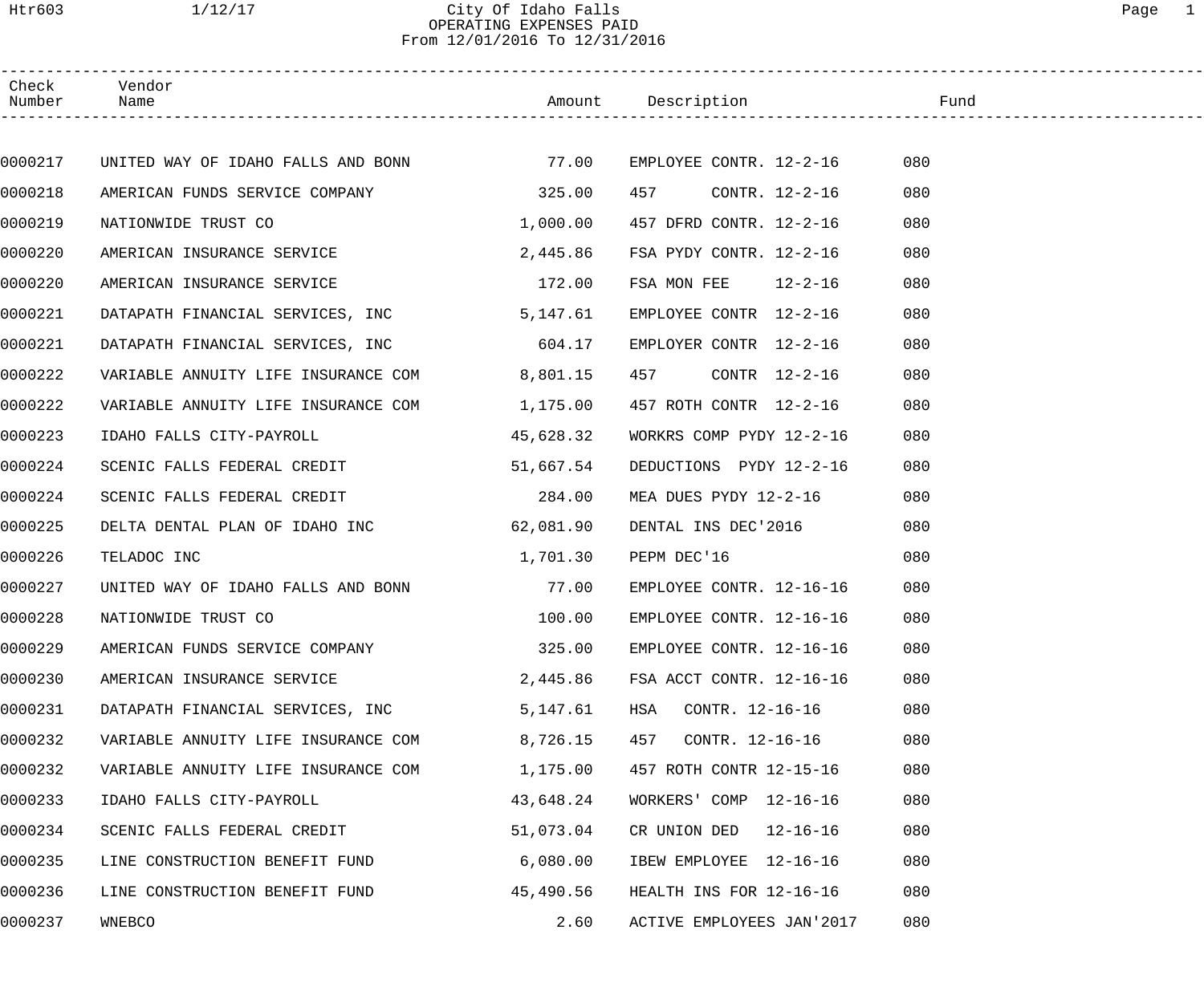| Check<br>Number | Vendor<br>Name                           |             | Amount Description                | Fund |
|-----------------|------------------------------------------|-------------|-----------------------------------|------|
|                 |                                          |             |                                   |      |
| 0000238         | IDAHO FALLS FOP LODGE #6                 | 2,640.00    | DUES FOR JAN'2017 080             |      |
| 0000239         | LIFEMAP ASSURANCE COMPANY                | 3,120.58    | SUPP LIFE FOR JAN'2017            | 080  |
| 0000240         | IBEW LOCAL NO. 57                        | 3,508.98    | DUES FOR<br>JAN'2017              | 080  |
| 0000241         | INT'L ASSN OF FIREFIGHTER LOCAL1565      | 7,695.50    | DUES FOR<br>JAN'2017              | 080  |
| 0000242         | LIFEMAP ASSURANCE COMPANY                | 11, 413. 45 | EMPLOYEE<br>JAN'2017              | 080  |
| 0000243         | BLUE CROSS OF IDAHO                      | 800,413.77  | HEALTH INS JAN'2017               | 080  |
| 0000244         | UNITED WAY OF IDAHO FALLS AND BONN 77.00 |             | UNITED WAY EMP 12-30-16           | 080  |
| 0000245         | NATIONWIDE TRUST CO                      | 100.00      | EMPLOYEE 457 DEF 12-30-16         | 080  |
| 0000246         | AMERICAN FUNDS SERVICE COMPANY 325.00    |             | 457 CONTR FOR 12-30-16            | 080  |
| 0000247         | AMERICAN INSURANCE SERVICE               | 2,445.86    | FSA CONTR FOR 12-30-16            | 080  |
| 0000248         | DATAPATH FINANCIAL SERVICES, INC         | 5,147.61    | HSA CONTR FOR 12-30-16            | 080  |
| 0000249         | VARIABLE ANNUITY LIFE INSURANCE COM      | 8,726.15    | 457 CONTR FOR 12-30-16            | 080  |
| 0000249         | VARIABLE ANNUITY LIFE INSURANCE COM      | 1,175.00    | 457 ROTH FOR 12-30-16             | 080  |
| 0000250         | IDAHO FALLS CITY-PAYROLL                 | 45,743.07   | WORKERS' COMP 12-30-16            | 080  |
| 0000251         | SCENIC FALLS FEDERAL CREDIT              | 49,691.04   | DEDUCTIONS FOR 12-30-16           | 080  |
| 0000252         | DELTA DENTAL PLAN OF IDAHO INC           |             | 61,730.76 DENTAL INS FOR 12-30-16 | 080  |
| 0000253         | IDAHO NCPERS GROUP LIFE INS              | 1,376.00    | PERS<br>INS FOR JANUARY'17        | 080  |
| 0000254         | AFLAC                                    | 12,220.96   | SEC 125 DED DECEMBER 2016         | 080  |
| 0000254         | AFLAC                                    | 1,752.52    | SHORT TERM DISAB DEC 2016         | 080  |
| 0010073         | IDAHO FALLS CITY-PAYROLL                 | 2,807.33    | VEHICLE BENEFIT 12-2-16           | 080  |
| 0010074         | IDAHO STATE TAX COMMISSION               | 59,497.00   | STATE TX W/H PYDY 12-2-16         | 080  |
| 0010075         | IDAHO FALLS CITY-PAYROLL                 | 130,774.81  | FED W/H<br>PYDY 12-2-16           | 080  |
| 0010075         | IDAHO FALLS CITY-PAYROLL                 | 73,945.19   | FICA W/H<br>PYDY 12-2-16          | 080  |
| 0010075         | IDAHO FALLS CITY-PAYROLL                 | 73,945.19   | PYDY 12-2-16<br>FICA CITY         | 080  |
| 0010075         | IDAHO FALLS CITY-PAYROLL                 | 22, 242.19  | MED W/H FOR PYDY 12-2-16          | 080  |
| 0010075         | IDAHO FALLS CITY-PAYROLL                 | 22,242.19   | MED-CITY FOR PYDY 12-2-16         | 080  |
|                 |                                          |             |                                   |      |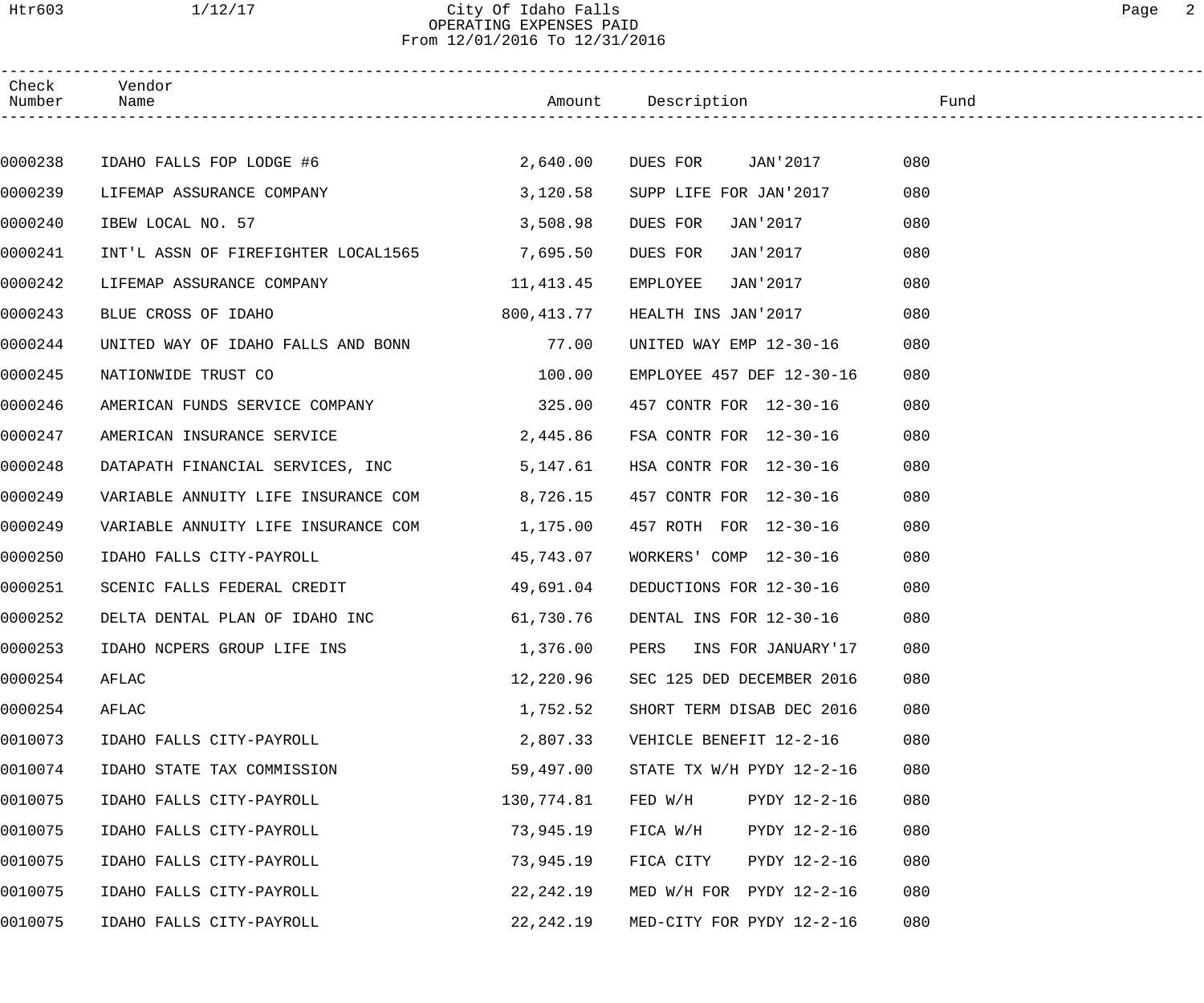# Htr603 1/12/17 City Of Idaho Falls Page 3 OPERATING EXPENSES PAID From 12/01/2016 To 12/31/2016

| Check<br>Number | Vendor<br>Name             |            | Amount Description              | Fund                 |
|-----------------|----------------------------|------------|---------------------------------|----------------------|
|                 |                            |            |                                 |                      |
| 0010076         | IDAHO FALLS CITY-PAYROLL   |            | 114,359.53 EMPLOYEE SHR 12-2-16 | 080                  |
| 0010076         | IDAHO FALLS CITY-PAYROLL   | 197,289.58 | CITY<br>SHR 12-2-16             | 080                  |
| 0010076         | IDAHO FALLS CITY-PAYROLL   | 63,804.03  | 401K/FIRE DFRRED 12-2-16        | 080                  |
| 0010076         | IDAHO FALLS CITY-PAYROLL   | 4,092.68   | $12 - 2 - 16$<br>LOAN           | 080                  |
| 0010077         | IDAHO STATE TAX COMMISSION | 57,976.00  | STATE W/H FOR 12-16-16          | 080                  |
| 0010078         | IDAHO FALLS CITY-PAYROLL   | 127,085.99 | FED<br>W/H FOR 12-16-16         | 080                  |
| 0010078         | IDAHO FALLS CITY-PAYROLL   | 73,161.95  | FICA W/H FOR 12-16-16           | 080                  |
| 0010078         | IDAHO FALLS CITY-PAYROLL   | 73,161.95  | FICA-CITY FOR 12-16-16          | 080                  |
| 0010078         | IDAHO FALLS CITY-PAYROLL   | 21,780.25  | MED W/H FOR 12-16-16            | 080                  |
| 0010078         | IDAHO FALLS CITY-PAYROLL   | 21,780.25  | MED-CITY FOR 12-16-16           | 080                  |
| 0010079         | IDAHO FALLS CITY-PAYROLL   | 111,454.56 | EMPLOYEE SHR PYDY 121616        | 080                  |
| 0010079         | IDAHO FALLS CITY-PAYROLL   | 189,295.41 | CITY---SHARE PYDY 121616        | 080                  |
| 0010079         | IDAHO FALLS CITY-PAYROLL   | 59,936.96  | 401K FIRE DFRRD 121616          | 080                  |
| 0010079         | IDAHO FALLS CITY-PAYROLL   | 4,092.68   | PERSI LOAN PYDY 121616          | 080                  |
| 0010080         | IDAHO STATE TAX COMMISSION | 64,656.00  | STATE TX FOR 12-30-16           | 080                  |
| 0010081         | IDAHO FALLS CITY-PAYROLL   |            | 143,699.23 FED W/H FOR 12-30-16 | 080                  |
| 0010081         | IDAHO FALLS CITY-PAYROLL   | 77,484.53  | FICA W/H FOR 12-30-16           | 080                  |
| 0010081         | IDAHO FALLS CITY-PAYROLL   | 77,484.53  | FICA CITY FOR 12-30-16          | 080                  |
| 0010081         | IDAHO FALLS CITY-PAYROLL   | 23,011.53  | MED W/H FOR 12-30-16            | 080                  |
| 0010081         | IDAHO FALLS CITY-PAYROLL   | 23,011.53  | MED-CITY FOR 12-30-16           | 080                  |
| 0010082         | IDAHO FALLS CITY-PAYROLL   | 114,403.81 | EMPLOYEE FOR 12-30-16           | 080                  |
| 0010082         | IDAHO FALLS CITY-PAYROLL   | 195,163.41 | CITY SHARE FOR 12-30-16         | 080                  |
| 0010082         | IDAHO FALLS CITY-PAYROLL   | 59,687.40  | 401K/FIRE DFRD 12-30-16         | 080                  |
| 0010082         | IDAHO FALLS CITY-PAYROLL   | 4,231.32   | PERSI LOAN FOR 12-30-16         | 080                  |
| 0040599         | SHARON NIXON               | 85.00      | PROCESS SRVR CS#16-6339         | 001<br>City Attorney |
| 0040600         | IDAHO STATE TAX COMMISSION | 8,004.60   | ID SALES & USE TAX NOV'16       | 001                  |
|                 |                            |            |                                 |                      |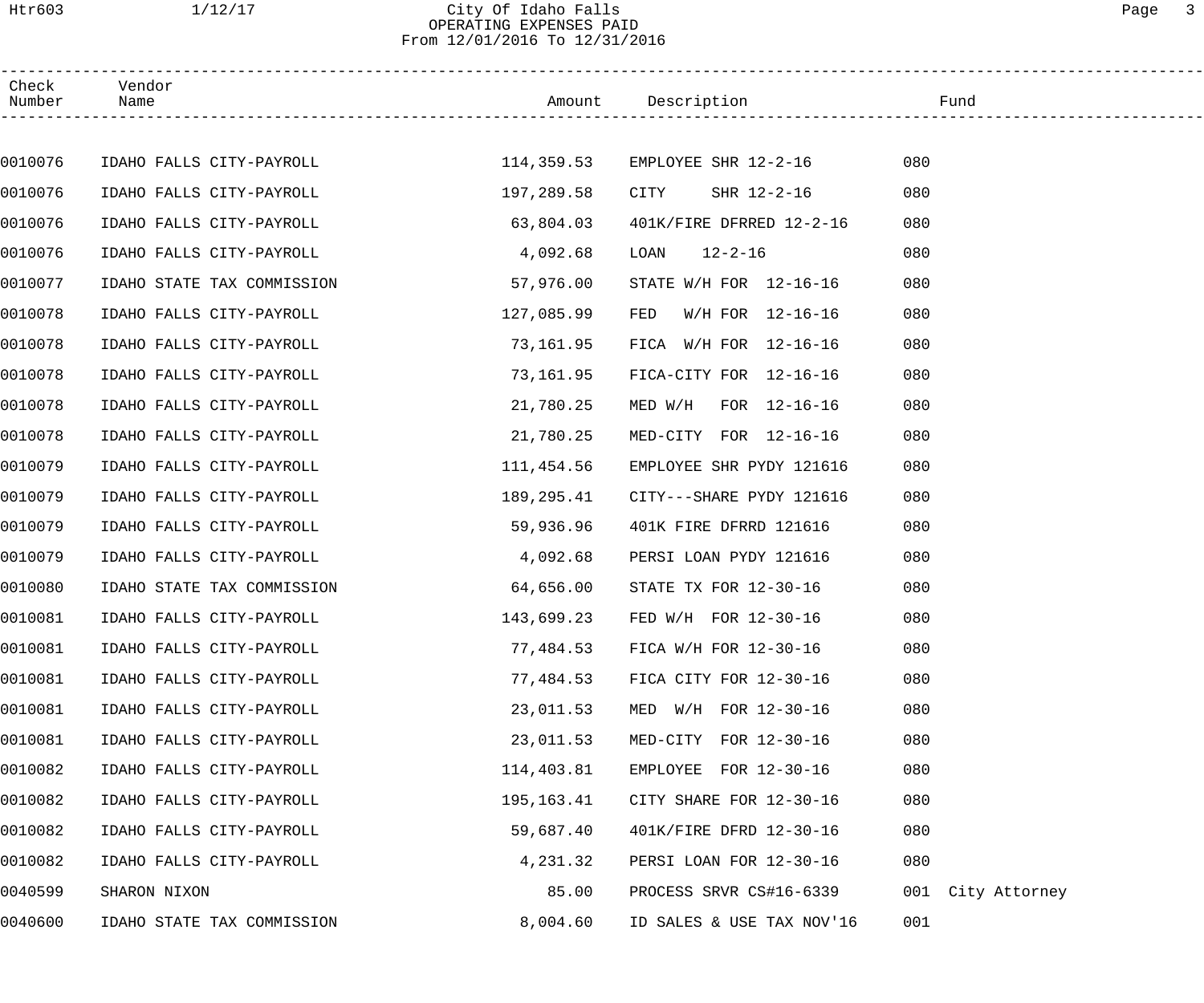# Htr603 1/12/17 City Of Idaho Falls Page 4 OPERATING EXPENSES PAID From 12/01/2016 To 12/31/2016

| Check<br>Number | Vendor<br>Name                                 |          | Amount Description          |     | Fund                  |
|-----------------|------------------------------------------------|----------|-----------------------------|-----|-----------------------|
|                 |                                                |          |                             |     |                       |
| 0040601         | BRUCE YOUNG                                    | 177.00   | TA#MS-186 TRVL ADVANCE      | 001 |                       |
| 0040602         | ENTERPRISE RENT-A-CAR                          | 537.75   | TA#CDS-17 RENTAL CARS       | 001 |                       |
| 0040603         | REBECCA CASPER                                 | 1,152.39 | TA#MO-152 & 155 TRVL RMBR   | 001 |                       |
| 0040604         | IDAHO FALLS CITY/PETTY CASH                    | 1,794.34 | REIMBURSE PETTY CASH        | 001 |                       |
| 0040605         | CHRIS FREDERICKSEN                             | 11.02    | TA#PW-169 TRVL RMBRSMENT    | 001 |                       |
| 0040606         | JOE CAWLEY                                     | 41.71    | TA#PD-558 TRVL RMBRSMENT    | 001 |                       |
| 0040607         | GARY OLSON                                     | 128.70   | TA#PW-167 TRVL RMBRSMENT    | 001 |                       |
| 0040608         | PETER KLEPICH + 3                              | 138.51   | TA#PD-561 TRVL RMBRSMENT    | 001 |                       |
| 0040609         | ED MAROHN                                      | 225.24   | TA#CC-101 TRVL RMBRSMENT    | 001 |                       |
| 0040610         | IDAHO FALLS, CITY OF                           | 210.00   | PBLC WRKS, GIS, ENGRNG 2016 |     | 001 Human Resources   |
| 0040611         | IDAHO FALLS, CITY OF                           | 350.00   | SEWER DEPARTMENT            |     | 001 Human Resources   |
| 0040612         | IDAHO FALLS, CITY OF                           | 280.00   | AIRPORT DEPARTMENT          |     | 001 Human Resources   |
| 0040613         | UTAH ASSOCIATION MUNICIPAL POWER SY 327,483.71 |          | PWR BILL OCTOBER 2016       | 064 |                       |
| 0040614         | IDAHO FALLS, CITY OF                           | 40.00    | HUMAN RESOURCES 2016        |     | 001 Human Resources   |
| 0040615         | IDAHO FALLS, CITY OF                           | 150.00   | RETIREMENT VAN ASHTON       |     | 064 Electric          |
| 0040616         | CENTURYLINK                                    | 851.05   | NOV 19, 2016 CHARGES        | 001 |                       |
| 0040616         | CENTURYLINK                                    | 700.00   | JULY 19 2016 CHARGES        | 001 |                       |
| 0040617         | IDAHO FALLS CITY/PETTY CASH                    | 1,195.55 | REIMBURSE PETTY CASH        | 001 |                       |
| 0040618         | PAMELA ALEXANDER                               | 63.00    | TA#MS-185 TRVL RMBRSMENT    | 001 |                       |
| 0040619         | IDAHO CHIEFS OF POLICE ASSOC.                  | 175.00   | TA#PD-563 M MCBRIDE RGST    | 001 |                       |
| 0040620         | REBECCA CASPER                                 | 335.62   | TA#MO-156 TRVL RMBRSMENT    | 001 |                       |
| 0040621         | IDAHO PRETZEL LLC                              | 1,065.60 | C#201607635 BC#1131539      | 001 |                       |
| 0040622         | IDAHO TRANSPORTATION DEPARTMNT                 | 1,000.00 | CONSTRUCTION JOB/CONTRACT   | 046 | Traffic Light Cap Imp |
| 0040623         | IDAHO TRANSPORTATION DEPARTMNT                 | 1,000.00 | CONSTRUCTION JOB/CONTRACT   | 041 | Municipal Capital Imp |
| 0040624         | BRAD CRAMER                                    | 186.56   | TA#CDS-18 TRVL RMBRSMENT    | 001 |                       |
| 0040625         | IDAHO FALLS, CITY OF                           | 120.00   | HOLIDAY 2016 FIRE HEADQTR   |     | 001 Human Resources   |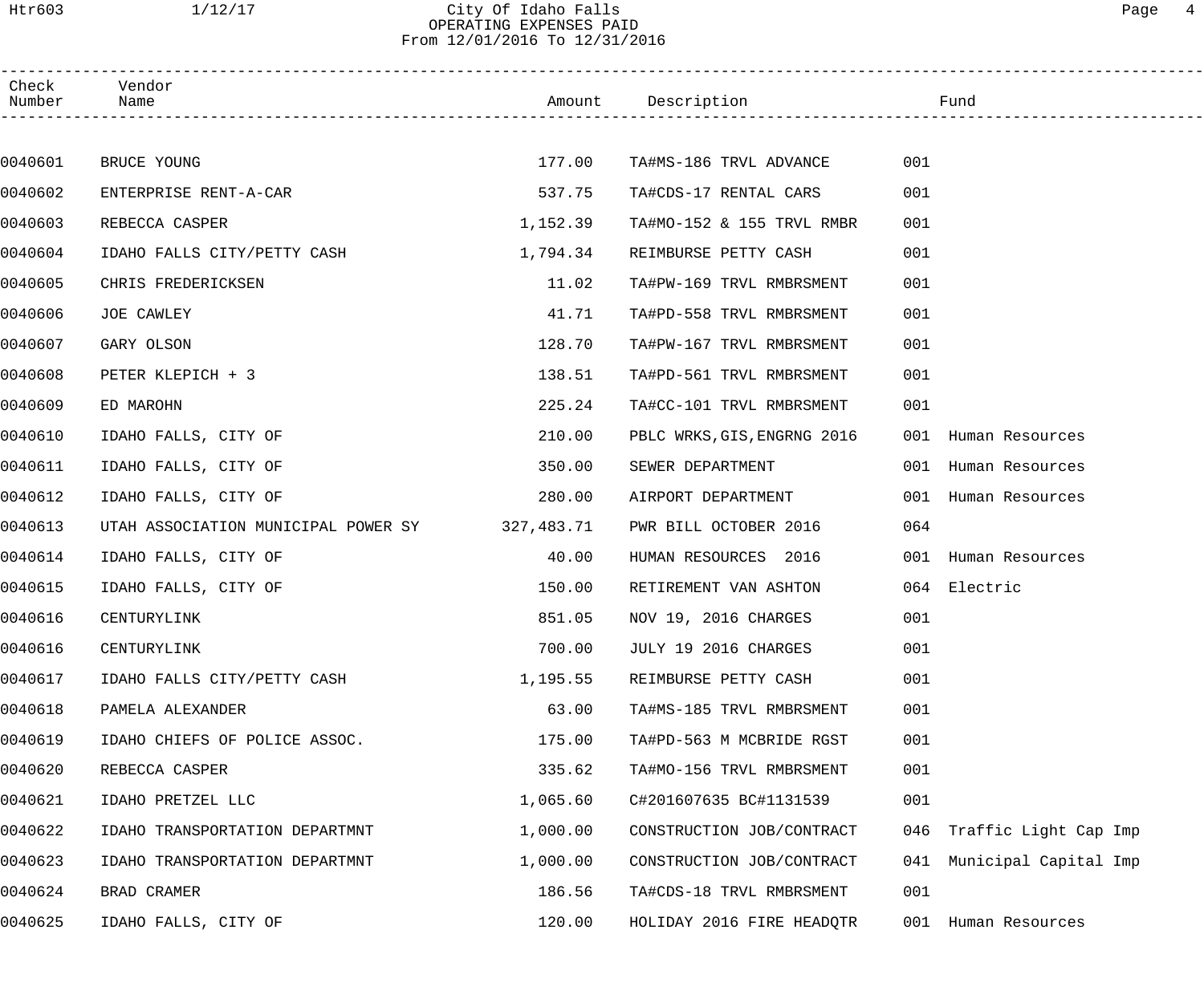# Htr603 1/12/17 City Of Idaho Falls Page 5 OPERATING EXPENSES PAID From 12/01/2016 To 12/31/2016

| Check<br>Number | Vendor<br>Name                |           | Amount Description         |     | Fund                    |  |
|-----------------|-------------------------------|-----------|----------------------------|-----|-------------------------|--|
|                 |                               |           |                            |     |                         |  |
| 0040626         | IDAHO FALLS, CITY OF          | 195.00    | HOLIDAY 2016 COMM. DVLPMT  |     | 001 Human Resources     |  |
| 0040627         | IDAHO FALLS, CITY OF          | 370.00    | HOLIDAY 2016 IFFD C-SHIFT  | 001 | Human Resources         |  |
| 0040628         | IDAHO FALLS, CITY OF          | 380.00    | HOLIDAY 2016 IFFD B-SHIFT  | 001 | Human Resources         |  |
| 0040629         | IDAHO FALLS, CITY OF          | 380.00    | HOLIDAY 2016 IFFD A-SHIFT  |     | 001 Human Resources     |  |
| 0040630         | IDAHO FALLS, CITY OF          | 70.00     | HOLIDAY 2016 LEGAL DEPT.   | 001 | Human Resources         |  |
| 0040631         | IDAHO FALLS, CITY OF          | 710.00    | HOLIDAY 2016 I.F POWER     | 001 | Human Resources         |  |
| 0040632         | IDAHO FALLS CITY/PETTY CASH   | 1,404.94  | REMBURSE PETTY CASH        | 001 |                         |  |
| 0040633         | BONNEVILLE METRO PLANNING ORG | 6,687.00  | 1ST AND 2ND QTR UNIFED PL  |     | 001 Planning & Building |  |
| 0040634         | PAUL RADFORD                  | 371.20    | TA#FD-261,270 TRVL RMBRSM  | 001 |                         |  |
| 0040635         | BLOCK 22 LLC                  | 399.00    | TA#CC-101 PD-559, MS-185   | 001 |                         |  |
| 0040636         | ENTERPRISE RENT-A-CAR         | 491.25    | TA#PRD-179, PW-169, RENTAL | 001 |                         |  |
| 0040637         | WELLS FARGO BANK              | 14,679.63 | PYMNT ON CR CRD NOV'2016   | 001 |                         |  |
| 0040637         | WELLS FARGO BANK              | 155.00    | PYMNT ON CR CRD NOV'2016   |     | 001 Mayor               |  |
| 0040637         | WELLS FARGO BANK              | 7.41      | PYMNT ON CR CRD NOV'2016   |     | 001 Mayor               |  |
| 0040637         | WELLS FARGO BANK              | 60.52     | PYMNT ON CR CRD NOV'2016   |     | 001 Mayor               |  |
| 0040637         | WELLS FARGO BANK              | 22.99     | PYMNT ON CR CRD NOV'2016   |     | 001 Municipal Services  |  |
| 0040637         | WELLS FARGO BANK              | 280.00    | PYMNT ON CR CRD NOV'2016   |     | 001 Data Processing     |  |
| 0040637         | WELLS FARGO BANK              | 54.99     | PYMNT ON CR CRD NOV'2016   |     | 001 Finance             |  |
| 0040637         | WELLS FARGO BANK              | 33.00     | PYMNT ON CR CRD NOV'2016   |     | 001 Finance             |  |
| 0040637         | WELLS FARGO BANK              | 397.58    | PYMNT ON CR CRD NOV'2016   |     | 001 Finance             |  |
| 0040637         | WELLS FARGO BANK              | 35.00     | PYMNT ON CR CRD NOV'2016   |     | 001 Planning & Building |  |
| 0040637         | WELLS FARGO BANK              | 200.00    | PYMNT ON CR CRD NOV'2016   |     | 001 Human Resources     |  |
| 0040637         | WELLS FARGO BANK              | 125.80    | PYMNT ON CR CRD NOV'2016   |     | 001 Police              |  |
| 0040637         | WELLS FARGO BANK              | 35.00     | PYMNT ON CR CRD NOV'2016   |     | 001 Fire                |  |
| 0040637         | WELLS FARGO BANK              | 1,752.71  | PYMNT ON CR CRD NOV'2016   |     | 001 Fire                |  |
| 0040637         | WELLS FARGO BANK              | 875.00    | PYMNT ON CR CRD NOV'2016   |     | 001 Fire                |  |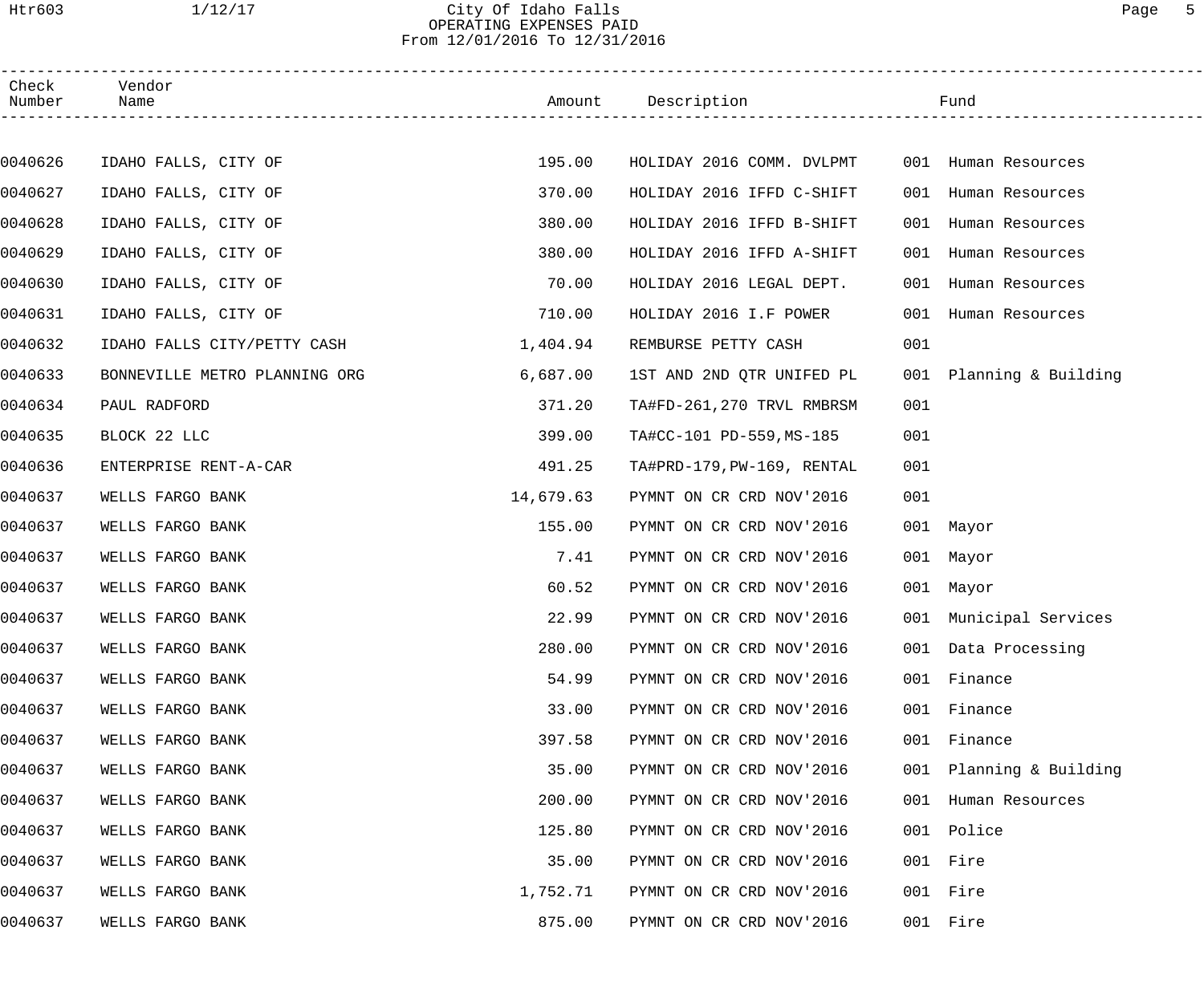## Htr603 1/12/17 City Of Idaho Falls Page 6 OPERATING EXPENSES PAID From 12/01/2016 To 12/31/2016

| Check<br>Number | Vendor<br>Name       |          | Amount Description        |     | Fund                |  |
|-----------------|----------------------|----------|---------------------------|-----|---------------------|--|
|                 |                      |          |                           |     |                     |  |
| 0040637         | WELLS FARGO BANK     | 205.00   | PYMNT ON CR CRD NOV'2016  |     | 001 Fire            |  |
| 0040637         | WELLS FARGO BANK     | 18.60    | PYMNT ON CR CRD NOV'2016  | 001 | Parks               |  |
| 0040637         | WELLS FARGO BANK     | 384.84   | PYMNT ON CR CRD NOV'2016  | 001 | Parks               |  |
| 0040637         | WELLS FARGO BANK     | 49.00    | PYMNT ON CR CRD NOV'2016  | 001 | Parks               |  |
| 0040637         | WELLS FARGO BANK     | 125.80   | PYMNT ON CR CRD NOV'2016  | 001 | Parks               |  |
| 0040637         | WELLS FARGO BANK     | 35.00    | PYMNT ON CR CRD NOV'2016  | 001 | Public Works        |  |
| 0040637         | WELLS FARGO BANK     | 3,693.78 | PYMNT ON CR CRD NOV'2016  |     | 060 Airport         |  |
| 0040637         | WELLS FARGO BANK     | 150.00   | PYMNT ON CR CRD NOV'2016  |     | 061 Water           |  |
| 0040637         | WELLS FARGO BANK     | 16.00    | PYMNT ON CR CRD NOV'2016  |     | 064 Electric        |  |
| 0040637         | WELLS FARGO BANK     | 780.00   | PYMNT ON CR CRD NOV'2016  |     | 064 Electric        |  |
| 0040637         | WELLS FARGO BANK     | 298.00   | PYMNT ON CR CRD NOV'2016  |     | 064 Electric        |  |
| 0040637         | WELLS FARGO BANK     | 143.90   | PYMNT ON CR CRD NOV'2016  |     | 011 Recreation      |  |
| 0040637         | WELLS FARGO BANK     | 232.82   | PYMNT ON CR CRD NOV'2016  |     | 012 Library         |  |
| 0040637         | WELLS FARGO BANK     | 68.20    | PYMNT ON CR CRD NOV'2016  |     | 012 Library         |  |
| 0040637         | WELLS FARGO BANK     | 829.50   | PYMNT ON CR CRD NOV'2016  |     | 012 Library         |  |
| 0040637         | WELLS FARGO BANK     | 675.76   | PYMNT ON CR CRD NOV'2016  |     | 012 Library         |  |
| 0040637         | WELLS FARGO BANK     | 90.42    | PYMNT ON CR CRD NOV'2016  |     | 012 Library         |  |
| 0040637         | WELLS FARGO BANK     | 171.57   | PYMNT ON CR CRD NOV'2016  |     | 012 Library         |  |
| 0040637         | WELLS FARGO BANK     | 720.00   | PYMNT ON CR CRD NOV'2016  |     | 012 Library         |  |
| 0040637         | WELLS FARGO BANK     | 77.53    | PYMNT ON CR CRD NOV'2016  |     | 012 Library         |  |
| 0040637         | WELLS FARGO BANK     | 705.94   | PYMNT ON CR CRD NOV'2016  |     | 012 Library         |  |
| 0040637         | WELLS FARGO BANK     | 49.99    | PYMNT ON CR CRD NOV'2016  |     | 012 Library         |  |
| 0040638         | IDAHO FALLS, CITY OF | 210.00   | HOLIDAY FND 2016 STREET   |     | 001 Human Resources |  |
| 0040639         | IDAHO FALLS, CITY OF | 220.00   | HOLIDAY FND 2016 SANITATI |     | 001 Human Resources |  |
| 0040640         | IDAHO FALLS, CITY OF | 1,280.00 | HOLIDAY FND 2016 POLICE   |     | 001 Human Resources |  |
| 0040641         | IDAHO FALLS, CITY OF | 775.00   | HOLIDAY FND 2016 PK & REC |     | 001 Human Resources |  |
|                 |                      |          |                           |     |                     |  |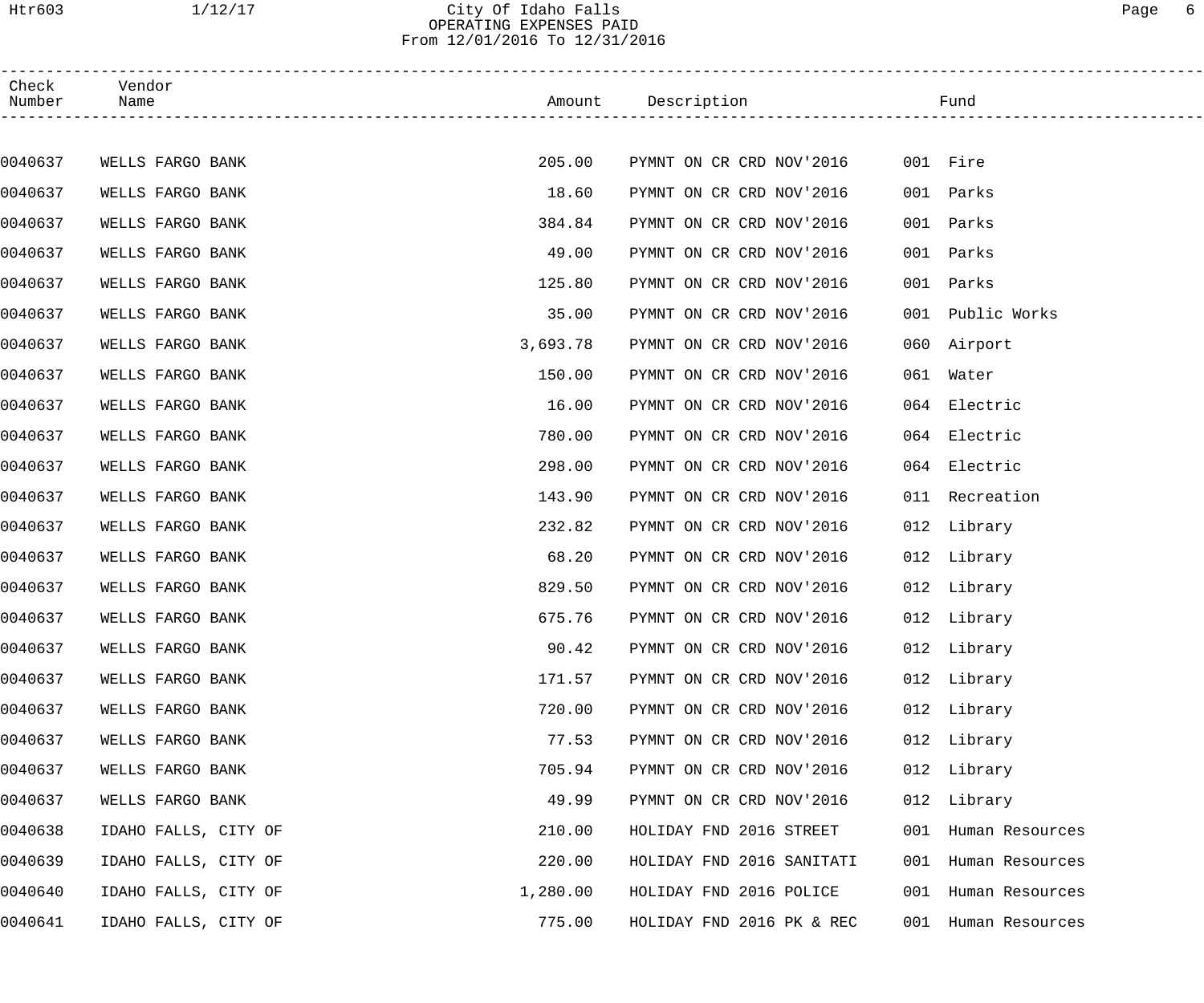## Htr603 1/12/17 City Of Idaho Falls Page 7 OPERATING EXPENSES PAID From 12/01/2016 To 12/31/2016

| Check<br>Number | Vendor<br>Name                      |              | Amount Description        |     | Fund                 |  |
|-----------------|-------------------------------------|--------------|---------------------------|-----|----------------------|--|
|                 |                                     |              |                           |     |                      |  |
| 0040642         | JACE YANCEY                         | 45.00        | TA#IFP-830 TRVL RMBRSMENT | 001 |                      |  |
| 0040643         | DAVID PENNOCK                       | 203.65       | TA#PRD-186 TRVL RMBRSMENT | 001 |                      |  |
| 0040644         | CENTURYLINK                         | 1,295.50     | (3) T1 LINES FOR DEC'2016 | 001 |                      |  |
| 0040645         | CENTURYLINK                         | 48.49        | RADIO&ALARM LINES DEC'16  |     | 001 General Services |  |
| 0040645         | CENTURYLINK                         | 173.00       | RADIO&ALARM LINES DEC'16  |     | 001 Cemeteries       |  |
| 0040645         | CENTURYLINK                         | 45.88        | RADIO&ALARM LINES DEC'16  |     | 011 Recreation       |  |
| 0040645         | CENTURYLINK                         | 96.98        | RADIO&ALARM LINES DEC'16  |     | 011 Recreation       |  |
| 0040645         | CENTURYLINK                         | 70.00        | RADIO&ALARM LINES DEC'16  |     | 060 Airport          |  |
| 0040645         | CENTURYLINK                         | 39.00        | RADIO&ALARM LINES DEC'16  |     | 061 Water            |  |
| 0040645         | CENTURYLINK                         | 92.00        | RADIO&ALARM LINES DEC'16  |     | 061 Water            |  |
| 0040645         | CENTURYLINK                         | 39.00        | RADIO&ALARM LINES DEC'16  |     | 061 Sewer            |  |
| 0040645         | CENTURYLINK                         | 394.80       | RADIO&ALARM LINES DEC'16  |     | 064 Electric         |  |
| 0040645         | CENTURYLINK                         | 379.18       | RADIO&ALARM LINES DEC'16  |     | 064 Electric         |  |
| 0040646         | IDAHO FALLS, CITY OF                | 130.00       | HOLIDAY 2016-BLDNG MNTNCE |     | 001 Human Resources  |  |
| 0040647         | IDAHO FALLS CITY/PETTY CASH         | 1,597.57     | REIMBURSE PETTY CASH      | 001 |                      |  |
| 0040648         | DAVID NELSON                        | 140.00       | RMBRSE X-MAS PRTY-EQUMNTM |     | 001 Human Resources  |  |
| 0040649         | CENTURYLINK                         | 257.13       | DID CHRGS FOR DEC' 2016   | 001 |                      |  |
| 0040650         | ELIZABETH KNOWLES                   | 737.08       | TA#AP-42 TRVL RMBRSMENT   | 001 |                      |  |
| 0040651         | JACKIE FLOWERS                      | 1,683.41     | TA#IFP-840 TRVL RMBRSMNT  | 001 |                      |  |
| 0040652         | BONNEVILLE POWER ADMIN.-IF          | 226,731.00   | BPA ID:NOV16-TRN01-10204  | 064 |                      |  |
| 0040653         | BONNEVILLE POWER ADMIN.-IF          | 1,662,016.00 | BPA ID:NOV16-PWR01-10204  | 064 |                      |  |
| 0040654         | SCOTT DAVIS--DAMAGE UNITED LININGS  | 275.00       | RMBRSE PYMNT OVERSPRAY    | 019 | Self-Insurance       |  |
| 0040655         | GENENE EDDINS-UNITED LININGS DAMAGE | 420.00       | RMBRSE PYMNT OVERSPRAY    | 019 | Self-Insurance       |  |
| 0040656         | PACIFICORP                          | 173,059.00   | GEM STATE PRJCT FY END'16 | 064 |                      |  |
| 0040659         | IDAHO FALLS (UTILITY), CITY OF      | 104.00       | BOOK 97 DECEMBER 2016     | 001 | Parks                |  |
| 0040659         | IDAHO FALLS (UTILITY), CITY OF      | 26.00        | BOOK 97 DECEMBER 2016     |     | 010 Streets          |  |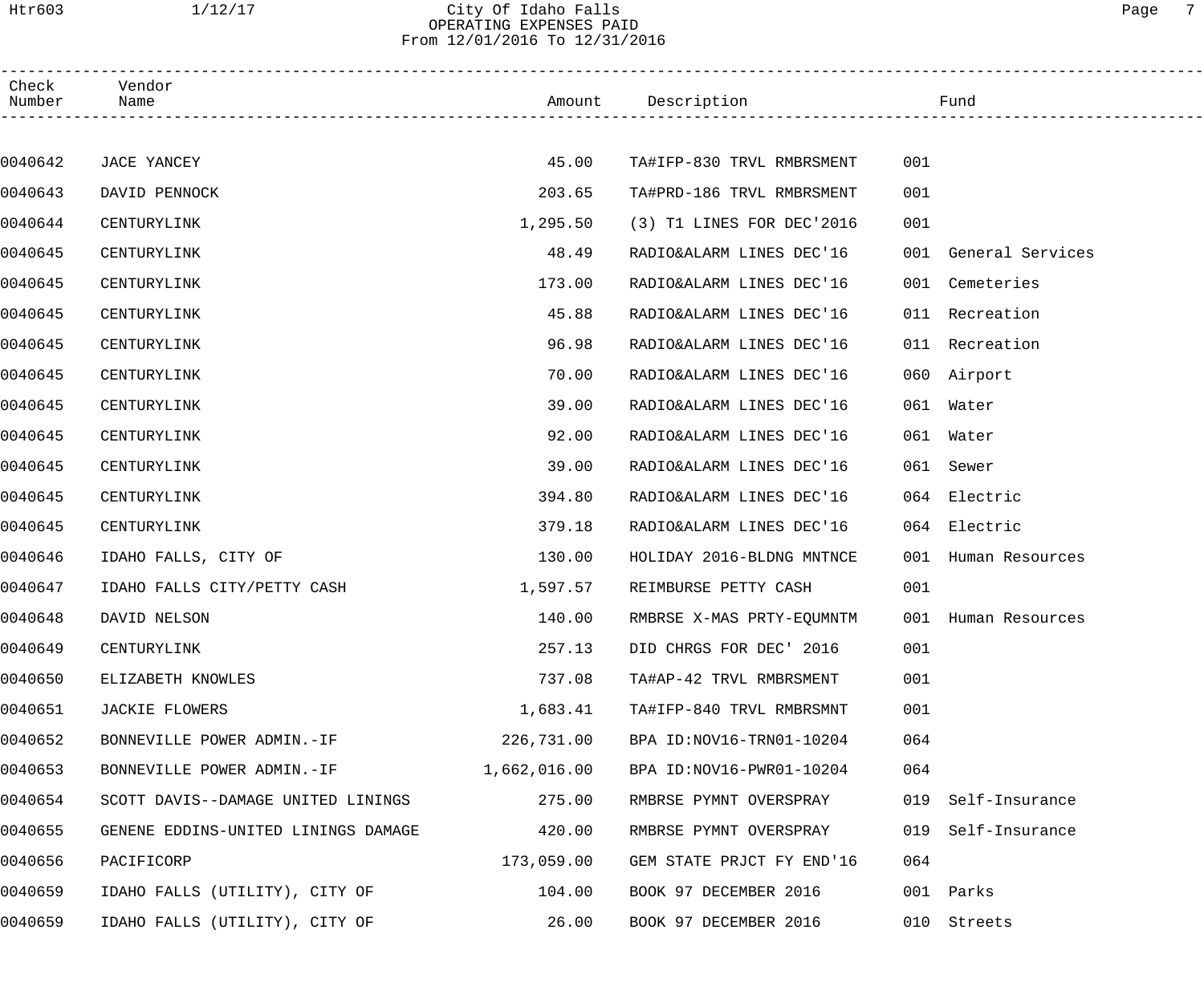## Htr603 1/12/17 City Of Idaho Falls Page 8 OPERATING EXPENSES PAID From 12/01/2016 To 12/31/2016

| Check<br>Number | Vendor<br>Name                 |           | Amount Description        |           | Fund                   |
|-----------------|--------------------------------|-----------|---------------------------|-----------|------------------------|
|                 |                                |           |                           |           |                        |
| 0040660         | IDAHO FALLS CITY/PETTY CASH    | 1,663.89  | REIMBURSE PETTY CASH      | 001       |                        |
| 0040661         | JACKIE FLOWERS                 | 20.00     | TA#IFP-843 TRVL RMBRSMENT | 001       |                        |
| 0040662         | BRIAN CARDON                   | 29.50     | TA#PW-170 TRVL RMBRSMENT  | 001       |                        |
| 0040663         | BOBBI WILHELM                  | 254.00    | TA#IFP-867 TRVL ADVANCE   | 001       |                        |
| 0040664         | DAVID M SMITH                  | 270.02    | TA#IFP-860 TRVL RMBRSMENT | 001       |                        |
| 0040665         | TOM HALLY                      | 343.02    | TA#IFP-859 TRVL RMBRSMENT | 001       |                        |
| 0040666         | REBECCA CASPER                 | 390.23    | TA#MO-157 TRVL RMBRSMENT  | 001       |                        |
| 0040667         | BRAD PERKINS                   | 954.00    | TA#AP-41<br>TRVL ADVANCE  | 001       |                        |
| 0040668         | IDAHO FALLS (UTILITY), CITY OF | 973.40    | BOOK 97 FOR DECEMBER 2016 |           | 001 General Services   |
| 0040668         | IDAHO FALLS (UTILITY), CITY OF | 2,533.05  | BOOK 97 FOR DECEMBER 2016 |           | 001 General Services   |
| 0040668         | IDAHO FALLS (UTILITY), CITY OF | 4,742.13  | BOOK 97 FOR DECEMBER 2016 |           | 001 General Services   |
| 0040668         | IDAHO FALLS (UTILITY), CITY OF | 6,790.48  | BOOK 97 FOR DECEMBER 2016 |           | 001 Police             |
| 0040668         | IDAHO FALLS (UTILITY), CITY OF | 4,969.70  | BOOK 97 FOR DECEMBER 2016 | 001 Fire  |                        |
| 0040668         | IDAHO FALLS (UTILITY), CITY OF | 11,825.43 | BOOK 97 FOR DECEMBER 2016 | 001       | Parks                  |
| 0040668         | IDAHO FALLS (UTILITY), CITY OF | 5,421.84  | BOOK 97 FOR DECEMBER 2016 | 001       | Parks                  |
| 0040668         | IDAHO FALLS (UTILITY), CITY OF | 56.20     | BOOK 97 FOR DECEMBER 2016 | 001 Parks |                        |
| 0040668         | IDAHO FALLS (UTILITY), CITY OF | 539.61    | BOOK 97 FOR DECEMBER 2016 |           | 001 Cemeteries         |
| 0040668         | IDAHO FALLS (UTILITY), CITY OF | 378.69    | BOOK 97 FOR DECEMBER 2016 | 001       | Public Works           |
| 0040668         | IDAHO FALLS (UTILITY), CITY OF | 3,973.31  | BOOK 97 FOR DECEMBER 2016 |           | 001 General Services   |
| 0040668         | IDAHO FALLS (UTILITY), CITY OF | 162.40    | BOOK 97 FOR DECEMBER 2016 |           | 001 Data Processing    |
| 0040668         | IDAHO FALLS (UTILITY), CITY OF | 1,599.94  | BOOK 97 FOR DECEMBER 2016 | 001 Fire  |                        |
| 0040668         | IDAHO FALLS (UTILITY), CITY OF | 354.75    | BOOK 97 FOR DECEMBER 2016 |           | 001 Treasurer          |
| 0040668         | IDAHO FALLS (UTILITY), CITY OF | 98.99     | BOOK 97 FOR DECEMBER 2016 |           | 001 Municipal Services |
| 0040668         | IDAHO FALLS (UTILITY), CITY OF | 253.12    | BOOK 97 FOR DECEMBER 2016 |           | 001 Finance            |
| 0040668         | IDAHO FALLS (UTILITY), CITY OF | 77.31     | BOOK 97 FOR DECEMBER 2016 |           | 001 Mayor              |
| 0040668         | IDAHO FALLS (UTILITY), CITY OF | 78.57     | BOOK 97 FOR DECEMBER 2016 |           | 001 City Clerk         |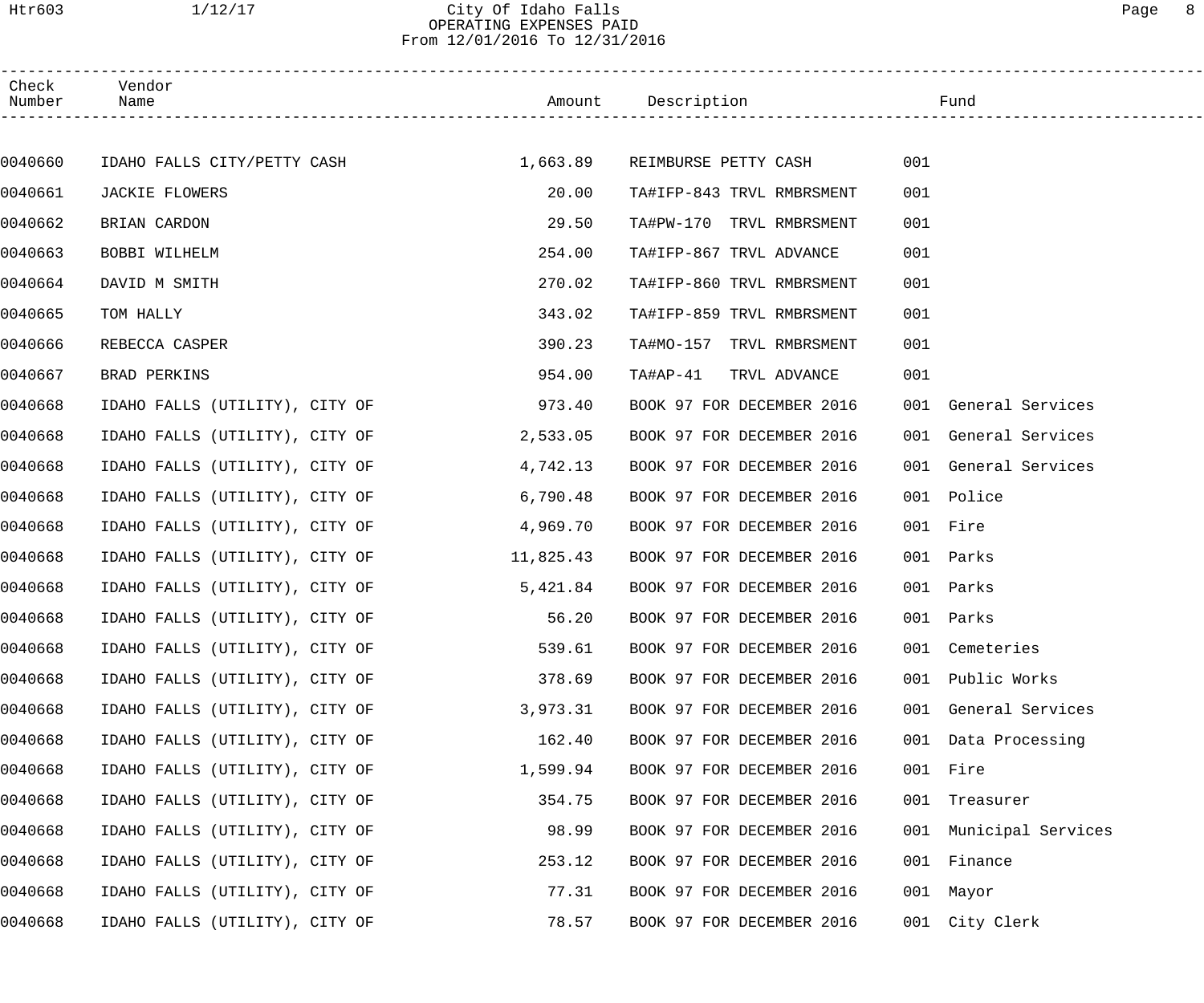# Htr603 1/12/17 City Of Idaho Falls Page 9 OPERATING EXPENSES PAID From 12/01/2016 To 12/31/2016

| Check<br>Number | Vendor<br>Name                 |  |                                       | Amount Description        | Fund                    |  |
|-----------------|--------------------------------|--|---------------------------------------|---------------------------|-------------------------|--|
|                 |                                |  |                                       |                           |                         |  |
| 0040668         |                                |  | IDAHO FALLS (UTILITY), CITY OF 107.52 | BOOK 97 FOR DECEMBER 2016 | 001 General Services    |  |
| 0040668         | IDAHO FALLS (UTILITY), CITY OF |  | 508.38                                | BOOK 97 FOR DECEMBER 2016 | 001 Planning & Building |  |
| 0040668         | IDAHO FALLS (UTILITY), CITY OF |  | 197.36                                | BOOK 97 FOR DECEMBER 2016 | 001 City Attorney       |  |
| 0040668         | IDAHO FALLS (UTILITY), CITY OF |  | 104.52                                | BOOK 97 FOR DECEMBER 2016 | Human Resources<br>001  |  |
| 0040668         | IDAHO FALLS (UTILITY), CITY OF |  | 30,586.41                             | BOOK 97 FOR DECEMBER 2016 | Streets<br>010          |  |
| 0040668         | IDAHO FALLS (UTILITY), CITY OF |  | 281.87                                | BOOK 97 FOR DECEMBER 2016 | 010<br>Streets          |  |
| 0040668         | IDAHO FALLS (UTILITY), CITY OF |  | 3,065.44                              | BOOK 97 FOR DECEMBER 2016 | 010<br>Streets          |  |
| 0040668         | IDAHO FALLS (UTILITY), CITY OF |  | 7,962.17                              | BOOK 97 FOR DECEMBER 2016 | 060 Airport             |  |
| 0040668         | IDAHO FALLS (UTILITY), CITY OF |  | 2,174.60                              | BOOK 97 FOR DECEMBER 2016 | 061 Water               |  |
| 0040668         | IDAHO FALLS (UTILITY), CITY OF |  | 25,358.42                             | BOOK 97 FOR DECEMBER 2016 | 061 Water               |  |
| 0040668         | IDAHO FALLS (UTILITY), CITY OF |  | 440.00                                | BOOK 97 FOR DECEMBER 2016 | 061 Sewer               |  |
| 0040668         | IDAHO FALLS (UTILITY), CITY OF |  | 18,206.52                             | BOOK 97 FOR DECEMBER 2016 | 061<br>Sewer            |  |
| 0040668         | IDAHO FALLS (UTILITY), CITY OF |  | 1,156.36                              | BOOK 97 FOR DECEMBER 2016 | 061<br>Sewer            |  |
| 0040668         | IDAHO FALLS (UTILITY), CITY OF |  | 8,379.89                              | BOOK 97 FOR DECEMBER 2016 | 061 Sewer               |  |
| 0040668         | IDAHO FALLS (UTILITY), CITY OF |  | 3,004.43                              | BOOK 97 FOR DECEMBER 2016 | 064 Electric            |  |
| 0040668         | IDAHO FALLS (UTILITY), CITY OF |  | 8,321.48                              | BOOK 97 FOR DECEMBER 2016 | 064 Electric            |  |
| 0040668         | IDAHO FALLS (UTILITY), CITY OF |  | 1,909.00                              | BOOK 97 FOR DECEMBER 2016 | 062 Sanitation          |  |
| 0040668         | IDAHO FALLS (UTILITY), CITY OF |  | 2,016.95                              | BOOK 97 FOR DECEMBER 2016 | 011 Recreation          |  |
| 0040668         | IDAHO FALLS (UTILITY), CITY OF |  | 8,437.15                              | BOOK 97 FOR DECEMBER 2016 | 011 Recreation          |  |
| 0040668         | IDAHO FALLS (UTILITY), CITY OF |  | 1,755.10                              | BOOK 97 FOR DECEMBER 2016 | 011 Recreation          |  |
| 0040668         | IDAHO FALLS (UTILITY), CITY OF |  | 6,416.35                              | BOOK 97 FOR DECEMBER 2016 | 012 Library             |  |
| 0040668         | IDAHO FALLS (UTILITY), CITY OF |  | 344.41                                | BOOK 97 FOR DECEMBER 2016 | 018 Golf Courses        |  |
| 0040668         | IDAHO FALLS (UTILITY), CITY OF |  | 1,181.42                              | BOOK 97 FOR DECEMBER 2016 | 018 Golf Courses        |  |
| 0040668         | IDAHO FALLS (UTILITY), CITY OF |  | 884.14                                | BOOK 97 FOR DECEMBER 2016 | 018 Golf Courses        |  |
| 0040668         | IDAHO FALLS (UTILITY), CITY OF |  | 329.15                                | BOOK 97 FOR DECEMBER 2016 | 018 Golf Courses        |  |
| 0040668         | IDAHO FALLS (UTILITY), CITY OF |  | 1,213.78                              | BOOK 97 FOR DECEMBER 2016 | Golf Courses<br>018     |  |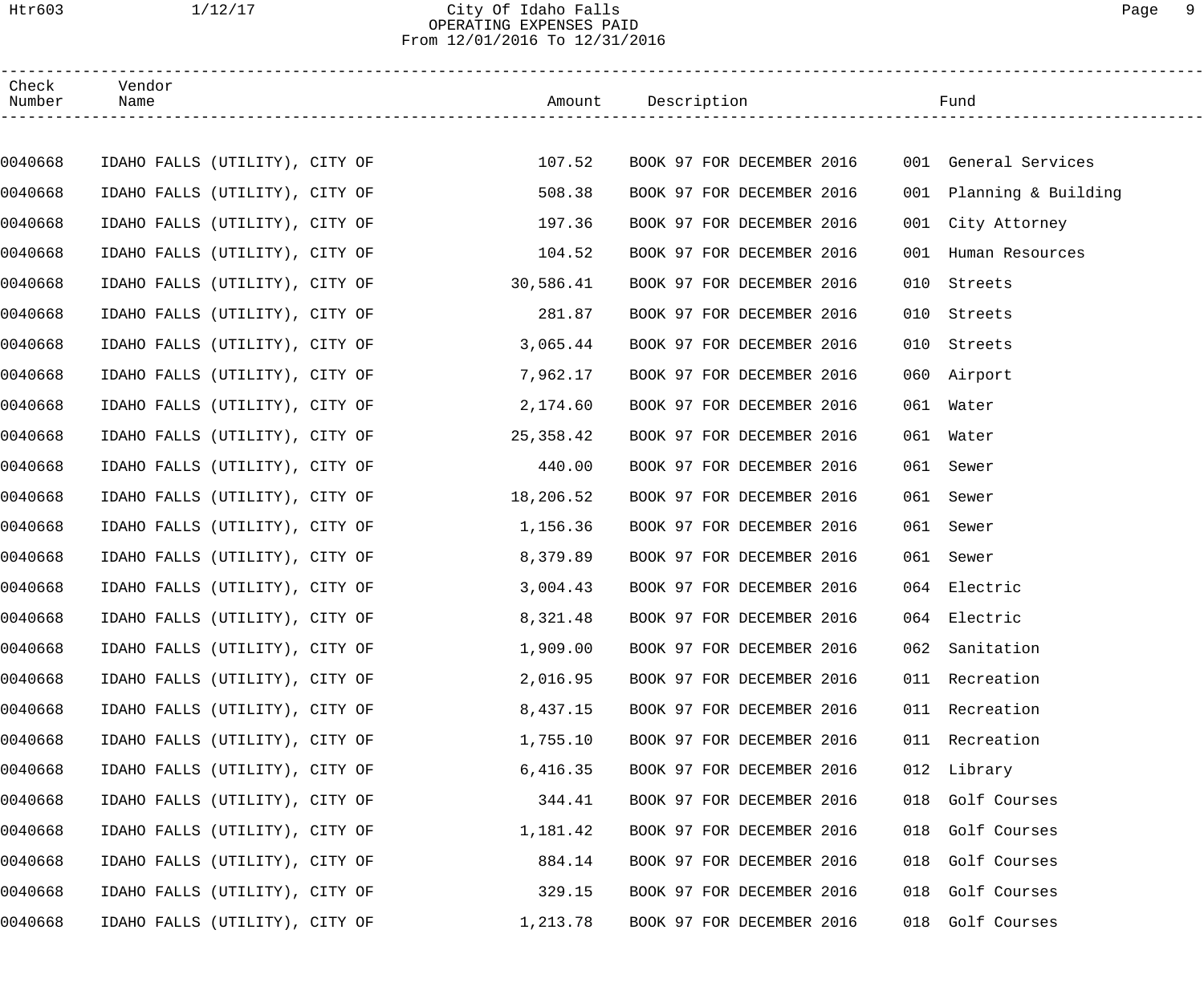# Htr603 1/12/17 City Of Idaho Falls Page 10 OPERATING EXPENSES PAID From 12/01/2016 To 12/31/2016

| Check<br>Number | Vendor<br>Name                 | Amount                                | Description               | Fund                |
|-----------------|--------------------------------|---------------------------------------|---------------------------|---------------------|
|                 |                                |                                       |                           |                     |
| 0040670         | IDAHO FALLS (UTILITY), CITY OF | 26.00                                 | BOOK 97 FOR DECEMBER 2016 | 001 Parks           |
| 0040671         | IDAHO FALLS (UTILITY), CITY OF | 26.00                                 | BOOK 97 FOR DECEMBER 2016 | 001 Parks           |
| 0040672         | IDAHO FALLS (UTILITY), CITY OF | 26.00                                 | BOOK 97 FOR DECEMBER 2016 | 061 Sewer           |
| 0040673         | NICHOLE MARQUEZ                | 11.00                                 | REL PROP C#201627437      | 001                 |
| 0040675         | D LLOYD +1                     | 550.00                                | FUNDS PAYPAL TA#PRD-189   | 001 Parks           |
| 0040677         | IDAHO FALLS (UTILITY), CITY OF | 341.08                                | BOOK97 DOR DECEMBER 2016  | 001 Police          |
| 0040677         | IDAHO FALLS (UTILITY), CITY OF | 1,096.96                              | BOOK97 DOR DECEMBER 2016  | 001 Parks           |
| 0040677         | IDAHO FALLS (UTILITY), CITY OF | 103.35                                | BOOK97 DOR DECEMBER 2016  | 001 Parks           |
| 0040677         | IDAHO FALLS (UTILITY), CITY OF | 62.85                                 | BOOK97 DOR DECEMBER 2016  | 001 Parks           |
| 0040677         | IDAHO FALLS (UTILITY), CITY OF | 256.60                                | BOOK97 DOR DECEMBER 2016  | 001 Cemeteries      |
| 0040677         | IDAHO FALLS (UTILITY), CITY OF | 1,040.70                              | BOOK97 DOR DECEMBER 2016  | 001 Data Processing |
| 0040677         | IDAHO FALLS (UTILITY), CITY OF | 26.53                                 | BOOK97 DOR DECEMBER 2016  | 010 Streets         |
| 0040677         | IDAHO FALLS (UTILITY), CITY OF | 315.08                                | BOOK97 DOR DECEMBER 2016  | 010 Streets         |
| 0040677         | IDAHO FALLS (UTILITY), CITY OF | 26.00                                 | BOOK97 DOR DECEMBER 2016  | 010 Streets         |
| 0040677         | IDAHO FALLS (UTILITY), CITY OF | 5,571.70                              | BOOK97 DOR DECEMBER 2016  | 061 Water           |
| 0040677         |                                | IDAHO FALLS (UTILITY), CITY OF 398.90 | BOOK97 DOR DECEMBER 2016  | 061 Sewer           |
| 0040677         | IDAHO FALLS (UTILITY), CITY OF | 1,873.77                              | BOOK97 DOR DECEMBER 2016  | 061 Sewer           |
| 0040677         | IDAHO FALLS (UTILITY), CITY OF | 26.11                                 | BOOK97 DECEMBER 2016      | 018 Golf Courses    |
|                 |                                |                                       |                           |                     |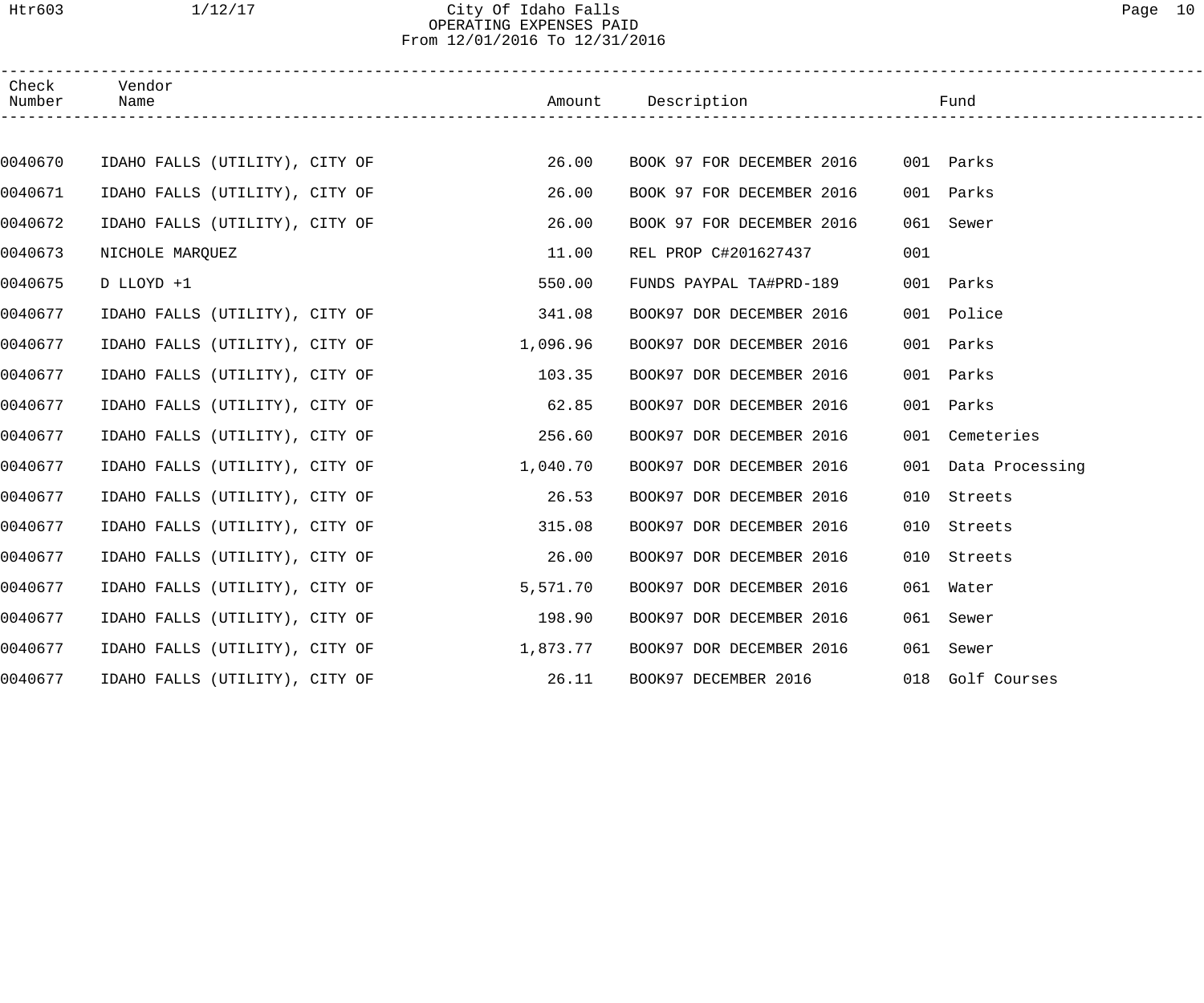# City Of Idaho Falls Summary of Operating Expenses By Fund From 12/01/2016 To 12/31/2016

------------------------------------------------------------------------------------------------------------------------------------

| $\mathbf 1$ | General Fund            | 110,945.63   |
|-------------|-------------------------|--------------|
| 10          | Street Fund             | 34, 327. 33  |
| 11          | Recreation Fund         | 12,495.96    |
| 12          | Library Fund            | 10,038.08    |
| 18          | Golf Fund               | 3,979.01     |
| 19          | Self-Insurance Fund     | 695.00       |
| 41          | Municipal Capital Imp F | 1,000.00     |
| 46          | Traffic Light Cap Imp F | 1,000.00     |
| 60          | Airport Fund            | 11,725.95    |
| 61          | Water & Sewer Fund      | 63,706.16    |
| 62          | Sanitation Fund         | 1,909.00     |
| 64          | Electric Light Fund     | 2,402,633.60 |
| 80          | Payroll Liability Fund  | 3,652,264.17 |
|             |                         | 6,306,719.89 |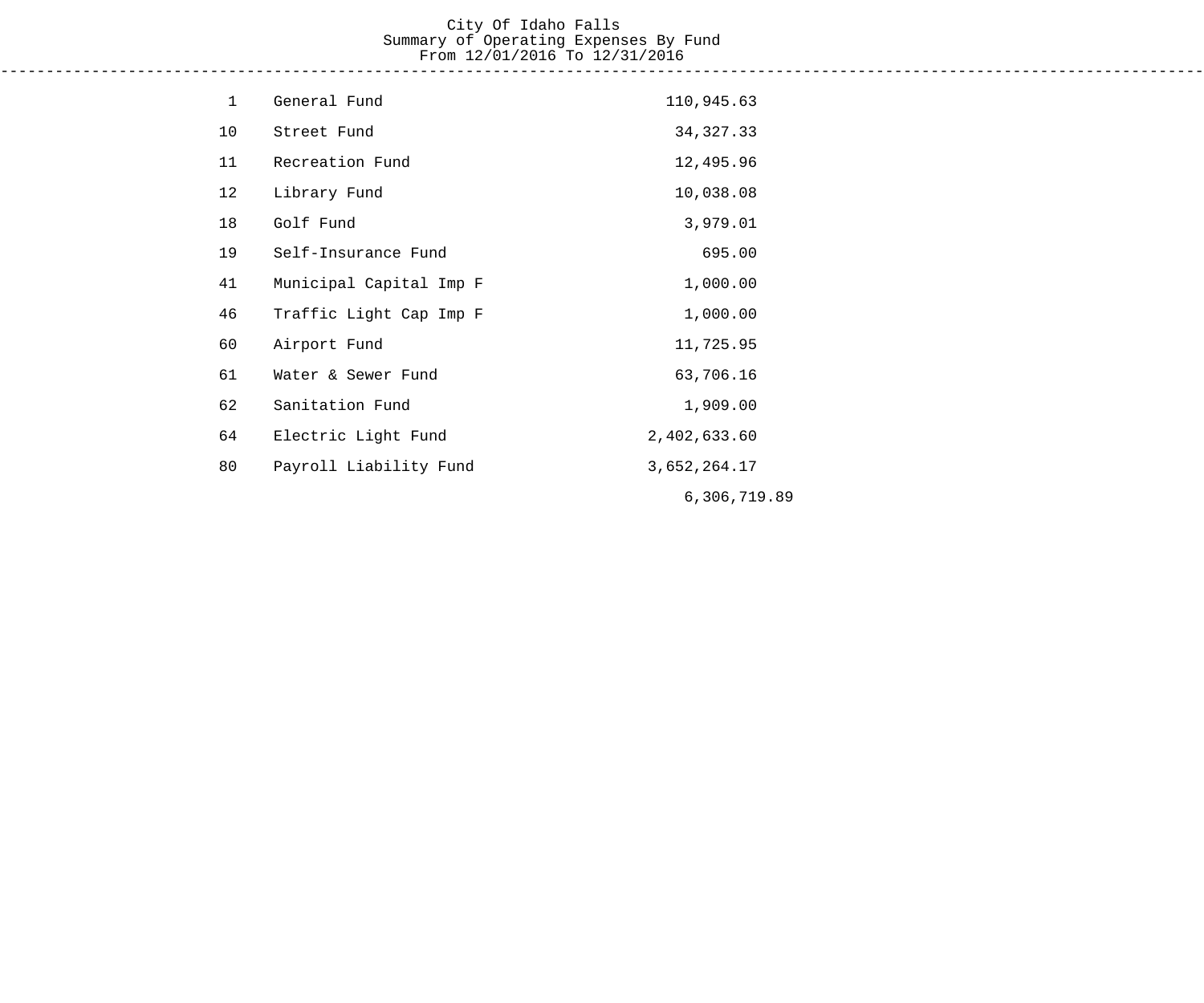# Htr606 1/12/17 City Of Idaho Falls Page 1 ELECTRONIC FUND TRANSFERS From 12/01/2016 To 12/31/2016

| Check<br>Number Name | Vendor                                                                       |          | Amount Description Fund   |     |                             |
|----------------------|------------------------------------------------------------------------------|----------|---------------------------|-----|-----------------------------|
|                      |                                                                              |          |                           |     |                             |
| 0015058              | ACTION COLLECTION SERVICE, INC 4,934.81 SERVICES/MISCELLANEOUS 001 Treasurer |          |                           |     |                             |
| 0015059              | ADVANCED INDUSTRIAL SUPPLY                                                   | 126.31   | CLOTHING & APPAREL        |     | 001 Fire                    |
| 0015059              | ADVANCED INDUSTRIAL SUPPLY                                                   | 342.18   | CLOTHING & APPAREL        |     | 001 Fire                    |
| 0015059              | ADVANCED INDUSTRIAL SUPPLY                                                   | 331.40   | CLOTHING & APPAREL        |     | 001 Fire                    |
| 0015060              | BATTERIES PLUS                                                               | 856.22   | EQ REPAIR AND MAINT       | 001 |                             |
| 0015061              | BEARING & INDUSTRIAL SALES INC                                               | 38.00    | V-BELT                    |     | 061 Sewer                   |
| 0015062              | BUG COMPANY, THE                                                             | 22.75    | FEED/BEDDING (ANIMALS)    |     | 001 Parks                   |
| 0015062              | BUG COMPANY, THE                                                             | 31.37    | FREIGHT                   |     | 001 Parks                   |
| 0015062              | BUG COMPANY, THE                                                             | 22.75    | FEED/BEDDING (ANIMALS)    |     | 001 Parks                   |
| 0015062              | BUG COMPANY, THE                                                             | 31.37    | FREIGHT                   |     | 001 Parks                   |
| 0015063              | CAL RANCH STORES                                                             | 68.32    | HEX CARRIAGE, THUNDERBOLT |     | 001 Parks                   |
| 0015063              | CAL RANCH STORES                                                             | 1,574.00 | PARKS & RECREATION MISC.  |     | 001 Parks                   |
| 0015064              | CAMPBELL'S QUALITY EXTERIORS                                                 | 3,203.03 | WEATHERIZE PROG/R SELLERS |     | 015 Elect Light Public Purp |
| 0015065              | CONRAD & BISCHOFF, INC.                                                      | 5,648.50 | FUEL AND ADDITIVES        | 001 |                             |
| 0015065              | CONRAD & BISCHOFF, INC.                                                      | 7,542.55 | FUEL AND ADDITIVES        | 001 |                             |
| 0015065              | CONRAD & BISCHOFF, INC. $11,686.08$ FUEL AND ADDITIVES                       |          |                           | 001 |                             |
| 0015065              | CONRAD & BISCHOFF, INC.                                                      | 680.74   | FUEL AND ADDITIVES        |     | 001 General Services        |
| 0015066              | D & S ELECTRICAL SUPPLY CO                                                   | 36.44    | ELECTRICAL EQUIP/SUPPLIES |     | 001 General Services        |
| 0015066              | D & S ELECTRICAL SUPPLY CO                                                   | 17.27    | FREIGHT                   | 001 | General Services            |
| 0015066              | D & S ELECTRICAL SUPPLY CO                                                   | 111.96   | ELECTRICAL EQUIP/SUPPLIES | 001 | General Services            |
| 0015066              | D & S ELECTRICAL SUPPLY CO                                                   | 31.19    | ELECTRICAL EQUIP/SUPPLIES | 001 | General Services            |
| 0015066              | D & S ELECTRICAL SUPPLY CO                                                   | 40.36    | ELECTRICAL EQUIP/SUPPLIES | 001 | General Services            |
| 0015066              | D & S ELECTRICAL SUPPLY CO                                                   | 264.87   | ELECTRICAL EQUIP/SUPPLIES | 001 | General Services            |
| 0015066              | D & S ELECTRICAL SUPPLY CO                                                   | 19.29    | FREIGHT                   | 001 | General Services            |
| 0015066              | D & S ELECTRICAL SUPPLY CO                                                   | 34.95    | ELECTRICAL EQUIP/SUPPLIES | 001 | General Services            |
| 0015066              | D & S ELECTRICAL SUPPLY CO                                                   | 8.74     | ELECTRICAL EQUIP/SUPPLIES | 001 | General Services            |
|                      |                                                                              |          |                           |     |                             |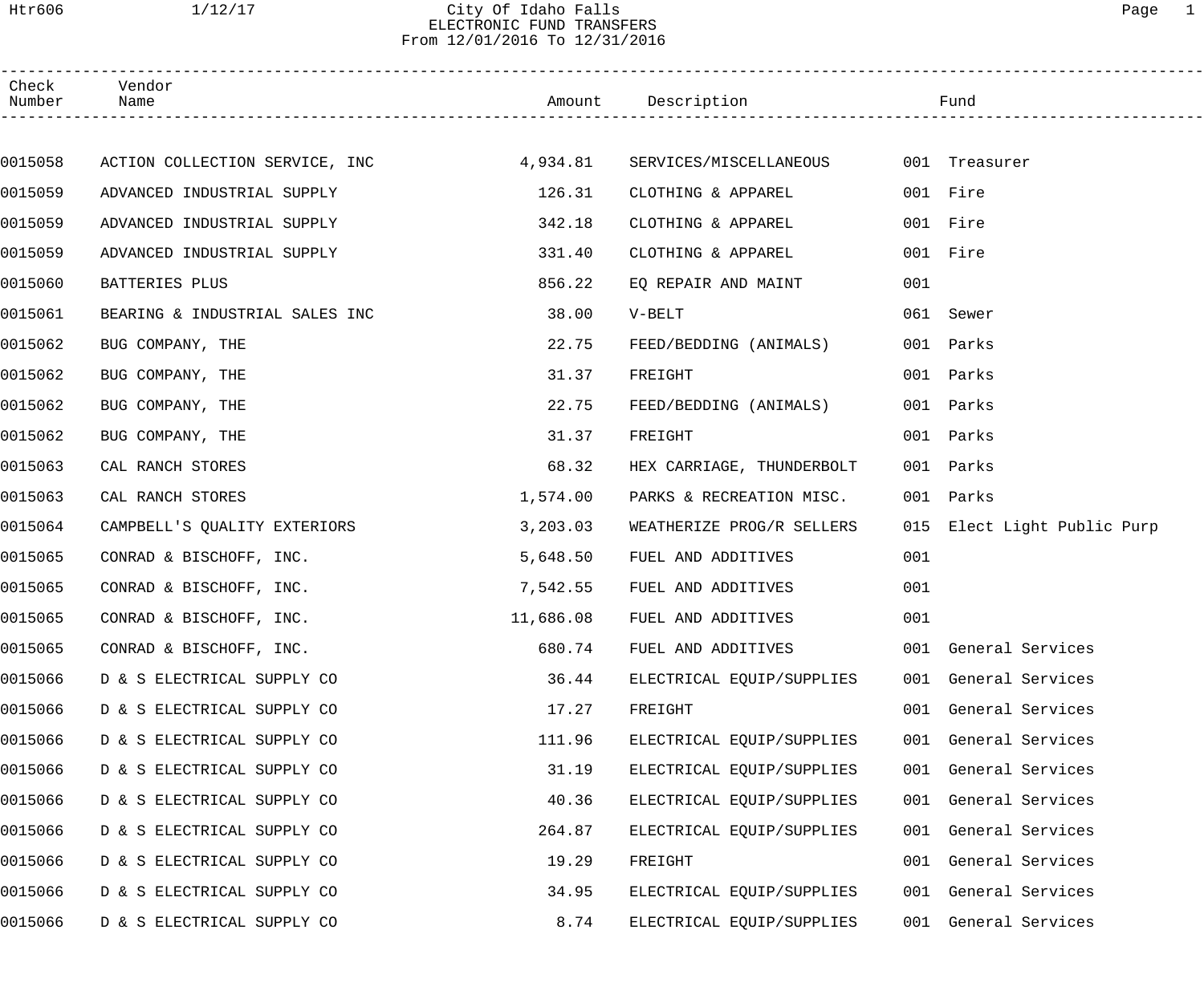# Htr606 1/12/17 City Of Idaho Falls Page 2 ELECTRONIC FUND TRANSFERS From 12/01/2016 To 12/31/2016

| Check<br>Number | Vendor<br>Name                 |           | Amount Description        |     | Fund                 |
|-----------------|--------------------------------|-----------|---------------------------|-----|----------------------|
|                 |                                |           |                           |     |                      |
| 0015066         | D & S ELECTRICAL SUPPLY CO     | 21.85     | ELECTRICAL EQUIP/SUPPLIES |     | 001 General Services |
| 0015067         | ELECTRICAL WHOLESALE SUPPLY CO | 125.89    | ELECTRICAL EQUIP/SUPPLIES |     | 001 General Services |
| 0015067         | ELECTRICAL WHOLESALE SUPPLY CO | 73.32     | ELECTRICAL EQUIP/SUPPLIES | 001 | General Services     |
| 0015067         | ELECTRICAL WHOLESALE SUPPLY CO | 583.97    | ELECTRICAL EQUIP/SUPPLIES | 001 | General Services     |
| 0015067         | ELECTRICAL WHOLESALE SUPPLY CO | 16.09     | ELECTRICAL EQUIP/SUPPLIES | 001 | General Services     |
| 0015067         | ELECTRICAL WHOLESALE SUPPLY CO | 89.86     | ELECTRICAL EQUIP/SUPPLIES | 001 | General Services     |
| 0015067         | ELECTRICAL WHOLESALE SUPPLY CO | 89.36     | ELECTRICAL EQUIP/SUPPLIES | 001 | General Services     |
| 0015067         | ELECTRICAL WHOLESALE SUPPLY CO | 107.39    | ELECTRICAL EQUIP/SUPPLIES | 001 | General Services     |
| 0015067         | ELECTRICAL WHOLESALE SUPPLY CO | 38.53     | ELECTRICAL EQUIP/SUPPLIES | 001 | General Services     |
| 0015067         | ELECTRICAL WHOLESALE SUPPLY CO | 231.95    | ELECTRICAL EQUIP/SUPPLIES | 001 | General Services     |
| 0015067         | ELECTRICAL WHOLESALE SUPPLY CO | 305.00    | ELECTRICAL EQUIP/SUPPLIES |     | 001 General Services |
| 0015067         | ELECTRICAL WHOLESALE SUPPLY CO | 11.14     | ELECTRICAL EQUIP/SUPPLIES | 001 | General Services     |
| 0015068         | ENFORCEMENT VIDEO, LP          | 30.00     | FREIGHT                   |     | 001 Police           |
| 0015068         | ENFORCEMENT VIDEO, LP          | 308.00    | POLICE EQUIP & SUPPLIES   |     | 001 Police           |
| 0015069         | FIRE SERVICES OF IDAHO, INC.   | 160.00    | FIRE PROTECT EQ/SUP/MAINT |     | 001 Parks            |
| 0015070         | FREIGHTLINER OF IDAHO          | 34.81     | EQ REPAIR AND MAINT       |     | 001 General Services |
| 0015070         | FREIGHTLINER OF IDAHO          | 506.16    | EQ REPAIR AND MAINT       |     | 001 General Services |
| 0015070         | FREIGHTLINER OF IDAHO          | $166.25-$ | EQ REPAIR AND MAINT       |     | 001 General Services |
| 0015071         | H-K CONTRACTORS, INC.          | 114.14    | CONSTRUCTION JOB/CONTRACT |     | 001 Parks            |
| 0015071         | H-K CONTRACTORS, INC.          | 596.54    | CONSTRUCTION JOB/CONTRACT | 010 | Streets              |
| 0015071         | H-K CONTRACTORS, INC.          | 2,727.06  | CONSTRUCTION JOB/CONTRACT | 010 | Streets              |
| 0015071         | H-K CONTRACTORS, INC.          | 56.00     | CONSTRUCTION JOB/CONTRACT |     | 061 Water            |
| 0015071         | H-K CONTRACTORS, INC.          | 30.00     | CONSTRUCTION JOB/CONTRACT | 061 | Sewer                |
| 0015072         | HD FOWLER COMPANY              | 668.75    | HYDRANT MATERIAL          | 061 |                      |
| 0015073         | HERCULES INDUSTRIES, INC.      | 18.52     | FREIGHT                   | 001 | Parks                |
| 0015073         | HERCULES INDUSTRIES, INC.      | 13.80     | HARDWARE MISCELLANEOUS    |     | 001 Parks            |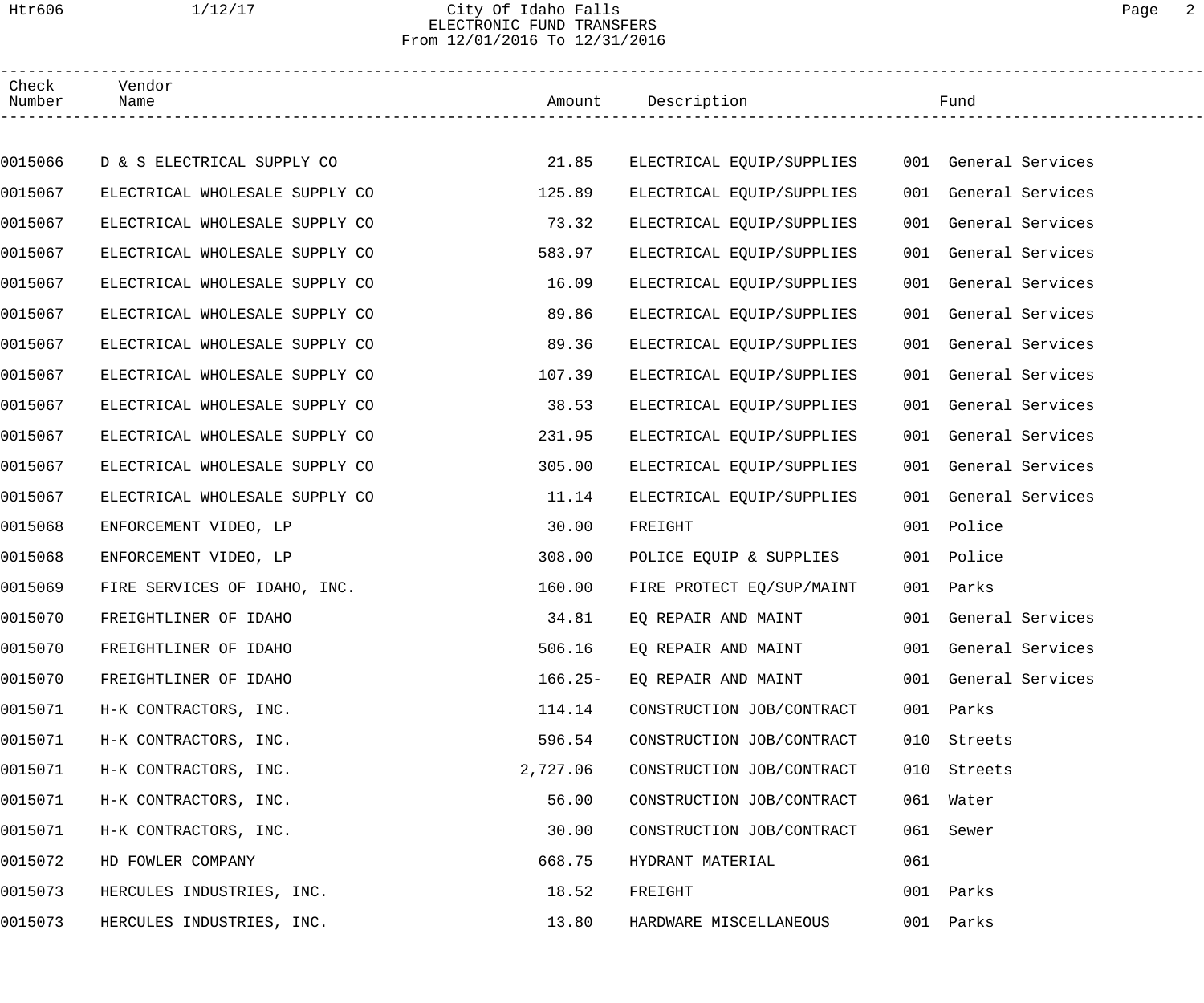## Htr606 1/12/17 City Of Idaho Falls Page 3 ELECTRONIC FUND TRANSFERS From 12/01/2016 To 12/31/2016

| Check<br>Number | Vendor<br>Name                  |          | Amount Description        |     | Fund                 |  |
|-----------------|---------------------------------|----------|---------------------------|-----|----------------------|--|
|                 |                                 |          |                           |     |                      |  |
| 0015073         | HERCULES INDUSTRIES, INC.       | 259.44   | PARKS & RECREATION MISC.  |     | 001 Parks            |  |
| 0015074         | 9INDUSTRIAL HOSE & FITTINGS INC | 338.66   | PIPE FITTING, TUBING, COU |     | 061 Sewer            |  |
| 0015075         | JACK'S TIRE & OIL, INC.         | 311.98   | EQ REPAIR AND MAINT       |     | 001 General Services |  |
| 0015075         | JACK'S TIRE & OIL, INC.         | 371.82   | VEHICLE AND EQUIP. MAINT. |     | 001 General Services |  |
| 0015075         | JACK'S TIRE & OIL, INC.         | 3,262.08 | EQ REPAIR AND MAINT       |     | 001 General Services |  |
| 0015075         | JACK'S TIRE & OIL, INC.         | 10.00    | VEHICLE AND EQUIP. MAINT. |     | 001 General Services |  |
| 0015075         | JACK'S TIRE & OIL, INC.         | 10.00    | VEHICLE AND EQUIP. MAINT. |     | 001 General Services |  |
| 0015075         | JACK'S TIRE & OIL, INC.         | 10.00    | VEHICLE AND EQUIP. MAINT. |     | 001 General Services |  |
| 0015076         | JOHNSTONE SUPPLY, IDAHO FALLS   | 12.54    | MISCELLANEOUS PRODUCTS    |     | 001 General Services |  |
| 0015076         | JOHNSTONE SUPPLY, IDAHO FALLS   | 48.14    | AIR CONDITIONING/HEATING  |     | 001 General Services |  |
| 0015076         | JOHNSTONE SUPPLY, IDAHO FALLS   | 69.75    | AIR CONDITIONING/HEATING  |     | 001 General Services |  |
| 0015076         | JOHNSTONE SUPPLY, IDAHO FALLS   | 41.43    | MISCELLANEOUS PRODUCTS    |     | 001 General Services |  |
| 0015077         | LASER XPRESS                    | 354.55   | OFFICE SUPPLIES, GENERAL  |     | 001 Mayor            |  |
| 0015077         | LASER XPRESS                    | 160.00   | TONERS HP CM2320 MAGENTA  |     | 001 Fire             |  |
| 0015078         | MATERIALS TESTING & INSPECTION  | 1,400.80 | SERVICES/MISCELLANEOUS    |     | 011 Recreation       |  |
| 0015079         | ONE CALL LOCATORS, LTD          | 4,493.76 | SERVICES/MISCELLANEOUS    |     | 064 Electric         |  |
| 0015079         | ONE CALL LOCATORS, LTD          | 219.44   | SERVICES/MISCELLANEOUS    |     | 064 Electric         |  |
| 0015080         | PARAMOUNT SUPPLY COMPANY, INC.  | 69.44    | PVC PIPE                  |     | 061 Sewer            |  |
| 0015080         | PARAMOUNT SUPPLY COMPANY, INC.  | 5.46     | GASKET                    |     | 061 Sewer            |  |
| 0015081         | PORTER'S OFFICE PRODUCTS        | 181.07   | OFFICE SUPPLIES, GENERAL  |     | 001 Human Resources  |  |
| 0015081         | PORTER'S OFFICE PRODUCTS        | 13.88    | OFFICE SUPPLIES, GENERAL  |     | 001 Human Resources  |  |
| 0015081         | PORTER'S OFFICE PRODUCTS        | 365.81   | FURNITURE                 |     | 001 Human Resources  |  |
| 0015081         | PORTER'S OFFICE PRODUCTS        | 3.01     | OFFICE SUPPLIES, GENERAL  |     | 001 Human Resources  |  |
| 0015081         | PORTER'S OFFICE PRODUCTS        | 22.24    | TICKETS FOR FESTIVAL OF L |     | 001 Parks            |  |
| 0015081         | PORTER'S OFFICE PRODUCTS        | 40.89    | PLANNER REFILL            | 001 | Parks                |  |
| 0015081         | PORTER'S OFFICE PRODUCTS        | 546.02   | FURNITURE                 |     | 064 Electric         |  |
|                 |                                 |          |                           |     |                      |  |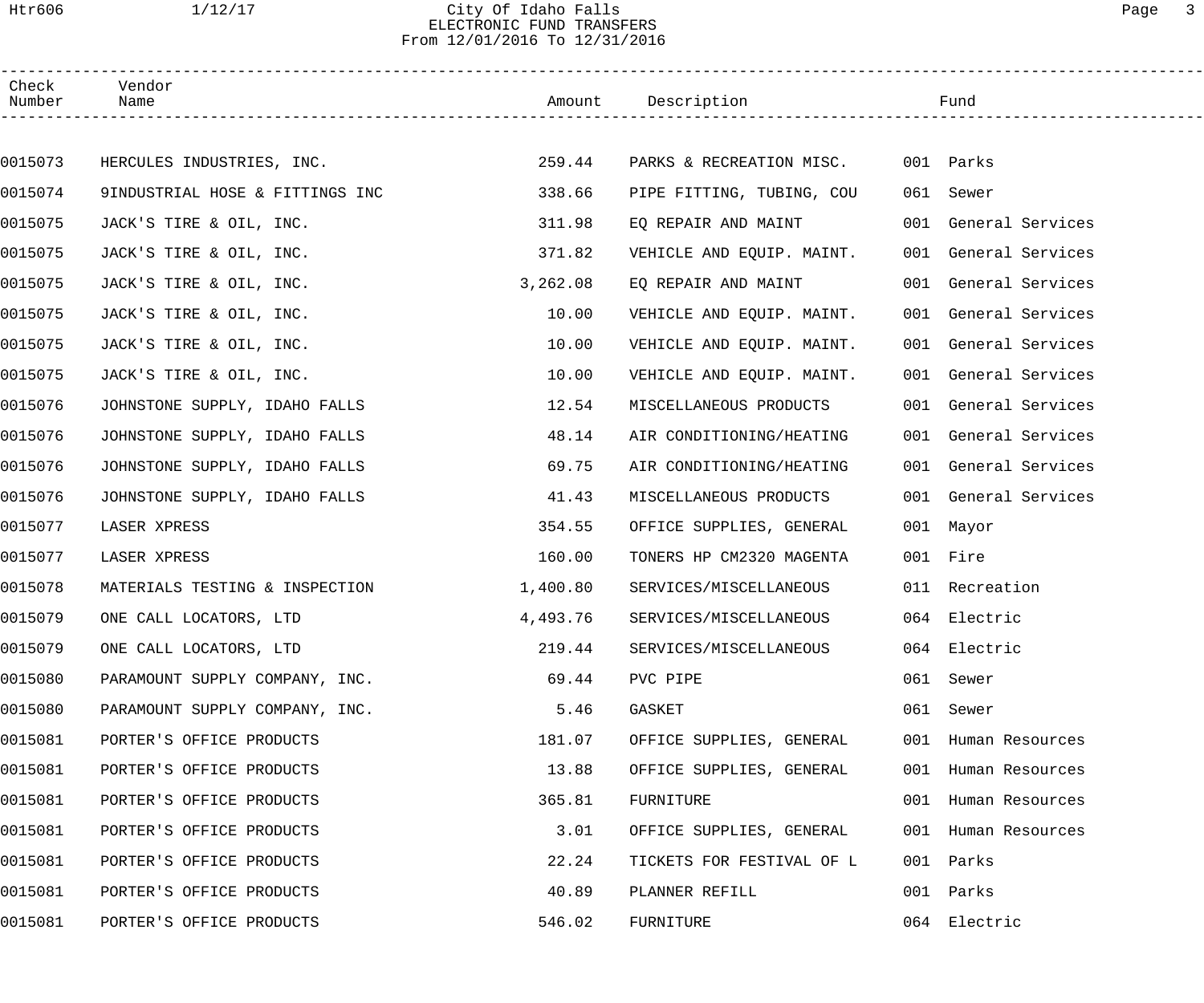# Htr606 1/12/17 City Of Idaho Falls Page 4 ELECTRONIC FUND TRANSFERS From 12/01/2016 To 12/31/2016

| Check<br>Number | Vendor<br>Name                 |           | Amount Description                             |     | Fund                 |  |
|-----------------|--------------------------------|-----------|------------------------------------------------|-----|----------------------|--|
|                 |                                |           |                                                |     |                      |  |
| 0015081         | PORTER'S OFFICE PRODUCTS       | 179.68    | OFFICE SUPPLIES PER INV                        |     | 061 Water            |  |
| 0015082         | R & R PRODUCTS, INC.           | 641.95    | EO REPAIR AND MAINT                            | 001 |                      |  |
| 0015083         | ROCKY MOUNTAIN TURF & IND.     | 312.38    | EQ REPAIR AND MAINT                            | 001 |                      |  |
| 0015084         | S.D. MYERS, INC.               | 200.00    | TRANSFORMERS                                   |     | 064 Electric         |  |
| 0015085         | SHOPKO, LLC                    | 439.11    | OPTICAL EQUIP & SUPPLIES                       |     | 001 Police           |  |
| 0015085         | SHOPKO, LLC                    | 474.11    | OPTICAL EQUIP & SUPPLIES                       |     | 001 Police           |  |
| 0015085         | SHOPKO, LLC                    | 252.13    | OPTICAL EQUIP & SUPPLIES                       |     | 064 Electric         |  |
| 0015086         | SIXEL CONSULTING GROUP, INC.   | 1,666.00  | PROFESSIONAL/PERSONAL SRV                      |     | 060 Airport          |  |
| 0015087         | SNAKE RIVER AUTO GLASS         | 20.00     | VEHICLE AND EQUIP. MAINT.                      |     | 001 General Services |  |
| 0015087         | SNAKE RIVER AUTO GLASS         | 170.00    | VEHICLE AND EQUIP. MAINT.                      |     | 001 General Services |  |
| 0015087         | SNAKE RIVER AUTO GLASS         | 170.00    | VEHICLE AND EQUIP. MAINT.                      |     | 001 General Services |  |
| 0015088         | SOLID WASTE SYSTEMS            | 6,983.03  | EQ REPAIR AND MAINT                            |     | 001 General Services |  |
| 0015089         | SPRAGUE PEST SOLUTIONS         | 170.00    | PARKS & RECREATION MISC.                       |     | 001 Parks            |  |
| 0015090         | TACOMA SCREW PRODUCTS, INC.    | 18.17     | EO REPAIR AND MAINT                            |     | 001 General Services |  |
| 0015090         | TACOMA SCREW PRODUCTS, INC.    | 1.69      | EQ REPAIR AND MAINT                            |     | 001 General Services |  |
| 0015090         | TACOMA SCREW PRODUCTS, INC.    | 5.07      | EQ REPAIR AND MAINT                            |     | 001 General Services |  |
| 0015091         | TETON COMMUNICATIONS, INC.     | 36.15     | VEHICLE AND EQUIP. MAINT. 001 General Services |     |                      |  |
| 0015091         | TETON COMMUNICATIONS, INC.     | 450.00    | WASTE WATER TREATMENT                          |     | 061 Sewer            |  |
| 0015092         | TOP HAT, INC.                  | 908.90    | ACCIDENT REPAIRS, FLEET                        |     | 001 General Services |  |
| 0015093         | WALKER AND ASSOCIATES, INC.    | 986.84    | ELECTRICAL EQUIP/SUPPLIES                      |     | 064 Electric         |  |
| 0015094         | WEST COAST PAPER SOLUTIONS     | 195.60    | PRINTING                                       |     | 001 Parks            |  |
| 0015095         | WINTER EQUIPMENT COMPANY, INC. | 4,734.16  | EQ REPAIR AND MAINT                            |     | 001 General Services |  |
| 0015096         | 3H CONSTRUCTION, LLC           | 13,510.53 | CONSTRUCTION JOB/CONTRACT                      |     | 061 Water            |  |
| 0015097         | ACTION COLLECTION SERVICE, INC | 4,715.19  | SERVICES/MISCELLANEOUS                         |     | 001 Treasurer        |  |
| 0015098         | AMERICAN DIVERSITY BUSINESS    | 1,300.00  | PAPER                                          |     | 001 Treasurer        |  |
| 0015099         | BATTERIES PLUS                 | 74.88     | BATTERIES AAA, AA                              |     | 001 Fire             |  |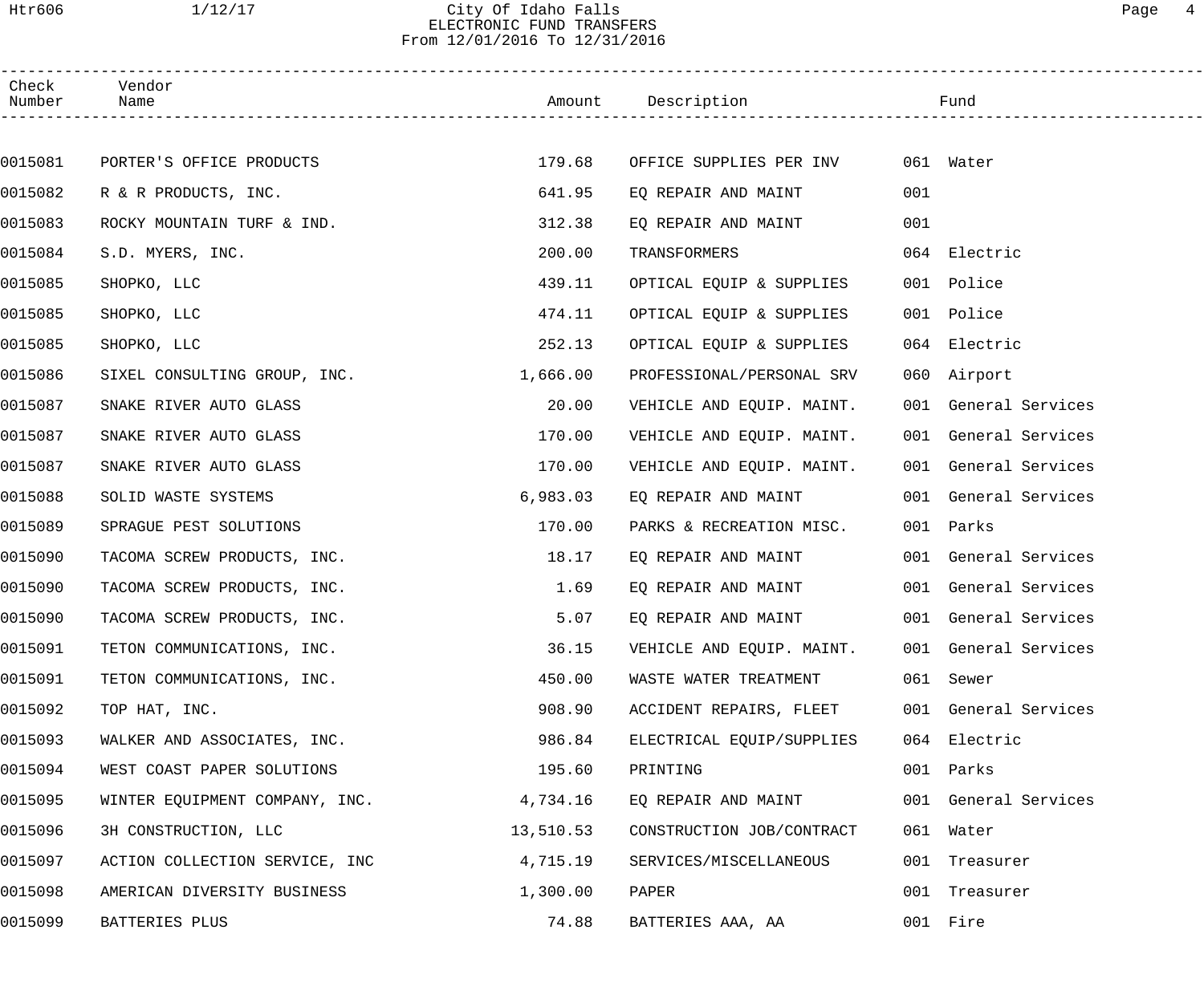# Htr606 1/12/17 City Of Idaho Falls Page 5 ELECTRONIC FUND TRANSFERS From 12/01/2016 To 12/31/2016

------------------------------------------------------------------------------------------------------------------------------------

| Check<br>Number | Vendor<br>Name                 | Amount    | Description               |     | Fund                     |  |
|-----------------|--------------------------------|-----------|---------------------------|-----|--------------------------|--|
|                 |                                |           |                           |     |                          |  |
| 0015100         | BEARING & INDUSTRIAL SALES INC | 85.32     | <b>GLUE</b>               |     | 064 Electric             |  |
| 0015101         | BONNEVILLE BLUEPRINT SUPPLY    | 1,800.00  | COMPUTERS, DP/WORD PROC.  | 001 | Public Works Engineering |  |
| 0015102         | CAL RANCH STORES               | 33.98     | HALTER & LEAD ROPE/GUANAC | 001 | Parks                    |  |
| 0015102         | CAL RANCH STORES               | 43.98     | HEATED WATER BOWLS 2EA @  | 001 | Parks                    |  |
| 0015102         | CAL RANCH STORES               | 28.06     | BUNGIE CORDS              | 062 | Sanitation               |  |
| 0015103         | CAMPBELL'S QUALITY EXTERIORS   | 245.84    | PARKS & RECREATION MISC.  | 001 | Parks                    |  |
| 0015104         | CARL'S PRESSURE WASHERS, INC.  | 1,029.40  | WASTE WATER TREATMENT     | 061 | Sewer                    |  |
| 0015105         | CONRAD & BISCHOFF, INC.        | 25.50     | DIESEL EXHAUST FLUID 3-2. |     | 001 General Services     |  |
| 0015106         | DAVIES AQUA-CHEM SUPPLY CO.    | 17.50     | AQUATIC/WATER PRODUCTS    | 011 | Recreation               |  |
| 0015108         | H-K CONTRACTORS, INC.          | 96.19     | ROAD/HWY MATERIAL ASPHALT | 010 | Streets                  |  |
| 0015108         | H-K CONTRACTORS, INC.          | 92.15     | ROAD/HWY MATERIAL ASPHALT | 010 | Streets                  |  |
| 0015108         | H-K CONTRACTORS, INC.          | 136.65    | ROAD/HWY MATERIAL ASPHALT | 010 | Streets                  |  |
| 0015108         | H-K CONTRACTORS, INC.          | 969.49    | SEED, SOD, SOIL, ETC.     | 018 | Golf Courses             |  |
| 0015109         | HADDON'S FENCING, INC.         | 1,689.44  | REPAIR DAMAGE ZOO FENCE   | 001 | Parks                    |  |
| 0015110         | HENRY SCHEIN, INC.             | $24.10-$  | AMBULANCE SUPPLIES        | 063 | Ambulance                |  |
| 0015110         | HENRY SCHEIN, INC.             | 578.30    | AMBULANCE SUPPLIES        | 063 | Ambulance                |  |
| 0015110         | HENRY SCHEIN, INC.             | 975.68    | AMBULANCE SUPPLIES        |     | 063 Ambulance            |  |
| 0015110         | HENRY SCHEIN, INC.             | 1,164.15  | AMBULANCE SUPPLIES        |     | 063 Ambulance            |  |
| 0015110         | HENRY SCHEIN, INC.             | 398.06    | AMBULANCE SUPPLIES        | 063 | Ambulance                |  |
| 0015111         | IDAHO BUSINESS SYSTEMS, INC.   | 36.00     | MAINTENANCE CONTRACT-EQ   |     | 001 Police               |  |
| 0015111         | IDAHO BUSINESS SYSTEMS, INC.   | 121.92    | MAINTENANCE CONTRACT-EQ   | 061 | Sewer                    |  |
| 0015111         | IDAHO BUSINESS SYSTEMS, INC.   | 140.29    | MAINTENANCE CONTRACT-EQ   | 001 | Finance                  |  |
| 0015111         | IDAHO BUSINESS SYSTEMS, INC.   | 120.00    | MAINTENANCE CONTRACT-EQ   |     | 001 Fire                 |  |
| 0015111         | IDAHO BUSINESS SYSTEMS, INC.   | 81.00     | MAINTENANCE CONTRACT-EQ   |     | 061 Water                |  |
| 0015111         | IDAHO BUSINESS SYSTEMS, INC.   | 186.35    | MAINTENANCE CONTRACT-EQ   | 001 | Parks                    |  |
| 0015112         | INTERMOUNTAIN CLAIMS, INC.     | 16,900.84 | RFND 11/28-12/11/16       | 019 | Self-Insurance           |  |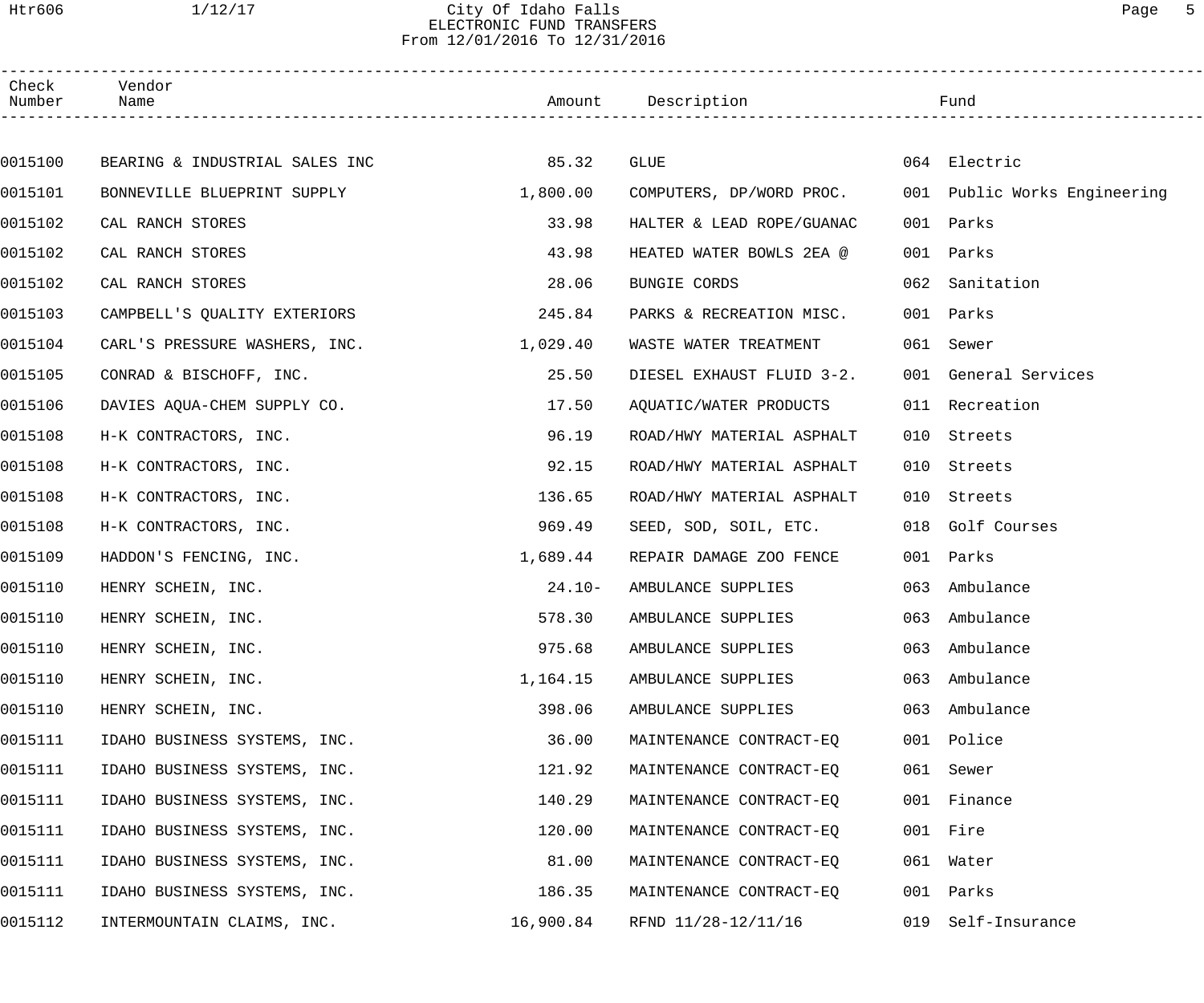## Htr606 1/12/17 City Of Idaho Falls Page 6 ELECTRONIC FUND TRANSFERS From 12/01/2016 To 12/31/2016

| Check<br>Number | Vendor<br>Name                 |           | Amount Description                       |     | Fund                 |  |
|-----------------|--------------------------------|-----------|------------------------------------------|-----|----------------------|--|
|                 |                                |           |                                          |     |                      |  |
| 0015113         | JACK'S TIRE & OIL, INC.        | 3,157.76  | EQ REPAIR AND MAINT 001 General Services |     |                      |  |
| 0015113         | JACK'S TIRE & OIL, INC.        | 820.00    | EO REPAIR AND MAINT                      |     | 001 General Services |  |
| 0015114         | K/M SERVICE COMPANY            | 745.00    | CONSTRUCTION JOB/CONTRACT                |     | 064 Electric         |  |
| 0015116         | LEADSONLINE, LLC               | 4,908.00  | SUBSCRIPTIONS                            |     | 001 Police           |  |
| 0015117         | N. HARRIS COMPUTER CORPORATION | 13,368.49 | TRAVEL/LODGING                           |     | 014 Merf             |  |
| 0015117         | N. HARRIS COMPUTER CORPORATION | 10,000.00 | COMPUTERS, DP/WORD PROC.                 |     | 014 Merf             |  |
| 0015117         | N. HARRIS COMPUTER CORPORATION | 20,000.00 | COMPUTERS, DP/WORD PROC.                 |     | 014 Merf             |  |
| 0015118         | NEW PIG CORPORATION            | 520.53    | HARDWARE MISCELLANEOUS                   |     | 064 Electric         |  |
| 0015118         | NEW PIG CORPORATION            | 126.00    | HARDWARE MISCELLANEOUS                   |     | 064 Electric         |  |
| 0015119         | OMNI SECURITY SYSTEMS, INC.    | 500.00    | ELEC/IF POWER                            |     | 064 Electric         |  |
| 0015119         | OMNI SECURITY SYSTEMS, INC.    | 500.00    | ELEC/IF POWER                            |     | 064 Electric         |  |
| 0015119         | OMNI SECURITY SYSTEMS, INC.    | 396.00    | FIRE PROTECT EQ/SUP/MAINT                |     | 064 Electric         |  |
| 0015119         | OMNI SECURITY SYSTEMS, INC.    | 200.00    | FIRE PROTECT EQ/SUP/MAINT                |     | 001 General Services |  |
| 0015119         | OMNI SECURITY SYSTEMS, INC.    | 50.00     | FIRE PROTECT EO/SUP/MAINT                |     | 001 General Services |  |
| 0015119         | OMNI SECURITY SYSTEMS, INC.    | 50.00     | FIRE PROTECT EQ/SUP/MAINT                |     | 001 General Services |  |
| 0015119         | OMNI SECURITY SYSTEMS, INC.    | 25.00     | FIRE PROTECT EQ/SUP/MAINT                |     | 001 General Services |  |
| 0015119         | OMNI SECURITY SYSTEMS, INC.    | 25.00     | FIRE PROTECT EQ/SUP/MAINT                |     | 001 General Services |  |
| 0015119         | OMNI SECURITY SYSTEMS, INC.    | 75.00     | FIRE PROTECT EQ/SUP/MAINT                |     | 001 General Services |  |
| 0015119         | OMNI SECURITY SYSTEMS, INC.    | 85.00     | FIRE PROTECT EQ/SUP/MAINT                |     | 001 General Services |  |
| 0015119         | OMNI SECURITY SYSTEMS, INC.    | 75.00     | SERVICES/MISCELLANEOUS                   |     | 001 General Services |  |
| 0015120         | PARAMOUNT SUPPLY COMPANY, INC. | 528.54    | WASTE WATER TREATMENT                    |     | 061 Sewer            |  |
| 0015121         | PHYSIO-CONTROL, INC.           | 1,695.07  | AMBULANCE SUPPLIES                       | 063 | Ambulance            |  |
| 0015121         | PHYSIO-CONTROL, INC.           | 45.00     | FREIGHT                                  | 063 | Ambulance            |  |
| 0015121         | PHYSIO-CONTROL, INC.           | 85.00     | AMBULANCE SUPPLIES                       | 063 | Ambulance            |  |
| 0015122         | PORTER'S OFFICE PRODUCTS       | 15.82     | LABELS                                   | 064 | Electric             |  |
| 0015122         | PORTER'S OFFICE PRODUCTS       | 28.59     | STAPLER FOR STACY ITEM#                  |     | 001 Finance          |  |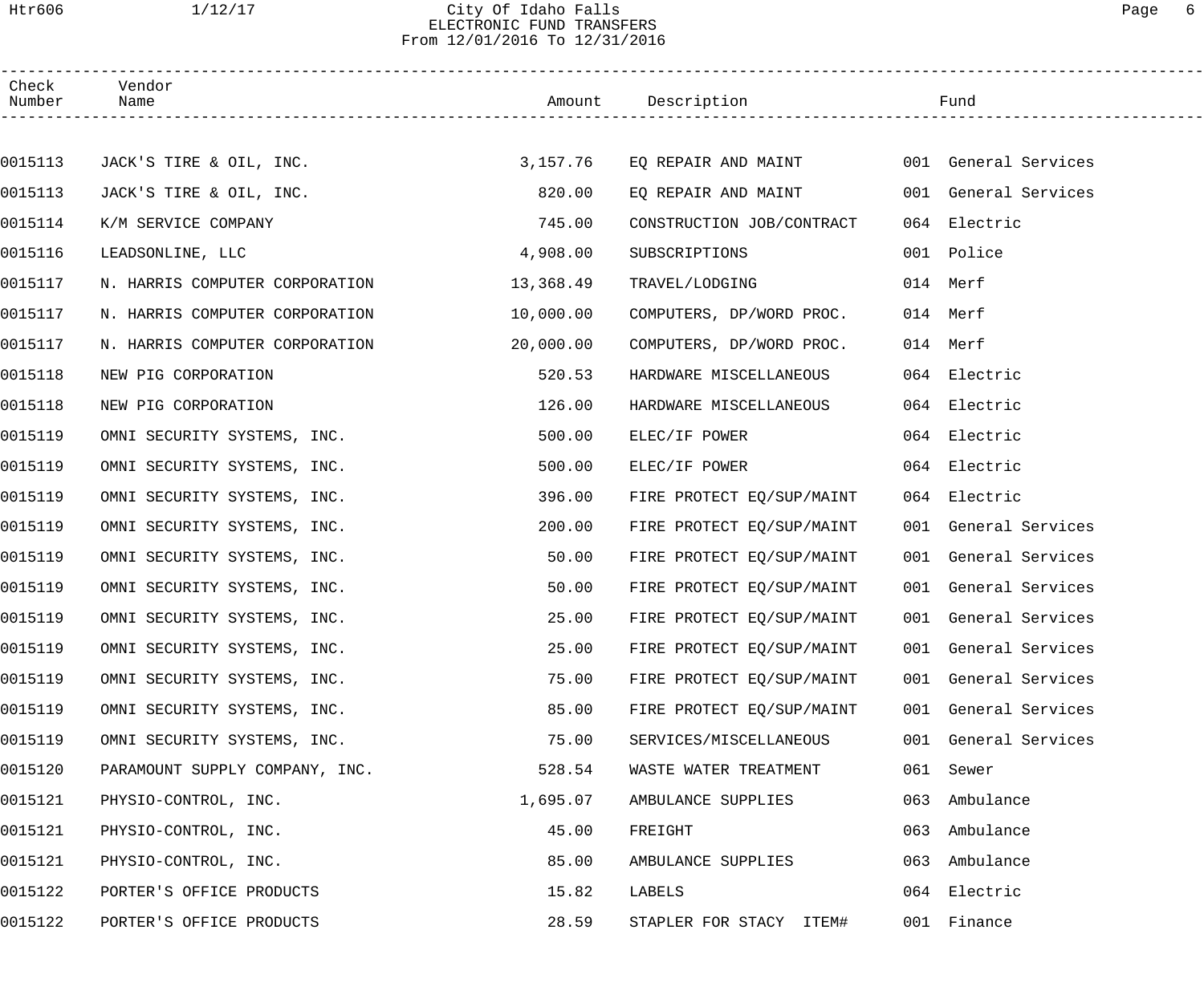## Htr606 1/12/17 City Of Idaho Falls Page 7 ELECTRONIC FUND TRANSFERS From 12/01/2016 To 12/31/2016

| Check<br>Number | Vendor<br>Name                     |          | Amount Description        |     | Fund                 |
|-----------------|------------------------------------|----------|---------------------------|-----|----------------------|
|                 |                                    |          |                           |     |                      |
| 0015122         | PORTER'S OFFICE PRODUCTS           | 3.21     | EXTRA STAPLER ITEM# 6283  |     | 001 Finance          |
| 0015122         | PORTER'S OFFICE PRODUCTS           | 365.98   | OFFICE SUPPLIES           |     | 062 Sanitation       |
| 0015122         | PORTER'S OFFICE PRODUCTS           | 43.29    | OFFICE SUPPLIES           | 062 | Sanitation           |
| 0015122         | PORTER'S OFFICE PRODUCTS           | 17.69    | OFFICE SUPPLIES           |     | 062 Sanitation       |
| 0015122         | PORTER'S OFFICE PRODUCTS           | 23.39    | OFFICE SUPPLIES           |     | 062 Sanitation       |
| 0015122         | PORTER'S OFFICE PRODUCTS           | 479.92   | OFFICE SUPPLIES, GENERAL  |     | 064 Electric         |
| 0015122         | PORTER'S OFFICE PRODUCTS           | 415.89   | OFFICE SUPPLIES, GENERAL  |     | 064 Electric         |
| 0015123         | RESPOND FIRST AID SYSTEMS OF IDAHO | 87.38    | FIRST AID STAION RESTOCKI |     | 001 Police           |
| 0015123         | RESPOND FIRST AID SYSTEMS OF IDAHO | 86.28    | SAFETY EQUIPMENT          |     | 064 Electric         |
| 0015123         | RESPOND FIRST AID SYSTEMS OF IDAHO | 77.41    | SAFETY EQUIPMENT          |     | 064 Electric         |
| 0015123         | RESPOND FIRST AID SYSTEMS OF IDAHO | 167.68   | SAFETY EQUIPMENT          |     | 064 Electric         |
| 0015123         | RESPOND FIRST AID SYSTEMS OF IDAHO | 142.04   | SAFETY EQUIPMENT          |     | 064 Electric         |
| 0015124         | STAN'S PAINT CLINIC, INC.          | 135.00   | PAINTING-EQUIP & PRODUCTS |     | 001 General Services |
| 0015124         | STAN'S PAINT CLINIC, INC.          | 69.73    | PAINTING-EQUIP & PRODUCTS |     | 001 General Services |
| 0015124         | STAN'S PAINT CLINIC, INC.          | 32.85    | PAINTING-EQUIP & PRODUCTS |     | 001 General Services |
| 0015124         | STAN'S PAINT CLINIC, INC.          | 37.53    | PAINTING-EQUIP & PRODUCTS |     | 001 General Services |
| 0015124         | STAN'S PAINT CLINIC, INC.          | 8.86     | PAINTING-EQUIP & PRODUCTS |     | 001 General Services |
| 0015124         | STAN'S PAINT CLINIC, INC.          | 16.59    | PAINTING-EQUIP & PRODUCTS |     | 001 General Services |
| 0015125         | SYRINGA NETWORKS, LLC              | 450.00   | ETHERNET/INTERNET-DEC2016 | 001 |                      |
| 0015126         | T AND T LAWN SERVICES, LLC         | 40.00    | PROFESSIONAL/PERSONAL SRV |     | 064 Electric         |
| 0015127         | TETON COMMUNICATIONS, INC.         | 2,187.36 | POLICE EQUIP & SUPPLIES   |     | 014 Merf             |
| 0015127         | TETON COMMUNICATIONS, INC.         | 5,770.64 | POLICE EQUIP & SUPPLIES   |     | 014 Merf             |
| 0015128         | TMC CONTRACTORS                    | 1,306.27 | CONSTRUCTION JOB/CONTRACT |     | 061 Water            |
| 0015129         | TOP HAT, INC.                      | 1,517.40 | ACCIDENT REPAIRS, FLEET   |     | 001 General Services |
| 0015130         | TYNDALE COMPANY, INC.              | 75.60    | CLOTHING & APPAREL        |     | 064 Electric         |
| 0015130         | TYNDALE COMPANY, INC.              | 84.40    | CLOTHING & APPAREL        |     | 064 Electric         |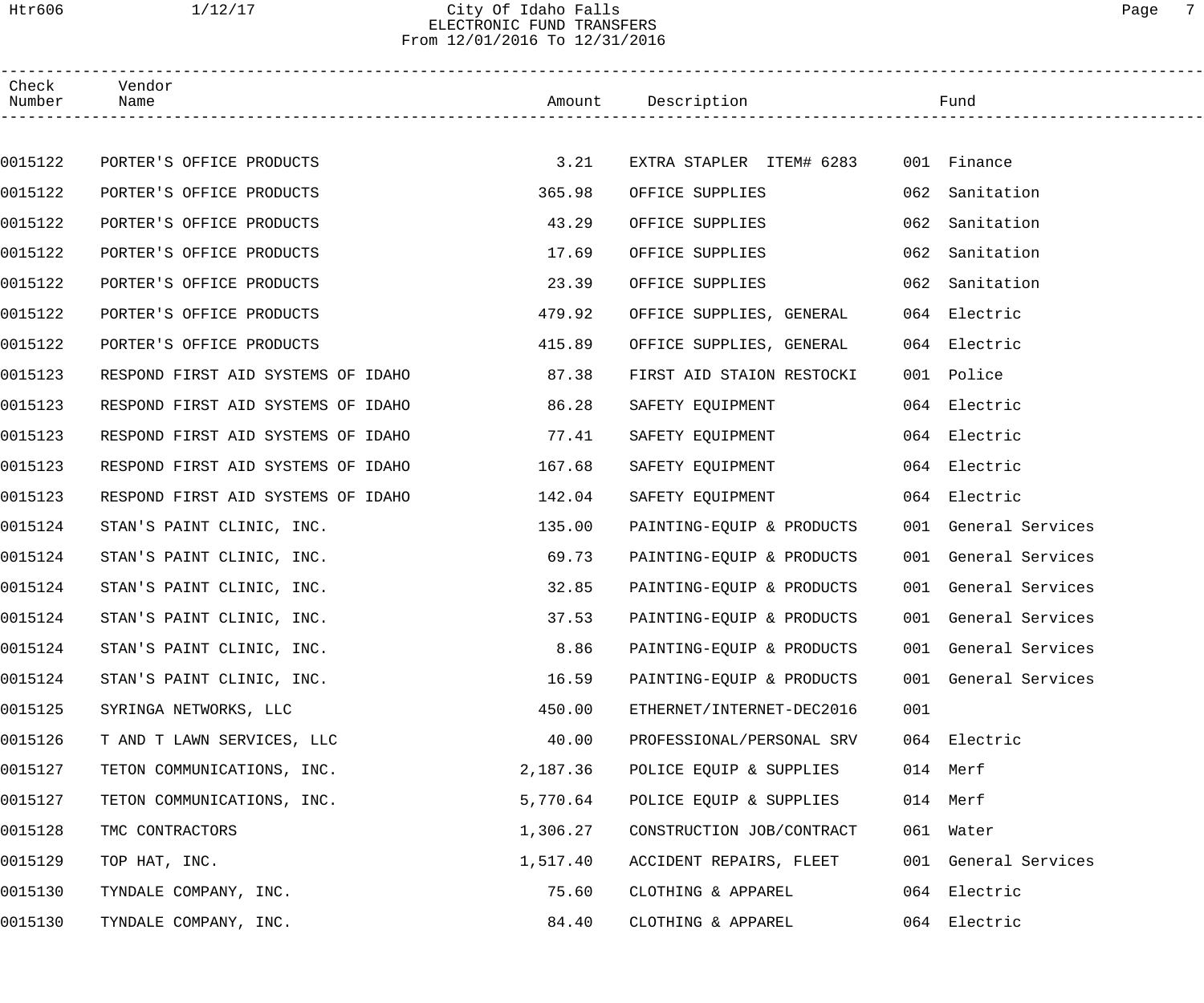# Htr606 1/12/17 City Of Idaho Falls Page 8 ELECTRONIC FUND TRANSFERS From 12/01/2016 To 12/31/2016

| Check<br>Number | Vendor<br>Name             |            | Amount Description       |     | Fund                |
|-----------------|----------------------------|------------|--------------------------|-----|---------------------|
|                 |                            |            |                          |     |                     |
| 0015130         | TYNDALE COMPANY, INC.      | 789.80     | CLOTHING & APPAREL       |     | 064 Electric        |
| 0015130         | TYNDALE COMPANY, INC.      | 81.60      | CLOTHING & APPAREL       |     | 064 Electric        |
| 0015130         | TYNDALE COMPANY, INC.      | 23.80      | CLOTHING & APPAREL       |     | 064 Electric        |
| 0015130         | TYNDALE COMPANY, INC.      | 20.60      | CLOTHING & APPAREL       |     | 064 Electric        |
| 0015130         | TYNDALE COMPANY, INC.      | 45.40      | CLOTHING & APPAREL       |     | 064 Electric        |
| 0015130         | TYNDALE COMPANY, INC.      | 64.60      | CLOTHING & APPAREL       |     | 064 Electric        |
| 0015130         | TYNDALE COMPANY, INC.      | $71.60 -$  | CLOTHING & APPAREL       |     | 064 Electric        |
| 0015130         | TYNDALE COMPANY, INC.      | 313.60     | CLOTHING & APPAREL       |     | 064 Electric        |
| 0015130         | TYNDALE COMPANY, INC.      | 220.80     | CLOTHING & APPAREL       |     | 064 Electric        |
| 0015130         | TYNDALE COMPANY, INC.      | 89.80      | CLOTHING & APPAREL       |     | 064 Electric        |
| 0015130         | TYNDALE COMPANY, INC.      | 494.00     | CLOTHING & APPAREL       |     | 064 Electric        |
| 0015130         | TYNDALE COMPANY, INC.      | 27.80      | CLOTHING & APPAREL       |     | 064 Electric        |
| 0015130         | TYNDALE COMPANY, INC.      | $214.80-$  | CLOTHING & APPAREL       |     | 064 Electric        |
| 0015130         | TYNDALE COMPANY, INC.      | 75.60      | CLOTHING & APPAREL       |     | 064 Electric        |
| 0015131         | VALCOM (VLCM)              | 19,201.92  | COMPUTERS, DP/WORD PROC. |     | 001 Data Processing |
| 0015131         | VALCOM (VLCM)              | 995.00     | ELEC/IF POWER            |     | 064 Electric        |
| 0015131         | VALCOM (VLCM)              | 1,513.54   | COMPUTERS, DP/WORD PROC. |     | 001 Data Processing |
| 0015132         | WEST COAST PAPER SOLUTIONS | 97.80      | PAPER                    |     | 001 Fire            |
| 0015132         | WEST COAST PAPER SOLUTIONS | 97.80      | PAPER                    | 063 | Ambulance           |
| 0015133         | 4IMPRINT, INC.             | 1,225.54   | FREIGHT                  |     | 012 Library         |
| 0015133         | 4IMPRINT, INC.             | 9,666.20   | MISCELLANEOUS PRODUCTS   |     | 012 Library         |
| 0015133         | 4IMPRINT, INC.             | 250.76     | FREIGHT                  |     | 012 Library         |
| 0015133         | 4IMPRINT, INC.             | 3, 195. 15 | PROMOTION ITEMS          |     | 012 Library         |
| 0015134         | ADVANCED INDUSTRIAL SUPPLY | 617.00     | CLOTHING & APPAREL       |     | 001 Fire            |
| 0015135         | ALIAH DVM, RHONDA          | 1,295.00   | VET CONSULTING/TREATMENT | 001 | Parks               |
| 0015135         | ALIAH DVM, RHONDA          | 3,150.00   | VET CONSULTING/TREATMENT |     | 001 Parks           |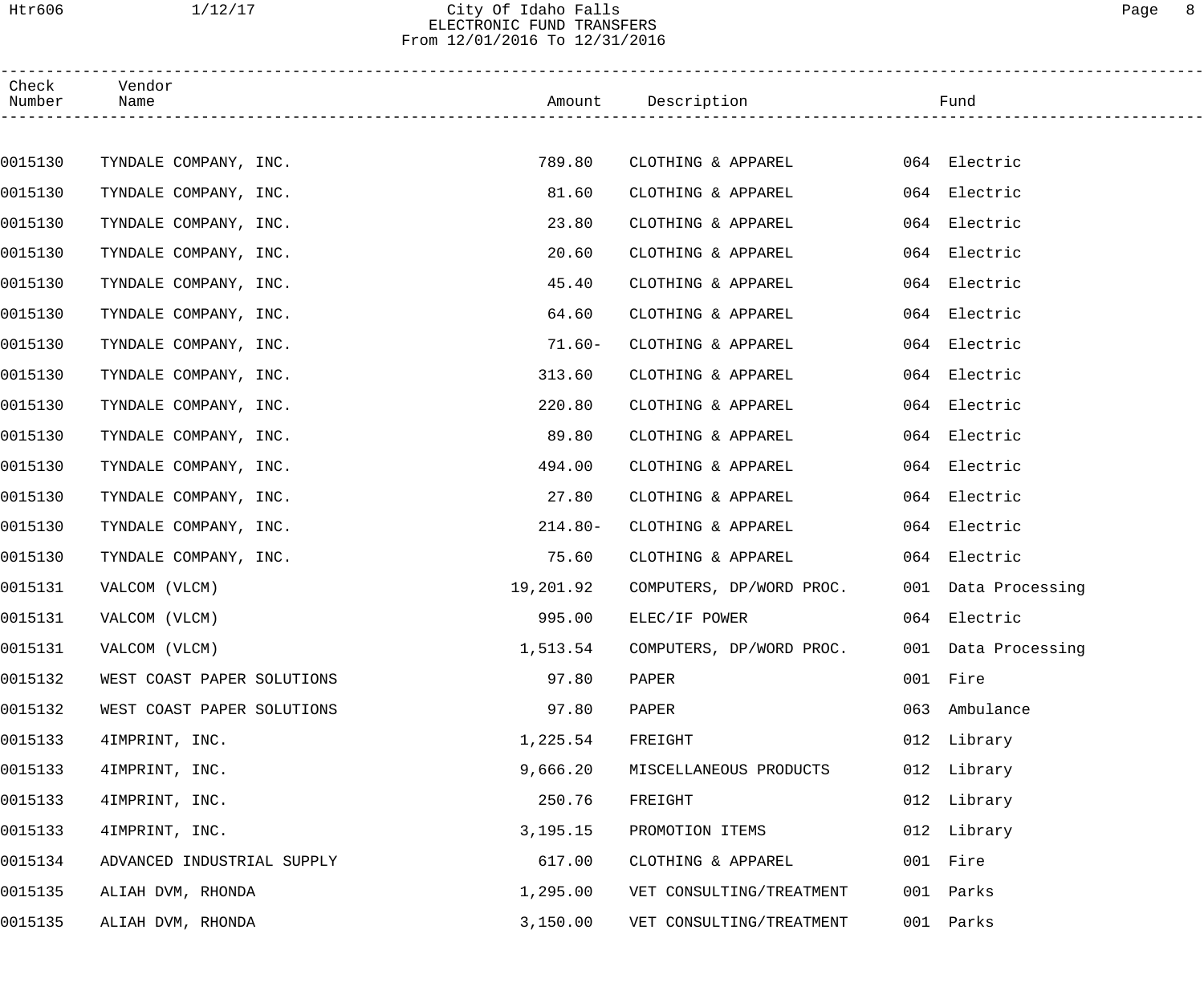# Htr606 1/12/17 City Of Idaho Falls Page 9 ELECTRONIC FUND TRANSFERS From 12/01/2016 To 12/31/2016

| Check<br>Number | Vendor<br>Name                 |           | Amount Description                   |     | Fund                        |
|-----------------|--------------------------------|-----------|--------------------------------------|-----|-----------------------------|
|                 |                                |           |                                      |     |                             |
| 0015136         | AMERICAN DIVERSITY BUSINESS    | 486.00    | 7500 PAYROLL/DIRECT DPST 001 Finance |     |                             |
| 0015137         | BATTERIES PLUS                 | 169.12    | ELECTRONIC EQUIPMENT                 |     | 064 Electric                |
| 0015137         | BATTERIES PLUS                 | 24.95     | SURGE PROTECTOR BATTERY              |     | 001 General Services        |
| 0015138         | BUG COMPANY, THE               | 22.75     | FEED/BEDDING (ANIMALS)               |     | 001 Parks                   |
| 0015138         | BUG COMPANY, THE               | 34.37     | FREIGHT                              | 001 | Parks                       |
| 0015138         | BUG COMPANY, THE               | 22.75     | FEED/BEDDING (ANIMALS)               |     | 001 Parks                   |
| 0015138         | BUG COMPANY, THE               | 31.37     | FREIGHT                              |     | 001 Parks                   |
| 0015139         | CAL RANCH STORES               | 54.99     | TOW ROPE                             |     | 064 Electric                |
| 0015139         | CAL RANCH STORES               | 21.98     | PARKS & RECREATION MISC.             |     | 001 Parks                   |
| 0015139         | CAL RANCH STORES               | 10.99     | PARKS & RECREATION MISC.             |     | 001 Parks                   |
| 0015139         | CAL RANCH STORES               | 7.99      | PARKS & RECREATION MISC.             |     | 001 Parks                   |
| 0015140         | CAMPBELL'S QUALITY EXTERIORS   | 882.00    | WEATHERIZE PROG/D ROCKNAK            |     | 015 Elect Light Public Purp |
| 0015141         | CDW GOVERNMENT, INC.           | 13,268.64 | COMPUTERS, DP/WORD PROC.             |     | 061 Water                   |
| 0015141         | CDW GOVERNMENT, INC.           | 480.08    | COMPUTERS, DP/WORD PROC.             |     | 061 Water                   |
| 0015142         | CLEARS, INC.                   | 20.00     | POLICE EQUIP & SUPPLIES              |     | 001 Police                  |
| 0015143         | CONRAD & BISCHOFF, INC.        | 378.00    | FUEL AND ADDITIVES                   | 001 |                             |
| 0015143         | CONRAD & BISCHOFF, INC.        | 216.00    | FUEL AND ADDITIVES                   | 001 |                             |
| 0015144         | DIG LINE, INC.                 | 184.35    | SERVICES/MISCELLANEOUS               |     | 061 Water                   |
| 0015144         | DIG LINE, INC.                 | 184.34    | SERVICES/MISCELLANEOUS               |     | 061 Sewer                   |
| 0015144         | DIG LINE, INC.                 | 368.69    | SERVICES/MISCELLANEOUS               |     | 064 Electric                |
| 0015145         | ELECTRICAL WHOLESALE SUPPLY CO | 34.21     | ELECTRICAL EQUIP/SUPPLIES            |     | 001 General Services        |
| 0015145         | ELECTRICAL WHOLESALE SUPPLY CO | 16.63     | ELECTRICAL EQUIP/SUPPLIES            |     | 001 General Services        |
| 0015145         | ELECTRICAL WHOLESALE SUPPLY CO | 16.91     | ELECTRICAL EQUIP/SUPPLIES            |     | 001 General Services        |
| 0015145         | ELECTRICAL WHOLESALE SUPPLY CO | 141.50    | ELECTRICAL EQUIP/SUPPLIES            |     | 001 General Services        |
| 0015145         | ELECTRICAL WHOLESALE SUPPLY CO | 12.52     | SAFETY EQUIPMENT                     |     | 001 General Services        |
| 0015145         | ELECTRICAL WHOLESALE SUPPLY CO | 12.85     | ELECTRICAL EQUIP/SUPPLIES            |     | 001 General Services        |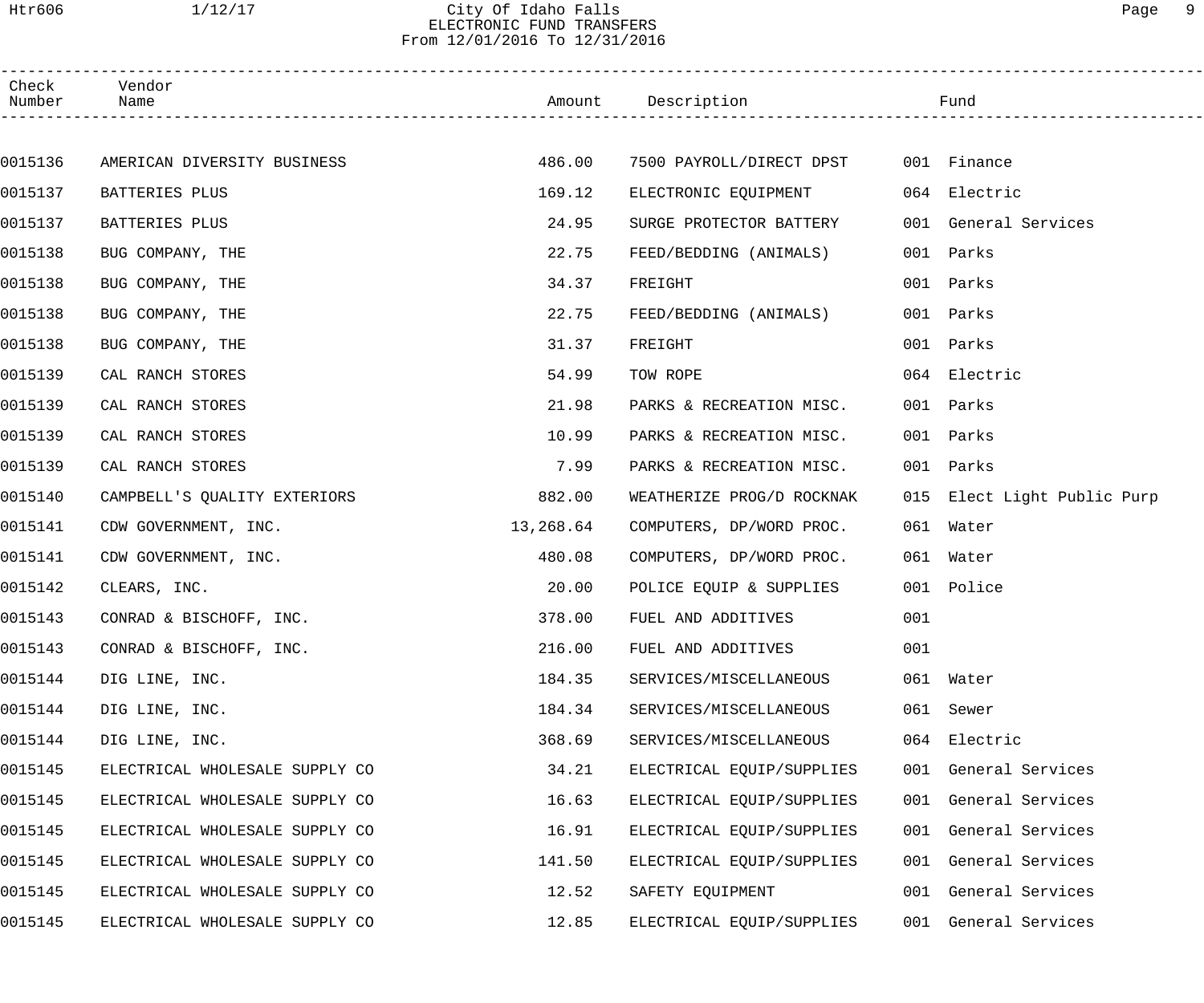# Htr606 1/12/17 City Of Idaho Falls Page 10 ELECTRONIC FUND TRANSFERS From 12/01/2016 To 12/31/2016

| Check<br>Number | Vendor<br>Name                      |           | Amount Description        |     | Fund                 |  |
|-----------------|-------------------------------------|-----------|---------------------------|-----|----------------------|--|
|                 |                                     |           |                           |     |                      |  |
| 0015145         | ELECTRICAL WHOLESALE SUPPLY CO      | 15.64     | ELECTRICAL EQUIP/SUPPLIES |     | 001 General Services |  |
| 0015145         | ELECTRICAL WHOLESALE SUPPLY CO      | 190.88    | ELECTRICAL EQUIP/SUPPLIES |     | 001 General Services |  |
| 0015145         | ELECTRICAL WHOLESALE SUPPLY CO      | 185.51    | ELECTRICAL EQUIP/SUPPLIES |     | 001 General Services |  |
| 0015145         | ELECTRICAL WHOLESALE SUPPLY CO      | 123.52    | ELECTRICAL EQUIP/SUPPLIES |     | 001 General Services |  |
| 0015145         | ELECTRICAL WHOLESALE SUPPLY CO      | 123.52    | ELECTRICAL EQUIP/SUPPLIES |     | 001 General Services |  |
| 0015145         | ELECTRICAL WHOLESALE SUPPLY CO      | $7.26-$   | ELECTRICAL EQUIP/SUPPLIES |     | 001 General Services |  |
| 0015145         | ELECTRICAL WHOLESALE SUPPLY CO      | 34.93     | ELECTRICAL EQUIP/SUPPLIES |     | 001 General Services |  |
| 0015145         | ELECTRICAL WHOLESALE SUPPLY CO      | 125.46    | ELECTRICAL EQUIP/SUPPLIES |     | 001 General Services |  |
| 0015146         | ELSTER SOLUTIONS, LLC               | 95,950.00 | METERS                    | 064 |                      |  |
| 0015147         | FIRE SERVICES OF IDAHO, INC.        | 13.65     | FIRE PROTECT EQ/SUP/MAINT |     | 001 General Services |  |
| 0015147         | FIRE SERVICES OF IDAHO, INC.        | 186.00    | FIRE PROTECT EQ/SUP/MAINT |     | 001 General Services |  |
| 0015147         | FIRE SERVICES OF IDAHO, INC.        | 160.00    | FIRE PROTECT EQ/SUP/MAINT |     | 001 General Services |  |
| 0015147         | FIRE SERVICES OF IDAHO, INC.        | 469.95    | FIRE PROTECT EQ/SUP/MAINT |     | 001 General Services |  |
| 0015147         | FIRE SERVICES OF IDAHO, INC.        | 21.75     | FIRE PROTECT EQ/SUP/MAINT |     | 001 General Services |  |
| 0015147         | FIRE SERVICES OF IDAHO, INC.        | 142.80    | FIRE PROTECT EQ/SUP/MAINT |     | 001 General Services |  |
| 0015147         | FIRE SERVICES OF IDAHO, INC.        | 30.00     | FIRE PROTECT EQ/SUP/MAINT |     | 001 General Services |  |
| 0015147         | FIRE SERVICES OF IDAHO, INC.        | 65.00     | FIRE PROTECT EQ/SUP/MAINT |     | 001 General Services |  |
| 0015148         | FREIGHTLINER OF IDAHO               | 32.23     | EO REPAIR AND MAINT       |     | 001 General Services |  |
| 0015149         | HANG TEN CUSTOM EMBROIDERY & DESIGN | 125.00    | CLOTHING & APPAREL        |     | 001 Parks            |  |
| 0015150         | IDAHO BUSINESS SYSTEMS, INC.        | 2,101.86  | MAINTENANCE CONTRACT-EO   |     | 001 Treasurer        |  |
| 0015151         | 9INDUSTRIAL HOSE & FITTINGS INC     | 88.42     | HARDWARE MISCELLANEOUS    |     | 064 Electric         |  |
| 0015151         | 9INDUSTRIAL HOSE & FITTINGS INC     | 14.04     | HARDWARE MISCELLANEOUS    |     | 064 Electric         |  |
| 0015151         | 9INDUSTRIAL HOSE & FITTINGS INC     | 170.26    | HARDWARE MISCELLANEOUS    |     | 064 Electric         |  |
| 0015151         | 9INDUSTRIAL HOSE & FITTINGS INC     | 9.73      | HARDWARE MISCELLANEOUS    |     | 064 Electric         |  |
| 0015151         | 9INDUSTRIAL HOSE & FITTINGS INC     | 5.84      | HARDWARE MISCELLANEOUS    |     | 064 Electric         |  |
| 0015151         | 9INDUSTRIAL HOSE & FITTINGS INC     | 80.68     | PARKS & RECREATION MISC.  |     | 001 Parks            |  |
|                 |                                     |           |                           |     |                      |  |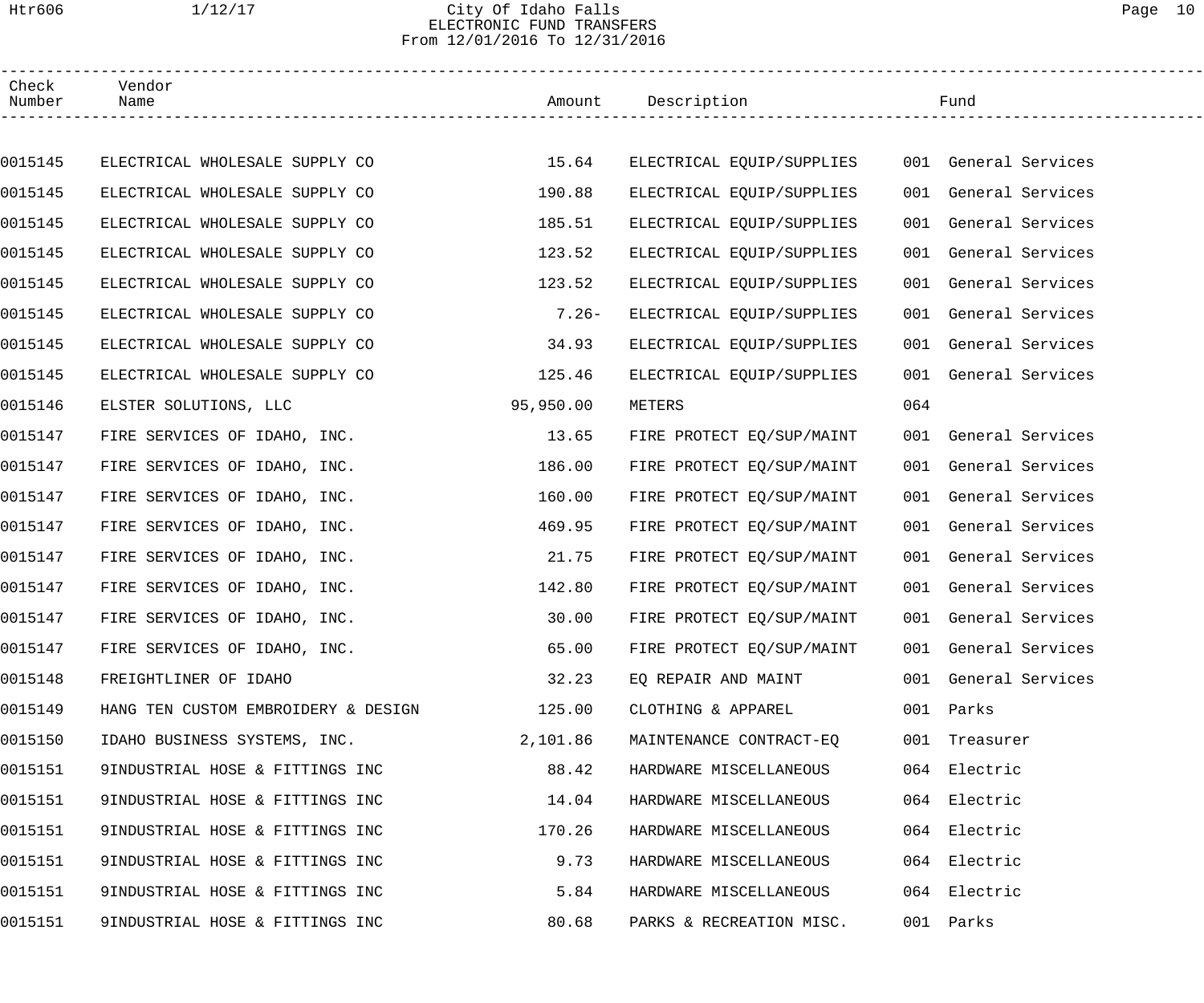## Htr606 1/12/17 City Of Idaho Falls Page 11 ELECTRONIC FUND TRANSFERS From 12/01/2016 To 12/31/2016

| Check<br>Number | Vendor<br>Name                 |          | Amount Description        | Fund                 |  |
|-----------------|--------------------------------|----------|---------------------------|----------------------|--|
|                 |                                |          |                           |                      |  |
| 0015152         | JACK'S TIRE & OIL, INC.        | 875.24   | EQ REPAIR AND MAINT       | 001 General Services |  |
| 0015152         | JACK'S TIRE & OIL, INC.        | 2,104.24 | EQ REPAIR AND MAINT       | 001 General Services |  |
| 0015152         | JACK'S TIRE & OIL, INC.        | 59.95    | VEHICLE AND EQUIP. MAINT. | 001 General Services |  |
| 0015152         | JACK'S TIRE & OIL, INC.        | 91.00    | VEHICLE AND EQUIP. MAINT. | 001 General Services |  |
| 0015152         | JACK'S TIRE & OIL, INC.        | 75.00    | VEHICLE AND EQUIP. MAINT. | 001 General Services |  |
| 0015152         | JACK'S TIRE & OIL, INC.        | 125.00   | VEHICLE AND EQUIP. MAINT. | 001 General Services |  |
| 0015152         | JACK'S TIRE & OIL, INC.        | 48.00    | VEHICLE AND EQUIP. MAINT. | 001 General Services |  |
| 0015152         | JACK'S TIRE & OIL, INC.        | 40.00    | VEHICLE AND EQUIP. MAINT. | 001 General Services |  |
| 0015152         | JACK'S TIRE & OIL, INC.        | 40.00    | VEHICLE AND EQUIP. MAINT. | 001 General Services |  |
| 0015152         | JACK'S TIRE & OIL, INC.        | 255.00   | VEHICLE AND EQUIP. MAINT. | 001 General Services |  |
| 0015152         | JACK'S TIRE & OIL, INC.        | 140.00   | GARAGE SHOP SUPPLIES      | 001 General Services |  |
| 0015152         | JACK'S TIRE & OIL, INC.        | 10.00    | VEHICLE AND EQUIP. MAINT. | 001 General Services |  |
| 0015152         | JACK'S TIRE & OIL, INC.        | 40.00    | VEHICLE AND EQUIP. MAINT. | 001 General Services |  |
| 0015152         | JACK'S TIRE & OIL, INC.        | 30.00    | VEHICLE AND EQUIP. MAINT. | 001 General Services |  |
| 0015152         | JACK'S TIRE & OIL, INC.        | 75.00    | VEHICLE AND EQUIP. MAINT. | 001 General Services |  |
| 0015152         | JACK'S TIRE & OIL, INC.        | 90.00    | VEHICLE AND EQUIP. MAINT. | 001 General Services |  |
| 0015152         | JACK'S TIRE & OIL, INC.        | 1,452.56 | EQ REPAIR AND MAINT       | 001 General Services |  |
| 0015152         | JACK'S TIRE & OIL, INC.        | 1,088.34 | EQ REPAIR AND MAINT       | 001 General Services |  |
| 0015152         | JACK'S TIRE & OIL, INC.        | 1,343.78 | EQ REPAIR AND MAINT       | 001 General Services |  |
| 0015153         | LASER XPRESS                   | 58.00    | TONER CARTRIDGE HP1320    | 001 Fire             |  |
| 0015154         | LEONARD PETROLEUM EQUIP, INC.  | 190.95   | GARAGE SHOP SUPPLIES      | 001 General Services |  |
| 0015155         | MATERIALS TESTING & INSPECTION | 1,280.40 | SERVICES/MISCELLANEOUS    | 011 Recreation       |  |
| 0015155         | MATERIALS TESTING & INSPECTION | 672.20   | SERVICES/MISCELLANEOUS    | 011 Recreation       |  |
| 0015155         | MATERIALS TESTING & INSPECTION | 351.80   | PROFESSIONAL/PERSONAL SRV | 001 Fire             |  |
| 0015156         | METROQUIP, INC.                | 1,863.39 | SEWER DEPARTMENT          | 061 Sewer            |  |
| 0015157         | MINERT & ASSOCIATES, INC       | 78.00    | ALCOHOL/DOT SCREEN NOV16  | 001 Non Departmental |  |
|                 |                                |          |                           |                      |  |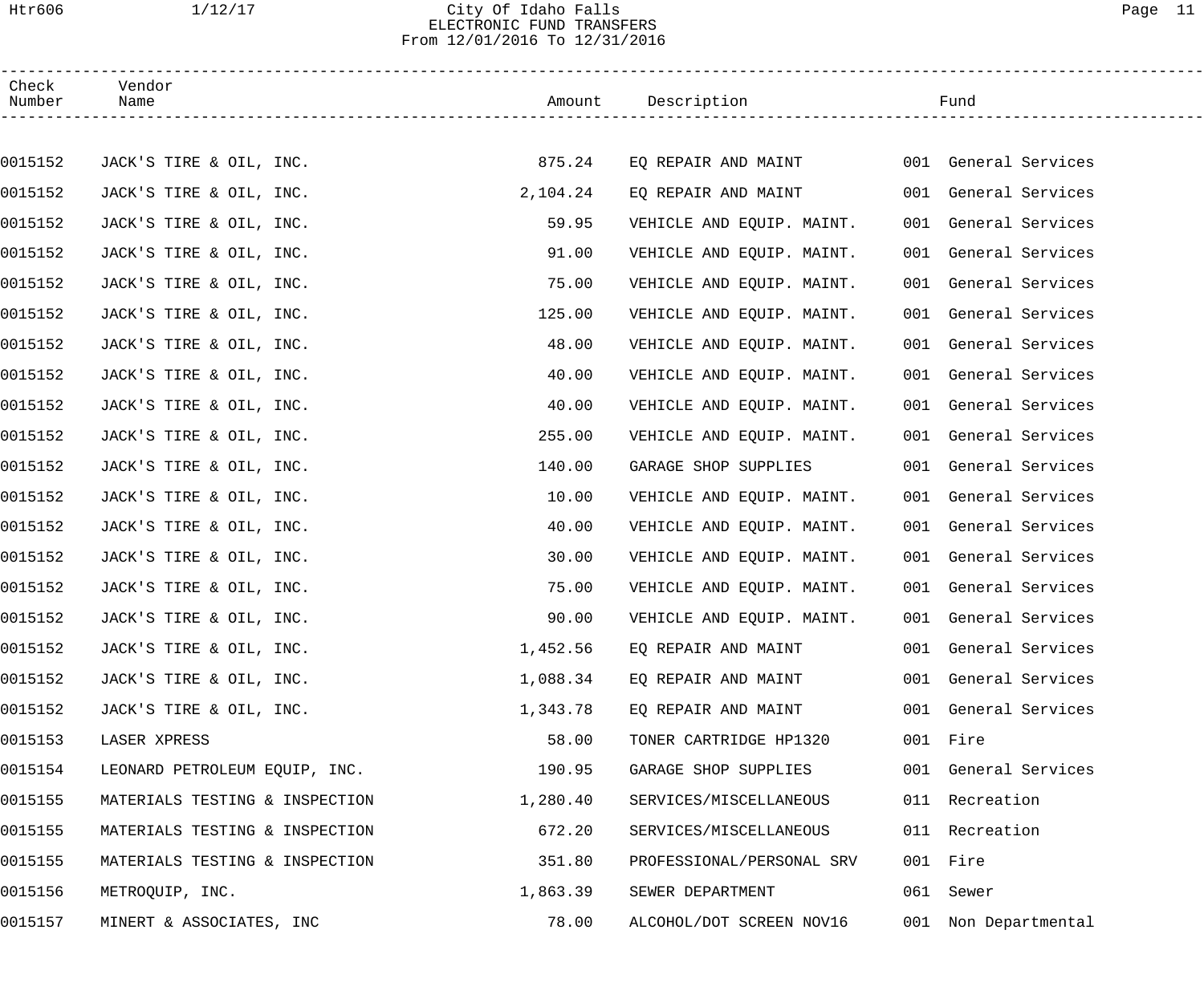## Htr606 1/12/17 City Of Idaho Falls Page 12 ELECTRONIC FUND TRANSFERS From 12/01/2016 To 12/31/2016

| Check<br>Number | Vendor<br>Name                     |          | Amount Description           |     | Fund                          |
|-----------------|------------------------------------|----------|------------------------------|-----|-------------------------------|
|                 |                                    |          |                              |     |                               |
| 0015157         | MINERT & ASSOCIATES, INC           | 105.00   | ALCOHOL/DOT SCREEN NOV16     |     | 061 Sewer                     |
| 0015157         | MINERT & ASSOCIATES, INC           | 65.00    | ALCOHOL/DOT SCREEN NOV16     | 061 | Water                         |
| 0015157         | MINERT & ASSOCIATES, INC           | 115.00   | ALCOHOL/DOT SCREEN NOV16     | 010 | Streets                       |
| 0015157         | MINERT & ASSOCIATES, INC           | 155.00   | ALCOHOL/DOT SCREEN NOV16     | 064 | Electric                      |
| 0015158         | N. HARRIS COMPUTER CORPORATION     | 4,000.00 | MAINTENANCE CONTRACT-EQ      |     | 001 Data Processing           |
| 0015159         | NEW PIG CORPORATION                | 2,903.67 | WASTE WATER TREATMENT        | 061 | Sewer                         |
| 0015160         | PARAMOUNT SUPPLY COMPANY, INC.     | 152.02   | PVC BUSH, THRD, PIPE, & NIPP | 061 | Sewer                         |
| 0015161         | PORTER'S OFFICE PRODUCTS           | 52.25    | OFFICE SUPPLIES, GENERAL     | 001 | Finance                       |
| 0015161         | PORTER'S OFFICE PRODUCTS           | $17.55-$ | OFFICE SUPPLIES, GENERAL     |     | 001 Finance                   |
| 0015161         | PORTER'S OFFICE PRODUCTS           | 10.81    | CORD, EXTENSION, INDOOR,     |     | 001 City Prosecuting Attorney |
| 0015161         | PORTER'S OFFICE PRODUCTS           | 5.55     | CLIP, PAPER, #1, REGULAR     |     | 001 City Prosecuting Attorney |
| 0015161         | PORTER'S OFFICE PRODUCTS           | 32.64    | PEN, RB, VSNELT, FN, RED     |     | 001 City Attorney             |
| 0015161         | PORTER'S OFFICE PRODUCTS           | 17.46    | TAB, ADH, L/I, 1.75", AST    |     | 001 City Attorney             |
| 0015161         | PORTER'S OFFICE PRODUCTS           | 11.96    | STAPLES, HD, HI CAP, 3/8"    |     | 001 City Prosecuting Attorney |
| 0015161         | PORTER'S OFFICE PRODUCTS           | 4.78     | PAPER, NOTES, ADH, POPUP,    |     | 001 City Prosecuting Attorney |
| 0015161         | PORTER'S OFFICE PRODUCTS           | 47.62    | HANGING FOLDERS ITEM#6500    |     | 001 Finance                   |
| 0015161         | PORTER'S OFFICE PRODUCTS           | 13.65    | MANILA FOLDERS LTR 1/3 IT    |     | 001 Finance                   |
| 0015161         | PORTER'S OFFICE PRODUCTS           | 69.00    | KEYBOARD WRLS BK ITEM#920    |     | 001 Finance                   |
| 0015161         | PORTER'S OFFICE PRODUCTS           | 2.53     | GEL PEN RED                  |     | 001 Finance                   |
| 0015161         | PORTER'S OFFICE PRODUCTS           | 2.88     | ERASABLE RED PEN             |     | 001 Finance                   |
| 0015161         | PORTER'S OFFICE PRODUCTS           | 12.58    | POST-ITS 1.5X2' (2)          |     | 001 Finance                   |
| 0015161         | PORTER'S OFFICE PRODUCTS           | 9.73     | PANEL CLIPS ITEM#75307       |     | 001 Finance                   |
| 0015161         | PORTER'S OFFICE PRODUCTS           | 6.69     | WHEELWRTER COR TAPE ITEM#    |     | 001 Finance                   |
| 0015161         | PORTER'S OFFICE PRODUCTS           | $25.00-$ | COUPON $$25$ OF OVER $$100:$ |     | 001 Finance                   |
| 0015161         | PORTER'S OFFICE PRODUCTS           | 2.72     | BOARD ERASER                 |     | 001 Finance                   |
| 0015162         | RESPOND FIRST AID SYSTEMS OF IDAHO | 239.75   | SAFETY EQUIPMENT             |     | 064 Electric                  |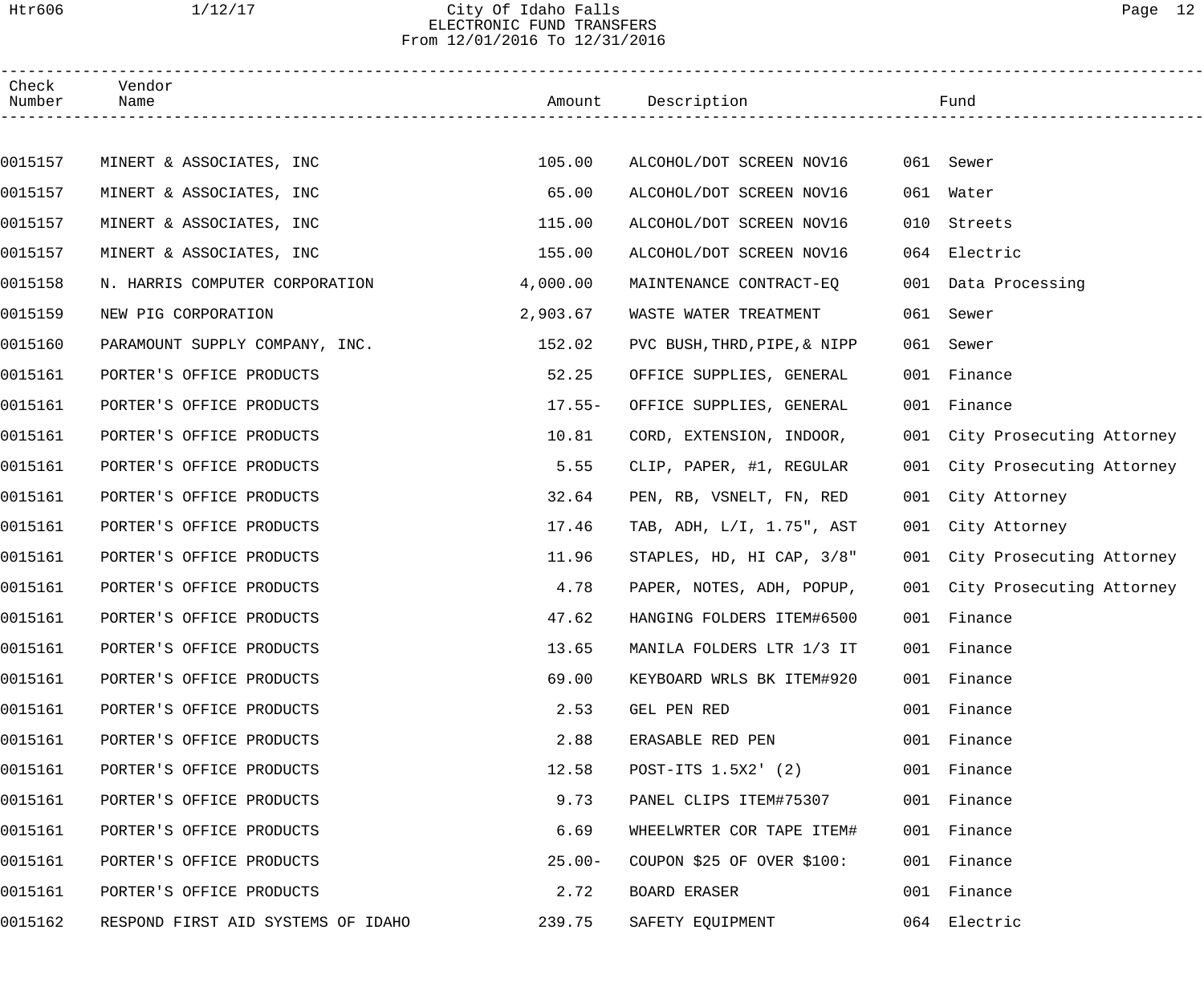## Htr606 1/12/17 City Of Idaho Falls Page 13 ELECTRONIC FUND TRANSFERS From 12/01/2016 To 12/31/2016

| Check<br>Number | Vendor<br>Name                     |            | Amount Description        | Fund                 |
|-----------------|------------------------------------|------------|---------------------------|----------------------|
|                 |                                    |            |                           |                      |
| 0015162         | RESPOND FIRST AID SYSTEMS OF IDAHO | 228.27     | FIRST AID                 | 001 Police           |
| 0015163         | ROBERTSON SUPPLY, INC.             | 202.89     | PLUMBING EQUIP/SUPPLIES   | 001 General Services |
| 0015163         | ROBERTSON SUPPLY, INC.             | $199.09 -$ | PLUMBING EQUIP/SUPPLIES   | 001 General Services |
| 0015163         | ROBERTSON SUPPLY, INC.             | 8.66       | FREIGHT                   | 001 General Services |
| 0015163         | ROBERTSON SUPPLY, INC.             | 78.20      | PLUMBING EQUIP/SUPPLIES   | 001 General Services |
| 0015163         | ROBERTSON SUPPLY, INC.             | 23.60      | PLUMBING EQUIP/SUPPLIES   | 001 General Services |
| 0015163         | ROBERTSON SUPPLY, INC.             | 102.24     | PLUMBING EQUIP/SUPPLIES   | 001 General Services |
| 0015163         | ROBERTSON SUPPLY, INC.             | 15.93      | PLUMBING EQUIP/SUPPLIES   | 001 General Services |
| 0015164         | ROBINSON AUTO GLASS EXPERTS INC    | 51.80      | BUILDING SUP/REPR/MAINT.  | 001 General Services |
| 0015164         | ROBINSON AUTO GLASS EXPERTS INC    | 75.00      | BUILDING SUP/REPR/MAINT.  | 001 General Services |
| 0015165         | ROCKY MOUNTAIN TURF & IND.         | 9.90       | EQ REPAIR AND MAINT       | 001 General Services |
| 0015165         | ROCKY MOUNTAIN TURF & IND.         | 10.51      | FREIGHT                   | 001 General Services |
| 0015165         | ROCKY MOUNTAIN TURF & IND.         | 78.14      | EQ REPAIR AND MAINT       | 001 General Services |
| 0015165         | ROCKY MOUNTAIN TURF & IND.         | 12.11      | FREIGHT                   | 001 General Services |
| 0015165         | ROCKY MOUNTAIN TURF & IND.         | 19.30      | EQ REPAIR AND MAINT       | 001 General Services |
| 0015165         | ROCKY MOUNTAIN TURF & IND.         | 10.53      | FREIGHT                   | 001 General Services |
| 0015165         | ROCKY MOUNTAIN TURF & IND.         | 132.77     | EQ REPAIR AND MAINT       | 001 General Services |
| 0015165         | ROCKY MOUNTAIN TURF & IND.         | 11.83      | FREIGHT                   | 001 General Services |
| 0015166         | S.D. MYERS, INC.                   | 225.00     | TRANSFORMERS              | 064 Electric         |
| 0015166         | S.D. MYERS, INC.                   | 75.00      | TRANSFORMERS              | 064 Electric         |
| 0015166         | S.D. MYERS, INC.                   | 235.00     | TRANSFORMERS              | 064 Electric         |
| 0015167         | SMITH ROOFING & SIDING, LLC        | 36, 200.00 | BUILDING SUP/REPR/MAINT.  | 061 Sewer            |
| 0015167         | SMITH ROOFING & SIDING, LLC        | 670.00     | CONSTRUCTION JOB/CONTRACT | 061 Sewer            |
| 0015168         | SNAKE RIVER PRINTING COMPANY       | 20.00      | BUSINESS CARDS FOR ALAN M | 001 General Services |
| 0015168         | SNAKE RIVER PRINTING COMPANY       | 20.00      | BUSINESS CARDS FOR JASON  | 001 General Services |
| 0015168         | SNAKE RIVER PRINTING COMPANY       | 10.00      | SET UP FEE FOR BUSINESS C | 001 General Services |
|                 |                                    |            |                           |                      |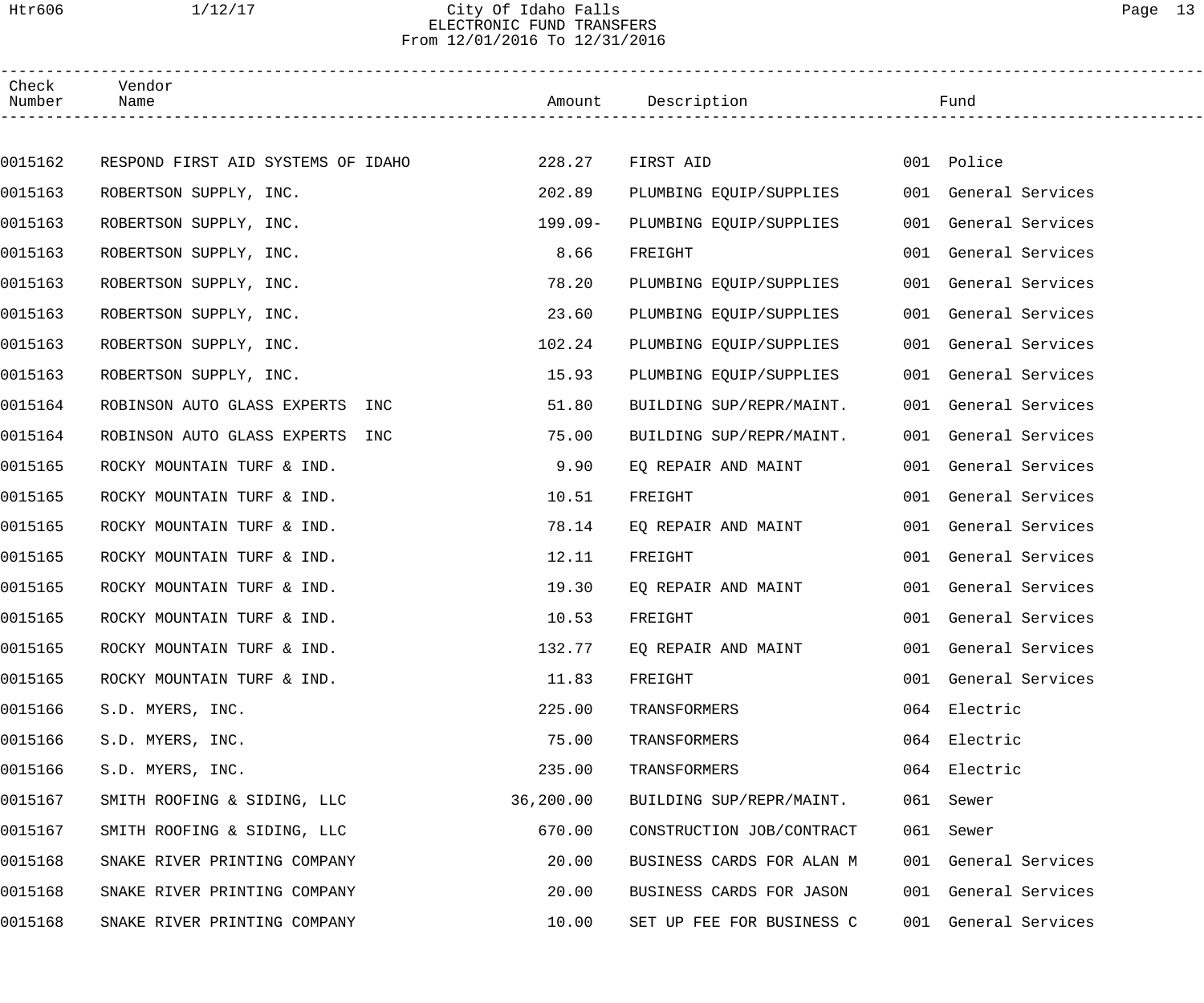# Htr606 1/12/17 City Of Idaho Falls Page 14 ELECTRONIC FUND TRANSFERS From 12/01/2016 To 12/31/2016

| Check<br>Number | Vendor<br>Name                 |           | Amount Description                    |     | Fund                    |  |
|-----------------|--------------------------------|-----------|---------------------------------------|-----|-------------------------|--|
|                 |                                |           |                                       |     |                         |  |
| 0015168         | SNAKE RIVER PRINTING COMPANY   | 364.00    | 5200 DOOR HANGERS FOR SNO 010 Streets |     |                         |  |
| 0015169         | SOUTHWESTERN EQUIPMENT COMPANY | 2,246.50  | EO REPAIR AND MAINT                   | 001 |                         |  |
| 0015170         | T AND T LAWN SERVICES, LLC     | 633.31    | SERVICES/MISCELLANEOUS                |     | 012 Library             |  |
| 0015171         | TIGHT LINE MEDIA, LLC          | 1,500.00  | PROMOTION ITEMS                       |     | 001 Parks               |  |
| 0015172         | TYNDALE COMPANY, INC.          | 47.80     | CLOTHING & APPAREL                    |     | 064 Electric            |  |
| 0015173         | WHEELER ELECTRIC, INC.         | 601.40    | ELEC/IF POWER                         |     | 064 Electric            |  |
| 0015174         | AMERICAN DIVERSITY BUSINESS    | 594.00    | PRINTING                              |     | 001 Finance             |  |
| 0015174         | AMERICAN DIVERSITY BUSINESS    | 416.40    | 6000 AUTO PAYROLL DEPOSIT             |     | 001 Finance             |  |
| 0015175         | B'S PORTABLE TOILETS           | 61.54     | SERVICES/MISCELLANEOUS                |     | 018 Golf Courses        |  |
| 0015176         | CAL RANCH STORES               | 38.32     | FENCE POST                            |     | 064 Electric            |  |
| 0015176         | CAL RANCH STORES               | 25.98     | PARKS & RECREATION MISC.              |     | 001 Parks               |  |
| 0015176         | CAL RANCH STORES               | 72.83     | PARKS & RECREATION MISC.              |     | 001 Parks               |  |
| 0015177         | CDW GOVERNMENT, INC.           | 1,327.48  | COMPUTERS, DP/WORD PROC.              |     | 001 Planning & Building |  |
| 0015178         | CERTIFIED LABORATORIES         | 339.20    | WASTE WATER TREATMENT                 |     | 061 Sewer               |  |
| 0015179         | CONRAD & BISCHOFF, INC.        | 8,271.30  | FUEL AND ADDITIVES                    | 001 |                         |  |
| 0015179         | CONRAD & BISCHOFF, INC.        | 7,793.00  | FUEL AND ADDITIVES                    | 001 |                         |  |
| 0015179         | CONRAD & BISCHOFF, INC.        | 14,359.80 | FUEL AND ADDITIVES                    | 001 |                         |  |
| 0015179         | CONRAD & BISCHOFF, INC.        | 12,429.60 | FUEL AND ADDITIVES                    | 001 |                         |  |
| 0015179         | CONRAD & BISCHOFF, INC.        | 454.86    | FUEL AND ADDITIVES                    | 001 | General Services        |  |
| 0015179         | CONRAD & BISCHOFF, INC.        | 17,440.76 | FUEL AND ADDITIVES                    | 001 |                         |  |
| 0015179         | CONRAD & BISCHOFF, INC.        | 12,281.48 | FUEL AND ADDITIVES                    | 001 |                         |  |
| 0015180         | D & S ELECTRICAL SUPPLY CO     | 95.69     | ELECTRICAL EQUIP/SUPPLIES             | 001 | General Services        |  |
| 0015180         | D & S ELECTRICAL SUPPLY CO     | 24.86     | FREIGHT                               | 001 | General Services        |  |
| 0015180         | D & S ELECTRICAL SUPPLY CO     | 320.74    | ELECTRICAL EQUIP/SUPPLIES             | 001 | General Services        |  |
| 0015180         | D & S ELECTRICAL SUPPLY CO     | 2.70      | ELECTRICAL EQUIP/SUPPLIES             | 001 | General Services        |  |
| 0015180         | D & S ELECTRICAL SUPPLY CO     | 21.75     | ELECTRICAL EQUIP/SUPPLIES             | 001 | General Services        |  |
|                 |                                |           |                                       |     |                         |  |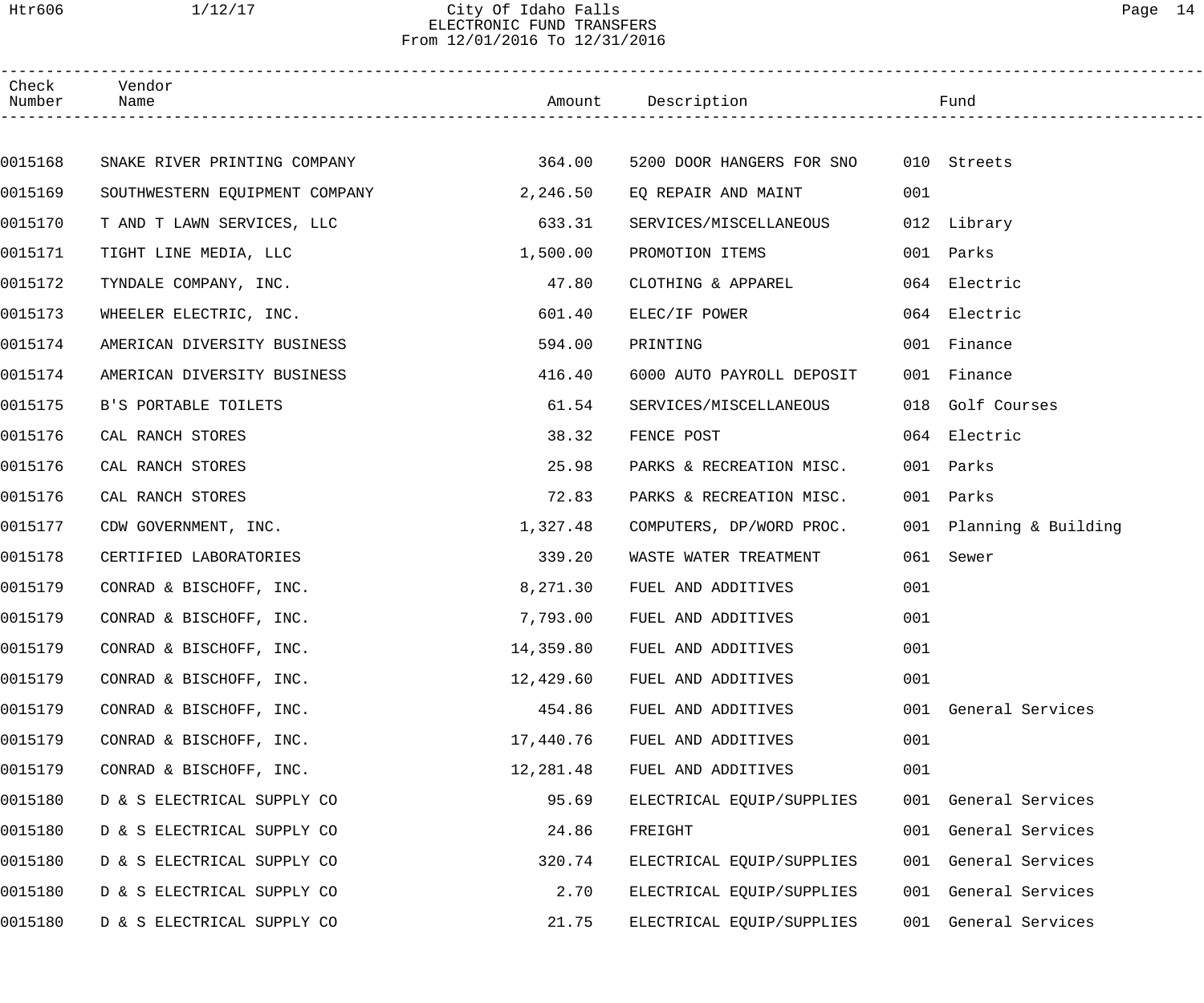# Htr606 1/12/17 City Of Idaho Falls Page 15 ELECTRONIC FUND TRANSFERS From 12/01/2016 To 12/31/2016

| Check<br>Number | Vendor<br>Name                  |          | Amount Description                             | Fund                 |  |
|-----------------|---------------------------------|----------|------------------------------------------------|----------------------|--|
|                 |                                 |          |                                                |                      |  |
| 0015180         | D & S ELECTRICAL SUPPLY CO      | 95.70    | ELECTRICAL EQUIP/SUPPLIES 001 General Services |                      |  |
| 0015180         | D & S ELECTRICAL SUPPLY CO      | 65.00    | ELECTRICAL EQUIP/SUPPLIES                      | 001 General Services |  |
| 0015180         | D & S ELECTRICAL SUPPLY CO      | 56.76    | ELECTRONIC EQUIPMENT                           | 001 General Services |  |
| 0015181         | FERGUSON ENTERPRISES, INC.      | 3.55     | PLUMBING EQUIP/SUPPLIES                        | 001 General Services |  |
| 0015181         | FERGUSON ENTERPRISES, INC.      | 17.30    | PLUMBING EQUIP/SUPPLIES                        | 001 General Services |  |
| 0015181         | FERGUSON ENTERPRISES, INC.      | 39.33    | PLUMBING EQUIP/SUPPLIES                        | 001 General Services |  |
| 0015181         | FERGUSON ENTERPRISES, INC.      | 18.90    | PLUMBING EQUIP/SUPPLIES                        | 001 General Services |  |
| 0015181         | FERGUSON ENTERPRISES, INC.      | 99.87    | PLUMBING EQUIP/SUPPLIES                        | 001 General Services |  |
| 0015182         | FREIGHTLINER OF IDAHO           | 150.00   | EQ REPAIR AND MAINT                            | 001 General Services |  |
| 0015182         | FREIGHTLINER OF IDAHO           | 11.00    | FREIGHT                                        | 001 General Services |  |
| 0015182         | FREIGHTLINER OF IDAHO           | 33.05    | EQ REPAIR AND MAINT                            | 001 General Services |  |
| 0015182         | FREIGHTLINER OF IDAHO           | 7.88     | EQ REPAIR AND MAINT                            | 001 General Services |  |
| 0015183         | IDAHO BUSINESS SYSTEMS, INC.    | 2,703.00 | OFFICE MACHINES & ACCESS.                      | 001 General Services |  |
| 0015183         | IDAHO BUSINESS SYSTEMS, INC.    | 110.00   | TONER                                          | 001 Parks            |  |
| 0015183         | IDAHO BUSINESS SYSTEMS, INC.    | 110.00   | TONER                                          | 001 Parks            |  |
| 0015184         | 9INDUSTRIAL HOSE & FITTINGS INC | 30.50    | PARKS & RECREATION MISC.                       | 001 Parks            |  |
| 0015184         | 9INDUSTRIAL HOSE & FITTINGS INC | 29.93    | PARKS & RECREATION MISC.                       | 001 Parks            |  |
| 0015185         | JACK'S TIRE & OIL, INC.         | 2,441.60 | EO REPAIR AND MAINT                            | 001 General Services |  |
| 0015185         | JACK'S TIRE & OIL, INC.         | 3,745.94 | EQ REPAIR AND MAINT                            | 001 General Services |  |
| 0015185         | JACK'S TIRE & OIL, INC.         | 10.00    | VEHICLE AND EQUIP. MAINT.                      | 001 General Services |  |
| 0015185         | JACK'S TIRE & OIL, INC.         | 10.00    | VEHICLE AND EQUIP. MAINT.                      | 001 General Services |  |
| 0015185         | JACK'S TIRE & OIL, INC.         | 10.00    | VEHICLE AND EQUIP. MAINT.                      | 001 General Services |  |
| 0015185         | JACK'S TIRE & OIL, INC.         | 10.00    | VEHICLE AND EQUIP. MAINT.                      | 001 General Services |  |
| 0015185         | JACK'S TIRE & OIL, INC.         | 183.63   | VEHICLE AND EQUIP. MAINT.                      | 001 General Services |  |
| 0015185         | JACK'S TIRE & OIL, INC.         | 75.00    | VEHICLE AND EQUIP. MAINT.                      | 001 General Services |  |
| 0015185         | JACK'S TIRE & OIL, INC.         | 40.00    | VEHICLE AND EQUIP. MAINT.                      | 001 General Services |  |
|                 |                                 |          |                                                |                      |  |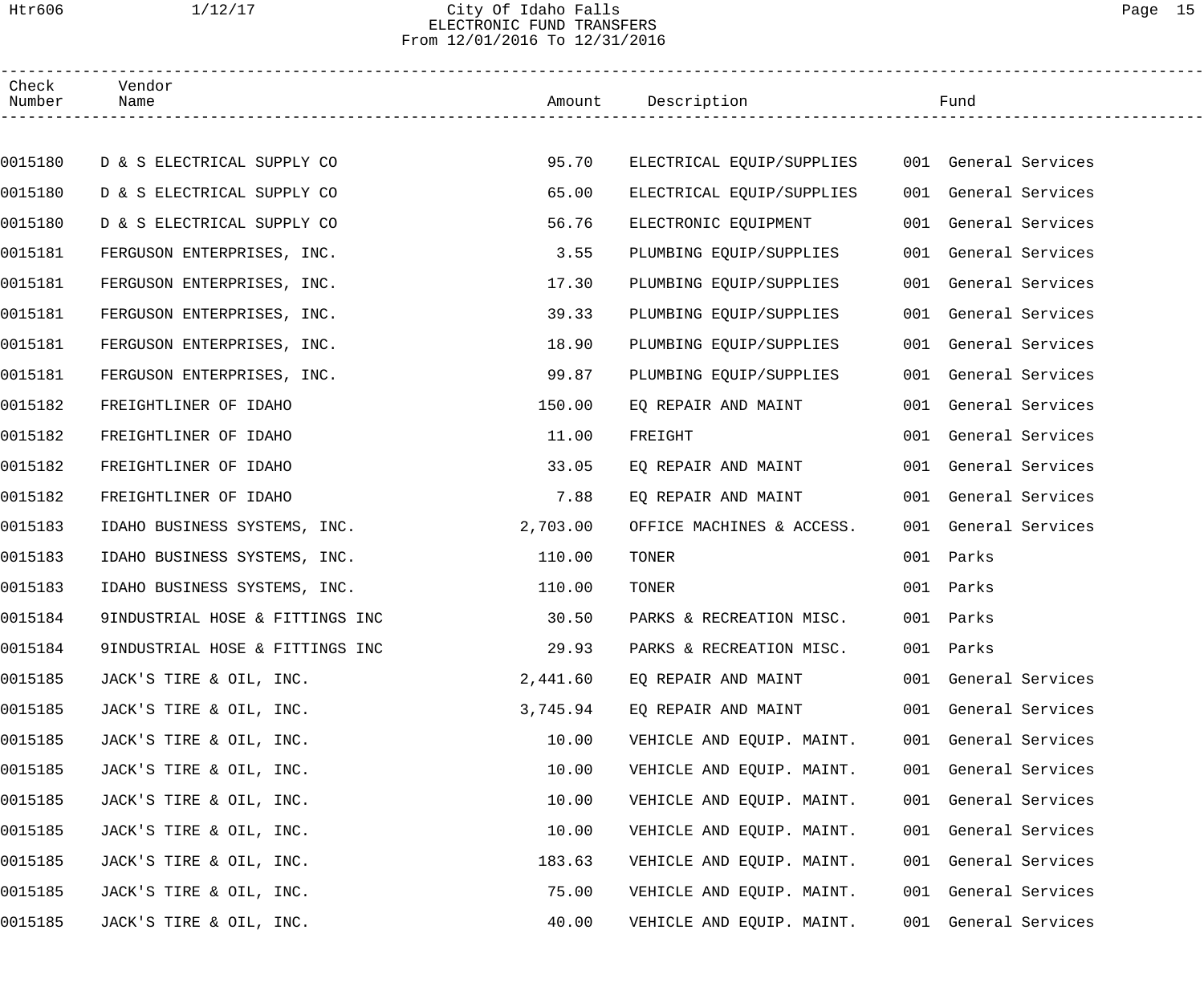## Htr606 1/12/17 City Of Idaho Falls Page 16 ELECTRONIC FUND TRANSFERS From 12/01/2016 To 12/31/2016

| Check<br>Number | Vendor<br>Name                  |             | Amount Description                             |     | Fund                         |  |
|-----------------|---------------------------------|-------------|------------------------------------------------|-----|------------------------------|--|
|                 |                                 |             |                                                |     |                              |  |
| 0015185         | JACK'S TIRE & OIL, INC.         | 90.00       | VEHICLE AND EQUIP. MAINT. 001 General Services |     |                              |  |
| 0015185         | JACK'S TIRE & OIL, INC.         | 179.24      | EO REPAIR AND MAINT                            |     | 001 General Services         |  |
| 0015186         | K/M SERVICE COMPANY             | 3,340.00    | CONSTRUCTION JOB/CONTRACT                      |     | 064 Electric                 |  |
| 0015187         | LEONARD PETROLEUM EQUIP, INC.   | 288.50      | GARAGE SHOP SUPPLIES                           |     | 001 General Services         |  |
| 0015188         | MCLAUGHLIN YOUNG EMPLOYEE SRVCS | 1,156.34    | PROFESSIONAL/PERSONAL SRV                      |     | 001 Human Resources          |  |
| 0015189         | MOUNTAIN WEST ELECTRIC, INC.    | 15,006.00   | WATER DEPARTMENT                               |     | 061 Water                    |  |
| 0015190         | PORTER'S OFFICE PRODUCTS        | 29.68       | OFFICE SUPPLIES, GENERAL                       |     | 001 Public Works Engineering |  |
| 0015190         | PORTER'S OFFICE PRODUCTS        | 21.28       | OFFICE SUPPLIES, GENERAL                       |     | 001 Parks                    |  |
| 0015190         | PORTER'S OFFICE PRODUCTS        | 21.29       | OFFICE SUPPLIES, GENERAL                       |     | 001 Parks                    |  |
| 0015190         | PORTER'S OFFICE PRODUCTS        | 21.29       | OFFICE SUPPLIES, GENERAL                       |     | 001 Parks                    |  |
| 0015190         | PORTER'S OFFICE PRODUCTS        | 21.29       | OFFICE SUPPLIES, GENERAL                       |     | 001 Cemeteries               |  |
| 0015190         | PORTER'S OFFICE PRODUCTS        | 502.80      | OFFICE SUPPLIES, GENERAL                       | 001 | Treasurer                    |  |
| 0015190         | PORTER'S OFFICE PRODUCTS        | 8.37        | OFFICE SUPPLIES, GENERAL                       |     | 001 Treasurer                |  |
| 0015190         | PORTER'S OFFICE PRODUCTS        | 538.66      | FURNITURE                                      |     | 001 Treasurer                |  |
| 0015190         | PORTER'S OFFICE PRODUCTS        | 2,924.63    | OFFICE SUPPLIES, GENERAL                       |     | 001 Public Works Engineering |  |
| 0015190         | PORTER'S OFFICE PRODUCTS        | 137.52      | OFFICE SUPPLIES, GENERAL                       |     | 001 Public Works Engineering |  |
| 0015190         | PORTER'S OFFICE PRODUCTS        | $2,705.93-$ | OFFICE SUPPLIES, GENERAL                       |     | 001 Public Works Engineering |  |
| 0015190         | PORTER'S OFFICE PRODUCTS        | 65.37       | OFFICE SUPPLIES, GENERAL                       |     | 001 Parks                    |  |
| 0015190         | PORTER'S OFFICE PRODUCTS        | 65.37       | OFFICE SUPPLIES, GENERAL                       |     | 001 Parks                    |  |
| 0015190         | PORTER'S OFFICE PRODUCTS        | 65.37       | OFFICE SUPPLIES, GENERAL                       |     | 001 Parks                    |  |
| 0015190         | PORTER'S OFFICE PRODUCTS        | 65.37       | OFFICE SUPPLIES, GENERAL                       |     | 001 Cemeteries               |  |
| 0015190         | PORTER'S OFFICE PRODUCTS        | 148.74      | OFFICE SUPPLIES, GENERAL                       |     | 001 Parks                    |  |
| 0015190         | PORTER'S OFFICE PRODUCTS        | 148.74      | OFFICE SUPPLIES, GENERAL                       |     | 001 Parks                    |  |
| 0015190         | PORTER'S OFFICE PRODUCTS        | 148.74      | OFFICE SUPPLIES, GENERAL                       | 001 | Parks                        |  |
| 0015190         | PORTER'S OFFICE PRODUCTS        | 148.74      | OFFICE SUPPLIES, GENERAL                       |     | 001 Cemeteries               |  |
| 0015190         | PORTER'S OFFICE PRODUCTS        | 6.41        | OFFICE SUPPLIES, GENERAL                       |     | 001 Parks                    |  |
|                 |                                 |             |                                                |     |                              |  |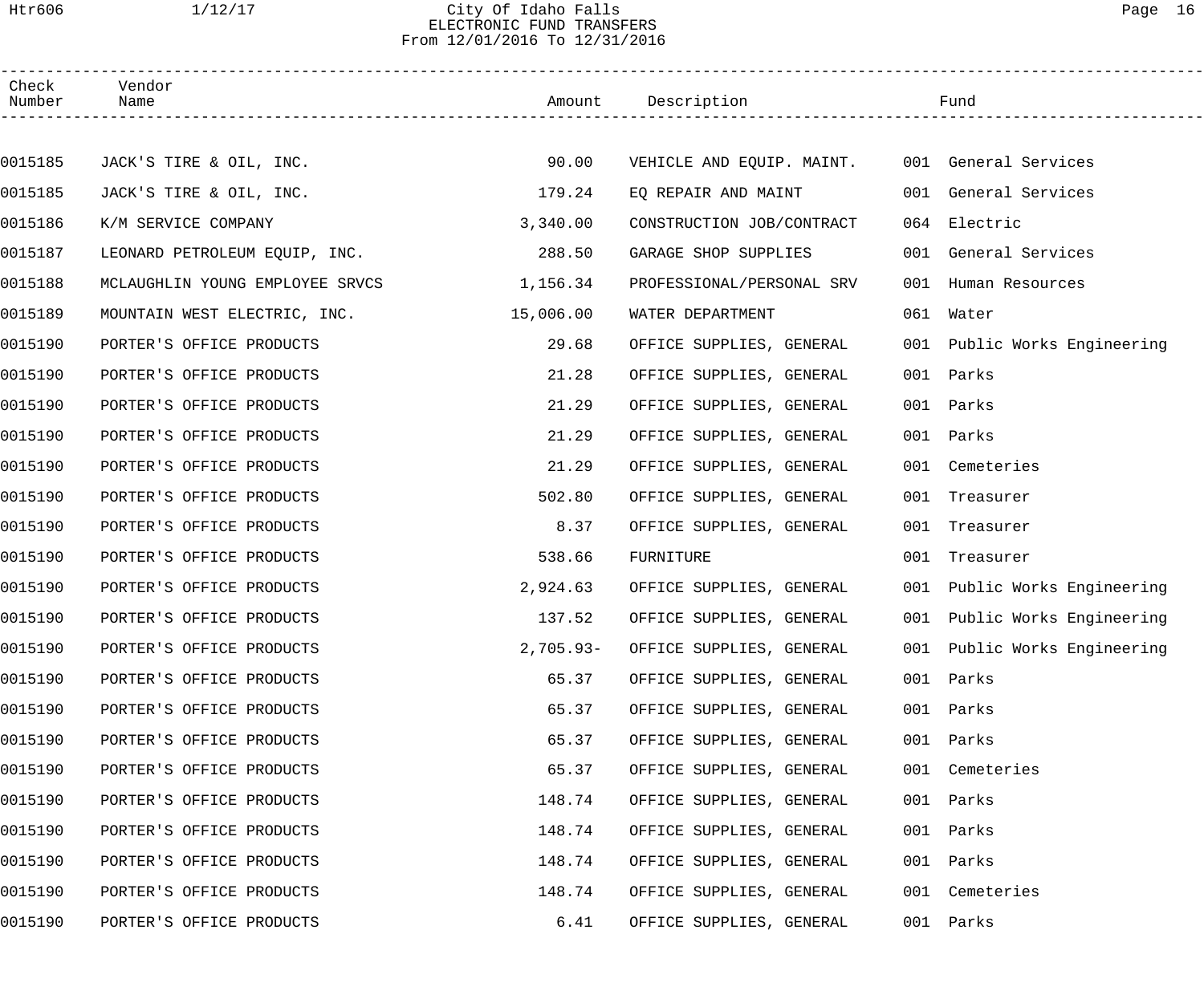# Htr606 1/12/17 City Of Idaho Falls Page 17 ELECTRONIC FUND TRANSFERS From 12/01/2016 To 12/31/2016

| Check<br>Number | Vendor<br>Name           |        | Amount Description              | Fund             |  |
|-----------------|--------------------------|--------|---------------------------------|------------------|--|
|                 |                          |        |                                 |                  |  |
| 0015190         | PORTER'S OFFICE PRODUCTS | 6.41   | OFFICE SUPPLIES, GENERAL        | 001 Parks        |  |
| 0015190         | PORTER'S OFFICE PRODUCTS | 6.41   | OFFICE SUPPLIES, GENERAL        | 001 Parks        |  |
| 0015190         | PORTER'S OFFICE PRODUCTS | 6.41   | OFFICE SUPPLIES, GENERAL        | 001 Cemeteries   |  |
| 0015190         | PORTER'S OFFICE PRODUCTS | 257.10 | PRINT CARTRIDGES FOR PINE       | 018 Golf Courses |  |
| 0015190         | PORTER'S OFFICE PRODUCTS | 4.03   | PENCILS                         | 061 Water        |  |
| 0015190         | PORTER'S OFFICE PRODUCTS | 85.77  | SUPPLIES                        | 001 Parks        |  |
| 0015190         | PORTER'S OFFICE PRODUCTS | 85.77  | SUPPLIES                        | 001 Parks        |  |
| 0015190         | PORTER'S OFFICE PRODUCTS | 85.77  | SUPPLIES                        | 001 Parks        |  |
| 0015190         | PORTER'S OFFICE PRODUCTS | 106.28 | INK FOR PRINTER                 | 001 Parks        |  |
| 0015190         | PORTER'S OFFICE PRODUCTS | 25.96  | CLEANING TISSUES                | 001 Cemeteries   |  |
| 0015190         | PORTER'S OFFICE PRODUCTS | 40.87  | MAG, PUSHPINS, CALEANDER        | 001 Parks        |  |
| 0015190         | PORTER'S OFFICE PRODUCTS | 32.27  | CALENDER CLEANING TISSUES       | 001 Parks        |  |
| 0015190         | PORTER'S OFFICE PRODUCTS | 22.24  | TICKET CARDS                    | 011 Recreation   |  |
| 0015190         | PORTER'S OFFICE PRODUCTS | 41.66  | WIPE, DUST-OFF, XL, DSB, 100Z   | 001 Treasurer    |  |
| 0015190         | PORTER'S OFFICE PRODUCTS | 35.96  | SPARY, DISINFCTNT, SCENT, FR    | 001 Treasurer    |  |
| 0015190         | PORTER'S OFFICE PRODUCTS | 17.76  | SANITIZER, HAND, PURELL, 80Z    | 001 Treasurer    |  |
| 0015190         | PORTER'S OFFICE PRODUCTS | 59.90  | WIPES, ALCOHOL, PURELL          | 001 Treasurer    |  |
| 0015190         | PORTER'S OFFICE PRODUCTS | 37.98  | CALENDAR REFL, DSK, WK, W/BS    | 001 Treasurer    |  |
| 0015190         | PORTER'S OFFICE PRODUCTS | 8.35   | MARKER, PERM, SHARPIE, FN, BL   | 001 Treasurer    |  |
| 0015190         | PORTER'S OFFICE PRODUCTS | 15.64  | MOISTENER, FINGERTIP, 1.750     | 001 Treasurer    |  |
| 0015190         | PORTER'S OFFICE PRODUCTS | 2.63   | PENCIL, WD, TICOND, #2, YEL     | 001 Treasurer    |  |
| 0015190         | PORTER'S OFFICE PRODUCTS | 6.36   | HIGHLIGHTER, DSK, CHSL, AST     | 001 Treasurer    |  |
| 0015190         | PORTER'S OFFICE PRODUCTS | 6.36   | HIGHLIGHTER, DSK, CHSL, FLAS    | 001 Treasurer    |  |
| 0015190         | PORTER'S OFFICE PRODUCTS | 1.69   | PEN, BP, STK, RND, STIC, MED, B | 001 Treasurer    |  |
| 0015190         | PORTER'S OFFICE PRODUCTS | 19.38  | TAPE, COR, WITE-OUT             | 001 Treasurer    |  |
| 0015190         | PORTER'S OFFICE PRODUCTS | 2.81   | PAD, STAMP, #1FELT, RED         | 001 Treasurer    |  |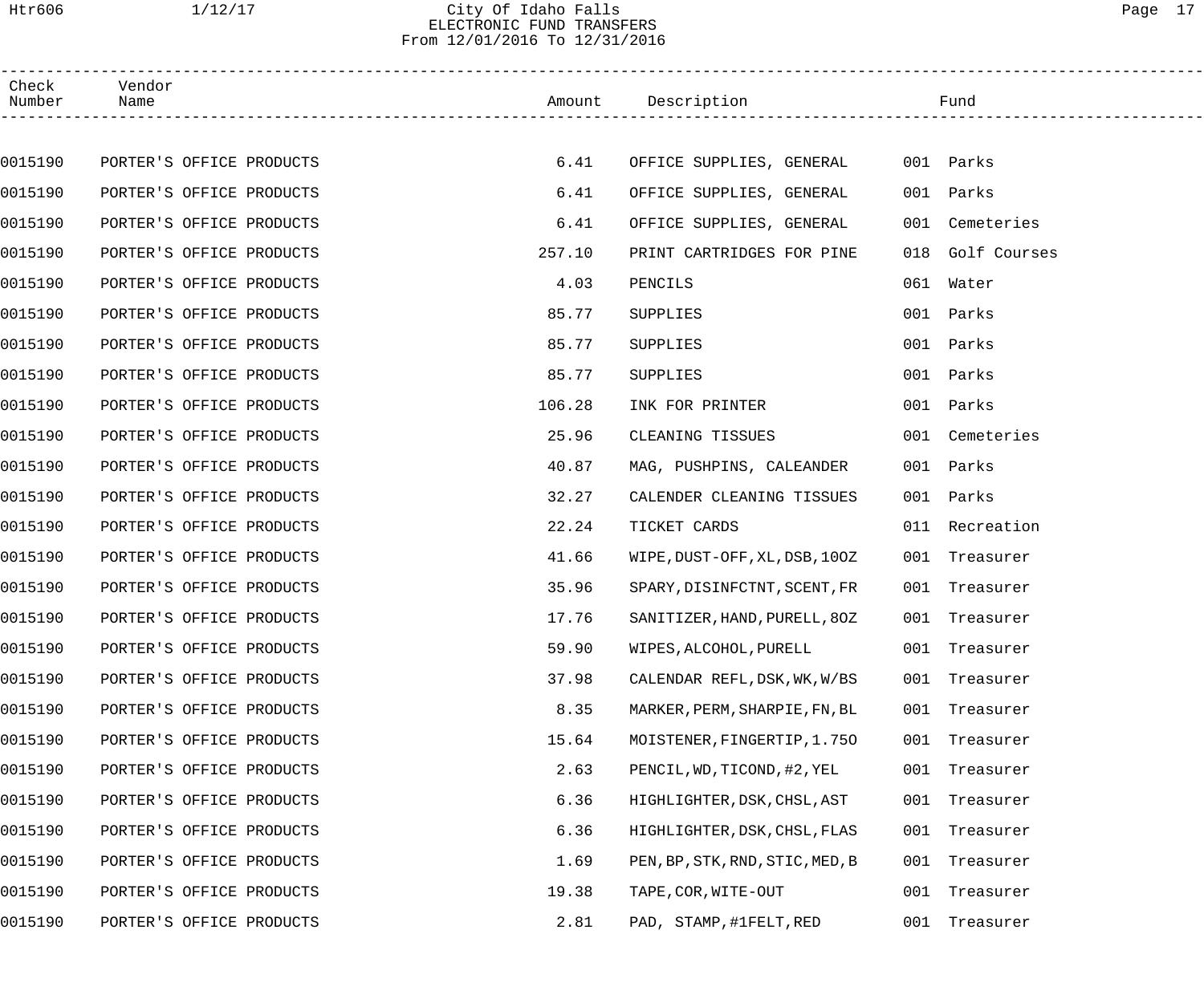# Htr606 1/12/17 City Of Idaho Falls Page 18 ELECTRONIC FUND TRANSFERS From 12/01/2016 To 12/31/2016

| Check<br>Number | Vendor<br>Name                     |          | Amount Description                       |     | Fund          |  |
|-----------------|------------------------------------|----------|------------------------------------------|-----|---------------|--|
|                 |                                    |          |                                          |     |               |  |
| 0015190         | PORTER'S OFFICE PRODUCTS           | 2.17     | INK, STAMP PAD, NEAT-FLO 2 001 Treasurer |     |               |  |
| 0015190         | PORTER'S OFFICE PRODUCTS           | 8.10     | COIN, WRAPPER FLAT .25                   |     | 001 Treasurer |  |
| 0015190         | PORTER'S OFFICE PRODUCTS           | 45.88    | PAPER, PAD, 3X3 POPUP, PS                |     | 001 Treasurer |  |
| 0015190         | PORTER'S OFFICE PRODUCTS           | 6.13     | PAPER, NOTE, POST-IT 1.5X2               | 001 | Treasurer     |  |
| 0015190         | PORTER'S OFFICE PRODUCTS           | 21.79    | PLANNER, WLL, YR, 24X36, H/V             |     | 001 Treasurer |  |
| 0015190         | PORTER'S OFFICE PRODUCTS           | 7.78     | PAD, DESK, 12 MONTH                      |     | 001 Treasurer |  |
| 0015190         | PORTER'S OFFICE PRODUCTS           | 22.68    | PEN, GEL, RTR, ENERGL DLX, ME            |     | 001 Treasurer |  |
| 0015190         | PORTER'S OFFICE PRODUCTS           | 12.09    | PENCILS                                  |     | 061 Water     |  |
| 0015190         | PORTER'S OFFICE PRODUCTS           | 48.36    | PENCILS                                  |     | 061 Water     |  |
| 0015190         | PORTER'S OFFICE PRODUCTS           | 16.12    | PENCILS                                  |     | 061 Water     |  |
| 0015191         | PROTECTIVE EQUIPMENT TESTING       | 50.00    | SAFETY EQUIPMENT                         |     | 064 Electric  |  |
| 0015191         | PROTECTIVE EQUIPMENT TESTING       | 844.29   | SAFETY EQUIPMENT                         |     | 064 Electric  |  |
| 0015191         | PROTECTIVE EQUIPMENT TESTING       | 100.00   | SAFETY EQUIPMENT                         |     | 064 Electric  |  |
| 0015192         | QUALITY BOOKS, INC.                | 2,134.37 | AUDIOVISUAL/PUBLICATION                  |     | 012 Library   |  |
| 0015192         | QUALITY BOOKS, INC.                | 498.06   | AUDIOVISUAL/PUBLICATION                  |     | 012 Library   |  |
| 0015192         | QUALITY BOOKS, INC.                | 555.53   | AUDIOVISUAL/PUBLICATION                  |     | 012 Library   |  |
| 0015192         | QUALITY BOOKS, INC.                | 2,338.72 | AUDIOVISUAL/PUBLICATION                  |     | 012 Library   |  |
| 0015192         | QUALITY BOOKS, INC.                | 94.80    | AUDIOVISUAL/PUBLICATION                  |     | 012 Library   |  |
| 0015192         | QUALITY BOOKS, INC.                | 2,286.43 | AUDIOVISUAL/PUBLICATION                  |     | 012 Library   |  |
| 0015192         | QUALITY BOOKS, INC.                | 927.79   | AUDIOVISUAL/PUBLICATION                  |     | 012 Library   |  |
| 0015192         | QUALITY BOOKS, INC.                | 221.69   | AUDIOVISUAL/PUBLICATION                  |     | 012 Library   |  |
| 0015192         | QUALITY BOOKS, INC.                | 409.40   | AUDIOVISUAL/PUBLICATION                  |     | 012 Library   |  |
| 0015192         | QUALITY BOOKS, INC.                | 257.49   | AUDIOVISUAL/PUBLICATION                  |     | 012 Library   |  |
| 0015192         | QUALITY BOOKS, INC.                | 259.75   | AUDIOVISUAL/PUBLICATION                  |     | 012 Library   |  |
| 0015193         | RESPOND FIRST AID SYSTEMS OF IDAHO | 63.72    | SAFETY EQUIPMENT                         |     | 060 Airport   |  |
| 0015193         | RESPOND FIRST AID SYSTEMS OF IDAHO | 58.30    | SAFETY EQUIPMENT                         |     | 060 Airport   |  |
|                 |                                    |          |                                          |     |               |  |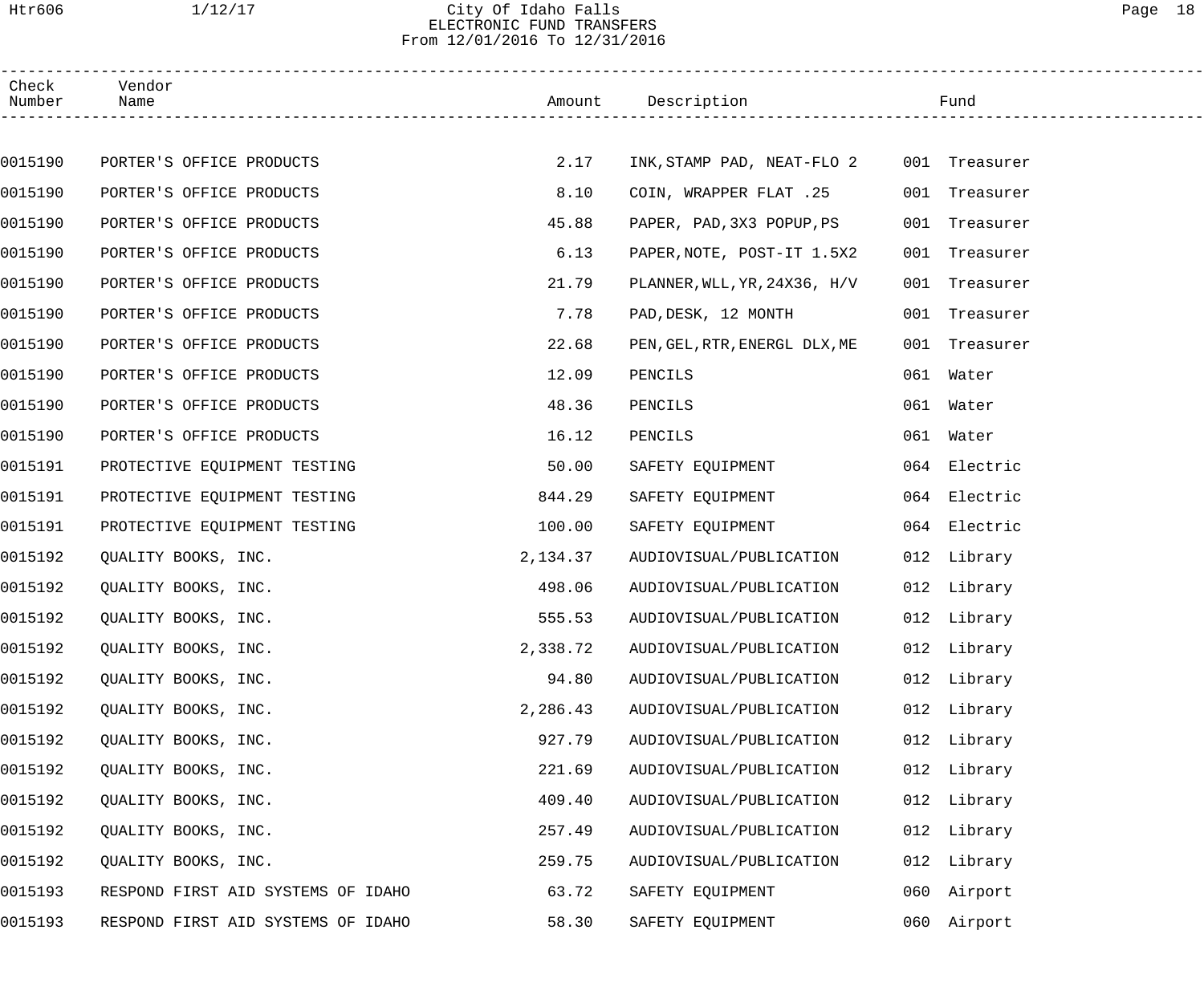# Htr606 1/12/17 City Of Idaho Falls Page 19 ELECTRONIC FUND TRANSFERS From 12/01/2016 To 12/31/2016

| Check<br>Number | Vendor<br>Name                 |           | Amount Description        | Fund                 |
|-----------------|--------------------------------|-----------|---------------------------|----------------------|
|                 |                                |           |                           |                      |
| 0015194         | ROCKY MOUNTAIN TURF & IND.     | 666.66    | EQ REPAIR AND MAINT       | 001 General Services |
| 0015194         | ROCKY MOUNTAIN TURF & IND.     | 150.00    | FREIGHT                   | 001 General Services |
| 0015194         | ROCKY MOUNTAIN TURF & IND.     | 1,137.95  | EQ REPAIR AND MAINT       | 001 General Services |
| 0015194         | ROCKY MOUNTAIN TURF & IND.     | 51.89     | FREIGHT                   | 001 General Services |
| 0015195         | RUST AUTOMATION & CONTROLS     | 10,967.73 | WASTE WATER TREATMENT     | 061 Sewer            |
| 0015196         | SCHOW'S TRUCK CENTER           | 248.30    | EO REPAIR AND MAINT       | 001 General Services |
| 0015197         | SILVER CREEK SUPPLY, LLC       | 11.12     | PVC PIPE                  | 061 Sewer            |
| 0015197         | SILVER CREEK SUPPLY, LLC       | 104.52    | BYPASS PRUNERS 2 EA       | 001 Cemeteries       |
| 0015198         | SMITH ROOFING & SIDING, LLC    | 3,098.00  | BUILDING SUP/REPR/MAINT.  | 061 Sewer            |
| 0015199         | SNAKE RIVER AUTO GLASS         | 40.00     | VEHICLE AND EQUIP. MAINT. | 001 General Services |
| 0015199         | SNAKE RIVER AUTO GLASS         | 20.00     | VEHICLE AND EQUIP. MAINT. | 001 General Services |
| 0015199         | SNAKE RIVER AUTO GLASS         | 20.00     | VEHICLE AND EQUIP. MAINT. | 001 General Services |
| 0015199         | SNAKE RIVER AUTO GLASS         | 180.00    | VEHICLE AND EQUIP. MAINT. | 001 General Services |
| 0015199         | SNAKE RIVER AUTO GLASS         | 20.00     | VEHICLE AND EQUIP. MAINT. | 001 General Services |
| 0015200         | SNAKE RIVER RAPID WASH         | 726.44    | VEHICLE AND EQUIP. MAINT. | 001 General Services |
| 0015201         | SOUTHWESTERN EQUIPMENT COMPANY | 51.00     | EQ REPAIR AND MAINT       | 001 General Services |
| 0015202         | TACOMA SCREW PRODUCTS, INC.    | 1.17      | EQ REPAIR AND MAINT       | 001 General Services |
| 0015202         | TACOMA SCREW PRODUCTS, INC.    | 31.22     | GARAGE SHOP SUPPLIES      | 001 General Services |
| 0015202         | TACOMA SCREW PRODUCTS, INC.    | 2.24      | GARAGE SHOP SUPPLIES      | 001 General Services |
| 0015202         | TACOMA SCREW PRODUCTS, INC.    | 1.57      | EO REPAIR AND MAINT       | 001 General Services |
| 0015202         | TACOMA SCREW PRODUCTS, INC.    | 56.00     | EO REPAIR AND MAINT       | 001 General Services |
| 0015202         | TACOMA SCREW PRODUCTS, INC.    | 278.20    | ASSORTED TOOLS            | 018 Golf Courses     |
| 0015203         | TARGHEE REG PUBLIC TRANS AUTH  | 27,450.00 | MISCELLANEOUS PRODUCTS    | 001 Council          |
| 0015204         | TETON COMMUNICATIONS, INC.     | 983.39    | VEHICLE AND EQUIP. MAINT. | 001 General Services |
| 0015205         | THATCHER COMPANY               | 6,810.00  | GASES / TREATMENTS        | 061 Sewer            |
| 0015206         | TIGHT LINE MEDIA, LLC          | 1,500.00  | PROMOTION ITEMS           | 001 Parks            |
|                 |                                |           |                           |                      |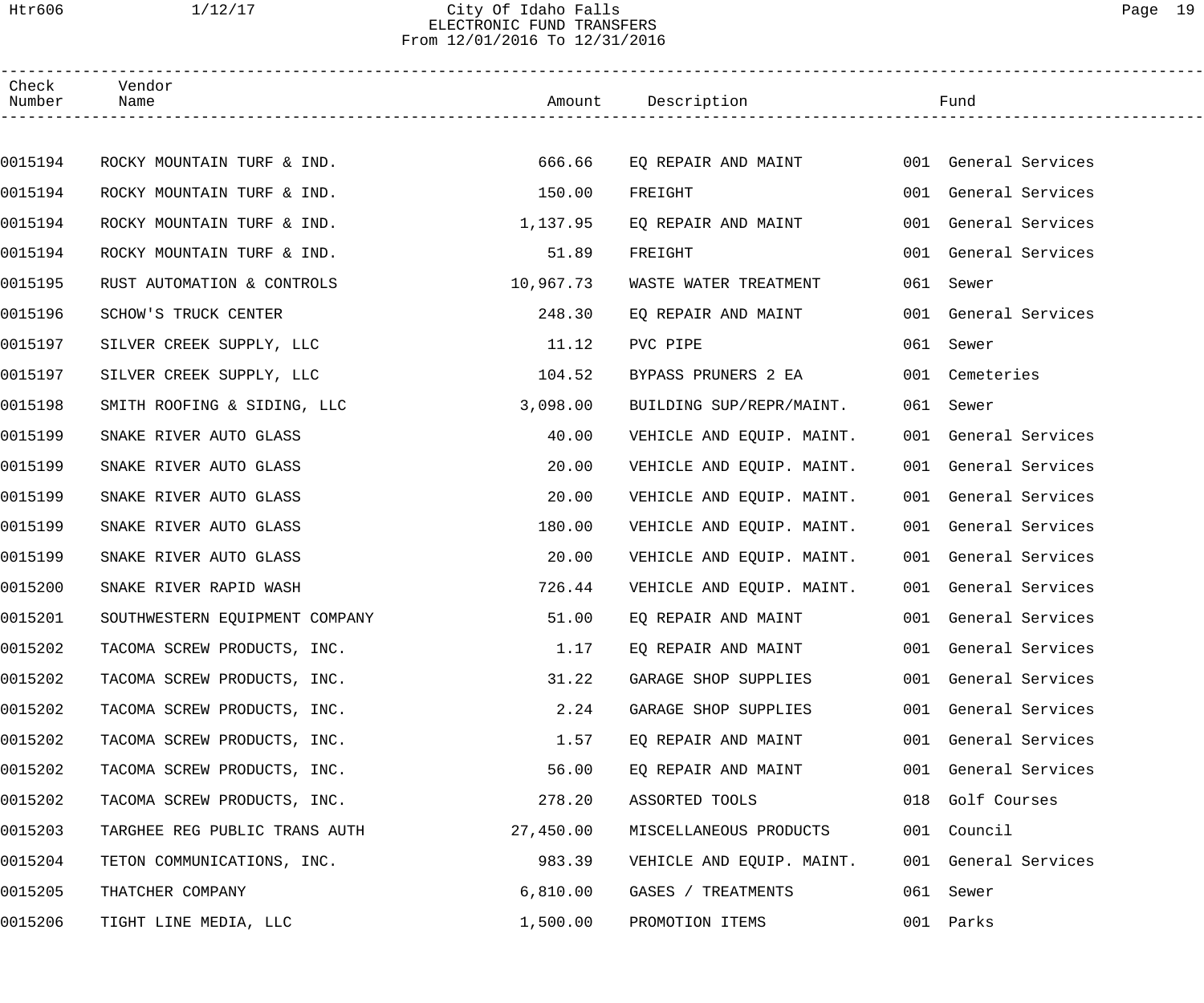# Htr606 1/12/17 City Of Idaho Falls Page 20 ELECTRONIC FUND TRANSFERS From 12/01/2016 To 12/31/2016

| Check<br>Number | Vendor<br>Name        |                            | Amount    | Description         |                                                | Fund         |  |
|-----------------|-----------------------|----------------------------|-----------|---------------------|------------------------------------------------|--------------|--|
|                 |                       |                            |           |                     |                                                |              |  |
| 0015207         |                       | TRACTOR SALES & AUTO, INC. | 78.25     |                     | DOOR HINGE, NH # 87301780 001 General Services |              |  |
| 0015208         | TYNDALE COMPANY, INC. |                            | 171.20    | CLOTHING & APPAREL  |                                                | 064 Electric |  |
| 0015208         | TYNDALE COMPANY, INC. |                            | 89.60     | CLOTHING & APPAREL  |                                                | 064 Electric |  |
| 0015208         | TYNDALE COMPANY, INC. |                            | 642.60    | CLOTHING & APPAREL  |                                                | 064 Electric |  |
| 0015208         | TYNDALE COMPANY, INC. |                            | 226.80    | CLOTHING & APPAREL  |                                                | 064 Electric |  |
| 0015208         | TYNDALE COMPANY, INC. |                            | 98.80     | CLOTHING & APPAREL  |                                                | 064 Electric |  |
| 0015208         | TYNDALE COMPANY, INC. |                            | $64.60 -$ | CLOTHING & APPAREL  |                                                | 064 Electric |  |
| 0015209         | WORK WEARHOUSE        |                            | 116.95    | CLOTHING & APPAREL  |                                                | 061 Water    |  |
| 0015209         | WORK WEARHOUSE        |                            | 443.95    | CLOTHING & APPAREL  |                                                | 061 Water    |  |
| 0015209         | WORK WEARHOUSE        |                            | 1,729.10  | CLOTHING & APPAREL  |                                                | 061 Water    |  |
| 0015209         | WORK WEARHOUSE        |                            | 152.75    | PANTS, BIBS, BEANIE |                                                | 001 Parks    |  |
| 0015209         | WORK WEARHOUSE        |                            | 134.75    | PANTS, BEANIE, BIBS |                                                | 001 Parks    |  |
| 0015209         | WORK WEARHOUSE        |                            | 80.95     | WADER BOOTS         |                                                | 061 Water    |  |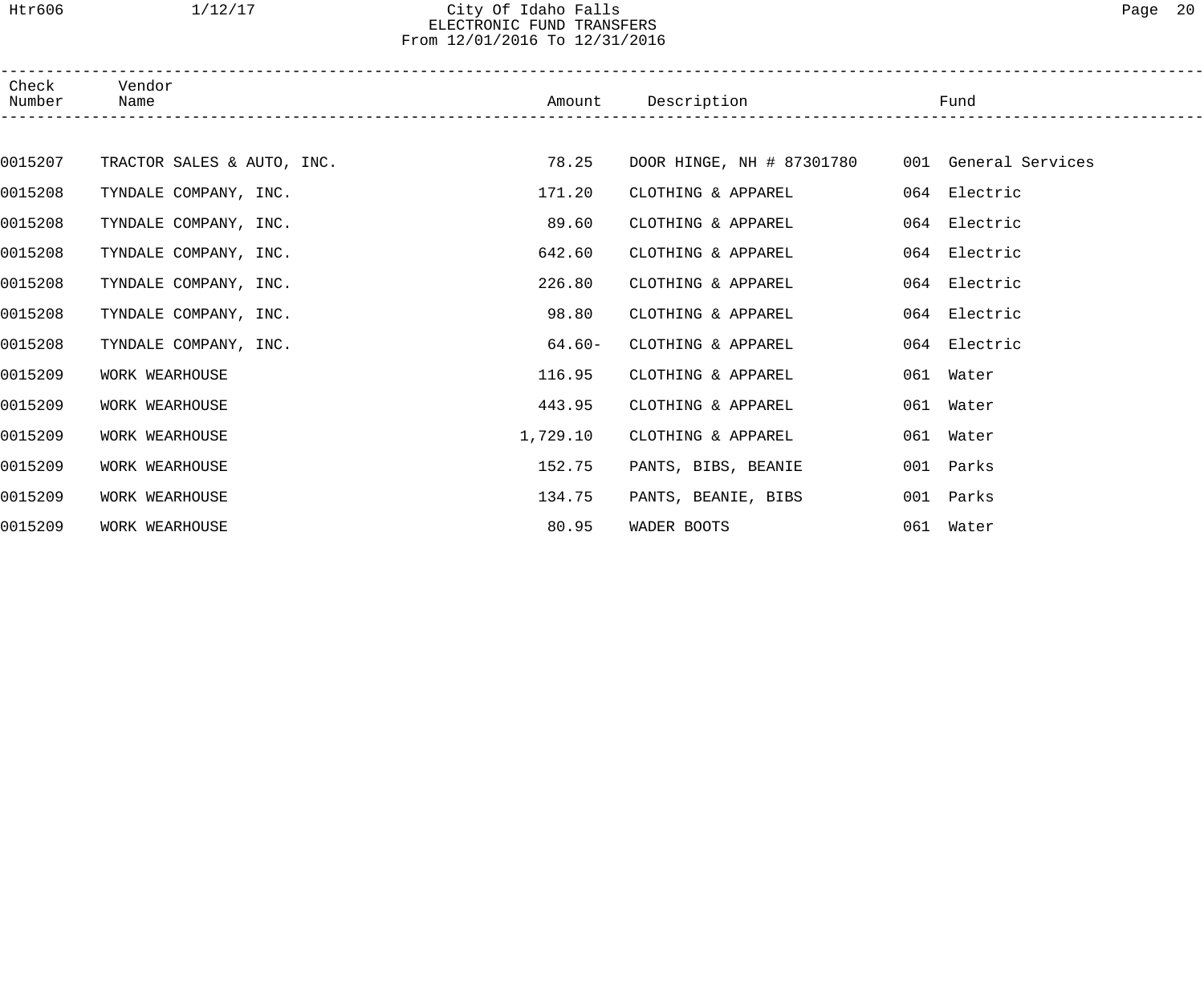# City Of Idaho Falls Summary of Electronic Transfers by Fund From 12/01/2016 To 12/31/2016 ------------------------------------------------------------------------------------------------------------------------------------

| $\mathbf 1$ | General Fund           | 254, 275.66  |
|-------------|------------------------|--------------|
| 10          | Street Fund            | 4,127.59     |
| 11          | Recreation Fund        | 3,393.14     |
| 12          | Library Fund           | 24,954.99    |
| 14          | MERF Fund              | 51,326.49    |
| 15          | EL Public Purpose Fund | 4,085.03     |
| 18          | Golf Fund              | 1,566.33     |
| 19          | Self-Insurance Fund    | 16,900.84    |
| 60          | Airport Fund           | 1,788.02     |
| 61          | Water & Sewer Fund     | 113, 173. 74 |
| 62          | Sanitation Fund        | 478.41       |
| 63          | Ambulance Fund         | 5,014.96     |
| 64          | Electric Light Fund    | 118,059.13   |
|             |                        | 599,144.33   |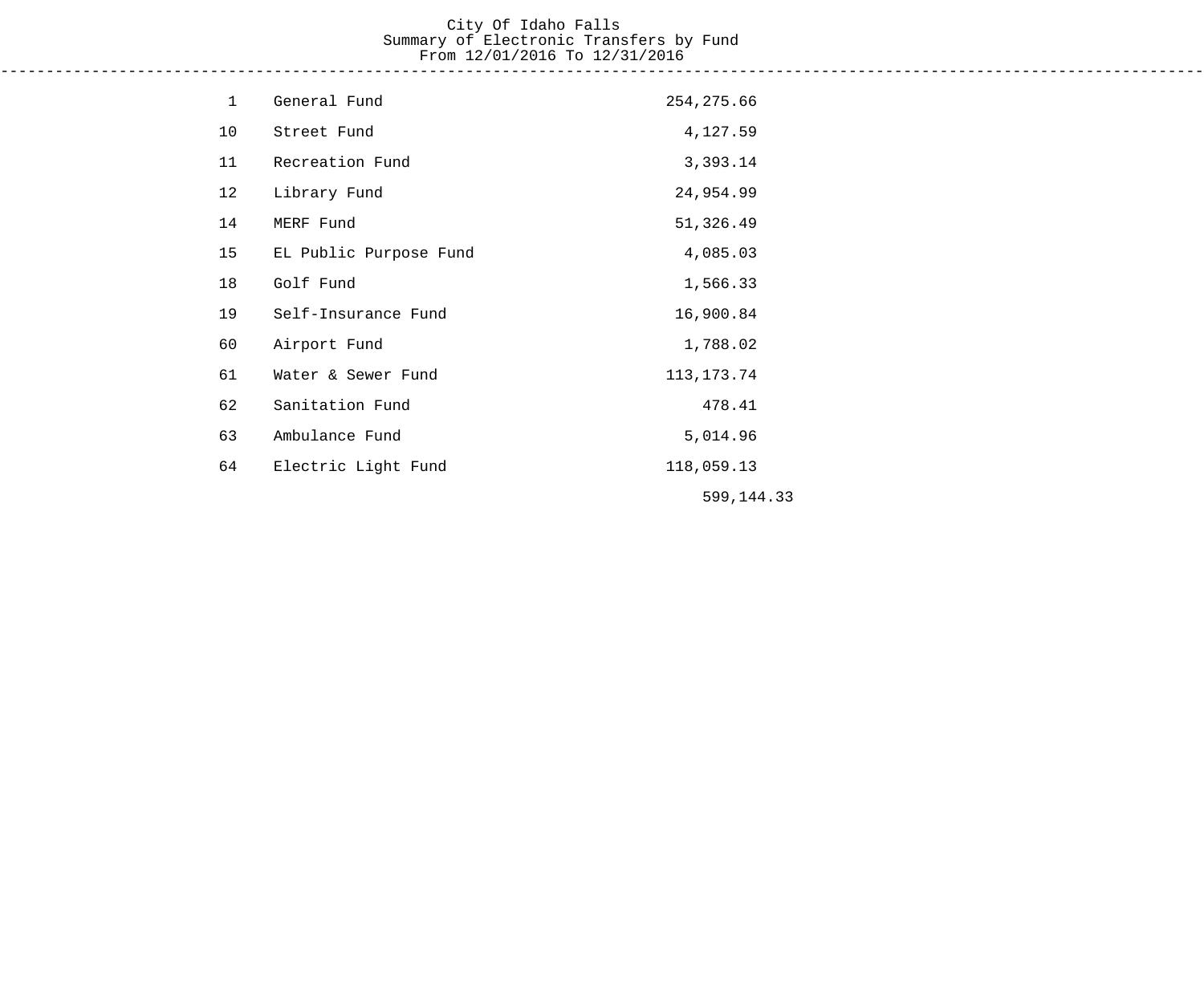## Htr604 1/12/2017 City Of Idaho Falls Page 1 Accounts Payable For 12/09/2016

| Check Vendor<br>Number Name                                      |                                 |                                                                                                                                                                                                                                                                                                                                                                                                                                                                                                                                                                                                                                                                                 |                        |
|------------------------------------------------------------------|---------------------------------|---------------------------------------------------------------------------------------------------------------------------------------------------------------------------------------------------------------------------------------------------------------------------------------------------------------------------------------------------------------------------------------------------------------------------------------------------------------------------------------------------------------------------------------------------------------------------------------------------------------------------------------------------------------------------------|------------------------|
|                                                                  | 1,509.37                        | 0203649 ACUSHNET COMPANY (2018) SOLUTION MARKET SOLL COMPANY AS REQUESTED BY PINECREST GOLF 018 Golf Courses<br>55.82 INVENTORY AS REQUESTED BY SANDCREEK GOLF 018 Golf Courses<br>455.81 INVENTORY AS REQUESTED BY SANDCREEK GOLF 018 Golf Courses<br>264.07 INVENTORY AS REQUESTED BY SANDCREEK GOLF 018 Golf Courses<br>289.40 INVENTORY AS REQUESTED BY PINECREST GOLF 018 Golf Courses<br>675.00- INVENTORY AS REQUESTED BY SAGE LAKES GOL 018 Golf Courses<br>581.12 INVENTORY AS REQUESTED BY SAGE LAKES GOL 018 Golf Courses<br>1,107.40 INVENTORY AS REQUESTED BY SAGE LAKES GOL 018 Golf Courses<br>581.12- INVENTORY AS REQUESTED BY SAGE LAKES GOL 018 Golf Courses |                        |
| 0203650 ADAMS MANUFACTURING                                      |                                 | 297.00 ANDERSON EZ HITCH #3290                                                                                                                                                                                                                                                                                                                                                                                                                                                                                                                                                                                                                                                  | 001 Fire               |
| 0203651 ADVANCE AUTO PARTS                                       |                                 | 4.24 MIRROR                                                                                                                                                                                                                                                                                                                                                                                                                                                                                                                                                                                                                                                                     | 061 Sewer              |
| 0203652 AIRGAS USA, LLC                                          |                                 | 259.85 WELDING SUPPLIES AS REQUESTED BY SANITAT 062 Sanitation                                                                                                                                                                                                                                                                                                                                                                                                                                                                                                                                                                                                                  |                        |
|                                                                  | 1,118.15                        | 0203653 ALSCO (AMERICAN LINEN DIV) 166.20 LAUNDRY/CLOTHING REPAIRS FOR EQUIPMENT M 001 General Services<br>185.47 LAUNDRY/CLOTHING REPAIRS FOR EQUIPMENT M 001 General Services<br>171.02 LAUNDRY/CLOTHING REPAIRS FOR EQUIPMENT M 001 General Services<br>161.38 LAUNDRY/CLOTHING REPAIRS FOR EQUIPMENT M 001 General Services<br>154.15 LAUNDRY/CLOTHING REPAIRS FOR EQUIPMENT M 001 General Services<br>91.44 WEEKLY DELIVERY AND CHANGE OUT OF ENTRAN 060 Airport<br>91.44 WEEKLY DELIVERY AND CHANGE OUT OF ENTRAN 060 Airport<br>43.44 LAUNDRY SERVICES AS REQUESTED - SEWER DI 061 Sewer<br>53.61 LAUNDRY SERVICES AS REQUESTED - SEWER DI 061 Sewer                     |                        |
| 0203654 ALTEC INDUSTRIES, INC.                                   |                                 | 5,582.98 HARDWARE MISCELLANEOUS                                                                                                                                                                                                                                                                                                                                                                                                                                                                                                                                                                                                                                                 | 064 Electric           |
| 0203655 AMAZON.COM - CITY PURCHASES $134.90$ EQ REPAIR AND MAINT | 269.80                          | 134.90 EQ REPAIR AND MAINT                                                                                                                                                                                                                                                                                                                                                                                                                                                                                                                                                                                                                                                      | 001 Parks<br>001 Parks |
| 0203656 ANIMAL REFERENCE PATHOLOGY                               |                                 | 154.70 VETERINARY LABORATORY SERVICES AS REQUES 001 Parks                                                                                                                                                                                                                                                                                                                                                                                                                                                                                                                                                                                                                       |                        |
| 0203657 ANIXTER INC.                                             | 44,521.50 HARDWARE<br>44,867.50 | 346.00 HARDWARE MISCELLANEOUS                                                                                                                                                                                                                                                                                                                                                                                                                                                                                                                                                                                                                                                   | 064<br>064 Electric    |
| 0203658 ANTECH DIAGNOSTICS                                       |                                 | 327.09 LAB SERVICES AS REQUESTED BY IDAHO FALLS 001 Parks                                                                                                                                                                                                                                                                                                                                                                                                                                                                                                                                                                                                                       |                        |
| 0203659 AUTO TRIM DESIGN / TRIM LINE                             |                                 | 599.00 AIRPORT MAINTENANCE                                                                                                                                                                                                                                                                                                                                                                                                                                                                                                                                                                                                                                                      | 060 Airport            |
| 0203660 AUTOMOTIVE CHARGING & STARTING LLC                       |                                 | 123.82 PARTS AND MINOR SUBLET REPAIRS AS REQUES 001 General Services                                                                                                                                                                                                                                                                                                                                                                                                                                                                                                                                                                                                            |                        |
| 0203661 B & H PHOTO-VIDEO-PRO AUDIO                              |                                 | 472.50 POLICE EQUIP & SUPPLIES                                                                                                                                                                                                                                                                                                                                                                                                                                                                                                                                                                                                                                                  | 014 Merf               |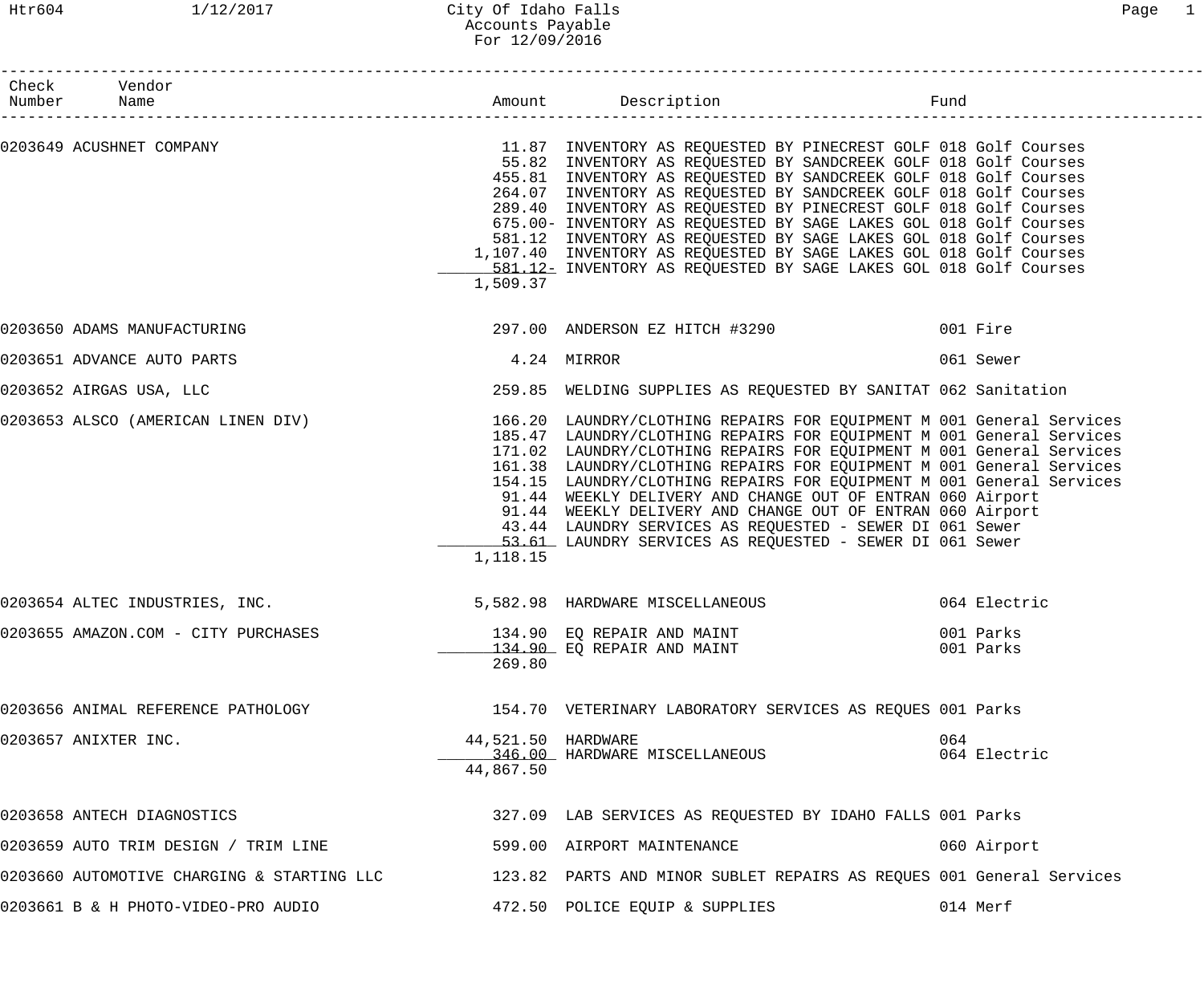## Htr604 1/12/2017 City Of Idaho Falls Page 2 Accounts Payable For 12/09/2016

| Check Vendor<br>Number Name |                                                                        |                                        |                                                                      |                              |
|-----------------------------|------------------------------------------------------------------------|----------------------------------------|----------------------------------------------------------------------|------------------------------|
|                             |                                                                        |                                        |                                                                      |                              |
| 0203662 BATTELLE            |                                                                        |                                        | 25.00 RFND OVERPYMT/SANITATION                                       | 062                          |
|                             | 0203663 BME FIREFIGHTER SUPPLY, LLC $1,141.94$ FIRE DEPARTMENT MISC.   |                                        |                                                                      | 001 Fire                     |
|                             |                                                                        | 1,220.02                               |                                                                      | 001 Fire                     |
|                             |                                                                        |                                        |                                                                      |                              |
|                             | 0203664 BONNEVILLE COUNTY                                              |                                        | 118.00 OCTOBER LICENSES                                              | 001                          |
|                             | 0203665 BRADY INDUSTRIES LLC                                           |                                        | 30.24 CUSTODIAL SUPPLIES/EQUIP 664 Electric                          |                              |
|                             | 0203666 BROADWAY FORD, INC.                                            |                                        | 90.00 PARTS AND MINOR SUBLET REPAIRS AS REQUES 001 General Services  |                              |
|                             |                                                                        |                                        | 384.33 PARTS AND MINOR SUBLET REPAIRS AS REQUES 001 General Services |                              |
|                             |                                                                        | 474.33                                 |                                                                      |                              |
|                             | 0203667 CENTER FOR HOPE INC., THE 1,050.00 MISCELLANEOUS PRODUCTS      |                                        |                                                                      | 001 Council                  |
|                             | 0203668 CENTRAL NEBRASKA PACKING, INC. 5,885.00 FEED/BEDDING (ANIMALS) |                                        |                                                                      | 001 Parks                    |
|                             |                                                                        | 707.68 FREIGHT                         |                                                                      | 001 Parks                    |
|                             |                                                                        | 6,592.68                               |                                                                      |                              |
|                             | 0203669 CHIEF SUPPLY CORPORATION                                       | 31.24 FREIGHT                          |                                                                      | 001 Police                   |
|                             |                                                                        |                                        | 299.87 POLICE EQUIP & SUPPLIES                                       | 001 Police                   |
|                             |                                                                        | 955.84                                 | 624.73 POLICE EQUIP & SUPPLIES                                       | 001 Police                   |
|                             |                                                                        |                                        |                                                                      |                              |
|                             | 0203670 CINTAS CORPORATION NO. 2                                       |                                        | 77.54 FIRST AID SUPPLIES                                             | 001 General Services         |
| 0203671 CITY OF AMMON       |                                                                        |                                        | 78.00 OCTOBER LICENSES                                               | 001                          |
|                             | 0203672 CODALE ELECTRIC SUPPLY, INC.                                   | 2,028.00 METERS                        |                                                                      | 064                          |
|                             |                                                                        |                                        | 130.84 FIBER OPTIC MATERIAL                                          | 064                          |
|                             |                                                                        | 1,305.00 HARDWARE<br>2,610.00 HARDWARE |                                                                      | 064 Electric<br>064 Electric |
|                             |                                                                        |                                        | 257.00 HARDWARE MISCELLANEOUS                                        | 064 Electric                 |
|                             |                                                                        | 6,330.84                               |                                                                      |                              |
|                             | 0203673 CONSOLIDATED ELECTRICAL DIST.                                  |                                        | 25.15 FUSE BLOCK                                                     | 064 Electric                 |
|                             | 0203674 DC ELECTRIC, INC.                                              |                                        | 856.00 MAINTENANCE AS REQUESTED BY AIRPORT MAIN 060 Airport          |                              |
|                             |                                                                        |                                        | 522.00 MAINTENANCE AS REQUESTED BY AIRPORT MAIN 060 Airport          |                              |
|                             |                                                                        | 1,378.00                               |                                                                      |                              |
|                             | 0203675 DELL COMPUTER CORPORATION                                      |                                        | 3,290.73 COMPUTERS, DP/WORD PROC.                                    | 001 Parks                    |
|                             |                                                                        |                                        | 164.97 COMPUTERS, DP/WORD PROC.                                      | 001 Parks                    |
|                             |                                                                        |                                        |                                                                      |                              |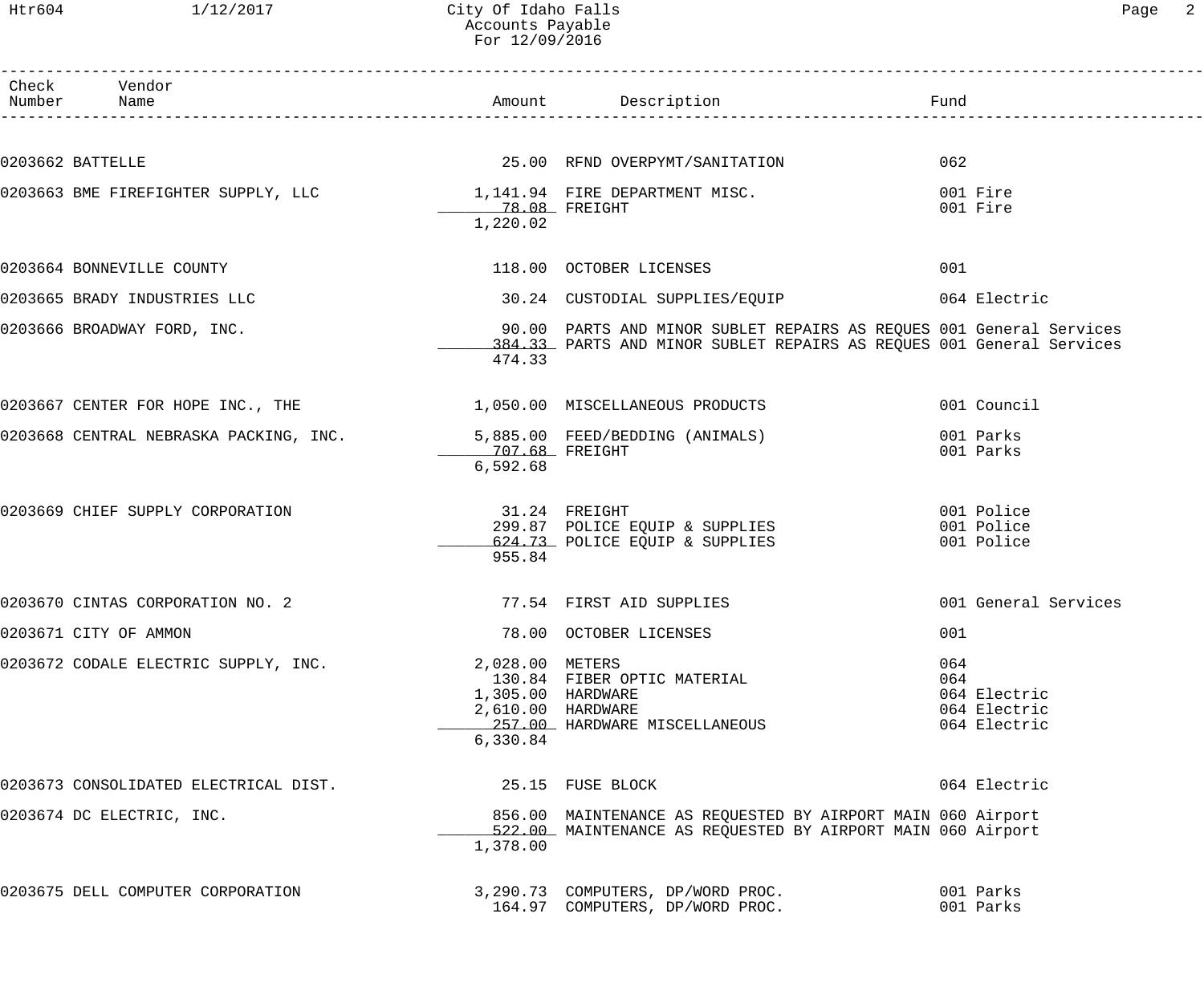| Check Vendor<br>Number Name                                       |          |                                                                                                                                                                                                                                                                                                                                                                |                        |
|-------------------------------------------------------------------|----------|----------------------------------------------------------------------------------------------------------------------------------------------------------------------------------------------------------------------------------------------------------------------------------------------------------------------------------------------------------------|------------------------|
|                                                                   | 4,831.19 | 0203675 DELL COMPUTER CORPORATION 1,320.50 COMPUTERS, DP/WORD PROC.<br>54.99 COMPUTERS, DP/WORD PROC. 060 Airport 060 Airport                                                                                                                                                                                                                                  |                        |
|                                                                   |          | 0203676 DIRECT AUTOMOTIVE DISTRIBUTING                  53.38  PARTS AS REQUESTED BY THE EQUIPMENT MAIN 001 General Services                                                                                                                                                                                                                                   |                        |
| 0203677 DISH NETWORK                                              |          | 130.57 MONTHLY CABLE BILLS FOR THE AIRPORT 060 Airport                                                                                                                                                                                                                                                                                                         |                        |
| 0203678 DYNA SYSTEMS                                              | 1,203.25 | 409.61 HARDWARE MISCELLANEOUS 064 Electric<br>44.56 HARDWARE MISCELLANEOUS 064 Electric<br>210.97 HARDWARE MISCELLANEOUS 064 Electric<br>160.26 HARDWARE MISCELLANEOUS 064 Electric<br>81.75 HARDWARE MISCELLANEOUS 064 Electric<br>150.                                                                                                                       |                        |
|                                                                   |          | 0203679 EAGLE ROCK HYDRAULIC SERVICE THE SERIES REPAIR AND MAINT                                                                                                                                                                                                                                                                                               | 001                    |
| 0203680 EASTSIDE PET CLINIC                                       |          | 232.59 SPAY AND NEUTER SERVICES FOR THE ANIMAL 001 Police                                                                                                                                                                                                                                                                                                      |                        |
| 0203681 ECONOLITE CONTROL PRODUCTS INC 3,800.00 TRAFFIC           |          |                                                                                                                                                                                                                                                                                                                                                                | 064 Electric           |
| 0203682 EDGE CONSTRUCTION SUPPLY, INC. 363.00 TARGET VARI-CU PLUS |          |                                                                                                                                                                                                                                                                                                                                                                | 061 Water              |
|                                                                   | 1,025.00 | 145.00 LABORATORY ANALYSIS AT WASTEWATER TREATM 061 Sewer                                                                                                                                                                                                                                                                                                      |                        |
| 0203684 EVAN'S LAUNDRY EQUIPMENT                                  |          | 409.18 FIRE DEPARTMENT MISC.                                                                                                                                                                                                                                                                                                                                   | 001 Fire               |
| 0203685 EVCO HOUSE OF HOSE - IDAHO                                | 172.03   | 45.43 PARTS AS REQUESTED BY THE EQUIPMENT MAIN 001 General Services<br>12.03 PARTS AS REQUESTED BY THE EQUIPMENT MAIN 001 General Services<br>99.11 PARTS AS REQUESTED BY THE EQUIPMENT MAIN 001 General Services<br>11.72 PARTS AS REQUESTED BY THE EQUIPMENT MAIN 001 General Services<br>3.74 PARTS AS REQUESTED BY THE EQUIPMENT MAIN 001 General Services |                        |
| 0203686 FALLS PLUMBING SUPPLY, INC.                               | 303.82   | 77.60 MISCELLANEOUS PLUMBING SUPPLIES FOR BLDG 001 General Services<br>151.78 MISCELLANEOUS PLUMBING SUPPLIES FOR BLDG 001 General Services<br>74.44 DRAIN FLUSH                                                                                                                                                                                               | 061 Sewer              |
| 0203687 FASTENAL COMPANY                                          |          | 162.01 PLIERS, MAX/HIGH LEVERAGE<br>34.78 BOLTS AND NUTS                                                                                                                                                                                                                                                                                                       | 061 Sewer<br>061 Sewer |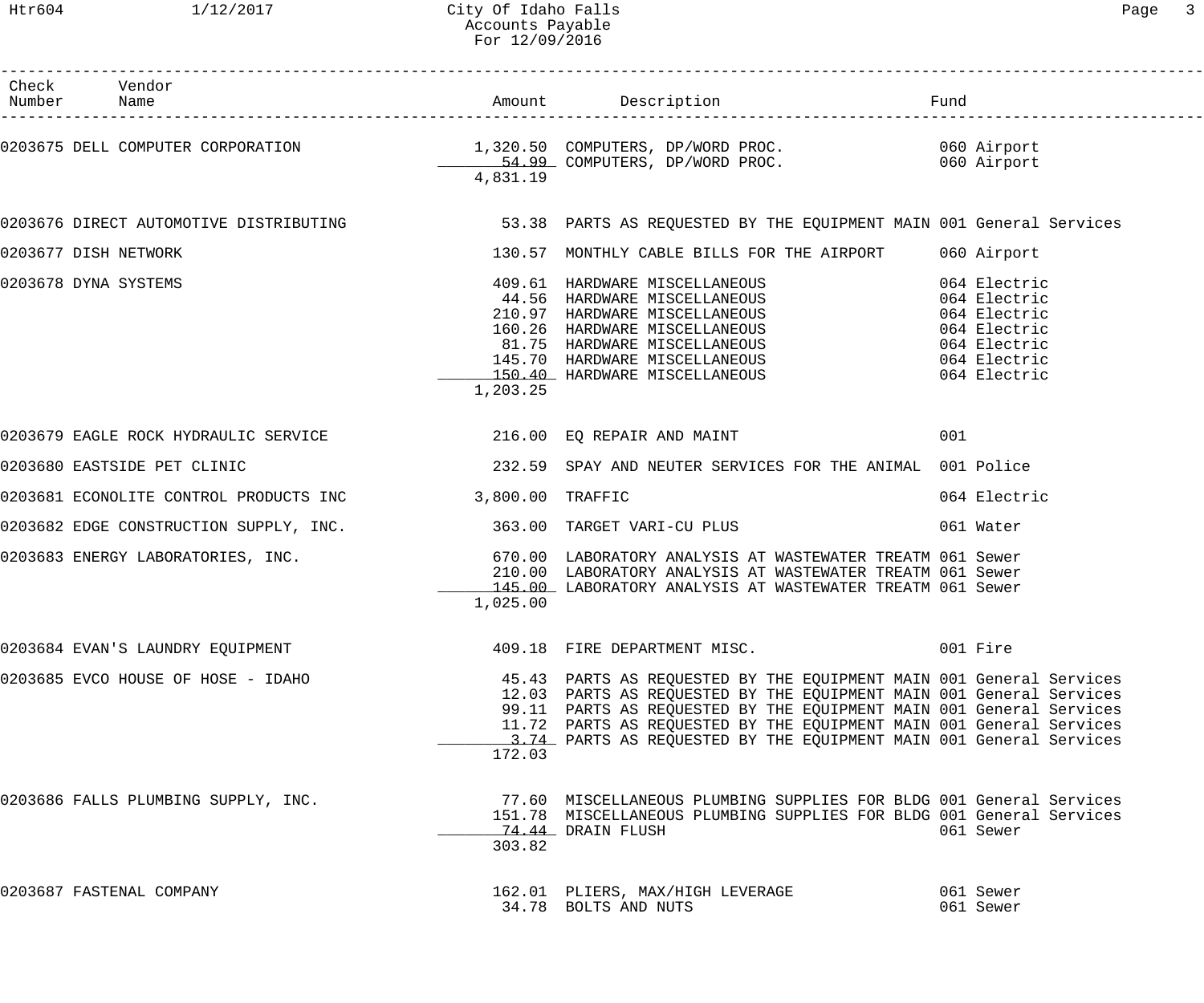#### Htr604 1/12/2017 City Of Idaho Falls Page 4 Accounts Payable For 12/09/2016

| Check Vendor<br>Number Name            |          | Amount Description<br>Fund                                                                                                                                                                                                                                                                                                                                                                                                                                                                                                                                    |                                                       |
|----------------------------------------|----------|---------------------------------------------------------------------------------------------------------------------------------------------------------------------------------------------------------------------------------------------------------------------------------------------------------------------------------------------------------------------------------------------------------------------------------------------------------------------------------------------------------------------------------------------------------------|-------------------------------------------------------|
|                                        | 196.79   |                                                                                                                                                                                                                                                                                                                                                                                                                                                                                                                                                               |                                                       |
| 0203688 FEDERAL EXPRESS CORP           | 133.96   | 15.18 EXPRESS MAIL/NOV 2016<br>72.26 EXPRESS MAIL/NOV 2016<br>12.32 EXPRESS MAIL/OCT 2016<br>34.20 EXPRESS MAIL/OCT 2016                                                                                                                                                                                                                                                                                                                                                                                                                                      | 001 Parks<br>060 Airport<br>061 Sewer<br>064 Electric |
| 0203689 FERGUSON ENTERPRISES, INC.     | 113.24   | 10.39 MISCELLANEOUS PLUMBING SUPPLIES FOR BLDG 001 General Services<br>102.85 MISCELLANEOUS PLUMBING SUPPLIES FOR BLDG 001 General Services                                                                                                                                                                                                                                                                                                                                                                                                                   |                                                       |
| 0203690 FESTIVAL OF TREES              |          | 600.00 MISCELLANEOUS PRODUCTS                                                                                                                                                                                                                                                                                                                                                                                                                                                                                                                                 | 001 Mayor                                             |
| 0203691 FISHER'S TECHNOLOGY            | 350.63   | 59.75 MAINTENANCE CONTRACT-EQ<br>72.73 MAINTENANCE CONTRACT-EQ<br>064 Electric<br>72.73 MAINTENANCE CONTRACT-EQ<br>116.33 MAINTENANCE CONTRACT-EQ 064 Electric<br>29.09 MAINTENANCE CONTRACT-EQ                                                                                                                                                                                                                                                                                                                                                               | 064 Electric<br>064 Electric<br>064 Electric          |
| 0203692 FLEETPRIDE, INC.               | 78.47    | 55.85 PARTS AS REQUESTED BY THE EQUIPMENT MAIN 001 General Services<br>22.62 PARTS AS REQUESTED BY THE EQUIPMENT MAIN 001 General Services                                                                                                                                                                                                                                                                                                                                                                                                                    |                                                       |
| 0203693 FLIGHTVIEW, INC.               |          | 1,100.00 LICENSING RENEWAL AND MAINTENANCE AGREEM 060 Airport                                                                                                                                                                                                                                                                                                                                                                                                                                                                                                 |                                                       |
| 0203694 FOOD SERVICES OF AMERICA       | 1,385.68 | 56.52 ANIMAL FOOD AND REQUIRED SUPPLIES FOR ZO 001 Parks<br>50.25 ANIMAL FOOD AND REQUIRED SUPPLIES FOR ZO 001 Parks<br>199.39 ANIMAL FOOD AND REQUIRED SUPPLIES FOR ZO 001 Parks<br>86.57 ANIMAL FOOD AND REQUIRED SUPPLIES FOR ZO 001 Parks<br>197.41 ANIMAL FOOD AND REQUIRED SUPPLIES FOR ZO 001 Parks<br>243.45 ANIMAL FOOD AND REQUIRED SUPPLIES FOR ZO 001 Parks<br>54.69 ANIMAL FOOD AND REQUIRED SUPPLIES FOR ZO 001 Parks<br>164.02 ANIMAL FOOD AND REQUIRED SUPPLIES FOR ZO 001 Parks<br>333.38 ANIMAL FOOD AND REQUIRED SUPPLIES FOR ZO 001 Parks |                                                       |
| 0203695 GLOBAL MED INDUSTRIES, LLC     |          | 741.00 AMBULANCE SUPPLIES                                                                                                                                                                                                                                                                                                                                                                                                                                                                                                                                     | 063 Ambulance                                         |
| 0203696 GLOBALSTAR, INC AND SUBSIDIARY |          | 830.00 RADIO & COMMUNICATION                                                                                                                                                                                                                                                                                                                                                                                                                                                                                                                                  | 063 Ambulance                                         |
| 0203697 GUSTAVE A. LARSON COMPANY      |          | 48.81 HVAC SUPPLIES AS REQUESTED BY BUILDING M 001 General Services<br>15.63 HVAC SUPPLIES AS REQUESTED BY BUILDING M 001 General Services<br>14.64 HVAC SUPPLIES AS REQUESTED BY BUILDING M 001 General Services                                                                                                                                                                                                                                                                                                                                             |                                                       |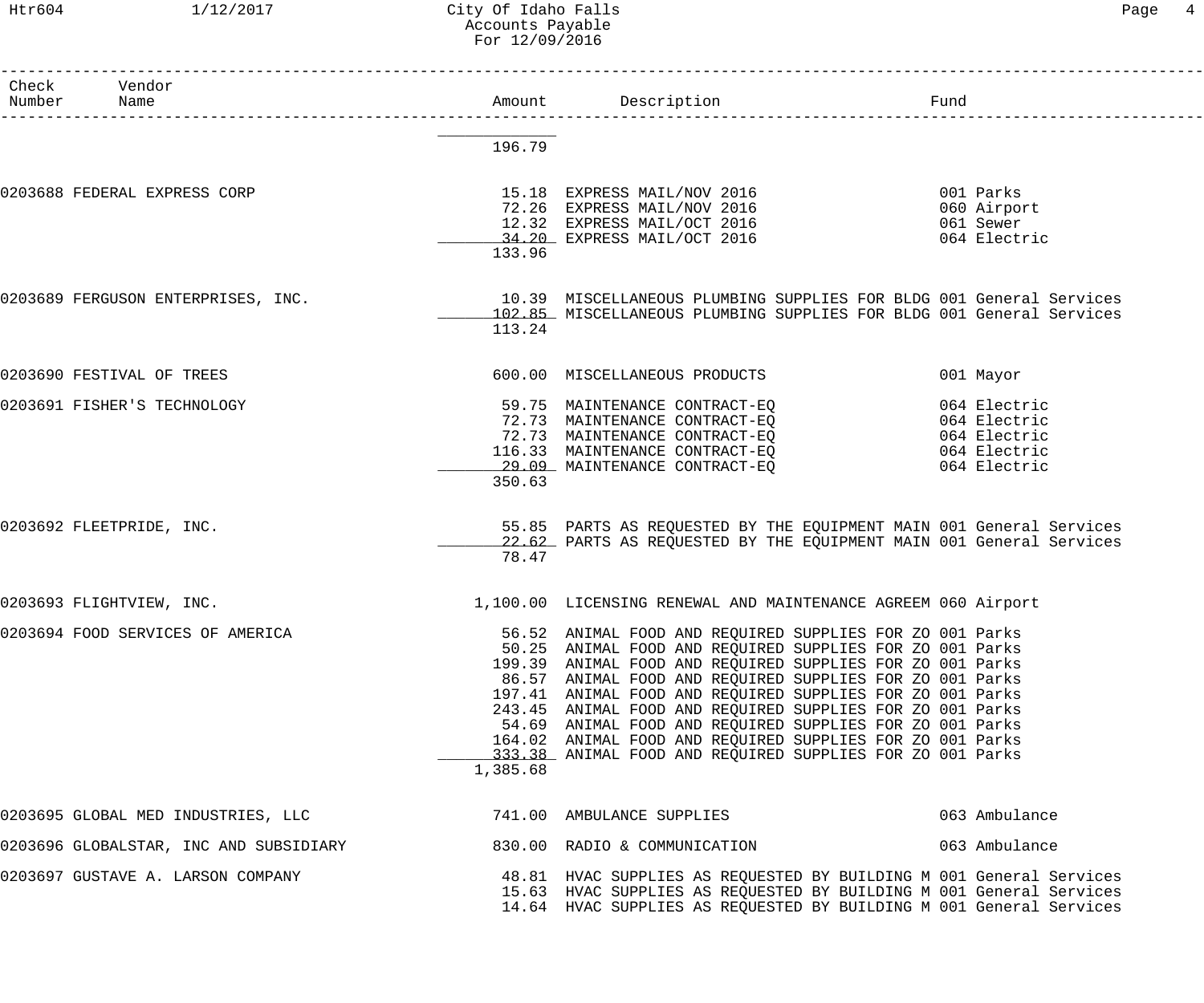| Check Vendor<br>Number Name                 |          |                                                                                                                                                                                                                                                                                                                                                    |                                      |
|---------------------------------------------|----------|----------------------------------------------------------------------------------------------------------------------------------------------------------------------------------------------------------------------------------------------------------------------------------------------------------------------------------------------------|--------------------------------------|
|                                             | 199.49   | 0203697 GUSTAVE A. LARSON COMPANY <b>120.41</b> HVAC SUPPLIES AS REQUESTED BY BUILDING M 001 General Services                                                                                                                                                                                                                                      |                                      |
|                                             |          | 0203698 HDR ENGINEERING, INC. The Same Control of the Superior Control of the Superior Control of the Superior                                                                                                                                                                                                                                     |                                      |
|                                             |          | 0203699 HENDRICKSONS TOWING, INC. THE REARD MANUSING TOW SERVICE - CITY VEHICLES AS REQUESTED 001 General Services                                                                                                                                                                                                                                 |                                      |
| 0203700 HOME DEPOT                          | 2,492.21 | 75.00 TOW SERVICE - CITY VEHICLES AS REQUESTED 001 Genera.<br>172. 43 TONIS, HAND POWER/NONDVOKER.<br>195. 84 PARKS & RECREATION MISC. 001 Parks<br>135.70 LIGHTING EQUIPMENT<br>35.50 LUMBER & RELATED PRODUCTS 001 Parks<br>19.35 PAR<br>19.24 PARKS & RECREATION MISC. 001 Parks<br>35.88 LIGHTING EQUIPMENT<br>17.88 DAP CONCRETE GRAY 10.1 OZ | 001 Parks<br>061 Water               |
| 0203701 HOWARD EQUIPMENT & SUPPLY           | 2,012.23 | 1,410.81 PURCHASE OF ANIMAL FOOD AND SUPPLIES FOR 001 Parks<br>53.34 PURCHASE OF ANIMAL FOOD AND SUPPLIES FOR 001 Parks<br>548.08 PURCHASE OF ANIMAL FOOD AND SUPPLIES FOR 001 Parks                                                                                                                                                               |                                      |
| 0203702 HUGH PENTON                         | 291.95   | 3.95 FREIGHT<br>288.00 RESALE ITEMS                                                                                                                                                                                                                                                                                                                | 018 Golf Courses<br>018 Golf Courses |
| 0203703 IDAHO BUREAU OF OCCUPATIONAL LICENS |          | 30.00 LICENSE/REGISTRATION RENEWAL FOR SEWER E 061 Sewer<br>35.00 WATER OPERATOR'S CERTIFICATION LICENSE R 061 Water                                                                                                                                                                                                                               |                                      |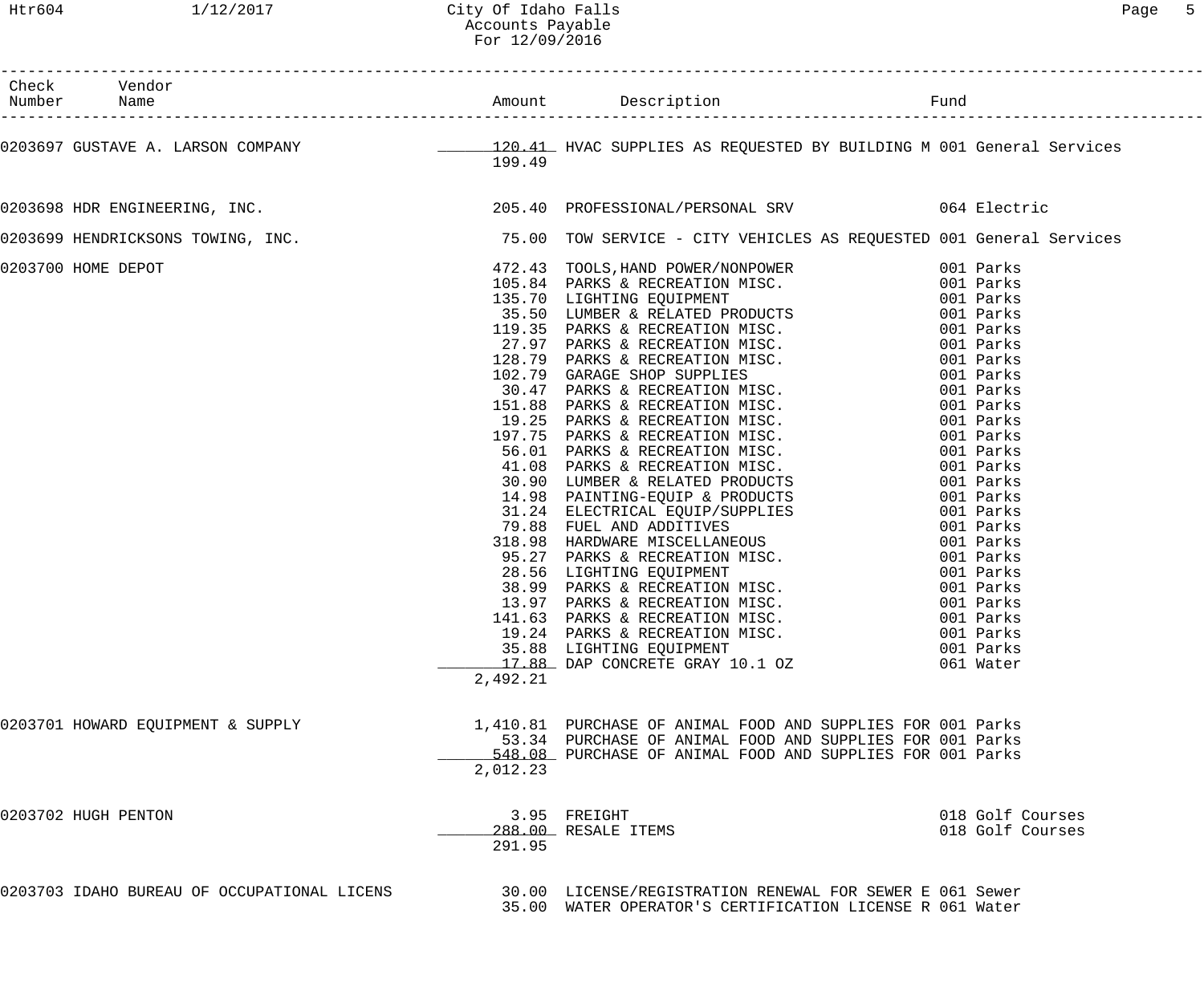| Check Vendor<br>Number Name                                              |           | Amount Description                                                                                                                                                                                                                                                                                                                                                                                                                                                                                                                                                                                                                                            | Fund                                               |
|--------------------------------------------------------------------------|-----------|---------------------------------------------------------------------------------------------------------------------------------------------------------------------------------------------------------------------------------------------------------------------------------------------------------------------------------------------------------------------------------------------------------------------------------------------------------------------------------------------------------------------------------------------------------------------------------------------------------------------------------------------------------------|----------------------------------------------------|
|                                                                          | 125.00    | 0203703 IDAHO BUREAU OF OCCUPATIONAL LICENS 30.00 WATER OPERATOR'S CERTIFICATION LICENSE R 061 Water<br>30.00 WATER OPERATOR'S CERTIFICATION LICENSE R 061 Water                                                                                                                                                                                                                                                                                                                                                                                                                                                                                              |                                                    |
| 0203704 IDAHO FALLS ARTS COUNCIL                                         |           | 5,000.00 MANAGEMENT SERVICES FOR THE CIVIC AUDITO 001 General Services                                                                                                                                                                                                                                                                                                                                                                                                                                                                                                                                                                                        |                                                    |
|                                                                          |           | 0203705 IDAHO FALLS FIRE FIGHTERS 1565 39,800.00 CONTRACT/FITNESS EQUIPMNT                                                                                                                                                                                                                                                                                                                                                                                                                                                                                                                                                                                    | 001 Fire                                           |
| 0203706 IDAHO FALLS PETERBILT                                            |           | 190.44 EQ REPAIR AND MAINT                                                                                                                                                                                                                                                                                                                                                                                                                                                                                                                                                                                                                                    | 001                                                |
| 0203707 IDAHO FALLS ROTARY CLUB #1041 175.00 MEMBERSHIPS                 |           |                                                                                                                                                                                                                                                                                                                                                                                                                                                                                                                                                                                                                                                               | 001 Parks                                          |
|                                                                          | 1,336.73  | 0203708 IDAHO FALLS VETERINARY EMERGENCY CL<br>195.50 EMERGENCY VETERINARY SERVICES FOR ANIMAL 001 Police<br>946.23 EMERGENCY VETERINARY SERVICES FOR ANIMAL 001 Police<br>130.00 EMERGENCY VETERINARY SERVICES FOR ANIMAL 001 Police<br>                                                                                                                                                                                                                                                                                                                                                                                                                     |                                                    |
| 0203709 IDAHO PUBLIC PURCHASING ASSOC. 30.00 MEMBERSHIPS                 |           |                                                                                                                                                                                                                                                                                                                                                                                                                                                                                                                                                                                                                                                               | 001 General Services                               |
| 0203710 IDAHO STATE BAR                                                  | 850.00    | 425.00 MEMBERSHIPS<br>425.00 MEMBERSHIPS                                                                                                                                                                                                                                                                                                                                                                                                                                                                                                                                                                                                                      | 001 City Attorney<br>001 City Prosecuting Attorney |
| 0203711 IDTAG.COM                                                        | 12,075.00 | 75.00 FREIGHT<br>12,000.00 POLICE EQUIP & SUPPLIES                                                                                                                                                                                                                                                                                                                                                                                                                                                                                                                                                                                                            | 001 Police<br>001 Police                           |
| 0203712 IES CUSTOM STAFFING, LLC                                         |           |                                                                                                                                                                                                                                                                                                                                                                                                                                                                                                                                                                                                                                                               |                                                    |
| 0203713 INTERMOUNTAIN CLAIMS, INC.                                       |           | 4,800.00 PROFESSIONAL/PERSONAL SRV                                                                                                                                                                                                                                                                                                                                                                                                                                                                                                                                                                                                                            | 019 Self-Insurance                                 |
| 0203714 IONA BONNEVILLE SEWER DISTRICT 600 336.00 SERVICES/MISCELLANEOUS |           |                                                                                                                                                                                                                                                                                                                                                                                                                                                                                                                                                                                                                                                               | 001 Fire                                           |
| 0203715 JENKINS MARKETING COMPANY                                        |           | 220.58 RESALE ITEMS                                                                                                                                                                                                                                                                                                                                                                                                                                                                                                                                                                                                                                           | 018 Golf Courses                                   |
| 0203716 JENNIFER CHADWICK                                                |           | 64.29 MILEAGE DELV DISCOVER MAG                                                                                                                                                                                                                                                                                                                                                                                                                                                                                                                                                                                                                               | 011 Recreation                                     |
| 0203717 KEY-LINE AUTOMOTIVE WAREHOUSE                                    |           | 32.05 PARTS AS REQUESTED BY THE EQUIPMENT MAIN 001 General Services<br>214.88 PARTS AS REQUESTED BY THE EQUIPMENT MAIN 001 General Services<br>4.96 PARTS AS REQUESTED BY THE EQUIPMENT MAIN 001 General Services<br>86.88 PARTS AS REQUESTED BY THE EQUIPMENT MAIN 001 General Services<br>226.82 PARTS AS REQUESTED BY THE EQUIPMENT MAIN 001 General Services<br>34.28 PARTS AS REQUESTED BY THE EQUIPMENT MAIN 001 General Services<br>97.62- PARTS AS REQUESTED BY THE EQUIPMENT MAIN 001 General Services<br>32.88 PARTS AS REQUESTED BY THE EQUIPMENT MAIN 001 General Services<br>10.99 PARTS AS REQUESTED BY THE EQUIPMENT MAIN 001 General Services |                                                    |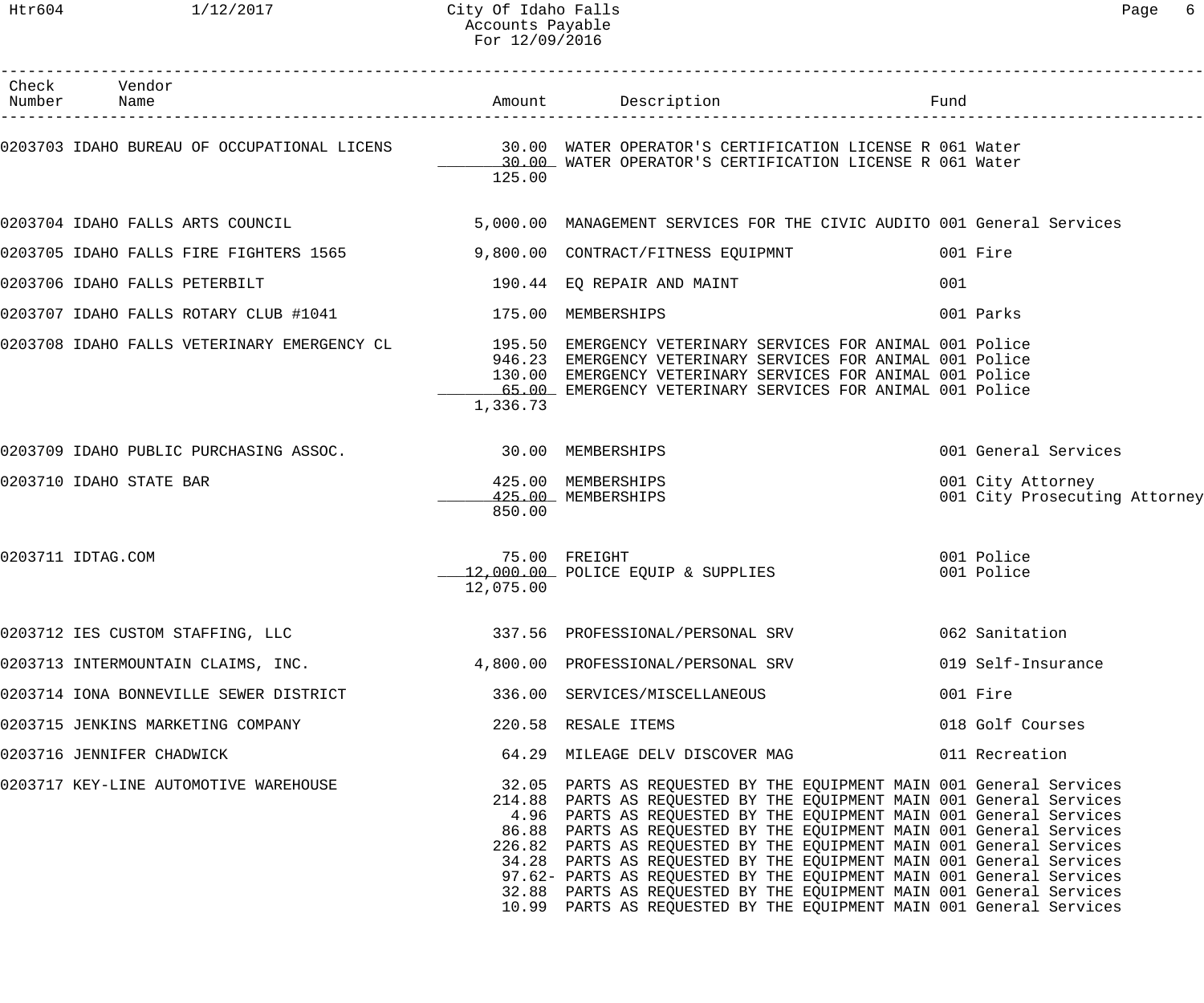#### Htr604 1/12/2017 City Of Idaho Falls Page 7 Accounts Payable For 12/09/2016

| Check Vendor<br>Number Name            |                         | Amount Description Description Fund                                                                                                                                                                                                                                                                                                                                                                                                                                                                                                                                                                                                           |                                              |
|----------------------------------------|-------------------------|-----------------------------------------------------------------------------------------------------------------------------------------------------------------------------------------------------------------------------------------------------------------------------------------------------------------------------------------------------------------------------------------------------------------------------------------------------------------------------------------------------------------------------------------------------------------------------------------------------------------------------------------------|----------------------------------------------|
|                                        | 1,388.95                | 0203717 KEY-LINE AUTOMOTIVE WAREHOUSE <b>1999 1243.02 PARTS AS REQUESTED BY THE EQUIPMENT</b> MAIN 001 General Services<br>180.79 PARTS AS REQUESTED BY THE EQUIPMENT MAIN 001 General Services<br>118.44 PARTS AS REQUESTED BY THE EQUIPMENT MAIN 001 General Services<br>62.66 PARTS AS REQUESTED BY THE EQUIPMENT MAIN 001 General Services<br>266.86 PARTS AS REQUESTED BY THE EQUIPMENT MAIN 001 General Services<br>22.32 PARTS AS REQUESTED BY THE EQUIPMENT MAIN 001 General Services<br>49.74 PARTS AS REQUESTED BY THE EQUIPMENT MAIN 001 General Services<br>11.00 = PARTS AS REQUESTED BY THE EQUIPMENT MAIN 001 General Services |                                              |
| 0203718 KING GEORGE'S ROYAL FLUSH      |                         | 189.00 MISCELLANEOUS PLUMBING SUPPLIES FOR BLDG 001 General Services                                                                                                                                                                                                                                                                                                                                                                                                                                                                                                                                                                          |                                              |
| 0203719 LAND VIEW, INC.                | 3,442.96                | 5,140.22 SODUIM BISULFITE FOR WASTEWATER TREATMEN 061 Sewer<br>1,697.26 SODUIM BISULFITE FOR WASTEWATER TREATMEN 061 Sewer                                                                                                                                                                                                                                                                                                                                                                                                                                                                                                                    |                                              |
| 0203720 LANDMARK SIGNS                 | 821.32                  | 410.66 GRAPHICS ON BATTALION #1 001 Fire<br>410.66 GRAPHICS CHIEF 1 484                                                                                                                                                                                                                                                                                                                                                                                                                                                                                                                                                                       | 001 Fire                                     |
| 0203721 LARCOM & MITCHELL, LLC         | 27.37 FREIGHT<br>116.37 | 89.00 EQ REPAIR AND MAINT                                                                                                                                                                                                                                                                                                                                                                                                                                                                                                                                                                                                                     | 001 General Services<br>001 General Services |
| 0203722 LENNIA MACHEN                  |                         | 33.25 RFND CERTIFICATION FEE                                                                                                                                                                                                                                                                                                                                                                                                                                                                                                                                                                                                                  | 011 Recreation                               |
| 0203723 LIGHTHOUSE UNIFORM             |                         | 298.15 GOLD STRIPING 1/2" X 40                                                                                                                                                                                                                                                                                                                                                                                                                                                                                                                                                                                                                | 001 Fire                                     |
| 0203724 LOWE'S COMMERCIAL SERVICES     | 131.37                  | 87.74 GROUT BLADE, FLOAT, CAULK<br>43.63 CORDS, OUTLET, HOOK, ETC.                                                                                                                                                                                                                                                                                                                                                                                                                                                                                                                                                                            | 001 General Services<br>011 Recreation       |
| 0203725 MCFARLAND CASCADE              | 29,160.00 POLES         |                                                                                                                                                                                                                                                                                                                                                                                                                                                                                                                                                                                                                                               | 064                                          |
| 0203726 MEL'S LOCK & KEY               |                         | 30.00 MAKE KEYS AND REPAIR LOCKS AS REQUESTED 001 General Services                                                                                                                                                                                                                                                                                                                                                                                                                                                                                                                                                                            |                                              |
| 0203727 MILLENNIUM NETWORKS, LLC       |                         | 4,664.20 AIRPORT MAINTENANCE                                                                                                                                                                                                                                                                                                                                                                                                                                                                                                                                                                                                                  | 060 Airport                                  |
| 0203728 MIZUNO USA, INC.               |                         | 1,386.55 INVENTORY AS REQUESTED BY SANDCREEK GOLF 018 Golf Courses                                                                                                                                                                                                                                                                                                                                                                                                                                                                                                                                                                            |                                              |
| 0203729 MOUNTAIN FRESH WATER CO. INC.  |                         | 15.00 OFFICE SUPPLIES, GENERAL                                                                                                                                                                                                                                                                                                                                                                                                                                                                                                                                                                                                                | 001 Mayor                                    |
| 0203730 MOUNTAIN VALLEY FLOOR MATS LLC | 58.50                   | 18.40 LAUNDRY SERVICE/MATS FOR THE STREET DIVI 010 Streets<br>30.40 FLOOR MAT SERVICE FOR THE AQUATIC CENTER 011 Recreation<br>9.70 MAT SERVICE FOR THE TAUTPHAUS PARK ICE R 011 Recreation                                                                                                                                                                                                                                                                                                                                                                                                                                                   |                                              |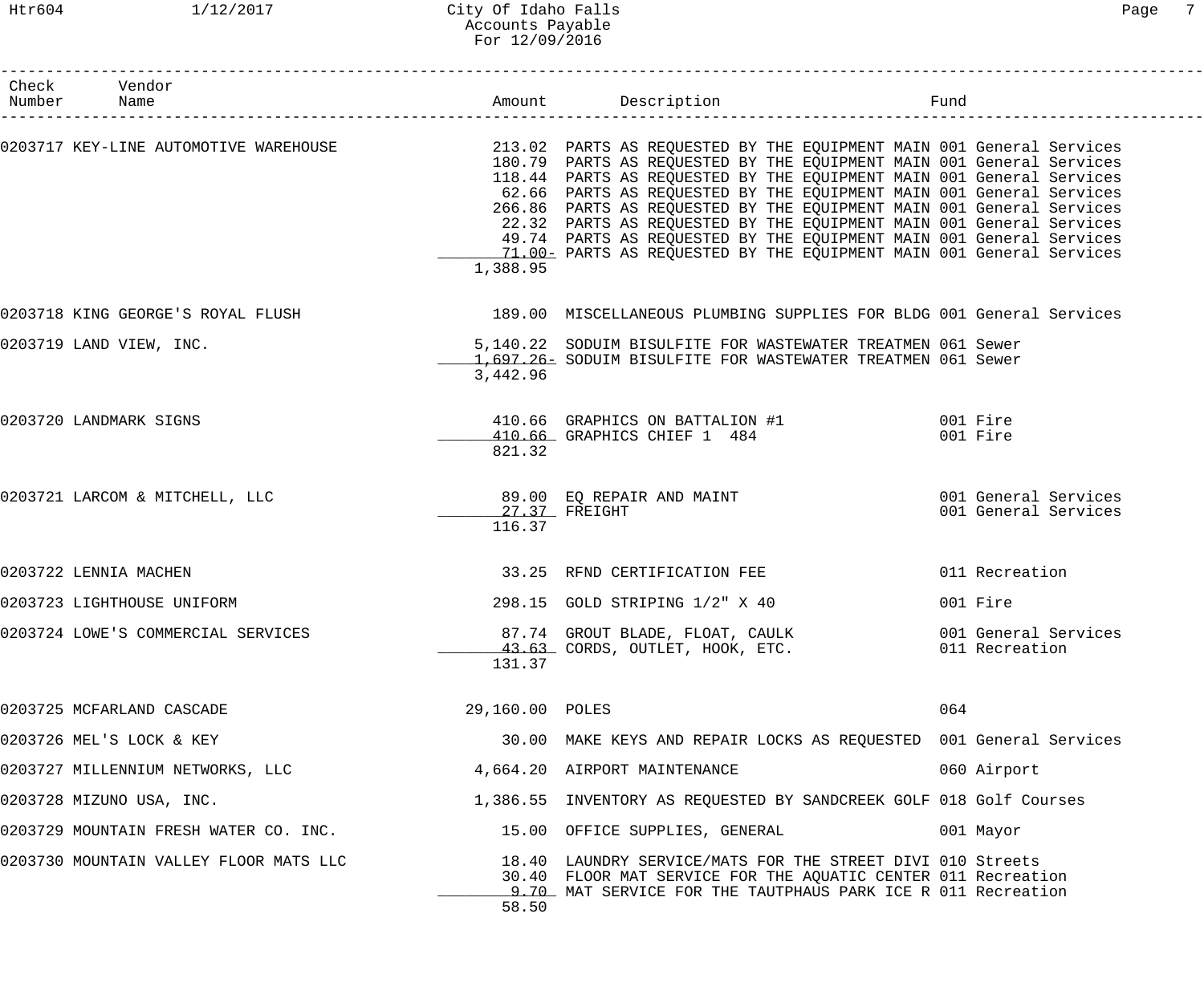| Check Vendor                                                                                             |        |                                                                                                                                                                                                                                                                                                                                                                                                                                                                                                                                                                                                                                                                                                                                                                                                                                                                                                                                                                                  |                                                    |
|----------------------------------------------------------------------------------------------------------|--------|----------------------------------------------------------------------------------------------------------------------------------------------------------------------------------------------------------------------------------------------------------------------------------------------------------------------------------------------------------------------------------------------------------------------------------------------------------------------------------------------------------------------------------------------------------------------------------------------------------------------------------------------------------------------------------------------------------------------------------------------------------------------------------------------------------------------------------------------------------------------------------------------------------------------------------------------------------------------------------|----------------------------------------------------|
|                                                                                                          |        |                                                                                                                                                                                                                                                                                                                                                                                                                                                                                                                                                                                                                                                                                                                                                                                                                                                                                                                                                                                  |                                                    |
| 0203731 MURRAY, SMITH & ASSOC, INC. 27,119.25 PROFESSIONAL/PERSONAL SRV 661 Sewer                        |        |                                                                                                                                                                                                                                                                                                                                                                                                                                                                                                                                                                                                                                                                                                                                                                                                                                                                                                                                                                                  |                                                    |
| 0203732 MWI VETERINARY SUPPLY COMPANY 189.84 VETERINARY SUPPLIES FOR IDAHO FALLS ZOO 001 Parks           |        |                                                                                                                                                                                                                                                                                                                                                                                                                                                                                                                                                                                                                                                                                                                                                                                                                                                                                                                                                                                  |                                                    |
| 0203733 NAPA AUTO PARTS                                                                                  | 707.33 | 440.35 EQ REPAIR AND MAINT<br>4.29 PARTS AS REQUESTED BY THE EQUIPMENT MAIN 001 General Services<br>3.29 PARTS AS REQUESTED BY THE EQUIPMENT MAIN 001 General Services<br>40.49 PARTS AS REQUESTED BY THE EQUIPMENT MAIN 001 General Services<br>34.74 PARTS AS REQUESTED BY THE EQUIPMENT MAIN 001 General Services<br>5.69 PARTS AS REQUESTED BY THE EQUIPMENT MAIN 001 General Services<br>20.77 PARTS AS REQUESTED BY THE EQUIPMENT MAIN 001 General Services<br>44.50 PARTS AS REQUESTED BY THE EQUIPMENT MAIN 001 General Services<br>79.49 PARTS AS REQUESTED BY THE EQUIPMENT MAIN 001 General Services<br>34.29 PARTS AS REQUESTED BY THE EQUIPMENT MAIN 001 General Services<br>7.29 PARTS AS REQUESTED BY THE EQUIPMENT MAIN 001 General Services<br>15.42- PARTS AS REQUESTED BY THE EQUIPMENT MAIN 001 General Services<br>6.08 PARTS AS REQUESTED BY THE EQUIPMENT MAIN 001 General Services<br>1.48 PARTS AS REQUESTED BY THE EQUIPMENT MAIN 001 General Services | 001                                                |
| 0203734 NEVCO SCOREBOARD COMPANY                                                                         | 68.75  | 14.33 FREIGHT<br>25.77 HARDWARE MISCELLANEOUS<br>28.65 HARDWARE                                                                                                                                                                                                                                                                                                                                                                                                                                                                                                                                                                                                                                                                                                                                                                                                                                                                                                                  | 011 Recreation<br>011 Recreation<br>011 Recreation |
| 0203735 NORCO, INC. - IDAHO FALLS 38.06 ARGON GAS FOR WELDING                                            |        |                                                                                                                                                                                                                                                                                                                                                                                                                                                                                                                                                                                                                                                                                                                                                                                                                                                                                                                                                                                  | 001 Parks                                          |
| 0203736 NORTHERN POWER EQUIPMENT, LLC 14,188.50 TRANSFORMERS                                             |        |                                                                                                                                                                                                                                                                                                                                                                                                                                                                                                                                                                                                                                                                                                                                                                                                                                                                                                                                                                                  | 064                                                |
| 0203737 NORTHGATE VETERINARY HOSPITAL THE SERIE 20.00 SPAY AND NEUTER SERVICES FOR THE ANIMAL 001 Police | 523.00 | 12.00 SPAY AND NEUTER SERVICES FOR THE ANIMAL 001 Police<br>25.00 SPAY AND NEUTER SERVICES FOR THE ANIMAL 001 Police<br>18.00 SPAY AND NEUTER SERVICES FOR THE ANIMAL 001 Police<br>110.00 SPAY AND NEUTER SERVICES FOR THE ANIMAL 001 Police<br>43.00 SPAY AND NEUTER SERVICES FOR THE ANIMAL 001 Police<br>161.00 SPAY AND NEUTER SERVICES FOR THE ANIMAL 001 Police<br>134.00 SPAY AND NEUTER SERVICES FOR THE ANIMAL 001 Police                                                                                                                                                                                                                                                                                                                                                                                                                                                                                                                                              |                                                    |
| 0203738 NORTHWEST ENGINEERING SERVICES, PC      10,881.31 PROFESSIONAL/PERSONAL SRV                      |        |                                                                                                                                                                                                                                                                                                                                                                                                                                                                                                                                                                                                                                                                                                                                                                                                                                                                                                                                                                                  | 064 Electric                                       |
| 0203739 PACIFIC STEEL & RECYCLING<br>230.58 ANGLE IRON 16 EA                                             |        |                                                                                                                                                                                                                                                                                                                                                                                                                                                                                                                                                                                                                                                                                                                                                                                                                                                                                                                                                                                  | 001 Parks                                          |
| 0203740 PEAK SOFTWARE SYSTEMS, INC. 229.00 PARKS & RECREATION MISC.                                      |        |                                                                                                                                                                                                                                                                                                                                                                                                                                                                                                                                                                                                                                                                                                                                                                                                                                                                                                                                                                                  | 001 Parks                                          |
| 0203741 PEAK-RYZEX, INC.                                                                                 |        | 656.81 MAINTENANCE CONTRACT-EQ                                                                                                                                                                                                                                                                                                                                                                                                                                                                                                                                                                                                                                                                                                                                                                                                                                                                                                                                                   | 001 Data Processing                                |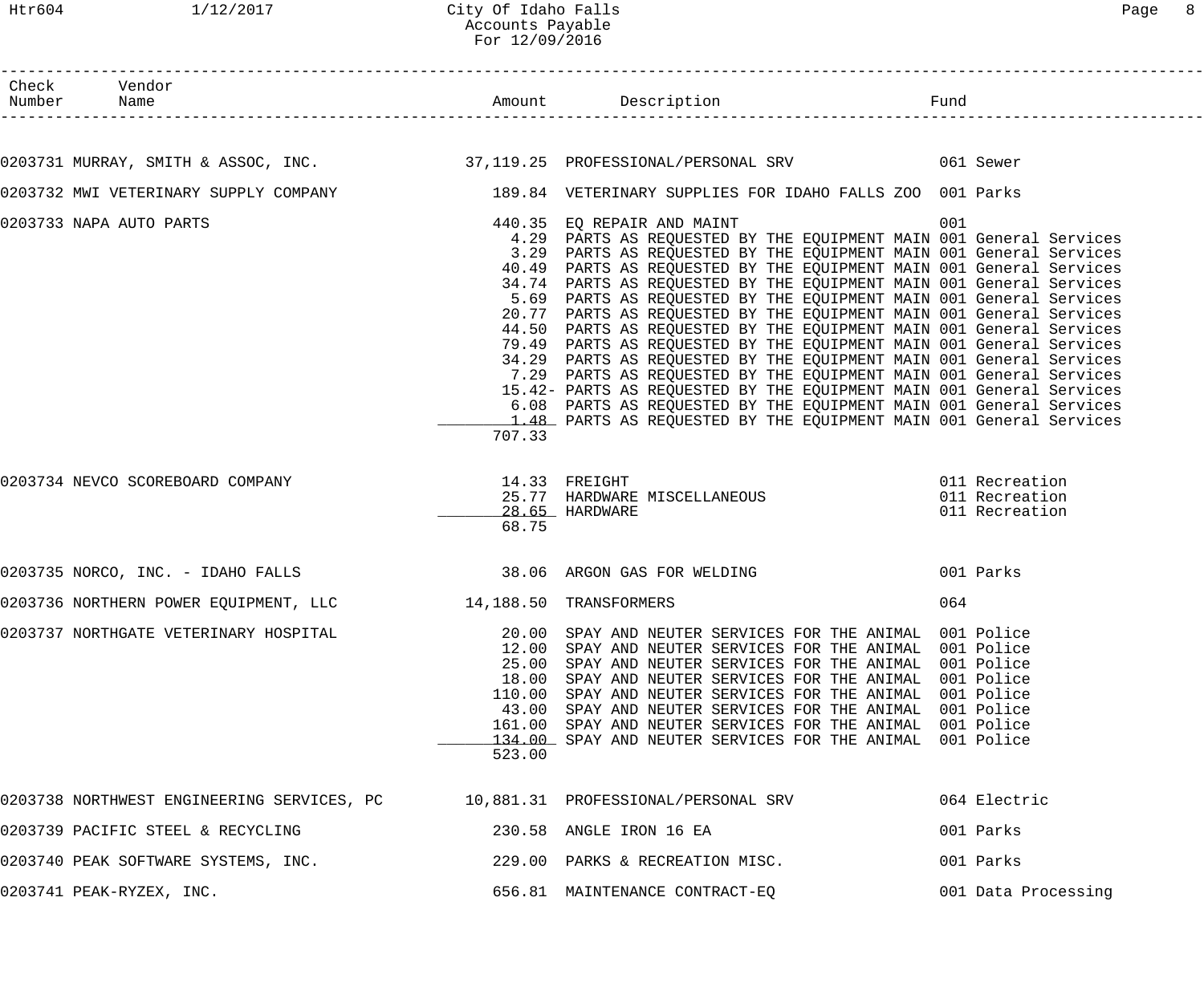Htr604 1/12/2017 City Of Idaho Falls Page 9 Accounts Payable For 12/09/2016

| Check Vendor<br>Number Name                                                                                                                                            |           |                                                                                                        |                      |
|------------------------------------------------------------------------------------------------------------------------------------------------------------------------|-----------|--------------------------------------------------------------------------------------------------------|----------------------|
| 0203742 PEST CONTROL SERVICES, INC. 130.00 SERVICES/MISCELLANEOUS 64 Electric                                                                                          |           |                                                                                                        |                      |
| 0203743 PING GOLF COMPANY, INC.<br>104.83 INVENTORY AS REQUESTED BY PINECREST GOLF 018 Golf Courses<br>104.83 INVENTORY AS PEQUESTED BY DINECRET COLF 018 Golf Courses | 809.66    | 404.83 INVENTORY AS REQUESTED BY PINECREST GOLF 018 Golf Courses                                       |                      |
| 0203744 PIONEER EQUIPMENT COMPANY 206.44 PARTS AND MINOR SUBLET REPAIRS AS REQUES 001 General Services                                                                 | 262.54    | 56.10 PARTS AND MINOR SUBLET REPAIRS AS REQUES 001 General Services                                    |                      |
| 0203745 PLANET SPRUCE, LLC 15,810.00 PARKS & RECREATION MISC. 018 Golf Courses                                                                                         |           |                                                                                                        |                      |
| 0203746 PLATT ELECTRIC / REXEL, INC.                 162.59 MISCELLANEOUS ELECTRICAL SUPPLIES FOR BL 001 General Services                                              |           |                                                                                                        |                      |
| 0203747 PRAETORIAN GROUP, INC. 2,250.00 SERVICES/MISCELLANEOUS                                                                                                         |           |                                                                                                        | 001 Fire             |
| 0203748 PREVENT FIRE                                                                                                                                                   | 31,736.35 | 25,389.08 FIRE PROTECT EQ/SUP/MAINT 6,347.27 FIRE PROTECT EQ/SUP/MAINT 064 Electric                    |                      |
| 0203749 PRO RENTALS/PRO EQUIP, LLC 60 00 2000 DARTS AND MINOR SUBLET REPAIRS AS REQUES 001 General Services                                                            |           |                                                                                                        |                      |
| 0203750 PROF. LAW ENFORCEMENT TRAINING $1,200.00$ TRAINING-PERSONNEL                                                                                                   |           |                                                                                                        | 001 Police           |
| 0203751 QUICK PRINT                                                                                                                                                    |           | 22.00 VOLUNTEER INVITE POSTCARD                                                                        | 001 Parks            |
| 0203752 R & S DISTRIBUTING                                                                                                                                             |           | 1,872.39 JANITORIAL ITEMS FOR THE AQUATIC CENTER 011 Recreation                                        |                      |
| 0203753 RAPCO INDUSTRIES, INC.                                                                                                                                         |           | 243.42 CHAIN MAINTENANCE FOR SAW                                                                       | 001 Fire             |
| 0203754 ROCKY MOUNTAIN ENVIRONMENTAL                                                                                                                                   | 4,043.53  | 1,643.53 PROFESSIONAL/PERSONAL SRV 064 Electric<br>2,400.00 PROFESSIONAL/PERSONAL SRV 064 Electric     |                      |
| 0203755 RON SAYER DODGE, INC.                                                                                                                                          |           | 232.50 PARTS AND MINOR SUBLET REPAIRS AS REQUES 001 General Services                                   |                      |
| 0203756 RON'S TIRE INC.                                                                                                                                                | 133.15    | 54.35 PARTS AS REQUESTED BY THE EQUIPMENT MAIN 001 General Services<br>78.80 PARTS AND LABOR TO REPAIR | 061 Sewer            |
| 0203757 RUSH TRUCK CENTERS, INC.                                                                                                                                       |           | 180.28 EQ REPAIR AND MAINT                                                                             | 001                  |
| 0203758 SAFETY LAMP OF HOUSTON, INC                                                                                                                                    |           | 52.98 REED SWITCH LADDER 1                                                                             | 001 Fire             |
| 0203759 SAM'S CLUB                                                                                                                                                     |           | 45.00 MEMBERSHIPS                                                                                      | 001 General Services |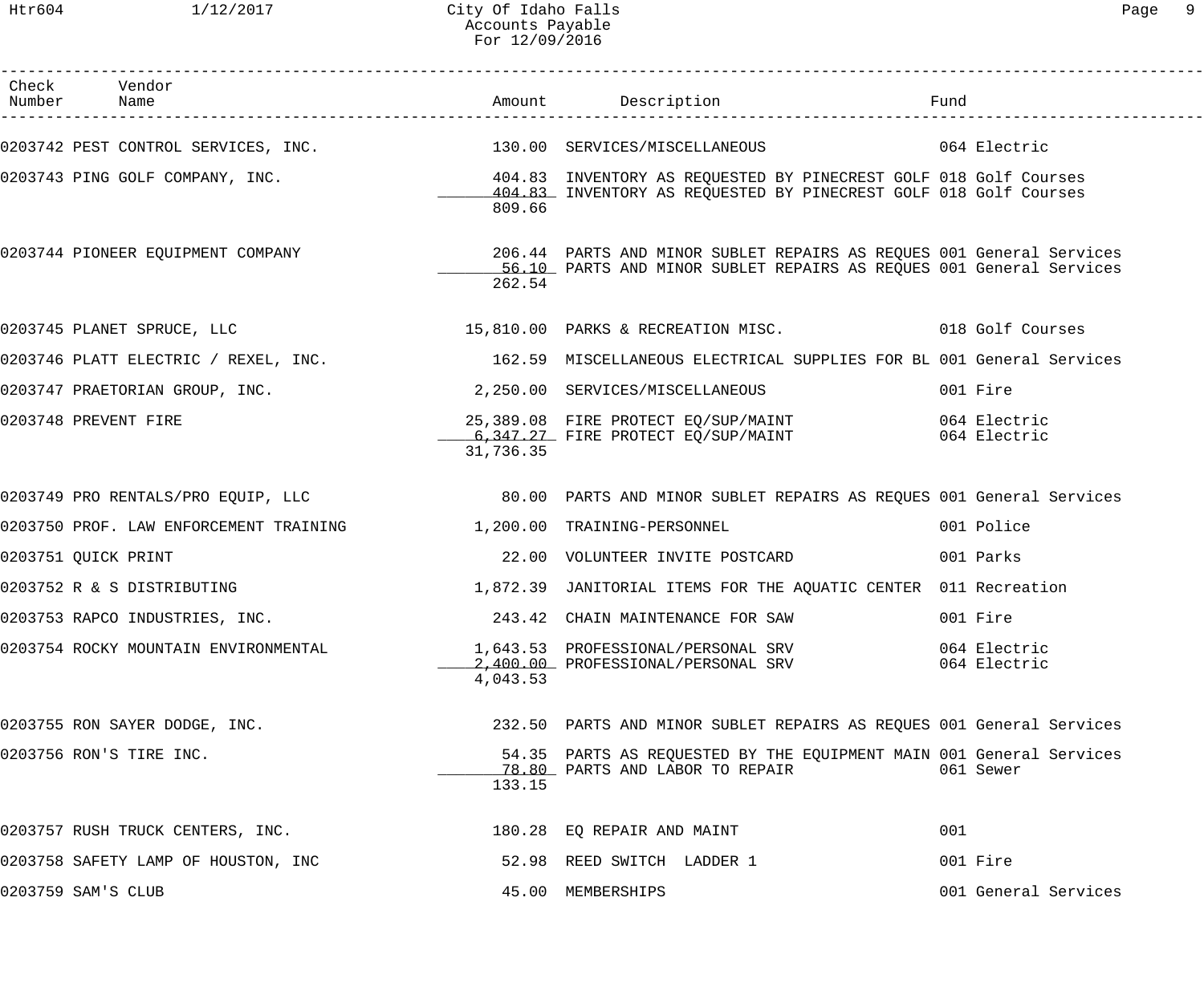------------------------------------------------------------------------------------------------------------------------------------

| Check         | Vendor<br>Number Name                       |                   |                                                                                                                                                                                          | Fund                                                                    |
|---------------|---------------------------------------------|-------------------|------------------------------------------------------------------------------------------------------------------------------------------------------------------------------------------|-------------------------------------------------------------------------|
|               |                                             |                   | 0203760 SCHWEITZER ENGINEERING LABORATORIES 405.00 ELEC/IF POWER                                                                                                                         | 064 Electric                                                            |
|               | 0203761 SHELLEY PIONEER, THE                |                   | 310.00 BUILDING SUP/REPR/MAINT.                                                                                                                                                          | 001 Police                                                              |
|               | 0203762 SISTER CITIES INTERNATIONAL         |                   | 780.00 MEMBERSHIPS                                                                                                                                                                       | 001 Mayor                                                               |
|               |                                             |                   |                                                                                                                                                                                          | 046 Traffic Light Cap Imp                                               |
|               | 0203764 SKECHERS USA                        |                   | 464.07 INVENTORY AS REQUESTED BY PINECREST GOLF 018 Golf Courses                                                                                                                         |                                                                         |
|               | 0203765 SKILLPATH/NST                       | 518.85            | 169.85 AUDIOVISUAL/PUBLICATION<br>349.00 MEMBERSHIPS                                                                                                                                     | 001 Public Works<br>001 Public Works                                    |
|               | 0203766 STATE TRAILER SUPPLY                |                   | 408.44 PARTS AS REQUESTED BY THE EQUIPMENT MAIN 001 General Services                                                                                                                     |                                                                         |
|               | 0203767 STEVEN ENTERPRISES, INC.            | 152.00 PAPER      |                                                                                                                                                                                          | 001 Public Works Engineering                                            |
|               | 0203768 SUN MOUNTAIN SPORTS, INC.           |                   | 534.16 INVENTORY AS REQUESTED BY PINECREST GOLF 018 Golf Courses                                                                                                                         |                                                                         |
|               | 0203769 SUNRISE, INC.                       |                   | 1,347.00 WASTE WATER TREATMENT                                                                                                                                                           | 061 Sewer                                                               |
|               | 0203770 SWANK MOTION PICTURES, INC.         |                   | 285.00 SUBSCRIPTIONS                                                                                                                                                                     | 011 Recreation                                                          |
|               | 0203771 T & T REPORTING                     |                   | 384.20 PRINTING                                                                                                                                                                          | 001 City Attorney                                                       |
|               | 0203772 T-O ENGINEERS                       | 82, 352.53        | 15,479.05 PROFESSIONAL/PERSONAL SRV<br>6,397.20 PROFESSIONAL/PERSONAL SRV<br>635.00 PROFESSIONAL/PERSONAL SRV<br>652.50 PROFESSIONAL/PERSONAL SRV<br>59,188.78 PROFESSIONAL/PERSONAL SRV | 060 Airport<br>060 Airport<br>060 Airport<br>060 Airport<br>060 Airport |
|               | 0203773 TETON MICROBIOLOGY LAB              |                   | 270.00 LABORATORY ANALYSIS FOR WATER SAMPLES                                                                                                                                             | 061 Water                                                               |
|               | 0203774 UPHOLSTERY CENTER, THE              |                   | 215.00 UPHOLSTERY REPAIRS AS REQUESTED BY GARAG 001 General Services                                                                                                                     |                                                                         |
|               | 0203775 VBM MEDICAL INC.                    | 1,016.65          | 988.00 AMBULANCE SUPPLIES<br>$28.65$ FREIGHT                                                                                                                                             | 063 Ambulance<br>063 Ambulance                                          |
|               | 0203776 VERIZON WIRELESS                    |                   | 3,029.81 BILLING 10/24-11/23/16                                                                                                                                                          | 001                                                                     |
|               | 0203777 WATER ENVIRONMENT FEDERATION MEMBER |                   | 120.00 MEMBERSHIPS                                                                                                                                                                       | 061 Sewer                                                               |
|               | 0203778 WAXIE SANITARY SUPPLY               |                   | 701.68 AIRPORT MAINTENANCE                                                                                                                                                               | 060 Airport                                                             |
| 0203779 WESCO |                                             | 2,047.60 HARDWARE |                                                                                                                                                                                          | 064                                                                     |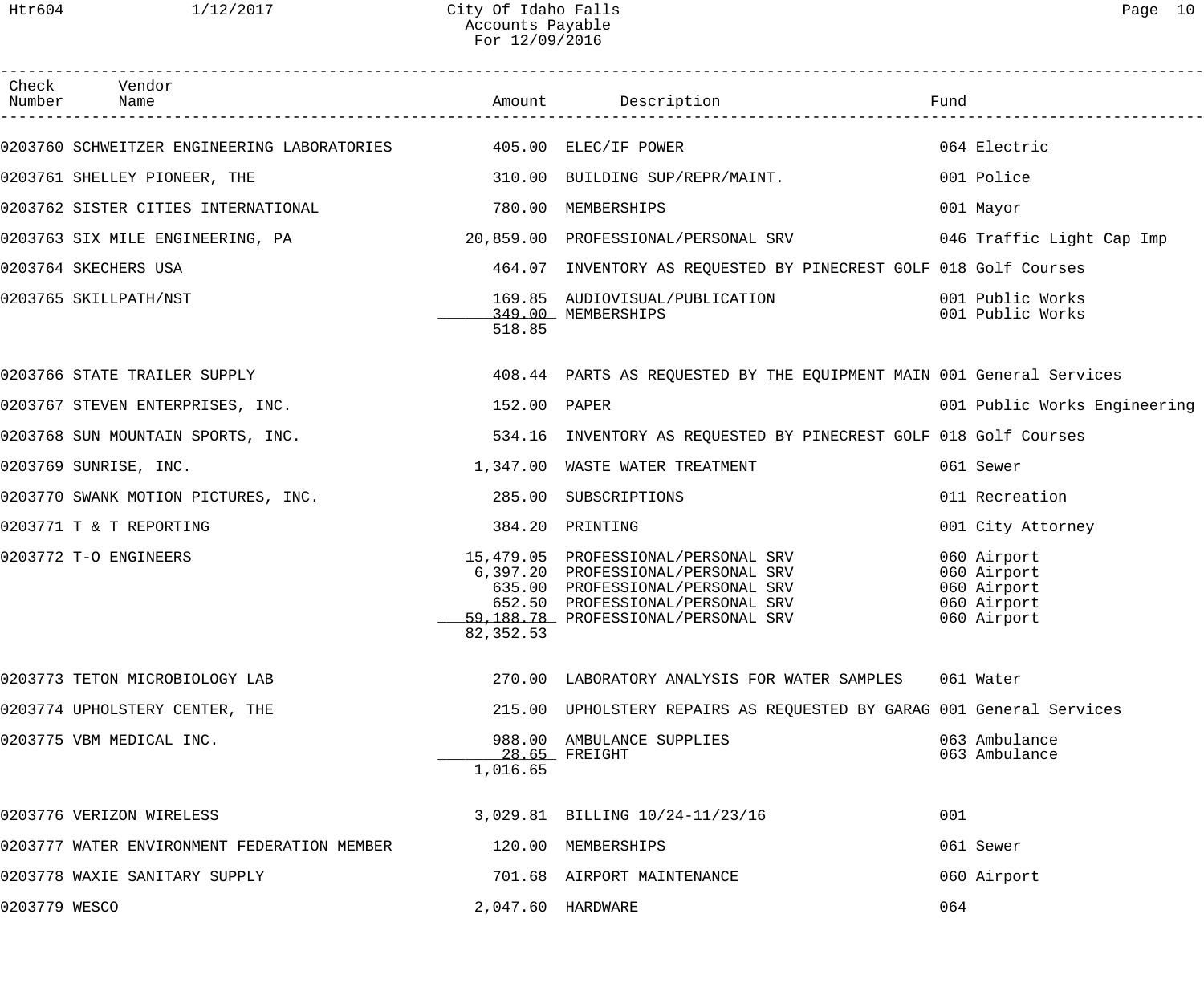#### Htr604 1/12/2017 City Of Idaho Falls Page 11 Accounts Payable For 12/09/2016

| Check Vendor<br>Number Name                                                                         |        | Amount Description                                                                                                                                                                                                                                                                                                                                              | Fund |                              |
|-----------------------------------------------------------------------------------------------------|--------|-----------------------------------------------------------------------------------------------------------------------------------------------------------------------------------------------------------------------------------------------------------------------------------------------------------------------------------------------------------------|------|------------------------------|
|                                                                                                     |        |                                                                                                                                                                                                                                                                                                                                                                 |      |                              |
| 0203780 WESTERN RECORDS DESTRUCTION, INC. 481.00 SHREDDING SERVICES AS REQUESTED BY IDAHO 001 Parks |        |                                                                                                                                                                                                                                                                                                                                                                 |      |                              |
| 0203781 WESTERN STATES RENTAL STORE                                                                 | 467.36 | 2.40 PARTS AS REQUESTED BY THE EQUIPMENT MAIN 001 General Services<br>77.50 PARTS AS REQUESTED BY THE EQUIPMENT MAIN 001 General Services<br>387.46 PARTS AS REQUESTED BY THE EQUIPMENT MAIN 001 General Services                                                                                                                                               |      |                              |
| 0203782 WESTERN WHOLESALE INSTALLED SALES                                                           | 292.19 | 54.60 OVERHEAD DOOR PARTS AND LABOR AS REQUEST 001 General Services<br>19.16 OVERHEAD DOOR PARTS AND LABOR AS REQUEST 001 General Services<br>121.00 OVERHEAD DOOR PARTS AND LABOR AS REQUEST 001 General Services<br>92.74 OVERHEAD DOOR PARTS AND LABOR AS REQUEST 001 General Services<br>4.69 OVERHEAD DOOR PARTS AND LABOR AS REQUEST 001 General Services |      |                              |
| 0203783 WYOMING DEPT OF TRANSPORTATION 123.05 LIC PLATE RENEWAL #5773                               |        |                                                                                                                                                                                                                                                                                                                                                                 |      | 001 General Services         |
| 0203784 YELLOWSTONE LEATHER PRODUCTS                                                                | 360.00 | 180.00 SAFETY EQUIPMENT<br>180.00 SAFETY EQUIPMENT                                                                                                                                                                                                                                                                                                              |      | 064 Electric<br>064 Electric |
| 0203785 4SIGHT SECURITY & SMART HOME TECH 7,139.00 POLICE EQUIP & SUPPLIES                          |        |                                                                                                                                                                                                                                                                                                                                                                 |      | 001 Police                   |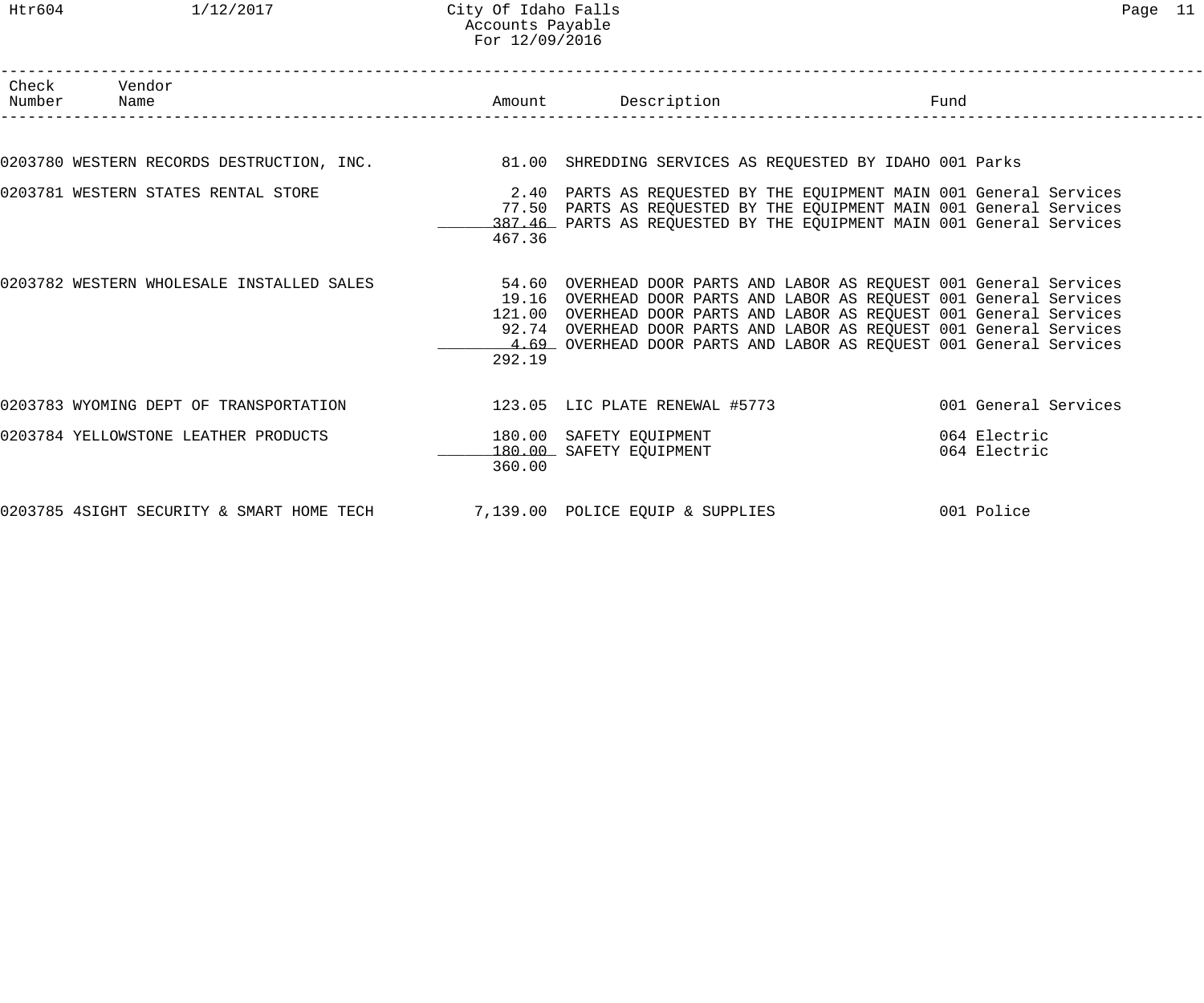| Check Vendor<br>Number Name                                                                                                                                    |                                                                                                                                                       |                                                                                                                                                                                                                                                                                                                                                                                                                                                                                                                                                                                                                                                                                                                                                                                                                                                                                                                                                                                                                                                                                                                                                                                                                                                                                                                                                                                                                                                                                                                                                                                                                                              |                                                                                                                                                                                                                                                                      |
|----------------------------------------------------------------------------------------------------------------------------------------------------------------|-------------------------------------------------------------------------------------------------------------------------------------------------------|----------------------------------------------------------------------------------------------------------------------------------------------------------------------------------------------------------------------------------------------------------------------------------------------------------------------------------------------------------------------------------------------------------------------------------------------------------------------------------------------------------------------------------------------------------------------------------------------------------------------------------------------------------------------------------------------------------------------------------------------------------------------------------------------------------------------------------------------------------------------------------------------------------------------------------------------------------------------------------------------------------------------------------------------------------------------------------------------------------------------------------------------------------------------------------------------------------------------------------------------------------------------------------------------------------------------------------------------------------------------------------------------------------------------------------------------------------------------------------------------------------------------------------------------------------------------------------------------------------------------------------------------|----------------------------------------------------------------------------------------------------------------------------------------------------------------------------------------------------------------------------------------------------------------------|
| 0203786 ACUSHNET COMPANY                                                                                                                                       | 406.34                                                                                                                                                | 253.30 INVENTORY AS REQUESTED BY PINECREST GOLF 018 Golf Courses<br>153.04 INVENTORY AS REQUESTED BY PINECREST GOLF 018 Golf Courses                                                                                                                                                                                                                                                                                                                                                                                                                                                                                                                                                                                                                                                                                                                                                                                                                                                                                                                                                                                                                                                                                                                                                                                                                                                                                                                                                                                                                                                                                                         |                                                                                                                                                                                                                                                                      |
| 0203787 AIRGAS USA, LLC                                                                                                                                        | 850.37                                                                                                                                                | 209.34 PURCHASE OF OXYGEN SUPPLIES FOR CITY AMB 063 Ambulance<br>133.65 PURCHASE OF OXYGEN SUPPLIES FOR CITY AMB 063 Ambulance<br>4.50 PURCHASE OF OXYGEN SUPPLIES FOR CITY AMB 063 Ambulance<br>292.10 PURCHASE OF OXYGEN SUPPLIES FOR CITY AMB 063 Ambulance<br>198.78 PURCHASE OF OXYGEN SUPPLIES FOR CITY AMB 063 Ambulance<br>12.00 PURCHASE OF OXYGEN SUPPLIES FOR CITY AMB 063 Ambulance                                                                                                                                                                                                                                                                                                                                                                                                                                                                                                                                                                                                                                                                                                                                                                                                                                                                                                                                                                                                                                                                                                                                                                                                                                              |                                                                                                                                                                                                                                                                      |
| 0203788 ALPHAGRAPHICS OF IDAHO FALLS 436.91 POSTERS                                                                                                            |                                                                                                                                                       |                                                                                                                                                                                                                                                                                                                                                                                                                                                                                                                                                                                                                                                                                                                                                                                                                                                                                                                                                                                                                                                                                                                                                                                                                                                                                                                                                                                                                                                                                                                                                                                                                                              | 011 Recreation                                                                                                                                                                                                                                                       |
| 0203790 ALSCO (AMERICAN LINEN DIV) <sup>84.84</sup> LAUNDRY SUPPLY AND SERVICE FOR THE FIRE 001 Fire<br>71.56 LAUNDRY SUPPLY AND SERVICE FOR THE FIRE 001 Fire | 57.36<br>55.12<br>28.73<br>60.67<br>118.16<br>45.15<br>69.45<br>88.81<br>42.21<br>30.40<br>39.67<br>50.48<br>65.97<br>64.37<br>3.60<br>40.93<br>21.35 | 57.50 LAUNDRY SUPPLY AND SERVICE FOR THE FIRE 001 Fire<br>54.63 LAUNDRY SUPPLY AND SERVICE FOR THE FIRE 001 Fire<br>72.02 LAUNDRY SUPPLY AND SERVICE FOR THE FIRE 001 Fire<br>30.51 LAUNDRY SUPPLY AND SERVICE FOR THE FIRE 001 Fire<br>48.66 LAUNDRY SUPPLY AND SERVICE FOR THE FIRE 001 Fire<br>112.28 LAUNDRY SUPPLY AND SERVICE FOR THE FIRE 001 Fire<br>54.51 LAUNDRY SUPPLY AND SERVICE FOR THE FIRE<br>73.31 LAUNDRY SUPPLY AND SERVICE FOR THE FIRE<br>67.08 LAUNDRY SUPPLY AND SERVICE FOR THE FIRE 001 Fire<br>39.87 LAUNDRY SUPPLY AND SERVICE FOR THE FIRE 001 Fire<br>27.03 LAUNDRY SUPPLY AND SERVICE FOR THE FIRE 001 Fire<br>55.08 LAUNDRY SUPPLY AND SERVICE FOR THE FIRE 001 Fire<br>66.44 LAUNDRY SUPPLY AND SERVICE FOR THE FIRE 001 Fire<br>64.32 LAUNDRY SUPPLY AND SERVICE FOR THE FIRE 001 Fire<br>73.79 LAUNDRY SUPPLY AND SERVICE FOR THE FIRE 001 Fire<br>LAUNDRY SUPPLY AND SERVICE FOR THE FIRE<br>LAUNDRY SUPPLY AND SERVICE FOR THE FIRE<br>LAUNDRY SUPPLY AND SERVICE FOR THE FIRE<br>LAUNDRY SUPPLY AND SERVICE FOR THE FIRE<br>LAUNDRY SUPPLY AND SERVICE FOR THE FIRE<br>LAUNDRY SUPPLY AND SERVICE FOR THE FIRE<br>LAUNDRY SUPPLY AND SERVICE FOR THE FIRE<br>LAUNDRY SUPPLY AND SERVICE FOR THE FIRE<br>LAUNDRY SUPPLY AND SERVICE FOR THE FIRE<br>LAUNDRY SUPPLY AND SERVICE FOR THE FIRE<br>LAUNDRY SUPPLY AND SERVICE FOR THE FIRE<br>LAUNDRY SUPPLY AND SERVICE FOR THE FIRE<br>LAUNDRY SUPPLY AND SERVICE FOR THE FIRE<br>LAUNDRY SUPPLY AND SERVICE FOR THE FIRE<br>LAUNDRY SERVICE/MATS FOR CITY BUILDINGS<br>LAUNDRY SERVICE/MATS FOR CITY BUILDINGS<br>LAUNDRY SERVICE/MATS FOR CITY BUILDINGS | 001 Fire<br>001 Fire<br>001 Fire<br>001 Fire<br>001 Fire<br>001 Fire<br>001 Fire<br>001 Fire<br>001 Fire<br>001 Fire<br>001 Fire<br>001 Fire<br>001 Fire<br>001 Fire<br>001 Fire<br>001 Fire<br>001 General Services<br>001 General Services<br>001 General Services |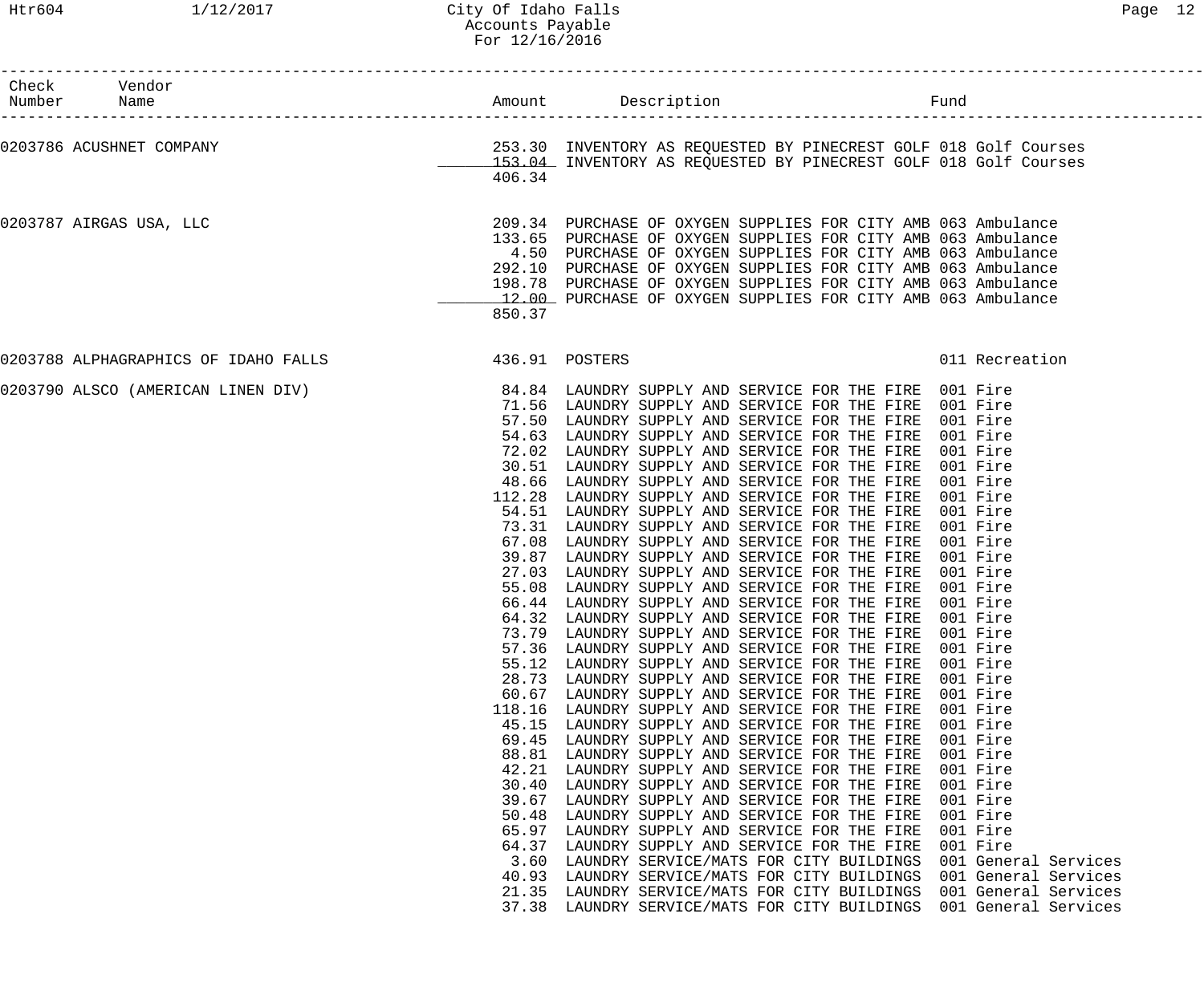#### Htr604 1/12/2017 City Of Idaho Falls Page 13 Accounts Payable For 12/16/2016

| Check Vendor<br>Number Name                                           |                                                   |                                                                                                                                                                                                                                                                                                                                                                                                                                                                                                             |                                              |
|-----------------------------------------------------------------------|---------------------------------------------------|-------------------------------------------------------------------------------------------------------------------------------------------------------------------------------------------------------------------------------------------------------------------------------------------------------------------------------------------------------------------------------------------------------------------------------------------------------------------------------------------------------------|----------------------------------------------|
|                                                                       | 2,215.16                                          | 0203790 ALSCO (AMERICAN LINEN DIV) 3.60 LAUNDRY SERVICE/MATS FOR CITY BUILDINGS 001 General Services<br>40.93 LAUNDRY SERVICE/MATS FOR CITY BUILDINGS 001 General Services<br>21.35 LAUNDRY SERVICE/MATS FOR CITY BUILDINGS 001 General Services<br>3.60 LAUNDRY SERVICE/MATS FOR CITY BUILDINGS 001 General Services<br>91.44 WEEKLY DELIVERY AND CHANGE OUT OF ENTRAN 060 Airport<br>40.94 LAUNDRY SERVICES AS REQUESTED - SEWER DI 061 Sewer<br>40.06 LAUNDRY SERVICES AS REQUESTED - SEWER DI 061 Sewer |                                              |
| 0203791 AMERICAN PLANNING ASSOCIATION 380.00 MEMBERSHIPS              |                                                   |                                                                                                                                                                                                                                                                                                                                                                                                                                                                                                             | 001 Planning & Building                      |
| 0203792 AMERICAN PUBLIC POWER ASSOC. 4 109.00 AUDIOVISUAL/PUBLICATION |                                                   |                                                                                                                                                                                                                                                                                                                                                                                                                                                                                                             | 064 Electric                                 |
|                                                                       |                                                   |                                                                                                                                                                                                                                                                                                                                                                                                                                                                                                             | 001 Public Works Engineering                 |
| 0203794 ANDERSONS, INC.                                               | 49.20 FILTERS                                     |                                                                                                                                                                                                                                                                                                                                                                                                                                                                                                             | 061 Water                                    |
| 0203795 ANIXTER INC.                                                  | 1,490.00 CONDUCTOR<br>228.00 HARDWARE<br>1,985.00 | 267.00 TOOLS, HAND POWER/NONPOWER                                                                                                                                                                                                                                                                                                                                                                                                                                                                           | 064 Electric<br>064 Electric<br>064 Electric |
| 0203796 BMC WEST BUILDING MATERIALS 153.97 LUMBER FOR TRAINING        |                                                   |                                                                                                                                                                                                                                                                                                                                                                                                                                                                                                             | 001 Fire                                     |
| 0203797 BME FIREFIGHTER SUPPLY, LLC 18,143.28 CLOTHING & APPAREL      | 18,174.58                                         |                                                                                                                                                                                                                                                                                                                                                                                                                                                                                                             | 001 Fire<br>001 Fire                         |
| 0203798 BROADWAY VETERINARY CLINIC                                    | 105.00                                            | 85.00 SPAY/NEUTER SERVICES<br>20.00 SPAY/NEUTER SERVICES                                                                                                                                                                                                                                                                                                                                                                                                                                                    | 001<br>001                                   |
| 0203799 CABLE ONE, INC.                                               | 541.52                                            | 249.32 INTERNET FOR THE IDAHO FALLS PUBLIC LIBR 012 Library<br>218.50 INTERNET FOR THE IDAHO FALLS PUBLIC LIBR 012 Library<br>73.70 INTERNET FOR THE IDAHO FALLS PUBLIC LIBR 012 Library                                                                                                                                                                                                                                                                                                                    |                                              |
| 0203800 CALLBACK STAFFING SOLUTIONS LLC                               |                                                   | 239.84 SERVICES FOR STAFFING PROGRAM FOR FIRE D 063 Ambulance                                                                                                                                                                                                                                                                                                                                                                                                                                               |                                              |
| 0203801 CELLCO PARTNERSHIP                                            |                                                   | 418.00 VEHICLE AND EQUIP. MAINT.                                                                                                                                                                                                                                                                                                                                                                                                                                                                            | 001 General Services                         |
| 0203802 CLUB INCORPORATED                                             |                                                   | 368.92 REIMBURSEMENTS                                                                                                                                                                                                                                                                                                                                                                                                                                                                                       | 001 Planning & Building                      |
| 0203803 COUNTRYSIDE VET. HOSPITAL PLLC                                | 125.00                                            | 95.00 SPAY/NEUTER SERVICES<br>30.00 SPAY/NEUTER SERVICES                                                                                                                                                                                                                                                                                                                                                                                                                                                    | 001<br>001                                   |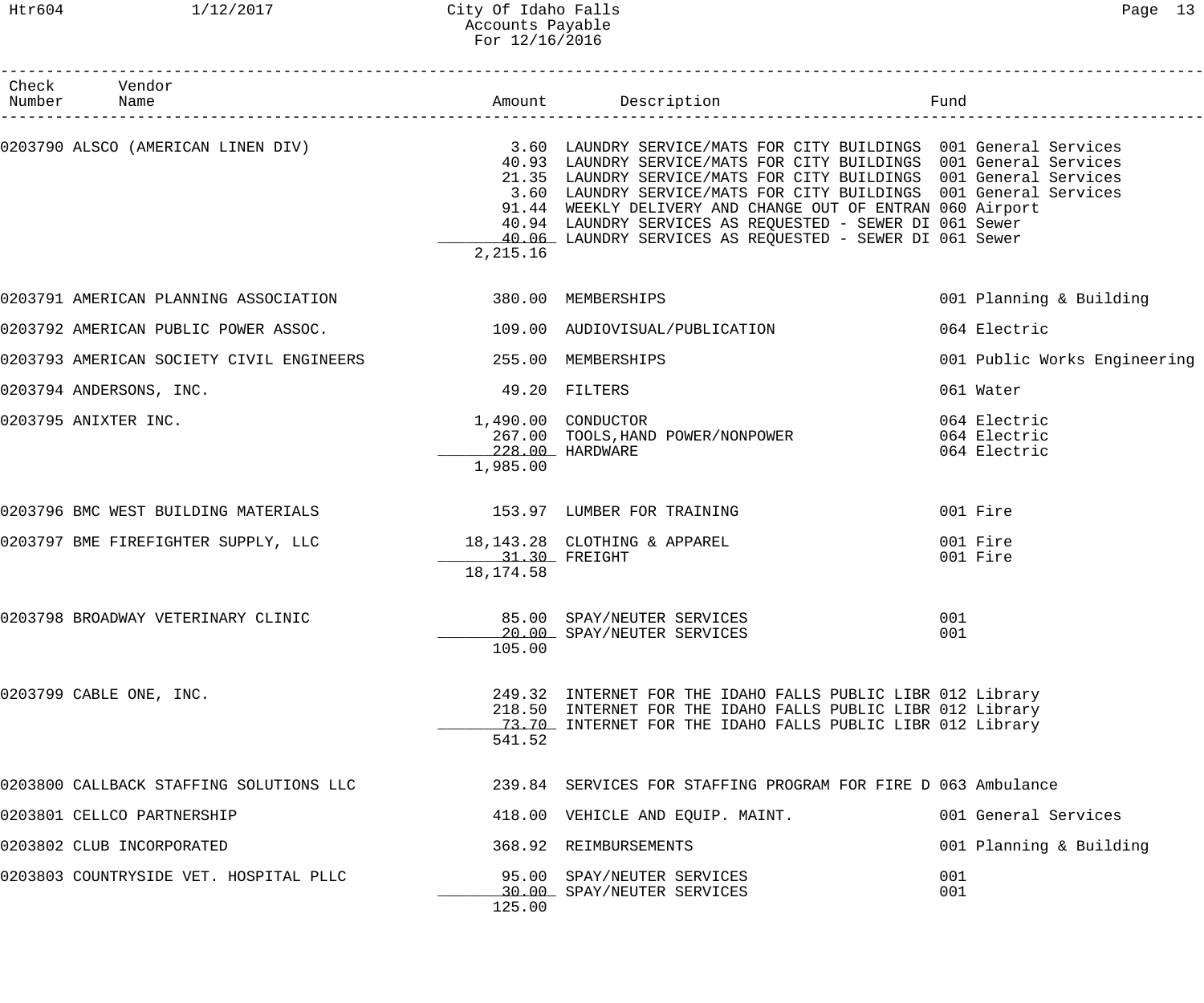#### Htr604 1/12/2017 City Of Idaho Falls Page 14 Accounts Payable For 12/16/2016

|              | Check Vendor<br>Number Name                                                         |             |                                                                                                                                                                                          |     |                                              |
|--------------|-------------------------------------------------------------------------------------|-------------|------------------------------------------------------------------------------------------------------------------------------------------------------------------------------------------|-----|----------------------------------------------|
| 0203804 CRSA |                                                                                     |             | 10,488.00 PROFESSIONAL/PERSONAL SRV 6001 Planning & Building                                                                                                                             |     |                                              |
|              | 0203805 CULLIGAN WATER CONDITIONING                                                 | 219.00      | 17.00 WATER SOFTENER RENTAL AND SALT FOR THE Z 001 Parks<br>20.00 WATER SOFTENER RENTAL FOR SAND CREEK GOL 018 Golf Courses<br>182.00 RENTAL OF REVERSE OSMOSIS AND SOFTENER S 061 Sewer |     |                                              |
|              | 0203806 DAVEY TREE SURGERY COMPANY 31,494.49 CONSTRUCTION JOB/CONTRACT 064 Electric |             |                                                                                                                                                                                          |     |                                              |
|              | 0203807 DENNINGS SHOWKASE                                                           |             | 952.94 APPLIANCE PROG/N.BOLAND                                                                                                                                                           |     | 015 Elect Light Public Purp                  |
|              | 0203808 EASTERN IDAHO PUBLIC HEALTH                                                 |             | 100.00 COMBO HEPATITIS VACC                                                                                                                                                              |     | 061 Sewer                                    |
|              | 0203809 EASTSIDE PET CLINIC                                                         | 934.50      | 186.00 VET CONSULTING/TREATMENT<br>748.50 SPAY/NEUTER SERVICES                                                                                                                           | 001 | 001 Parks                                    |
|              |                                                                                     |             |                                                                                                                                                                                          |     | 001 Fire                                     |
|              | 0203811 FALLS WATER COMPANY                                                         |             | 41.00 WATER SERVICE FOR FIRE STATION #2                                                                                                                                                  |     | 001 Fire                                     |
|              | 0203812 FASTENAL COMPANY                                                            | 79.65 EPOXY |                                                                                                                                                                                          |     | 064 Electric                                 |
|              | 0203813 FERGUSON ENTERPRISES, INC. 440.00 IRRIGATION SUPPLIESZ                      |             |                                                                                                                                                                                          |     | 018 Golf Courses                             |
|              | 0203814 FORSGREN ASSOCIATES, INC. 6. 2008) 8,728.40 PROFESSIONAL/PERSONAL SRV       |             |                                                                                                                                                                                          |     | 064 Electric                                 |
|              | 0203815 GARY ALLAN                                                                  |             | 30.78 MILEAGE RFND/NOV 2016                                                                                                                                                              |     | 011 Recreation                               |
|              | 0203816 GAYLEN DENNING                                                              |             | 43.74 MILEAGE REIMBURSEMENT                                                                                                                                                              |     | 018 Golf Courses                             |
|              | 0203817 GEISLER GRAPHICS                                                            |             | 280.00 HOODIES AND SHIRTS                                                                                                                                                                |     | 011 Recreation                               |
|              | 0203818 GRAVITY PICTURES, LLC                                                       |             | 350.00 PROMOTION ITEMS                                                                                                                                                                   |     | 001 Parks                                    |
|              | 0203819 HARBOR FREIGHT - STORE #332                                                 |             | 47.98 SMALL TOOL KIT AND EASY O                                                                                                                                                          |     | 011 Recreation                               |
|              | 0203820 HARRIS PUBLISHING                                                           |             | 100.00 ELEC/IF POWER                                                                                                                                                                     |     | 064 Electric                                 |
|              | 0203821 HETRONIC USA, INC.                                                          | 118.03      | 33.03 FREIGHT<br>85.00 VEHICLE AND EQUIP. MAINT.                                                                                                                                         |     | 001 General Services<br>001 General Services |
|              | 0203822 HIGH COUNTRY RC&D AREA, INC.                                                | 5,000.00    | $2,500.00$ ELEC/IF POWER<br>2,500.00 ELEC/IF POWER                                                                                                                                       |     | 064 Electric<br>064 Electric                 |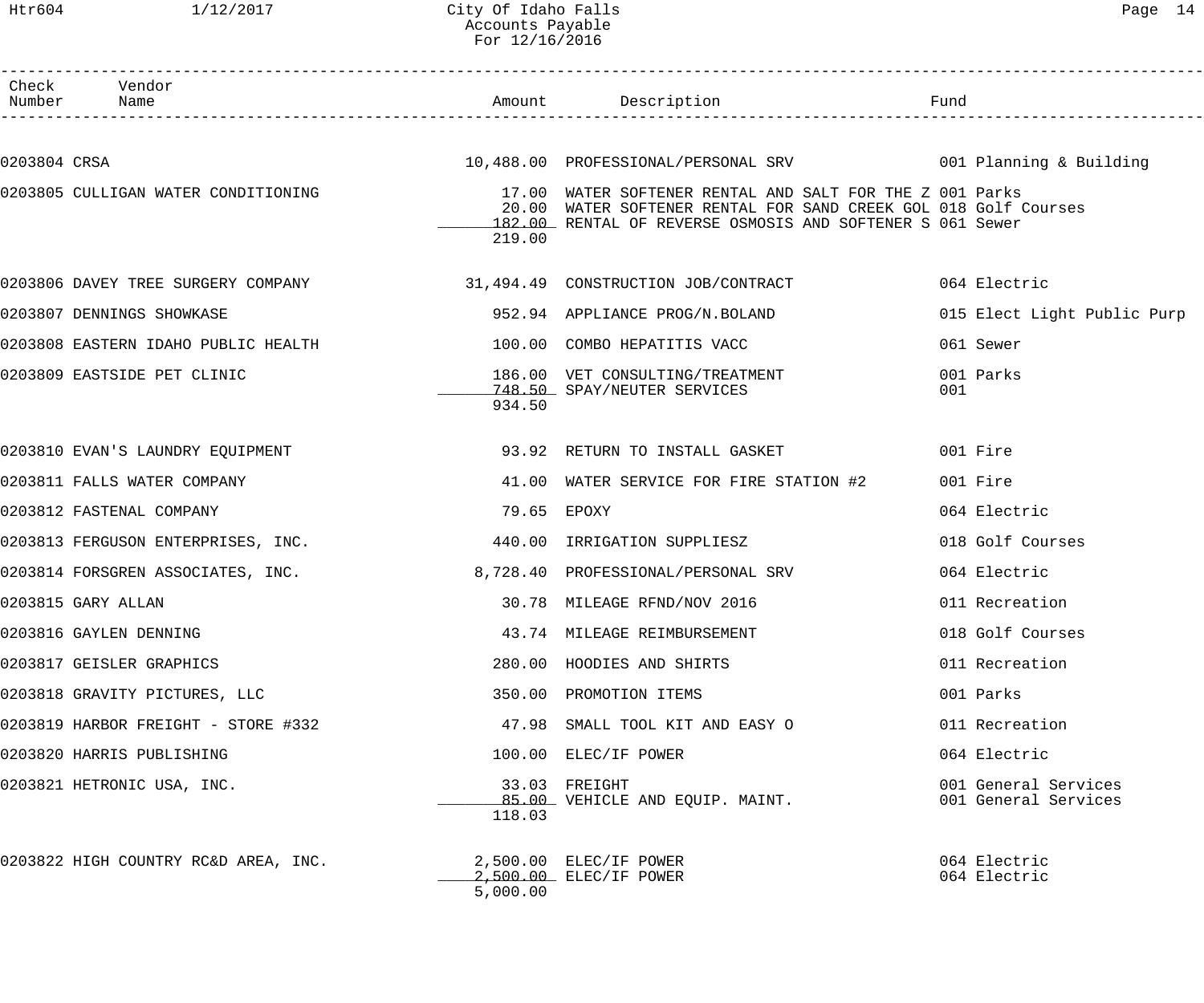#### Htr604 1/12/2017 City Of Idaho Falls Page 15 Accounts Payable For 12/16/2016

| Check Vendor       |                                                                                                       |          |                                                                                                                                                                                                                                            |      |                               |
|--------------------|-------------------------------------------------------------------------------------------------------|----------|--------------------------------------------------------------------------------------------------------------------------------------------------------------------------------------------------------------------------------------------|------|-------------------------------|
| Number             | Name                                                                                                  |          | n<br>------------------------                                                                                                                                                                                                              | Fund |                               |
|                    |                                                                                                       |          |                                                                                                                                                                                                                                            |      |                               |
| 0203823 HOME DEPOT |                                                                                                       |          |                                                                                                                                                                                                                                            |      |                               |
|                    |                                                                                                       |          |                                                                                                                                                                                                                                            |      |                               |
|                    |                                                                                                       |          |                                                                                                                                                                                                                                            |      |                               |
|                    |                                                                                                       |          |                                                                                                                                                                                                                                            |      |                               |
|                    |                                                                                                       |          |                                                                                                                                                                                                                                            |      |                               |
|                    |                                                                                                       |          |                                                                                                                                                                                                                                            |      |                               |
|                    |                                                                                                       |          |                                                                                                                                                                                                                                            |      |                               |
|                    |                                                                                                       |          |                                                                                                                                                                                                                                            |      |                               |
|                    |                                                                                                       |          |                                                                                                                                                                                                                                            |      |                               |
|                    |                                                                                                       |          |                                                                                                                                                                                                                                            |      |                               |
|                    |                                                                                                       | 993.00   | 152.55 PARKS & RECREATION MISC.<br>49.98 PARKS & RECREATION MISC.<br>18.78 PARKS & RECREATION MISC.<br>39.94 ELECTRICAL EQUIP/SUPPLIES<br>11.78 ZEA EXT CORDS. VENT FACE,<br>149.00 RYOBI ELECT PWR WASHER 17 001 Parks<br>18.97 HOLESAW & |      |                               |
|                    |                                                                                                       |          |                                                                                                                                                                                                                                            |      |                               |
|                    | 0203824 HOWARD EQUIPMENT & SUPPLY                                                                     |          | 80.01 PURCHASE OF ANIMAL FOOD AND SUPPLIES FOR 001 Parks                                                                                                                                                                                   |      |                               |
|                    |                                                                                                       |          | 1,204.29 PURCHASE OF ANIMAL FOOD AND SUPPLIES FOR 001 Parks                                                                                                                                                                                |      |                               |
|                    |                                                                                                       | 1,284.30 |                                                                                                                                                                                                                                            |      |                               |
|                    | 0203825 I S P W C / L H T A C                                                                         |          | 360.00 TRAINING-PERSONNEL 6010 Streets                                                                                                                                                                                                     |      |                               |
|                    |                                                                                                       |          | 315.00 TRAINING-PERSONNEL 010 Streets                                                                                                                                                                                                      |      |                               |
|                    |                                                                                                       |          | 1,020.00 TRAINING-PERSONNEL                                                                                                                                                                                                                |      | 010 Streets                   |
|                    |                                                                                                       | 1,695.00 |                                                                                                                                                                                                                                            |      |                               |
|                    | 0203826 IDAHO BUREAU CRIMINAL IDENT. 1,221.00 FINGERPRINT PROCESSING FOR BUSINESS LICE 001 City Clerk |          |                                                                                                                                                                                                                                            |      |                               |
|                    | 0203827 IDAHO BUREAU OF OCCUPATIONAL LICENS 30.00 LICENSE/REGISTRATION RENEWAL FOR SEWER E 061 Sewer  |          |                                                                                                                                                                                                                                            |      |                               |
|                    |                                                                                                       |          | 30.00 LICENSE/REGISTRATION RENEWAL FOR SEWER E 061 Sewer                                                                                                                                                                                   |      |                               |
|                    |                                                                                                       | 60.00    |                                                                                                                                                                                                                                            |      |                               |
|                    | 0203828 IDAHO DEPT ENVIRONMENTAL QUALITY 17,625.00 ASSESSMENTS/TAX                                    |          |                                                                                                                                                                                                                                            |      | 061 Water                     |
|                    | 0203829 IDAHO FALLS DOWNTOWN DEVELOPMENT CO                                                           | 500.00   | REIMBURSEMENTS                                                                                                                                                                                                                             |      | 001 Planning & Building       |
|                    | 0203830 IDAHO STATE BAR                                                                               | 425.00   | MEMBERSHIPS                                                                                                                                                                                                                                |      | 001 City Attorney             |
|                    |                                                                                                       |          | 425.00 MEMBERSHIPS                                                                                                                                                                                                                         |      | 001 City Prosecuting Attorney |
|                    |                                                                                                       | 850.00   |                                                                                                                                                                                                                                            |      |                               |
|                    | 0203831 IDAHO WALK BIKE ALLIANCE                                                                      | 100.00   | MEMBERSHIPS                                                                                                                                                                                                                                |      | 001 Planning & Building       |
|                    | 0203832 IDEAL SOLUTIONS, INC.                                                                         | 5,845.00 | REIMBURSEMENTS                                                                                                                                                                                                                             |      | 001 Planning & Building       |
|                    | 0203833 INGRAM LIBRARY SERVICE                                                                        |          | 463.61 PURCHASE OF MATERIALS FOR I.F. PUBLIC LI 012 Library<br>4,363.80 PURCHASE OF MATERIALS FOR I.F. PUBLIC LI 012 Library                                                                                                               |      |                               |
|                    |                                                                                                       | 4,827.41 |                                                                                                                                                                                                                                            |      |                               |
|                    |                                                                                                       |          |                                                                                                                                                                                                                                            |      |                               |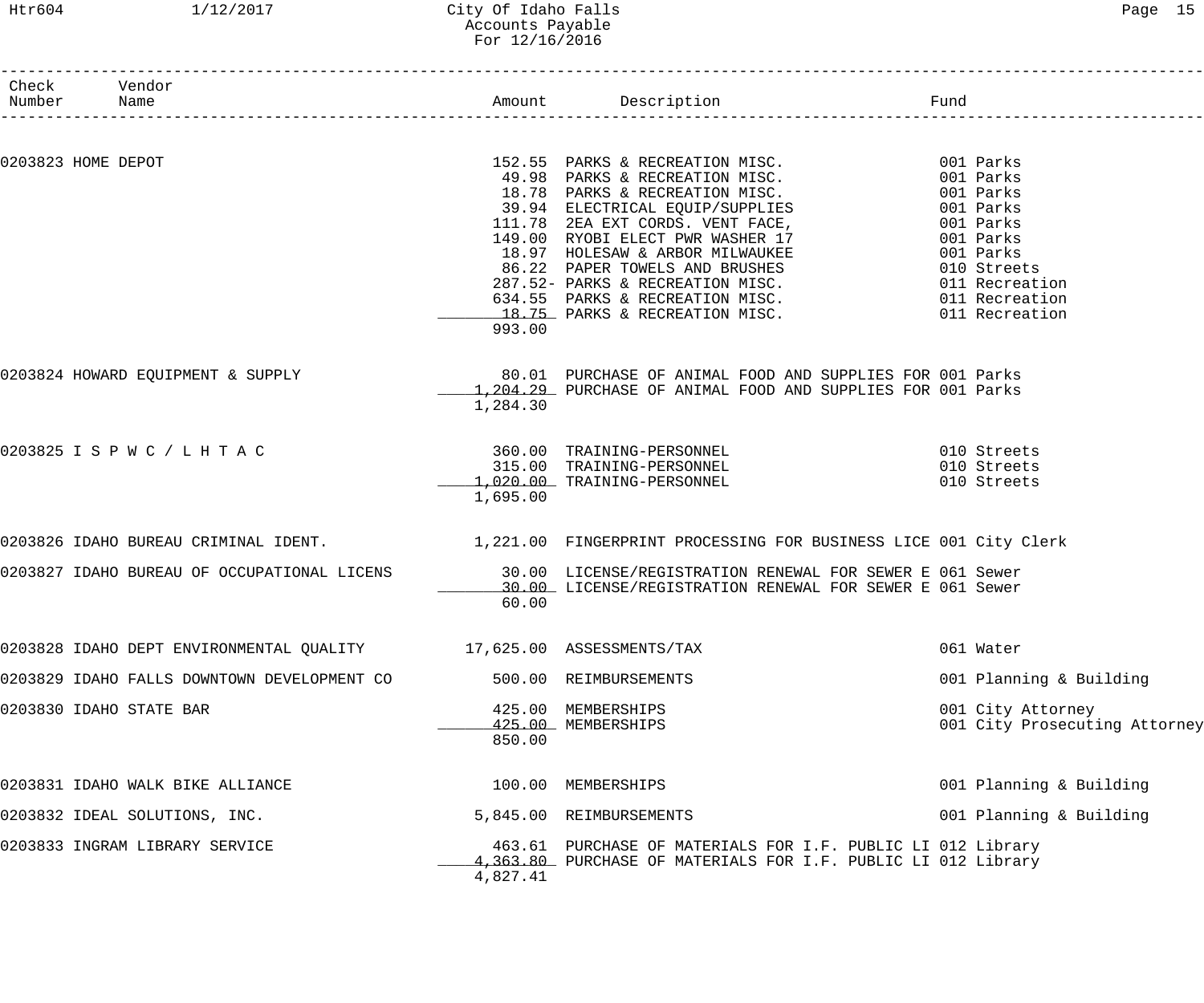| Check Vendor                                                                                        |           |                                                                                                                                                                                                                                                                           |                                                                                                                                                                                                                                                                                     |
|-----------------------------------------------------------------------------------------------------|-----------|---------------------------------------------------------------------------------------------------------------------------------------------------------------------------------------------------------------------------------------------------------------------------|-------------------------------------------------------------------------------------------------------------------------------------------------------------------------------------------------------------------------------------------------------------------------------------|
|                                                                                                     |           |                                                                                                                                                                                                                                                                           |                                                                                                                                                                                                                                                                                     |
| 0203834 INSTITUTE OF TRANSPORTATION ENGINEE 289.28 MEMBERSHIPS                                      |           |                                                                                                                                                                                                                                                                           | 001 Public Works Engineering                                                                                                                                                                                                                                                        |
| 0203835 INT'L ASSN/ARSON INVESTIGATORS 130.00 CORY DENNERT-IAAI & CHAPT                             |           |                                                                                                                                                                                                                                                                           | 001 Fire                                                                                                                                                                                                                                                                            |
| 0203836 INT'L ASSOC ELECTRICAL INSPECTORS 60.00 MEMBERSHIPS                                         |           |                                                                                                                                                                                                                                                                           | 001 Planning & Building                                                                                                                                                                                                                                                             |
| 0203837 INTELLICORP RECORDS, INC. 49 149.30 BACKGROUND CHECKS - VOLUNTEERS FOR SPORT 011 Recreation |           |                                                                                                                                                                                                                                                                           |                                                                                                                                                                                                                                                                                     |
| 0203838 JIM'S TROPHY ROOM                                                                           |           | 137.50 SHADOW BOX FOR PRATT RETI 6001 Police                                                                                                                                                                                                                              |                                                                                                                                                                                                                                                                                     |
| 0203839 KIM'S CUSTOM CLUBS                                                                          | 409.00    | 40.00 GOLF CLUB REPAIRS AS REQUESTED BY PINCRE 018 Golf Courses<br>35.00 GOLF CLUB REPAIRS AS REQUESTED BY PINCRE 018 Golf Courses<br>310.00 GOLF CLUB REPAIRS AS REQUESTED BY PINCRE 018 Golf Courses<br>24.00 GOLF CLUB REPAIRS AS REQUESTED BY SAGE L 018 Golf Courses |                                                                                                                                                                                                                                                                                     |
| 0203840 LAMARCHE MANUFACTURING COMPANY 1 006.00 HARDWARE                                            |           |                                                                                                                                                                                                                                                                           | 064 Electric                                                                                                                                                                                                                                                                        |
| 0203841 LEEANN SUMMERS                                                                              |           | 12.75 RFND OVER CHARGE                                                                                                                                                                                                                                                    | 012                                                                                                                                                                                                                                                                                 |
| 0203842 LEXIS NEXIS RISK DATA MANAGEMENT (50.00 ADVANCED PEOPLE LOCATOR SERVICES FOR POL 001 Police |           |                                                                                                                                                                                                                                                                           |                                                                                                                                                                                                                                                                                     |
| 0203843 LIMITLESS COATING & ACCESSORIES INC $1,502.00$ AIRPORT MAINTENANCE                          |           |                                                                                                                                                                                                                                                                           | 060 Airport                                                                                                                                                                                                                                                                         |
| 0203844 LOWE'S-CONSERVATION LOAN ACCT                                                               | 11,821.05 | 502.50 APPLIANCE PROG/RIOS<br>1,715.29 APPLIANCE PROG/LAPORTA<br>502.50 APPLIANCE PROG/MONK<br>2,764.69 APPLIANCE PROG/EGBERT<br>804.60 APPLIANCE PROG/ALDINGER<br>1,105.69 APPLIANCE PROG/NIELSON<br>2,162.03 APPLIANCE PROG/FRAISSE<br>1,086.56 A                       | 015 Elect Light Public Purp<br>015 Elect Light Public Purp<br>015 Elect Light Public Purp<br>015 Elect Light Public Purp<br>015 Elect Light Public Purp<br>015 Elect Light Public Purp<br>015 Elect Light Public Purp<br>015 Elect Light Public Purp<br>015 Elect Light Public Purp |
| 0203845 MAGIC VALLEY LABS, INC.                                                                     |           | 945.00 LAB ANALYSIS AS REQUESTED BY SEWER DIVIS 061 Sewer                                                                                                                                                                                                                 |                                                                                                                                                                                                                                                                                     |
| 0203846 MAPLE SYSTEMS                                                                               |           | 82.29 PROGRAMMING SOFTWARE                                                                                                                                                                                                                                                | 064 Electric                                                                                                                                                                                                                                                                        |
| 0203847 MIDLAND SCIENTIFIC, INC.                                                                    | 122.15    | 75.97 FREIGHT<br>46.18 LABORATORY EQUIP/MATERIAL                                                                                                                                                                                                                          | 061 Sewer<br>061 Sewer                                                                                                                                                                                                                                                              |
| 0203848 MIKE'S PHARMACY                                                                             |           | 644.00 PURCHASE OF DRUGS AND SUPPLIES FOR CITY 063 Ambulance                                                                                                                                                                                                              |                                                                                                                                                                                                                                                                                     |
| 0203849 MILLENNIUM NETWORKS, LLC                                                                    |           | 718.81 WIRELESS INTERNET SERVICE AIRPORT TERMIN 060 Airport                                                                                                                                                                                                               |                                                                                                                                                                                                                                                                                     |
| 0203850 MILSOFT UTILITY SOLUTIONS                                                                   |           | 6,700.00 MAINTENANCE CONTRACT-EQ                                                                                                                                                                                                                                          | 064 Electric                                                                                                                                                                                                                                                                        |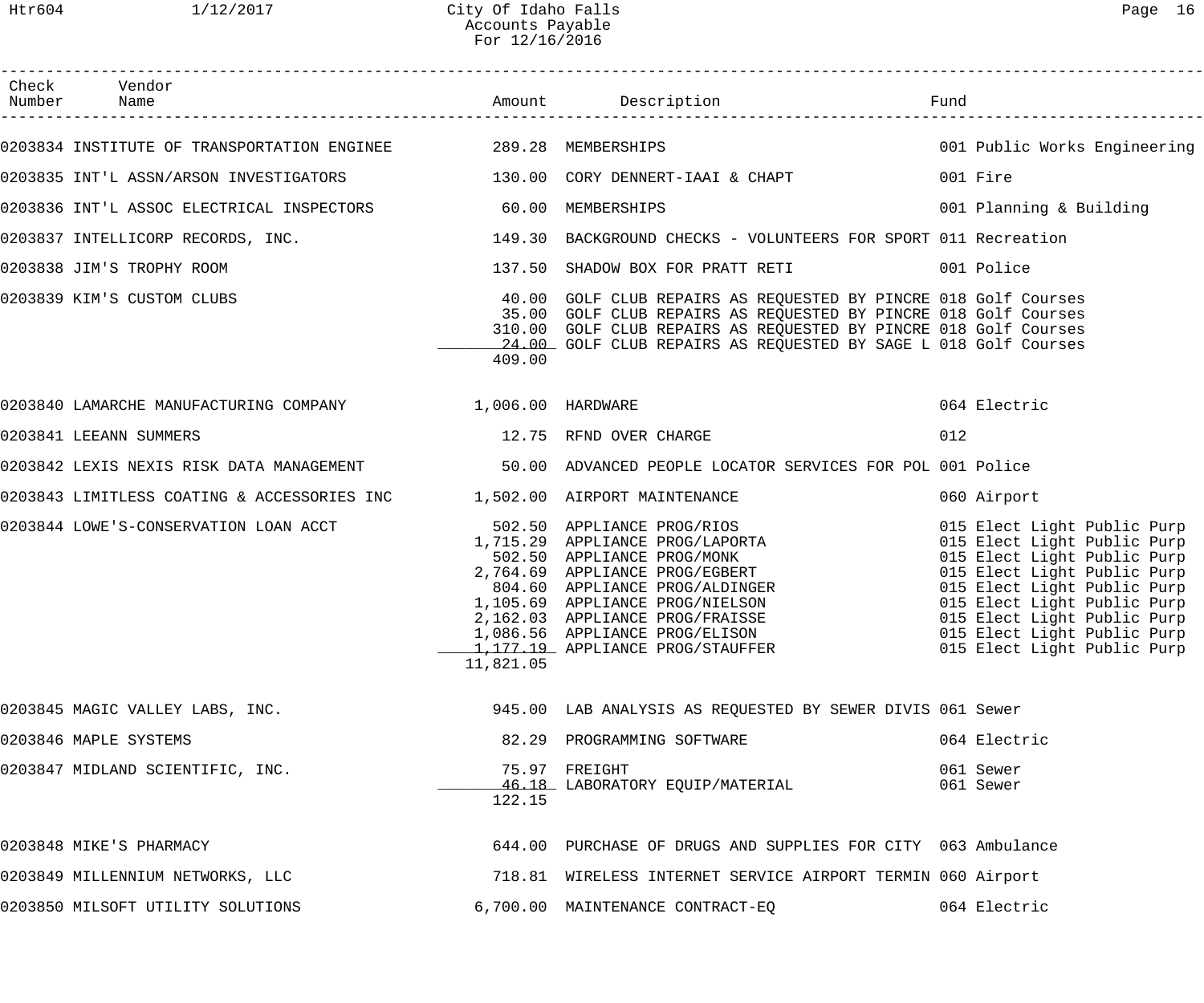# Accounts Payable

| Htr604          | 1/12/2017                                                           | City Of Idaho Falls<br>Accounts Payable<br>For 12/16/2016 |                                                                                                                                                                                 |                                                                                           | Page 17 |
|-----------------|---------------------------------------------------------------------|-----------------------------------------------------------|---------------------------------------------------------------------------------------------------------------------------------------------------------------------------------|-------------------------------------------------------------------------------------------|---------|
| Check<br>Number | Vendor<br>Name                                                      | Amount                                                    | Description                                                                                                                                                                     | Fund                                                                                      |         |
|                 | 203851 MOUNTAIN VIEW VETERINARY HOSPITAL 65.00 SPAY/NEUTER SERVICES |                                                           |                                                                                                                                                                                 | 001                                                                                       |         |
|                 | 203852 MWI VETERINARY SUPPLY COMPANY                                | 456.57                                                    | 278.85 VETERINARY SUPPLIES FOR IDAHO FALLS ZOO 001 Parks<br>121.47 VETERINARY SUPPLIES FOR IDAHO FALLS ZOO 001 Parks<br>56.25 VETERINARY SUPPLIES FOR IDAHO FALLS ZOO 001 Parks |                                                                                           |         |
|                 | 203853 NAPA AUTO PARTS                                              |                                                           | 77.63 BATTERY                                                                                                                                                                   | 062 Sanitation                                                                            |         |
|                 | 203854 NORCO, INC. - IDAHO FALLS                                    | 215.68                                                    | 76.68 SAFETY EQUIPMENT<br>99.40 SAFETY EQUIPMENT<br>8.52 SAFETY EQUIPMENT<br>12.24 1 R OXYGEN<br>15.59 1 MC ACETYLENE<br>3.25 HANDLING CHARGE                                   | 011 Recreation<br>011 Recreation<br>011 Recreation<br>061 Water<br>061 Water<br>061 Water |         |
|                 | 203855 NORTHGATE VETERINARY HOSPITAL                                | 145.00                                                    | 30.00 SPAY/NEUTER SERVICES<br>30.00 SPAY/NEUTER SERVICES<br>85.00 SPAY/NEUTER SERVICES                                                                                          | 001<br>001<br>001                                                                         |         |
|                 | 203856 NORTHWEST PUBLIC POWER ASSOC.                                | 29, 243. 72                                               | 28,598.72 MEMBERSHIPS<br>645.00 MEMBERSHIPS                                                                                                                                     | 064 Electric<br>064 Electric                                                              |         |
|                 | 203857 ONE SEED VENTURES, LLC                                       |                                                           | 1,585.76 PARKS & RECREATION MISC.                                                                                                                                               | 018 Golf Courses                                                                          |         |

D 118.75 COLLECTION SERVICES FOR PARKING/AMBULANC 001 Treasurer 840.31 COLLECTION SERVICES FOR PARKING/AMBULANC 001 Treasurer 60.00 COLLECTION SERVICES FOR PARKING/AMBULANC 001 Treasurer \_\_\_\_\_\_\_\_\_\_\_\_\_ 110.00 COLLECTION SERVICES FOR PARKING/AMBULANC 001 Treasurer  $\frac{1}{1.129.06}$ 

| 1,129.0 |  |
|---------|--|
|         |  |

| 0203859 PALISADES WATER USERS, INC.  | 590.00 ASSESSMENTS/TAX           | 061 Water    |
|--------------------------------------|----------------------------------|--------------|
| 0203860 PLATT ELECTRIC / REXEL, INC. | 2,695.00 ELEC/IF POWER           | 064 Electric |
|                                      | 86.22 ELECTRICAL EQUIP/SUPPLIES  | 064 Electric |
|                                      | 100.81 ELECTRICAL EQUIP/SUPPLIES | 064 Electric |
|                                      | 223.91 HARDWARE MISCELLANEOUS    | 064 Electric |
|                                      | 114.86 CONDUCTOR                 | 064 Electric |
|                                      | 391.73 ELECTRICAL EQUIP/SUPPLIES | 064 Electric |
|                                      | 7.73 HARDWARE MISCELLANEOUS      | 064 Electric |
|                                      | 28.81 HARDWARE MISCELLANEOUS     | 064 Electric |
|                                      | 197.79 CONDUCTOR                 | 064 Electric |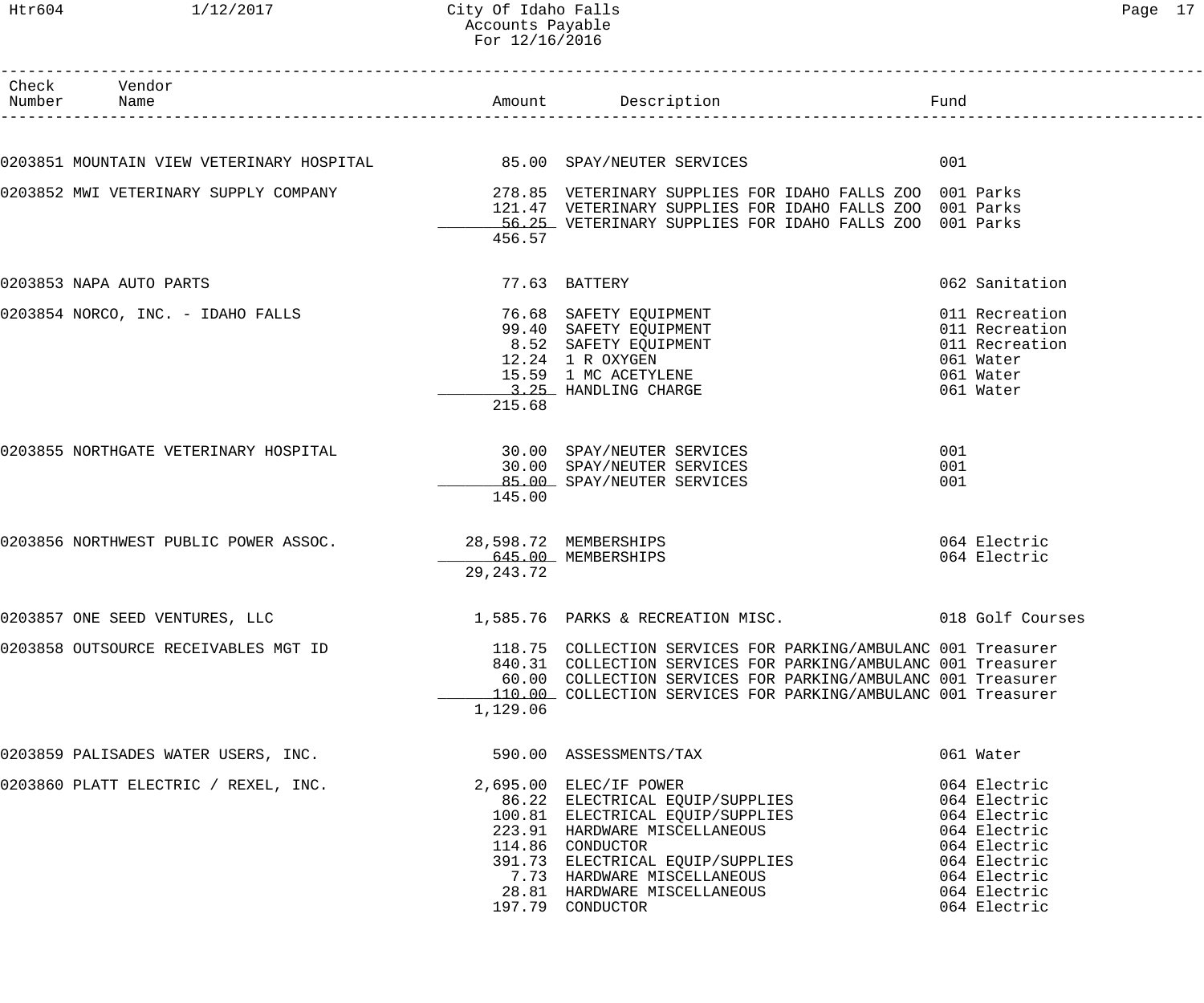#### Htr604 1/12/2017 City Of Idaho Falls Page 18 Accounts Payable For 12/16/2016

| Check Vendor<br>Number Name          |          | Amount Description Description                                                                                                                                                                                                                                                                                                                             |                                                                                                |
|--------------------------------------|----------|------------------------------------------------------------------------------------------------------------------------------------------------------------------------------------------------------------------------------------------------------------------------------------------------------------------------------------------------------------|------------------------------------------------------------------------------------------------|
|                                      |          | 0203860 PLATT ELECTRIC / REXEL, INC. 22.61 HARDWARE MISCELLANEOUS 64 Electric<br>3.36 HARDWARE MISCELLANEOUS<br>064 Electric<br>064 Electric<br>11.16 HARDWARE MISCELLANEOUS<br>14.24 HARDWARE MISCELLANEOUS<br>14.24 HARDWARE MISCELLANEOUS<br>164 Electric<br>629.06 ELECTRONIC EQUIPMENT<br>3,127.04 ELECTRONIC EQUIPMENT<br>23.21 HARDWARE<br>9,020.79 | 064 Electric                                                                                   |
| 0203861 POWER & TELEPHONE SUPPLY CO. | 884.85   | 458.99 FIBER OPTIC MATERIAL<br>265.63 FIBER OPTIC MATERIAL<br>160.23 FIBER OPTIC MATERIAL                                                                                                                                                                                                                                                                  | 064<br>064<br>064                                                                              |
| 0203862 PROGRESSIVE IRRIGATION DIST. | 3,458.85 | 75.50 ASSESSMENTS/TAX<br>1,069.43 ASSESSMENTS/TAX<br>1,616.13 ASSESSMENTS/TAX<br>445.45 ASSESSMENTS/TAX<br>187.34 ASSESSMENTS/TAX<br>65.00 ASSESSMENTS/TAX                                                                                                                                                                                                 | 001 Parks<br>010 Streets<br>018 Golf Courses<br>062 Sanitation<br>064 Electric<br>064 Electric |
| 0203863 PSI ENVIRONMENTAL            | 87.98    | 57.98 GARBAGE PICKUP FOR FIRE STATION #2 001 Fire<br>30.00 GARBAGE PICKUP FOR FIRE STATION #2                                                                                                                                                                                                                                                              | 001 Fire                                                                                       |
| 0203864 QUALITY AUTO BODY            |          | 1,461.83 ACCIDENT REPAIRS, FLEET                                                                                                                                                                                                                                                                                                                           | 001 General Services                                                                           |
| 0203865 QUALITY STEEL, INC.          |          | 1,225.00 WASTE WATER TREATMENT                                                                                                                                                                                                                                                                                                                             | 061 Sewer                                                                                      |
| 0203866 RIVERBEND COMMUNICATIONS     | 1,050.00 | 350.00 ELEC/IF POWER<br>525.00 ELEC/IF POWER<br>175.00 ELEC/IF POWER                                                                                                                                                                                                                                                                                       | 064 Electric<br>064 Electric<br>064 Electric                                                   |
| 0203867 ROCKY MOUNTAIN POWER         |          | 95.37 UTILITIES/DECEMBER2016                                                                                                                                                                                                                                                                                                                               | 001 Parks                                                                                      |
| 0203868 RODENT PRO.COM, LLC          | 925.00   | 850.00 ANIMAL FEED AS REQUESTED BY IDAHO FALLS 001 Parks<br>75.00 ANIMAL FEED AS REQUESTED BY IDAHO FALLS 001 Parks                                                                                                                                                                                                                                        |                                                                                                |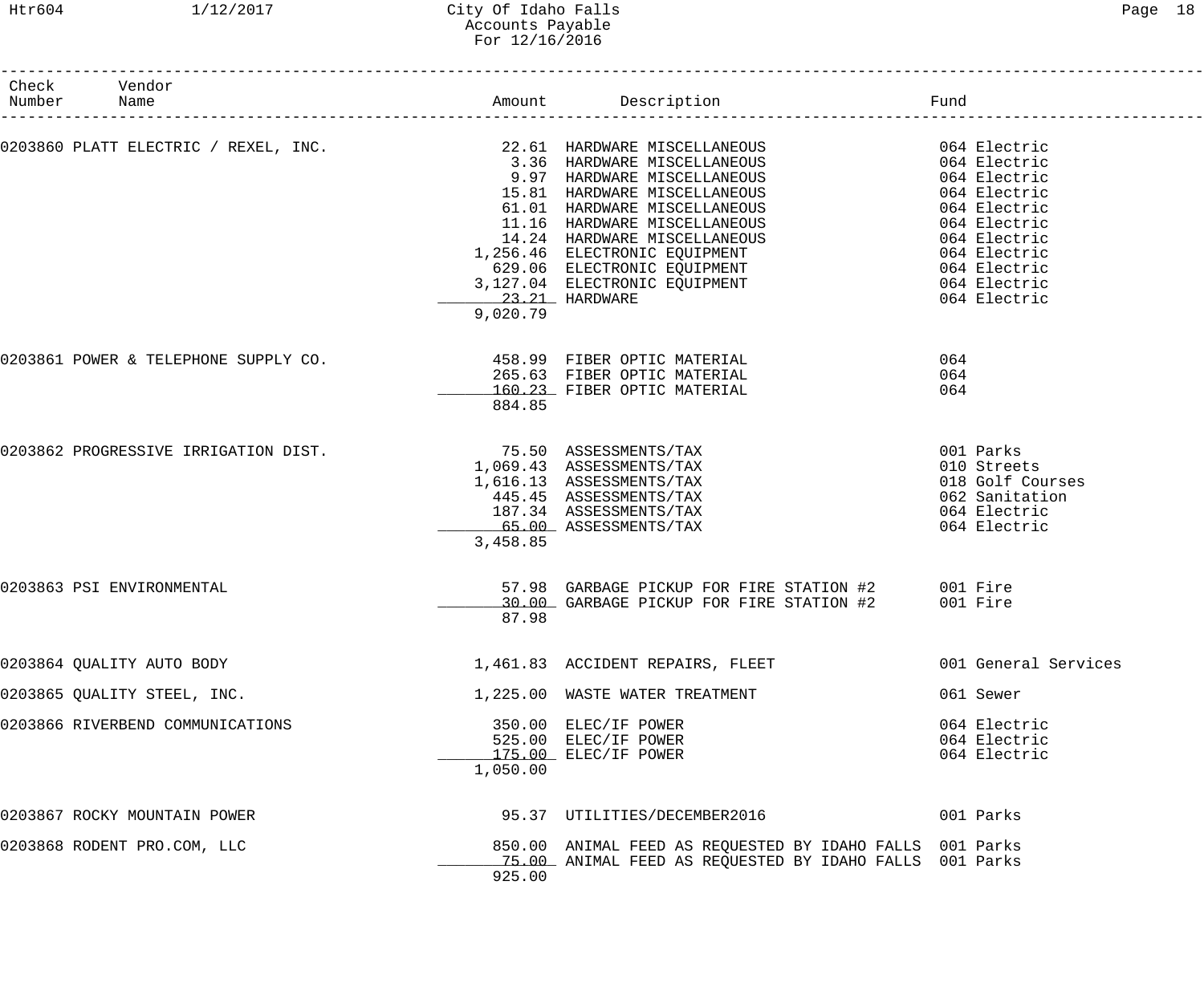Htr604 1/12/2017 City Of Idaho Falls Page 19 Accounts Payable For 12/16/2016

| г<br>~⊢ |  |
|---------|--|
|---------|--|

| Check Vendor<br>Number Name                                     |                                              | Amount Description                                                                                                                                                    | Fund                                                         |
|-----------------------------------------------------------------|----------------------------------------------|-----------------------------------------------------------------------------------------------------------------------------------------------------------------------|--------------------------------------------------------------|
| 0203869 RUSH TRUCK CENTERS, INC. $1,060.48$ EQ REPAIR AND MAINT |                                              |                                                                                                                                                                       | 001 General Services                                         |
| 0203870 SAFETY SUPPLY & SIGN CO., INC.                          | 175.00 FREIGHT<br>6,463.66 SIGNS<br>6,638.66 |                                                                                                                                                                       | 001 Public Works Engineering<br>001 Public Works Engineering |
| 0203871 SALT LAKE COMMUNITY COLLEGE                             | 1,464.00                                     | 732.00 TRAINING-PERSONNEL<br>732.00 TRAINING-PERSONNEL                                                                                                                | 064 Electric<br>064 Electric                                 |
| 0203872 SCHWEITZER ENGINEERING LABORATORIES                     | 2,978.00 SUBSTATIONS<br>18,012.50            | 42.00 HARDWARE MISCELLANEOUS<br>14,992.50 SUBSTATIONS                                                                                                                 | 064 Electric<br>064 Electric<br>064 Electric                 |
| 0203873 SEARS ROEBUCK & COMPANY                                 | 2,930.87                                     | 810.89 APPLIANCE PROG/CANIFF 6 015 Elect Light Public Purp<br>635.99 APPLIANCE PROG/PATTERSON<br>483.99 APPLIANCE PROG/PATTERSON<br>1,483.99 APPLIANCE PROG/T JOHNSON | 015 Elect Light Public Purp<br>015 Elect Light Public Purp   |
| 0203874 SHERWIN-WILLIAMS COMPANY                                | 96.57                                        | 45.78 FLEXPRO WHIP SPRAYER HOSE 6001 Public Works Engineering<br>50.79 1 GAL. RESTRAINED GOLD PA                                                                      | 001 Parks                                                    |
| 0203875 SIDWELL, JULEE                                          |                                              | 700.00 PROFESSIONAL/PERSONAL SRV                                                                                                                                      | 001 Planning & Building                                      |
| 0203876 SKYLINE ANIMAL HOSPITAL                                 | 190.00                                       | 95.00 SPAY/NEUTER SERVICES<br>95.00 SPAY/NEUTER SERVICES                                                                                                              | 001<br>001                                                   |
| 0203877 SL MITCHELL LLC                                         |                                              | 1,670.00 BUILDING SUP/REPR/MAINT.                                                                                                                                     | 001 General Services                                         |
| 0203878 SMITH POWER PRODUCTS, INC.                              |                                              | 184.91 EQ REPAIR AND MAINT                                                                                                                                            | 001 General Services                                         |
| 0203879 SPORTSMANS WAREHOUSE                                    |                                              | 787.43 CLOTHING & APPAREL                                                                                                                                             | 001 General Services                                         |
| 0203880 STATE OF IDAHO                                          | 3,062.00                                     | 353.00 ENERGY ASSISTANCE/UTILITY<br>2,709.00 ENERGY ASSISTANCE/UTILITY                                                                                                | 001 Treasurer<br>001 Treasurer                               |
| 0203881 STATE TRAILER SUPPLY                                    |                                              | 44.21 BRACKETS, WEATHERSTRIP                                                                                                                                          | 064 Electric                                                 |
| 0203882 SUN MOUNTAIN SPORTS, INC.                               |                                              | 35.56 INVENTORY AS REQUESTED BY SANDCREEK GOLF 018 Golf Courses                                                                                                       |                                                              |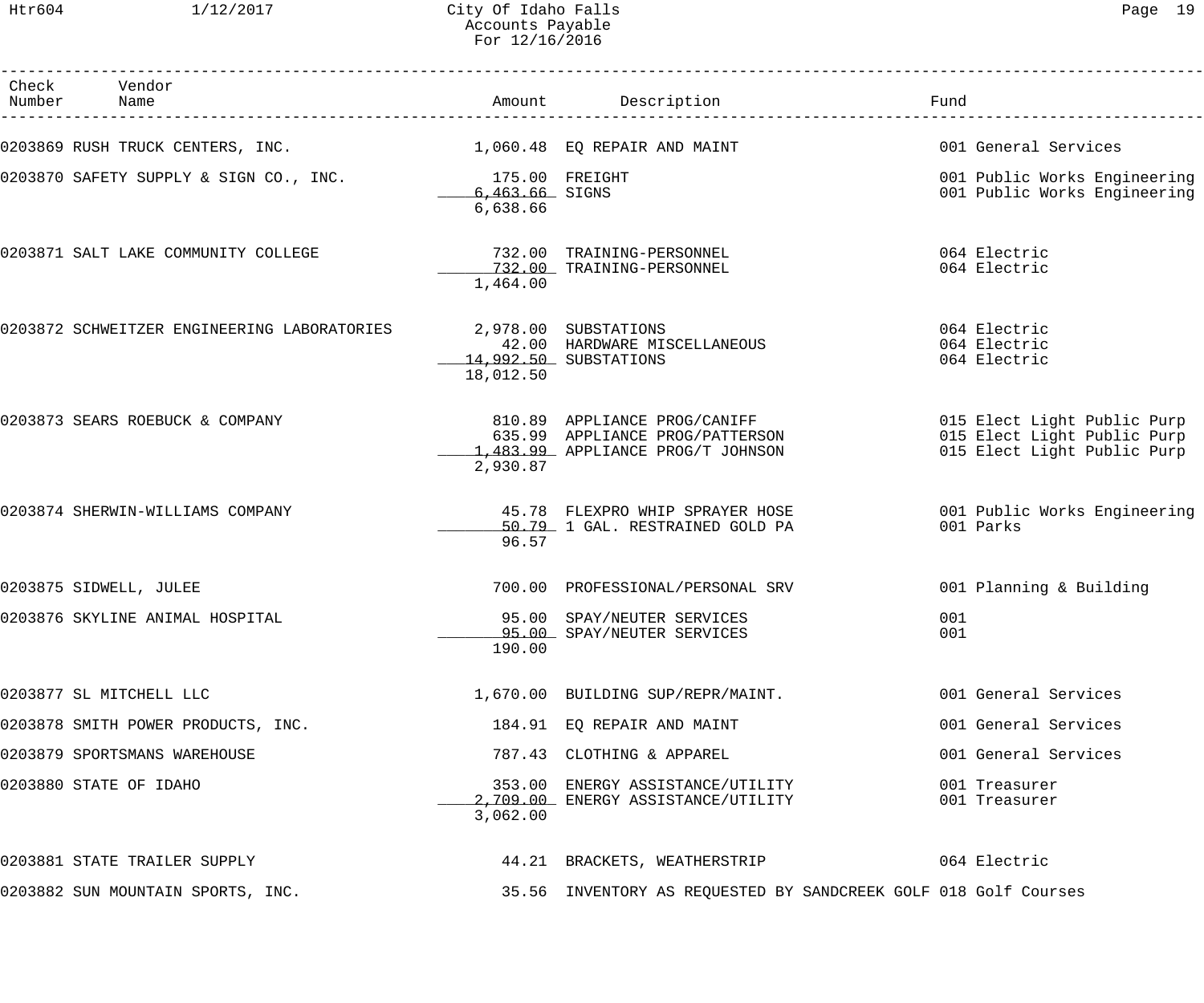| Check<br>Number | Vendor<br>Name                                                               |                   |                                                                                                                              | Fund                         |
|-----------------|------------------------------------------------------------------------------|-------------------|------------------------------------------------------------------------------------------------------------------------------|------------------------------|
|                 | 0203883 SUNNYSIDE VETERINARY CLINIC PA. 210.00 SPAY/NEUTER SERVICES          |                   |                                                                                                                              | 001                          |
|                 | 0203884 TAYLOR MADE GOLF COMPANY                                             |                   | 52.58 INVENTORY AS REQUESTED BY PINECREST GOLF 018 Golf Courses                                                              |                              |
|                 | 0203885 TETON CLEANERS AND LAUNDRY                                           | 27.00             | 15.00 LAUNDRY SERVICE FOR CITY OF IDAHO FALLS 062 Sanitation<br>12.00 LAUNDRY SERVICE FOR CITY OF IDAHO FALLS 062 Sanitation |                              |
|                 | 0203886 TETON MICROBIOLOGY LAB                                               |                   | 270.00 LABORATORY ANALYSIS FOR WATER SAMPLES 061 Water                                                                       |                              |
|                 | 0203887 TIM REINKE                                                           |                   | 72.58 REIMBURSE MILEAGE                                                                                                      | 018 Golf Courses             |
|                 | 0203888 TRANSUNION                                                           |                   | 27.75 PEOPLE LOCATING AS REQUESTED BY THE POLI 001 Police                                                                    |                              |
|                 | 0203889 U.S. FIGURE SKATING ASSOCATION                                       |                   | 318.50 INSTRUCTOR AND STUDENT CERTIFICATIONS                                                                                 | 011 Recreation               |
|                 | 0203890 UNITED PARCEL SERVICE                                                | 47.05             | 30.20 FREIGHT<br>$16.85$ FREIGHT                                                                                             | 064 Electric<br>064 Electric |
|                 | 0203891 UNITED STATES GOLF ASSOC, INC. 10 110.00 MEMBERSHIPS                 |                   |                                                                                                                              | 018 Golf Courses             |
|                 | 0203892 UTAH ASSOCIATION MUNICIPAL POWER SY 3,458.56 A&G/INCENTIVE/ESG-OCT16 |                   |                                                                                                                              | 015 Elect Light Public Purp  |
|                 | 0203893 VALLEY GLASS CORPORATION                                             |                   | 2,468.26 WEATHERIZE PROGRM/L MYERS                                                                                           | 015 Elect Light Public Purp  |
|                 | 0203894 VERIZON WIRELESS                                                     |                   | 200.05 BILLING 11/2-12/01/16                                                                                                 | 063 Ambulance                |
|                 | 0203895 VERIZON WIRELESS                                                     |                   | 11,995.16 BILLING 10/29-11/28/16                                                                                             | 001                          |
|                 | 0203896 WAXIE SANITARY SUPPLY                                                | 168.26            | 74.22 CLEANING SUPPLIES<br>94.04 ENMOTION 10" WHITE TOWELS                                                                   | 011 Recreation<br>061 Sewer  |
|                 | 0203897 WEATHERBY, HEIDE                                                     |                   | 700.00 PROFESSIONAL/PERSONAL SRV                                                                                             | 001 Planning & Building      |
| 0203898 WESCO   |                                                                              | 5,851.44 HARDWARE |                                                                                                                              | 064                          |
|                 | 0203899 WESTERN RECORDS DESTRUCTION, INC.                                    |                   | 45.00 SHREDDING SERVICES FOR THE LEGAL DEPARTM 001 City Prosecuting Attorney                                                 |                              |
|                 | 0203900 WILLOWCREEK ANIMAL HOSPITAL PC                                       |                   | 250.00 VET CONSULTING/TREATMENT                                                                                              | 001 Parks                    |
|                 | 0203901 WITTMAN ENTERPRISES, LLC                                             |                   | 12,832.36 MONTHLY CHARGES FOR AMBULANCE BILLING SE 063 Ambulance                                                             |                              |
|                 | 0203902 WOOD ENTERPRISES LLC                                                 |                   | 1,600.00 BUILDING SUP/REPR/MAINT.                                                                                            | 001 General Services         |
|                 | 0203903 WORLD BOOK SCHOOL AND LIBRARY                                        |                   | 3,596.00 PURCHASE OF MATERIALS FOR I.F. PUBLIC LI 012 Library                                                                |                              |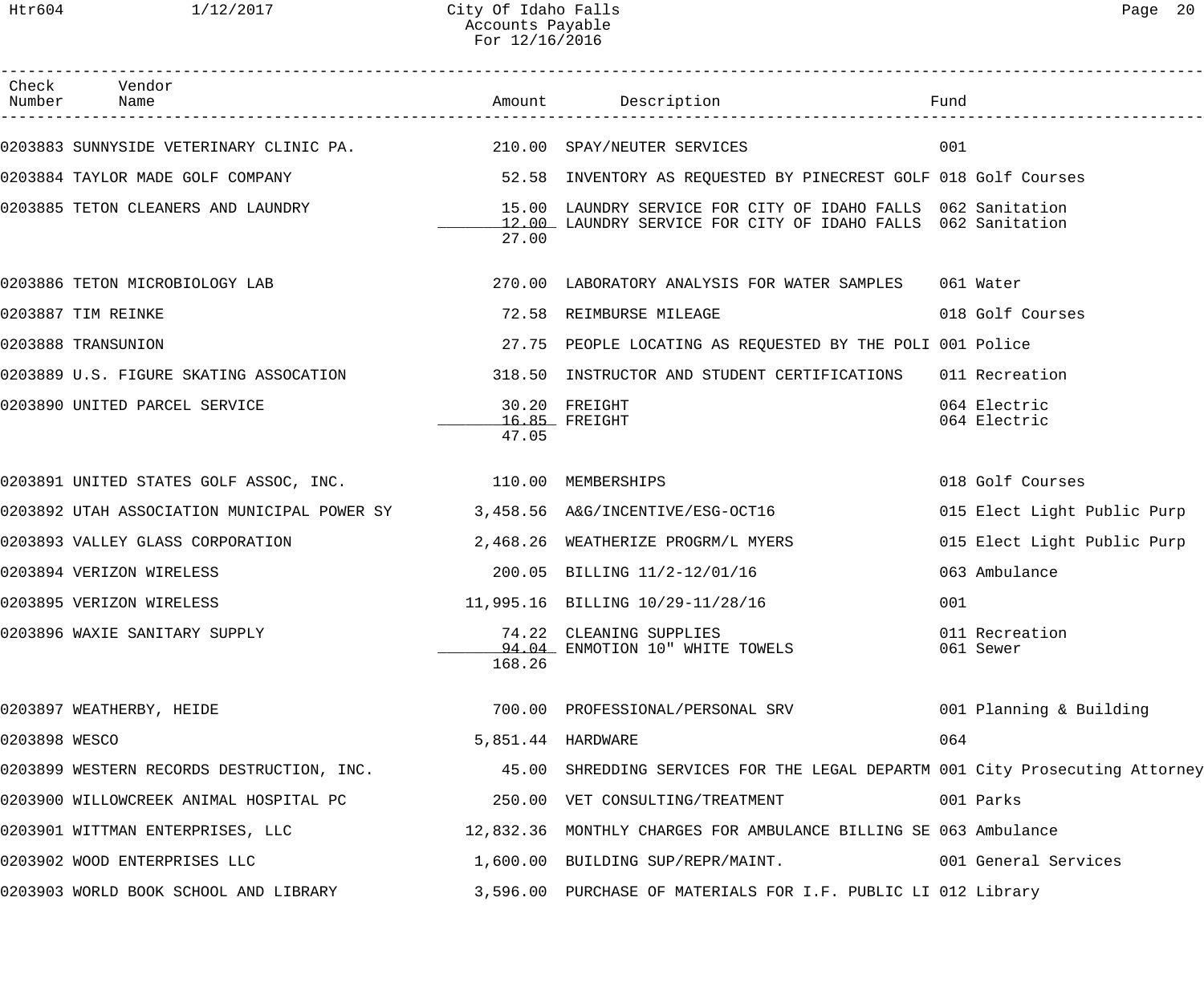| Check<br>Number    | Vendor<br>Name                       | Amount        | Description                                                                                                                                                                                                                                           | Fund                       |  |
|--------------------|--------------------------------------|---------------|-------------------------------------------------------------------------------------------------------------------------------------------------------------------------------------------------------------------------------------------------------|----------------------------|--|
|                    | 0203904 WOVO IDENTITY SOLUTIONS, LLC | 8.00<br>12.00 | PROFESSIONAL/PERSONAL SRV<br>4.00 PROFESSIONAL/PERSONAL SRV                                                                                                                                                                                           | 060 Airport<br>060 Airport |  |
| 0203905 YOST, INC. |                                      | 694.00        | 75.00 COPIER MAINTENANCE FOR I.F. PUBLIC LIBRA 012 Library<br>48.00 COPIER MAINTENANCE FOR I.F. PUBLIC LIBRA 012 Library<br>523.00 COPIER MAINTENANCE FOR I.F. PUBLIC LIBRA 012 Library<br>48.00 COPIER MAINTENANCE FOR I.F. PUBLIC LIBRA 012 Library |                            |  |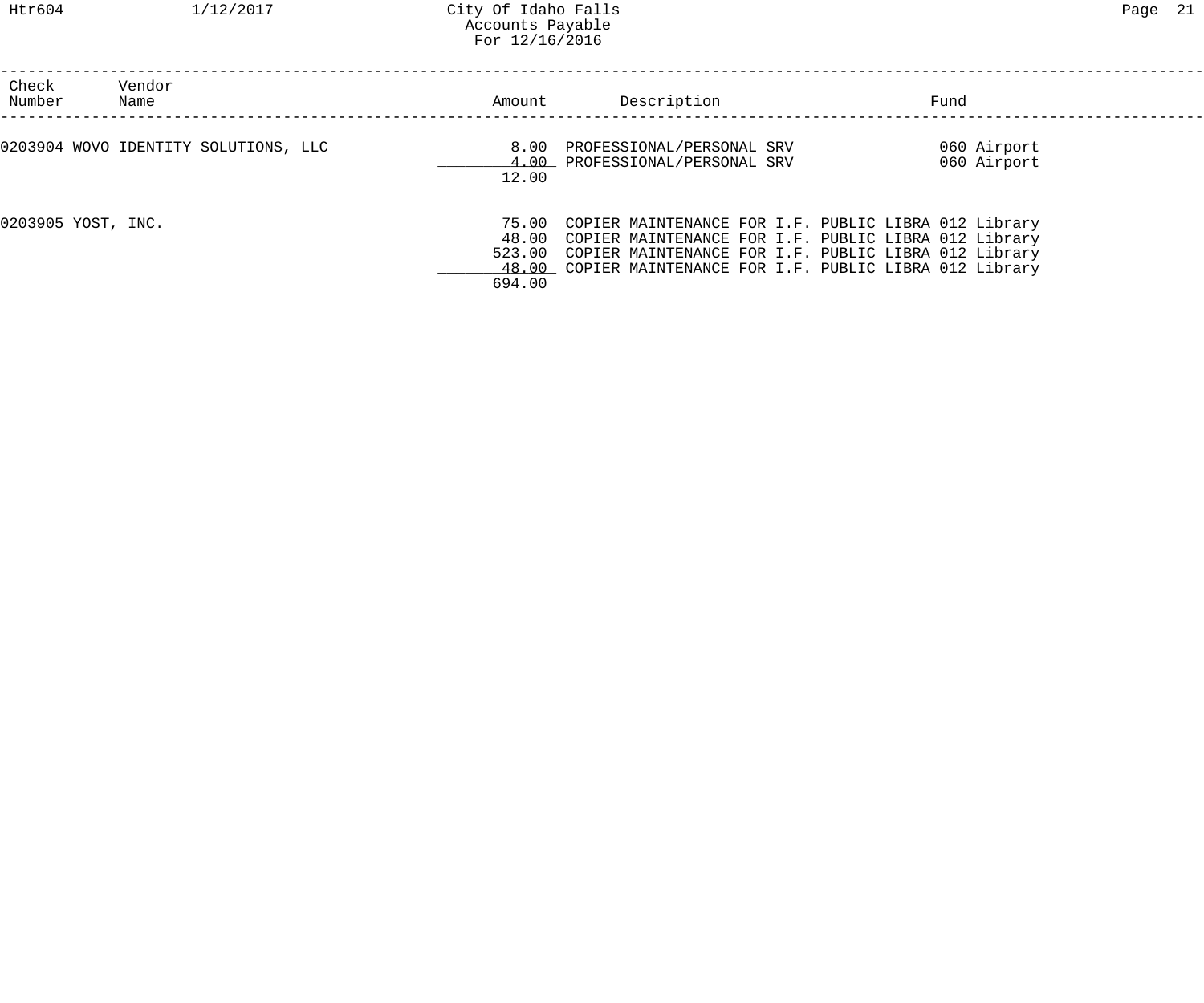| Check Vendor<br>Number Name                                |          |                                                                                                                                                                                                                                                                                                                                                                                                                                                                                                                                                                                |                                              |
|------------------------------------------------------------|----------|--------------------------------------------------------------------------------------------------------------------------------------------------------------------------------------------------------------------------------------------------------------------------------------------------------------------------------------------------------------------------------------------------------------------------------------------------------------------------------------------------------------------------------------------------------------------------------|----------------------------------------------|
|                                                            |          |                                                                                                                                                                                                                                                                                                                                                                                                                                                                                                                                                                                | 001                                          |
| 0203907 AG-WEST DISTRIBUTING COMPANY 1282.34 PUMP 12V 7GPM |          |                                                                                                                                                                                                                                                                                                                                                                                                                                                                                                                                                                                | 001 Parks                                    |
| 0203908 AIRGAS USA, LLC                                    | 487.74   | 298.58 WELDING SUPPLIES AS REQUESTED BY SANITAT 062 Sanitation                                                                                                                                                                                                                                                                                                                                                                                                                                                                                                                 |                                              |
|                                                            |          | 0203909 ALL AMERICAN SPORTS 600 100 100 2007HING & APPAREL                                                                                                                                                                                                                                                                                                                                                                                                                                                                                                                     | 018 Golf Courses                             |
|                                                            |          | 0203910 ALL-WAYS TRUCKING, INC 3,700.00 FIRE DEPARTMENT MISC.                                                                                                                                                                                                                                                                                                                                                                                                                                                                                                                  | 001 Fire                                     |
|                                                            | 299.12   | 0203911 ALSCO (AMERICAN LINEN DIV) 13.79 CLEANING AND RENTAL FLOOR MATS FOR ANIMA 001 Police<br>91.44 WEEKLY DELIVERY AND CHANGE OUT OF ENTRAN 060 Airport<br>40.94 LAUNDRY SERVICES AS REQUESTED - SEWER DI 061 Sewer<br>30.51 LAUNDRY SERVICES AS REQUESTED - SEWER DI 061 Sewer<br>120.00 CLOTHING & APPAREL<br>2.44 CLOTHING & APPAREL                                                                                                                                                                                                                                     | 064 Electric<br>064 Electric                 |
|                                                            | 1,191.90 | 0203912 AMAZON.COM - CITY PURCHASES (197.70 HARDWARE MISCELLANEOUS ) 001 Planning & Building<br>48.95 COMPUTERS, DP/WORD PROC. 001 Data Processing<br>79.98 PARKS & RECREATION MISC. 001 Parks (001 Parks (197.70 HARNWARE MISCELL<br>34.49 COMPUTERS, DP/WORD PROC. 001 Public Work<br>34.49 COMPUTERS, DP/WORD PROC. 001 Mayor<br>4.36 PARKS & RECREATION MISC. 001 Parks<br>16.39 PAPER 011 Recreation<br>36.72 FREIGHT 011 Recreation<br>19.25 OFFICE SUPPLIES, GENERAL 01<br>19.61 AUDIOVISUAL/PUBLICATION<br>166.14 HARDWARE MISCELLANEOUS<br>68.31 ELECTRONIC EQUIPMENT | 064 Electric<br>064 Electric<br>064 Electric |
| 0203913 AMERICAN INSURANCE SERVICE                         |          | 402.50 PROFESSIONAL/PERSONAL SRV                                                                                                                                                                                                                                                                                                                                                                                                                                                                                                                                               | 001 Human Resources                          |
| 0203914 AMERIGAS PROPANE                                   | 1,422.72 | 49.73 PROPANE<br>1,372.99 FUEL AND ADDITIVES                                                                                                                                                                                                                                                                                                                                                                                                                                                                                                                                   | 001 Parks<br>018 Golf Courses                |
| 0203915 ANTECH DIAGNOSTICS                                 | 293.42   | 15.00 LAB SERVICES AS REQUESTED BY IDAHO FALLS 001 Parks<br>278.42 LAB SERVICES AS REQUESTED BY IDAHO FALLS 001 Parks                                                                                                                                                                                                                                                                                                                                                                                                                                                          |                                              |
| 0203916 ARCHITECTURAL BUILDING SUPPLY                      |          | 30.00 MISCELLANEOUS PURCHASES AS REQUESTED BY 001 General Services<br>30.00 MISCELLANEOUS PURCHASES AS REQUESTED BY 001 General Services                                                                                                                                                                                                                                                                                                                                                                                                                                       |                                              |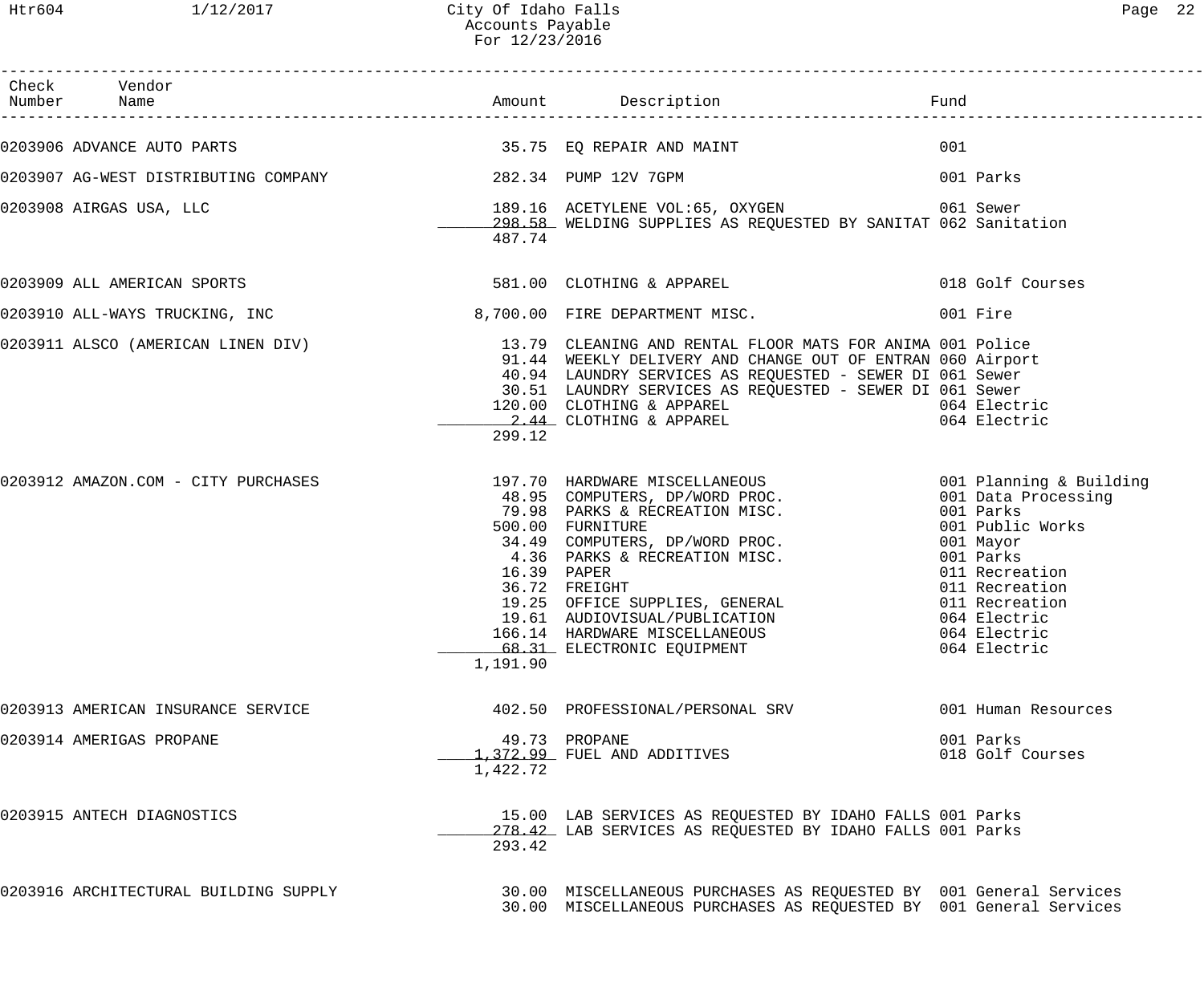#### Htr604 1/12/2017 City Of Idaho Falls Page 23 Accounts Payable For 12/23/2016

| Check Vendor<br>Number Name                                            |                         |                                                                                                                                                                                                                                                                                                                                                                                           |                                                                                                                                                                                                         |
|------------------------------------------------------------------------|-------------------------|-------------------------------------------------------------------------------------------------------------------------------------------------------------------------------------------------------------------------------------------------------------------------------------------------------------------------------------------------------------------------------------------|---------------------------------------------------------------------------------------------------------------------------------------------------------------------------------------------------------|
|                                                                        | 291.98                  | 0203916 ARCHITECTURAL BUILDING SUPPLY                        38.00 MISCELLANEOUS PURCHASES AS REQUESTED BY  001 General Services<br>38.00 MISCELLANEOUS PURCHASES AS REQUESTED BY  001 General Services<br>155.98 MISCELLANEOUS PURCHASES AS REQUESTED BY 001 General Services                                                                                                            |                                                                                                                                                                                                         |
|                                                                        |                         | 0203917 AUTOMOTIVE CHARGING & STARTING LLC 322.10 PARTS AND MINOR SUBLET REPAIRS AS REQUES 001 General Services                                                                                                                                                                                                                                                                           |                                                                                                                                                                                                         |
| 0203918 BACK DEFENSE SYSTEMS, INC. 199.00 CLOTHING & APPAREL           | 12.00 FREIGHT<br>211.00 | and 1001 Police                                                                                                                                                                                                                                                                                                                                                                           | 001 Police                                                                                                                                                                                              |
| 0203919 BANNOCK ANIMAL MEDICAL                                         | 305.00                  | 200.00 SPAY/NEUTER SERVICES<br>105.00 SPAY/NEUTER SERVICES                                                                                                                                                                                                                                                                                                                                | 001<br>001                                                                                                                                                                                              |
| 0203920 BLACKFOOT ANIMAL CLINIC                                        |                         | 20.00 SPAY/NEUTER SERVICES                                                                                                                                                                                                                                                                                                                                                                | 001                                                                                                                                                                                                     |
| 0203921 BOB HOPE GOLF COMPANY                                          |                         | 52.00 RESALE ITEMS                                                                                                                                                                                                                                                                                                                                                                        | 018 Golf Courses                                                                                                                                                                                        |
| 0203922 BONNEVILLE COUNTY                                              | 510.80                  | 478.80 WASTE REMOVAL AS REQUESTED BY THE SEWER 061 Sewer<br>32.00 FREON REMOVAL AND HAULING OF USED TIRES 062 Sanitation                                                                                                                                                                                                                                                                  |                                                                                                                                                                                                         |
| 0203923 BONNEVILLE COUNTY SHERIFF 30 27,719.53 POLICE EQUIP & SUPPLIES |                         |                                                                                                                                                                                                                                                                                                                                                                                           | 001 Police                                                                                                                                                                                              |
| 0203924 BONNEVILLE INDUSTRIAL SUPPLY                                   | 587.39                  | 7.86 H/D THREADED HANDLE<br>21.78 SHOVEL<br>19.00 YELLOW CAUTION TAPE<br>1.65 ORANGE FLAGGING TAPE<br>173.62 148 PC PRO TOOL SET<br>27.44 SAE WRENCH SET<br>54.38 6 PC COMB SCREWDRIVER SET<br>113.41 ADAPTER, RAGS, STRAPS, SC<br>1.58 HARDWARE MISCELLANEOUS<br>28.57 HARDWARE MISCELLANEOUS<br>89.60 CLOTHING & APPAREL<br>1.70 HARDWARE MISCELLANEOUS<br>46.80 HARDWARE MISCELLANEOUS | 060 Airport<br>060 Airport<br>060 Airport<br>060 Airport<br>060 Airport<br>060 Airport<br>060 Airport<br>062 Sanitation<br>064 Electric<br>064 Electric<br>064 Electric<br>064 Electric<br>064 Electric |
| 0203925 BRADY INDUSTRIES LLC                                           | 324.70                  | 190.64 CUSTODIAL SUPPLIES/EQUIP<br>134.06 CUSTODIAL SUPPLIES/EQUIP                                                                                                                                                                                                                                                                                                                        | 064 Electric<br>064 Electric                                                                                                                                                                            |
| 0203926 BRIGGS ROOFING COMPANY                                         |                         | 400.00 BUILDING SUP/REPR/MAINT.                                                                                                                                                                                                                                                                                                                                                           | 001 General Services                                                                                                                                                                                    |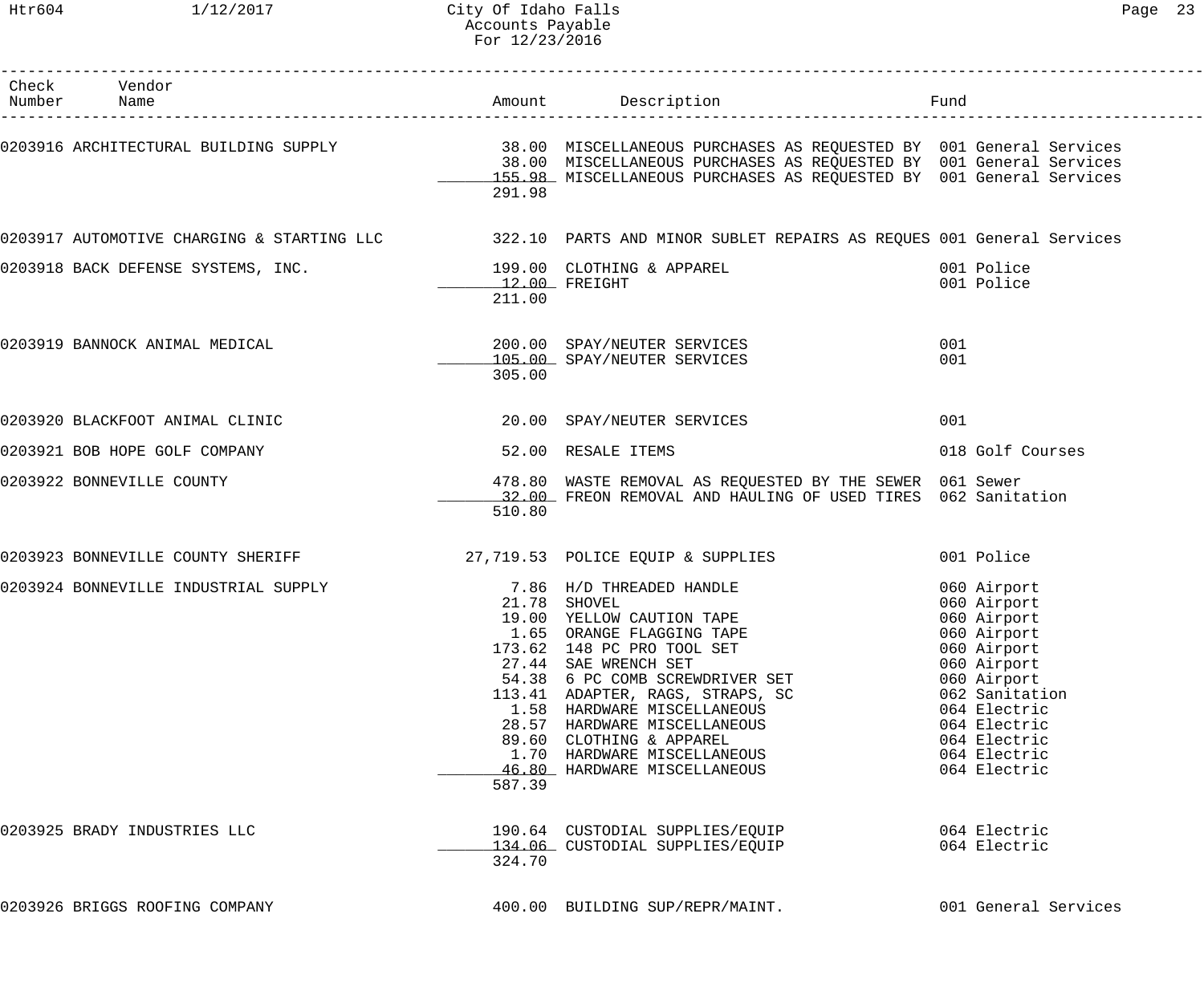#### Htr604 1/12/2017 City Of Idaho Falls Page 24 Accounts Payable For 12/23/2016

| Number | Check Vendor<br>Name                |          | n<br>-----------------------                                                                                                               | Fund           |  |
|--------|-------------------------------------|----------|--------------------------------------------------------------------------------------------------------------------------------------------|----------------|--|
|        |                                     |          |                                                                                                                                            |                |  |
|        | 0203927 BROADWAY FORD, INC.         |          | 2.88 PARTS AND MINOR SUBLET REPAIRS AS REQUES 001 General Services                                                                         |                |  |
|        |                                     |          | 36.42 PARTS AND MINOR SUBLET REPAIRS AS REQUES 001 General Services<br>30.42 PARTS AND MINOR SUBLET REPAIRS AS REQUES 001 General Services |                |  |
|        |                                     |          | 140.24 PARTS AND MINOR SUBLET REPAIRS AS REQUES 001 General Services                                                                       |                |  |
|        |                                     | 209.96   |                                                                                                                                            |                |  |
|        | 0203928 BROADWAY VETERINARY CLINIC  |          | 20.00 SPAY/NEUTER SERVICES                                                                                                                 | 001            |  |
|        |                                     |          | 60.00 SPAY/NEUTER SERVICES                                                                                                                 | 001            |  |
|        |                                     |          | 75.00 SPAY/NEUTER SERVICES<br>380.00 SPAY/NEUTER SERVICES                                                                                  | 001<br>001     |  |
|        |                                     |          | 245.00 SPAY/NEUTER SERVICES                                                                                                                | 001            |  |
|        |                                     | 780.00   |                                                                                                                                            |                |  |
|        | 0203929 BROWNELLS, INC.             |          | 429.98 POLICE EQUIP & SUPPLIES                                                                                                             | 001 Police     |  |
|        | 0203930 BUDGET YARDSCAPING          |          | 90.00 SERVICES/MISCELLANEOUS                                                                                                               | 064 Electric   |  |
|        |                                     |          | 250.00 SERVICES/MISCELLANEOUS 664 Electric                                                                                                 |                |  |
|        |                                     |          | 75.00 SERVICES/MISCELLANEOUS                                                                                                               | 064 Electric   |  |
|        |                                     | 415.00   |                                                                                                                                            |                |  |
|        | 0203931 BURNS CONCRETE, INC.        |          | 189.00 CONCRETE                                                                                                                            | 064 Electric   |  |
|        |                                     | 378.00   | 189.00 CONCRETE                                                                                                                            | 064 Electric   |  |
|        | 0203932 BUSHNELL OUTDOOR PRODUCTS   |          | 1,484.20 INVENTORY AS REQUESTED BY PINECREST GOLF 018 Golf Courses                                                                         |                |  |
|        |                                     |          |                                                                                                                                            |                |  |
|        | 0203933 BUTTARS, BERK               |          | 573.00 CONTRACTED OFFICIALS                                                                                                                | 011 Recreation |  |
|        | 0203934 C & B OPERATIONS, LLC       |          | 756.80 PARTS AND MINOR SUBLET REPAIRS AS REQUES 001 General Services                                                                       |                |  |
|        |                                     | 1,174.70 | 417.90 PARTS AND MINOR SUBLET REPAIRS AS REQUES 001 General Services                                                                       |                |  |
|        |                                     |          |                                                                                                                                            |                |  |
|        | 0203935 CABLE ONE ADVERISING, INC.  |          | 750.00 ELEC/IF POWER                                                                                                                       | 064 Electric   |  |
|        |                                     |          | 250.00 ELEC/IF POWER                                                                                                                       | 064 Electric   |  |
|        |                                     | 1,000.00 |                                                                                                                                            |                |  |
|        | 0203936 CALLAWAY GOLF SALES COMPANY |          | 373.68 INVENTORY AS REQUESTED BY SANDCREEK GOLF 018 Golf Courses                                                                           |                |  |
|        | 0203937 CAMPHOUSE, KAMMI            |          | 865.00 POLICE EQUIP & SUPPLIES                                                                                                             | 001 Police     |  |
|        |                                     |          | 865.00 POLICE EQUIP & SUPPLIES                                                                                                             | 001 Police     |  |
|        |                                     | 1,730.00 |                                                                                                                                            |                |  |
|        | 0203938 CEDAR RIDGE ANIMAL HOSPITAL |          | 115.00 SPAY/NEUTER SERVICES                                                                                                                | 001            |  |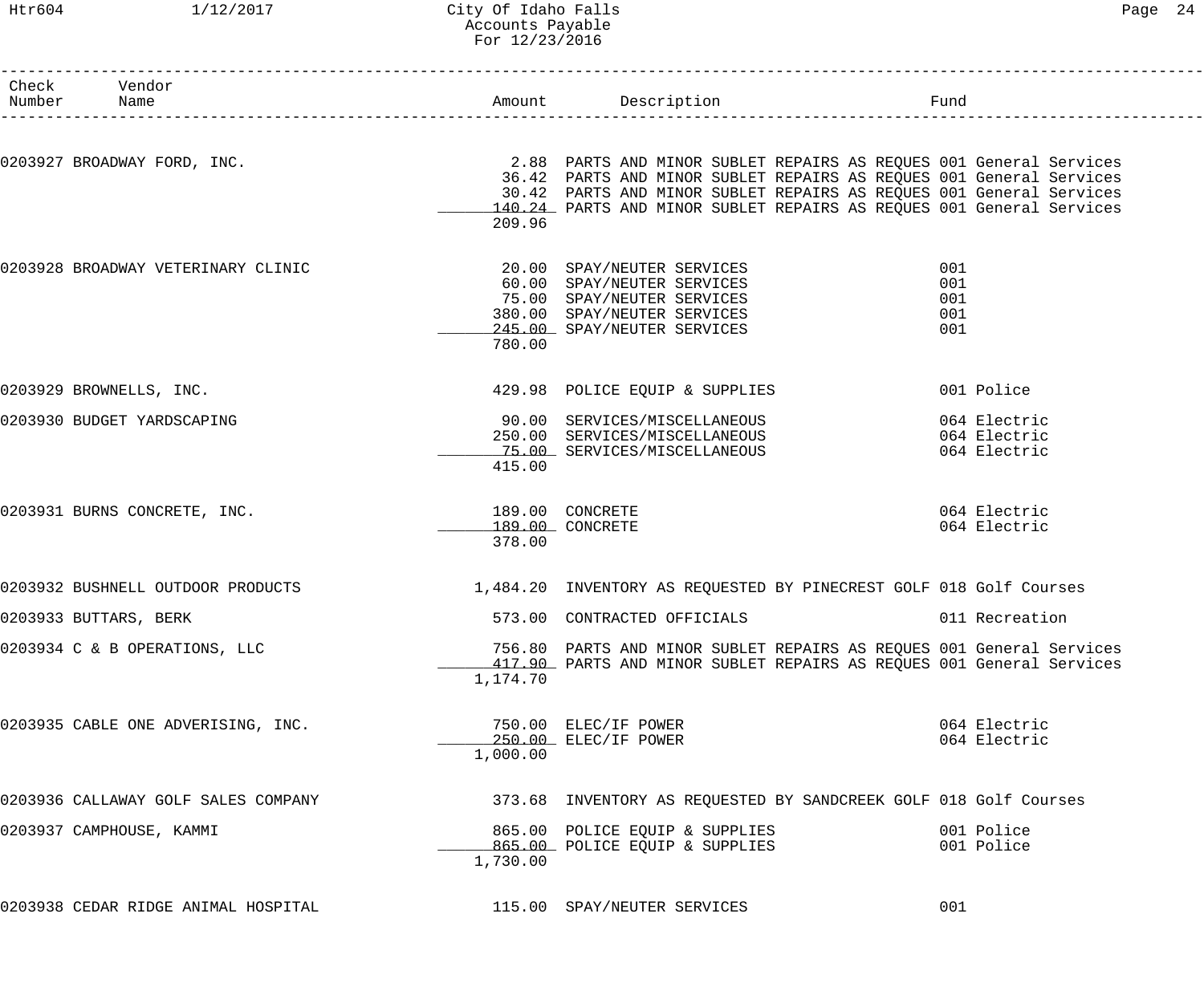------------------------------------------------------------------------------------------------------------------------------------

| Check        | Vendor<br>Number Name                                    |           |                                                                                                                                             | Fund                     |                                                                      |
|--------------|----------------------------------------------------------|-----------|---------------------------------------------------------------------------------------------------------------------------------------------|--------------------------|----------------------------------------------------------------------|
|              |                                                          |           |                                                                                                                                             |                          |                                                                      |
|              | 0203939 CITY CLUB OF IDAHO FALLS 60 00 50.00 MEMBERSHIPS |           |                                                                                                                                             |                          | 001 Mayor                                                            |
|              | 0203940 CLUB INCORPORATED                                |           | 276.69 REIMBURSEMENTS                                                                                                                       |                          | 001 Planning & Building                                              |
|              |                                                          |           | 0203941 COBRA PUMA GOLF, INC. THE SAND SERVICE SERVICE SERVICES AS REQUESTED BY SANDCREEK GOLF 018 Golf Courses                             |                          |                                                                      |
|              | 0203942 CODALE ELECTRIC SUPPLY, INC.                     |           | 101.00 ELEC/IF POWER                                                                                                                        |                          | 064 Electric                                                         |
|              |                                                          | 400.00    | 20.00 SPAY/NEUTER SERVICES<br>20.00 SPAY/NEUTER SERVICES<br>95.00 SPAY/NEUTER SERVICES                                                      | 001<br>001<br>001<br>001 |                                                                      |
| 0203944 CRSA |                                                          |           | 2,719.99 CONSTRUCTION JOB/CONTRACT 001 Fire                                                                                                 |                          |                                                                      |
|              | 0203945 CULLIGAN WATER CONDITIONING                      | 58.00     | WATER COOLER RENTAL FOR FIELDING CEMETER 001 Cemeteries                                                                                     |                          |                                                                      |
|              | 0203946 CURTIS, BENJAMIN                                 |           | 162.00 CONTRACTED OFFICIALS                                                                                                                 |                          | 011 Recreation                                                       |
|              | 0203947 DAWSON, JAKE                                     | 54.00     | CONTRACTED OFFICIALS                                                                                                                        |                          | 011 Recreation                                                       |
|              | 0203948 DAWSON, TERRY                                    |           | 300.00 PROFESSIONAL/PERSONAL SRV 001 Data Processing                                                                                        |                          |                                                                      |
|              | 0203949 DC ELECTRIC, INC.                                |           | 390.00 MAINTENANCE AS REQUESTED BY AIRPORT MAIN 060 Airport                                                                                 |                          |                                                                      |
|              | 0203950 DENNINGS SHOWKASE                                |           | 475.00 DISHWASHER #MDB4949SDE3 S                                                                                                            |                          | 001 Fire                                                             |
|              |                                                          |           | 0203951 DIAMOND TRAFFIC PRODUCTS 1,805.41 ENGINEERING EQ/SUPPLIES 001 Public Works Engineering                                              |                          |                                                                      |
|              | 0203952 DIRECT AUTOMOTIVE DISTRIBUTING                   | 455.64    | 368.60 PARTS AS REQUESTED BY THE EQUIPMENT MAIN 001 General Services<br>87.04 PARTS AS REQUESTED BY THE EQUIPMENT MAIN 001 General Services |                          |                                                                      |
|              | 0203953 DOMESTIC VIOLENCE & SEXUAL ASSAULT               |           | 2,700.00 MISCELLANEOUS PRODUCTS                                                                                                             |                          | 001 Council                                                          |
|              | 0203954 DYNA SYSTEMS                                     | 441.68    | 113.19 HARDWARE MISCELLANEOUS<br>325.27 TOOLS, HAND POWER/NONPOWER<br>3.22 HARDWARE MISCELLANEOUS                                           |                          | 001 General Services<br>001 General Services<br>001 General Services |
|              | 0203955 DYNAMIC BRANDS                                   |           | 2,360.00 INVENTORY AS REQUESTED BY PINECREST GOLF 018 Golf Courses                                                                          |                          |                                                                      |
|              | 0203956 EAGLE ROCK HYDRAULIC SERVICE                     | 19,359.95 | 3,879.45 EQ REPAIR AND MAINT<br>80.50 PARTS AND HYDRAULIC REPAIRS AS REQUESTED 001 General Services<br>15,400.00 EQ REPAIR AND MAINT        | 001<br>001               |                                                                      |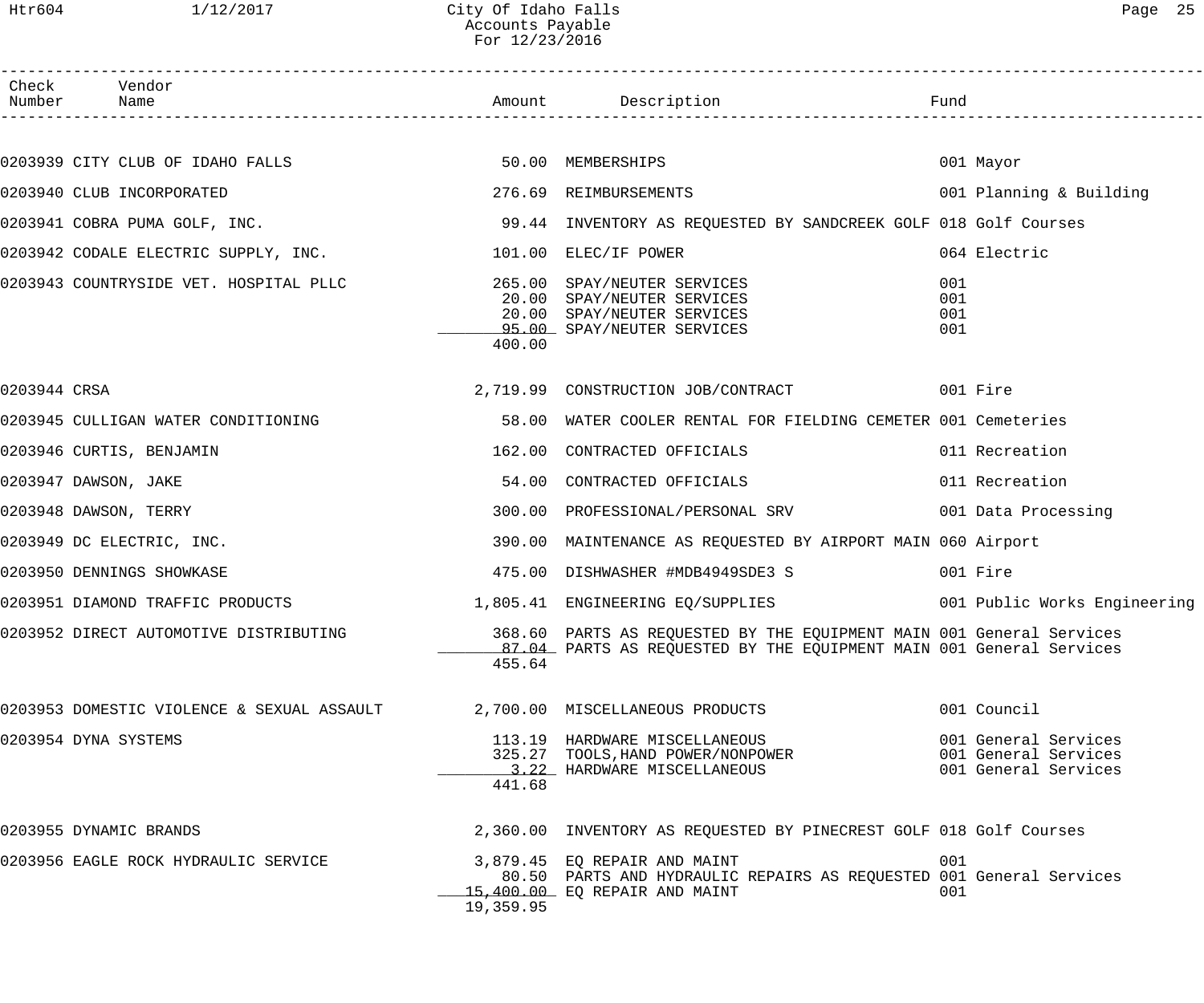#### Htr604 1/12/2017 City Of Idaho Falls Page 26 Accounts Payable For 12/23/2016

| Check Vendor                                                                                           |                    |                                                                                                                                                                                                                                                                                                                                                                                                                                                                                                                                                                                                                                                                                                                                                                                                                                                                                |     |                                         |
|--------------------------------------------------------------------------------------------------------|--------------------|--------------------------------------------------------------------------------------------------------------------------------------------------------------------------------------------------------------------------------------------------------------------------------------------------------------------------------------------------------------------------------------------------------------------------------------------------------------------------------------------------------------------------------------------------------------------------------------------------------------------------------------------------------------------------------------------------------------------------------------------------------------------------------------------------------------------------------------------------------------------------------|-----|-----------------------------------------|
|                                                                                                        |                    |                                                                                                                                                                                                                                                                                                                                                                                                                                                                                                                                                                                                                                                                                                                                                                                                                                                                                |     |                                         |
| 0203957 EDGE CONSTRUCTION SUPPLY, INC. 191.52 KRYON GREEN MARKING PAINT 6061 Sewer                     |                    |                                                                                                                                                                                                                                                                                                                                                                                                                                                                                                                                                                                                                                                                                                                                                                                                                                                                                |     |                                         |
| 0203958 ELECTRIC MOTOR SERVICE COMPANY 1999 1997.00 PUMP REPAIRS AS REQUESTED BY THE SEWER D 061 Sewer |                    |                                                                                                                                                                                                                                                                                                                                                                                                                                                                                                                                                                                                                                                                                                                                                                                                                                                                                |     |                                         |
| 0203959 ELITE EXTRICATION & EQUIPMENT $22,401.00$ FIRE PROTECT EQ/SUP/MAINT $001$ Fire                 |                    |                                                                                                                                                                                                                                                                                                                                                                                                                                                                                                                                                                                                                                                                                                                                                                                                                                                                                |     |                                         |
| 0203960 EVCO HOUSE OF HOSE - IDAHO                                                                     | 571.33             | 42.02 PARTS AS REQUESTED BY THE EQUIPMENT MAIN 001 General Services<br>211.24 PARTS AS REQUESTED BY THE EQUIPMENT MAIN 001 General Services<br>3.49 PARTS AS REQUESTED BY THE EQUIPMENT MAIN 001 General Services<br>13.96 PARTS AS REQUESTED BY THE EQUIPMENT MAIN 001 General Services<br>5.84 PARTS AS REQUESTED BY THE EQUIPMENT MAIN 001 General Services<br>8.74 PARTS AS REQUESTED BY THE EQUIPMENT MAIN 001 General Services<br>101.25 PARTS AS REQUESTED BY THE EQUIPMENT MAIN 001 General Services<br>2.04 PARTS AS REQUESTED BY THE EQUIPMENT MAIN 001 General Services<br>40.88 PARTS AS REQUESTED BY THE EQUIPMENT MAIN 001 General Services<br>18.27 PARTS AS REQUESTED BY THE EQUIPMENT MAIN 001 General Services<br>63.58 PARTS AS REQUESTED BY THE EQUIPMENT MAIN 001 General Services<br>60.02 PARTS AS REQUESTED BY THE EQUIPMENT MAIN 001 General Services |     |                                         |
| 0203961 FALLS FERTILIZER, INC. 248.00 POTASH                                                           |                    |                                                                                                                                                                                                                                                                                                                                                                                                                                                                                                                                                                                                                                                                                                                                                                                                                                                                                |     | 001 General Services                    |
| 0203962 FALLS PLUMBING SUPPLY, INC.                                                                    | 257.61             | 228.00 SNOW SHOVELS<br>29.61 REPAIRS AND SUPPLIES AS REQUESTED BY FOR 001 Parks                                                                                                                                                                                                                                                                                                                                                                                                                                                                                                                                                                                                                                                                                                                                                                                                |     | 001 Parks                               |
| 0203963 FASTENAL COMPANY                                                                               | 289.61             | 161.14 TOYOTA PALLET JACK S<br>060 Airport<br>97.12 TOYOTA PALLET JACK L<br>15.00 SHIPPING ON ITEMS<br><u>16.35</u> 9PC METER HEX KEY SET, LO                                                                                                                                                                                                                                                                                                                                                                                                                                                                                                                                                                                                                                                                                                                                  |     | 060 Airport<br>060 Airport<br>061 Sewer |
| 0203964 FIRE STATION OUTFITTERS, LLC                                                                   | 3,375.00 FURNITURE |                                                                                                                                                                                                                                                                                                                                                                                                                                                                                                                                                                                                                                                                                                                                                                                                                                                                                |     | 001 Fire                                |
| 0203965 FIRST RESPONDERS                                                                               |                    | 13,023.50 CLOTHING & APPAREL                                                                                                                                                                                                                                                                                                                                                                                                                                                                                                                                                                                                                                                                                                                                                                                                                                                   |     | 001 Fire                                |
| 0203966 FIRST STREET WELDING, INC.                                                                     | 1,070.90           | 222.90 EQ REPAIR AND MAINT<br>806.40 EQ REPAIR AND MAINT<br>41.60 PARTS AND MINOR SUBLET REPAIRS AS REQUES 001 General Services                                                                                                                                                                                                                                                                                                                                                                                                                                                                                                                                                                                                                                                                                                                                                | 001 | 001 General Services                    |
| 0203967 FLEETPRIDE, INC.                                                                               |                    | 182.57 EQ REPAIR AND MAINT<br>53.36 PARTS AS REQUESTED BY THE EQUIPMENT MAIN 001 General Services<br>12.00 PARTS AS REQUESTED BY THE EQUIPMENT MAIN 001 General Services<br>32.50 PARTS AS REQUESTED BY THE EQUIPMENT MAIN 001 General Services<br>91.55 PARTS AS REQUESTED BY THE EQUIPMENT MAIN 001 General Services                                                                                                                                                                                                                                                                                                                                                                                                                                                                                                                                                         | 001 |                                         |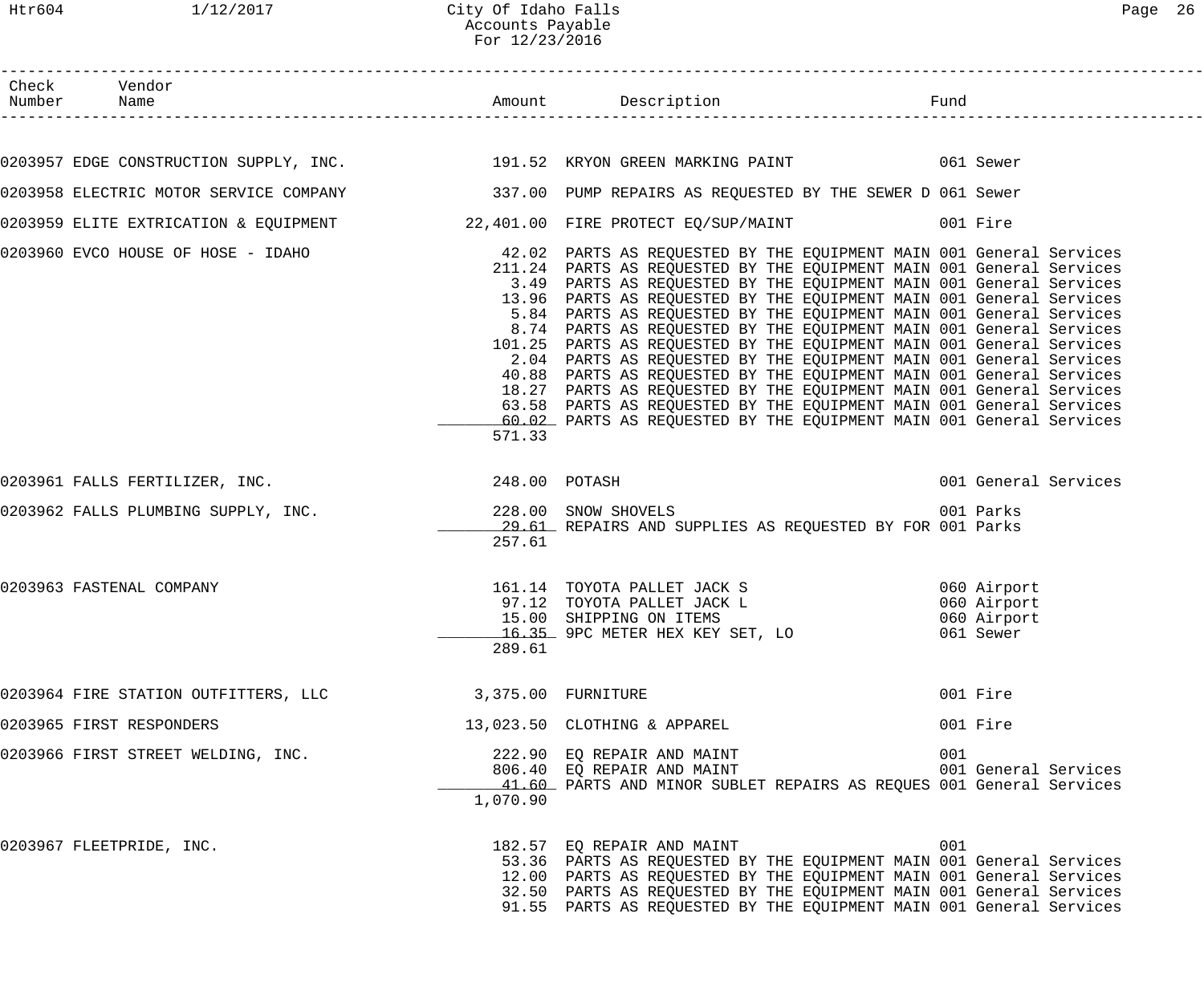### Htr604 1/12/2017 City Of Idaho Falls 27 Accounts Payable For 12/23/2016

| Check Vendor<br>Number Name             |          |                                                                                                                                                                                                                                                                                                        |                                                                                                                                                             |
|-----------------------------------------|----------|--------------------------------------------------------------------------------------------------------------------------------------------------------------------------------------------------------------------------------------------------------------------------------------------------------|-------------------------------------------------------------------------------------------------------------------------------------------------------------|
|                                         | 371.98   |                                                                                                                                                                                                                                                                                                        |                                                                                                                                                             |
| 0203968 FOOD SERVICES OF AMERICA        | 692.99   | 64.33 ANIMAL FOOD AND REQUIRED SUPPLIES FOR ZO 001 Parks<br>205.18 ANIMAL FOOD AND REQUIRED SUPPLIES FOR ZO 001 Parks<br>287.44 ANIMAL FOOD AND REQUIRED SUPPLIES FOR ZO 001 Parks<br>136.04 ANIMAL FOOD AND REQUIRED SUPPLIES FOR ZO 001 Parks                                                        |                                                                                                                                                             |
| 0203969 FRED MEYER-ID                   |          | 52.00 ICE CREAM ITEMS FOR WALKN                                                                                                                                                                                                                                                                        | 001 Planning & Building                                                                                                                                     |
| 0203970 FRIENDS OF THE LIBRARY          |          | 559.19 RFND BOOK SALES                                                                                                                                                                                                                                                                                 | 012                                                                                                                                                         |
|                                         |          | 0203971 FRONTIER PRECISION, INC.                                   1,606.50  MAINTENANCE CONTRACT-EQ                                                                                                                                                                                                   | 001 Public Works GIS                                                                                                                                        |
| 0203972 GEM STATE OIL SERVICES INC      | 400.00   | 200.00 SERVICES/MISCELLANEOUS<br>200.00 SERVICES/MISCELLANEOUS                                                                                                                                                                                                                                         | 064 Electric<br>064 Electric                                                                                                                                |
| 0203973 GLOBAL TOUR GOLF                |          | 77.55 RESALE ITEMS                                                                                                                                                                                                                                                                                     | 018 Golf Courses                                                                                                                                            |
| 0203974 HD SUPPLY WATERWORKS, LTD       | 724.92   | 392.00 SERVICE LINE MATERIAL<br>332.92 SERVICE LINE MATERIAL                                                                                                                                                                                                                                           | 061<br>061                                                                                                                                                  |
| 0203975 HENDRICKSONS TOWING, INC.       | 925.00   | 250.00 TOW SERVICE - CITY VEHICLES AS REQUESTED 001 General Services<br>75.00 TOW SERVICE - CITY VEHICLES AS REQUESTED 001 General Services<br>250.00 TOW SERVICE - CITY VEHICLES AS REQUESTED 001 General Services<br>350.00 TOW SERVICE - CITY VEHICLES AS REQUESTED 001 General Services            |                                                                                                                                                             |
| 0203976 HILL'S PET NUTRITION SALES, INC |          | 45.48 SHIPPING CHARGES FOR DONATED ANIMAL FOOD 001 Police                                                                                                                                                                                                                                              |                                                                                                                                                             |
| 0203977 HOME DEPOT                      | 1,113.75 | 69.00 BATTERIES FOR DRILL<br>51.64 FLASSLIGHTS AND BATTERIES<br>77.63 DUCT TAPE, UTILITY BLADES<br>99.98 22' ALUMINUM LADDER<br>75.73 STEEL GUTTER, ENDCAPS, SC<br>79.98 IMPACT WRENCH<br>5.89 COUPLER KIT<br>27.87 CONNECTOR, PLUGS, TAPE<br>169.00 IMPACT WRENCH<br>457.03 VARIOUS ITEMS FOR BUILDIN | 001 General Services<br>001 Cemeteries<br>001 Parks<br>001 General Services<br>001 Parks<br>001 Parks<br>001 Parks<br>001 Parks<br>001 Parks<br>060 Airport |

0203978 HOMER, RANDY **129.00 CONTRACTED OFFICIALS** 011 Recreation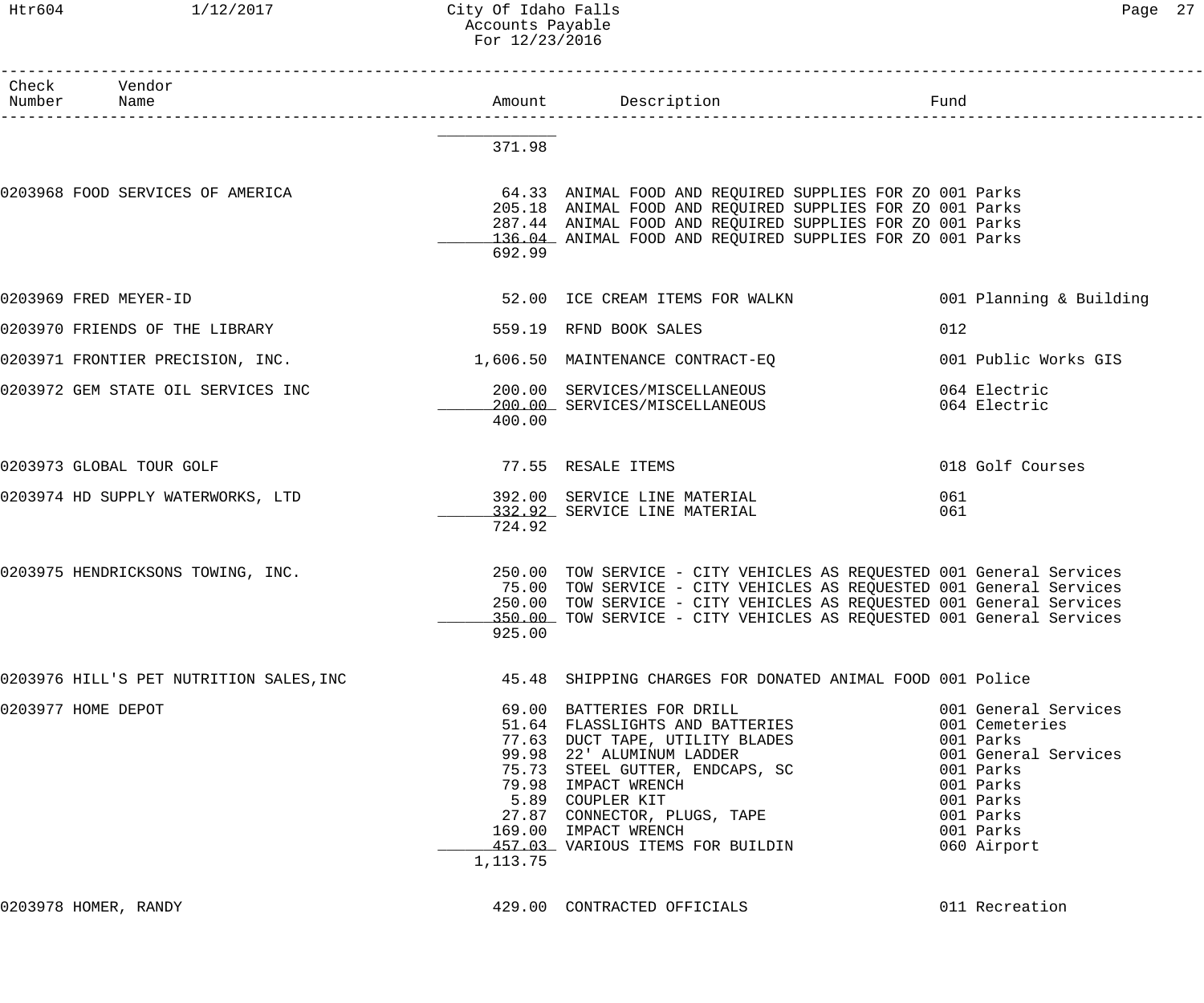#### Htr604 1/12/2017 City Of Idaho Falls Page 28 Accounts Payable For 12/23/2016

| Check Vendor<br>Number Name          |           | Amount Description<br><u>and the second second second</u> second second second second second second second second second second second second second second second second second second second second second second second second second second second se |                                    |
|--------------------------------------|-----------|-----------------------------------------------------------------------------------------------------------------------------------------------------------------------------------------------------------------------------------------------------------|------------------------------------|
|                                      |           |                                                                                                                                                                                                                                                           |                                    |
|                                      | 1,437.90  | 0203979 HONNEN EQUIPMENT COMPANY                         919.44 PARTS AND MINOR SUBLET REPAIRS AS REQUES 001 General Services<br>518.46 PARTS AND MINOR SUBLET REPAIRS AS REQUES 001 General Services                                                     |                                    |
|                                      | 250.00    | 0203980 IDAHO DIV. OF BUILDING SAFETY 125.00 MAINTENANCE CONTRACT-EQ<br>125.00 MAINTENANCE CONTRACT-EQ 1990 001 General Services                                                                                                                          |                                    |
|                                      |           | 0203981 IDAHO TRANSMISSION WAREHOUSE 121.48 PARTS AND MINOR SUBLET REPAIRS AS REQUES 001 General Services                                                                                                                                                 |                                    |
|                                      |           |                                                                                                                                                                                                                                                           |                                    |
| 0203982 IES CUSTOM STAFFING, LLC     |           | 468.15 SERVICES/MISCELLANEOUS                                                                                                                                                                                                                             | 001 Treasurer                      |
| 0203983 INTERMOUNTAIN GAS COMPANY    |           | 11.17 UTILITIES/DECEMBER 2016<br>1,050.38 UTILITIES/DECEMBER 2016<br>73.13 UTILITIES/DECEMBER 2016<br>143.45 UTILITIES/DECEMBER 2016<br>2,530.43 UTILITIES/DECEMBER 2016<br>186.53 UTILITIES/DECEMBER 2016<br>784.92 UTILITIES/DECEMBER 2016<br>189       | 001 General Services               |
|                                      |           |                                                                                                                                                                                                                                                           | 001 General Services               |
|                                      |           |                                                                                                                                                                                                                                                           | 001 General Services<br>001 Police |
|                                      |           |                                                                                                                                                                                                                                                           | 001 Police                         |
|                                      |           |                                                                                                                                                                                                                                                           | 001 Parks                          |
|                                      |           |                                                                                                                                                                                                                                                           | 001 Parks                          |
|                                      |           |                                                                                                                                                                                                                                                           | 001 Parks                          |
|                                      |           |                                                                                                                                                                                                                                                           | 001 Parks                          |
|                                      |           |                                                                                                                                                                                                                                                           | 001 Parks                          |
|                                      |           |                                                                                                                                                                                                                                                           | 001 Parks                          |
|                                      |           |                                                                                                                                                                                                                                                           | 001 Parks                          |
|                                      |           |                                                                                                                                                                                                                                                           | 001 Cemeteries<br>001 Cemeteries   |
|                                      |           |                                                                                                                                                                                                                                                           | 001 Fire                           |
|                                      |           | 170.80 UTILITIES/DECEMBER 2016                                                                                                                                                                                                                            | 001 Fire                           |
|                                      |           | 529.45 UTILITIES/DECEMBER 2016                                                                                                                                                                                                                            | 001 Public Works Engineering       |
|                                      |           | 282.11 UTILITIES/DECEMBER 2016                                                                                                                                                                                                                            | 018 Golf Courses                   |
|                                      |           | 212.15 UTILITIES/DECEMBER 2016                                                                                                                                                                                                                            | 060 Airport                        |
|                                      |           | 3,363.69 UTILITIES/DECEMBER 2016                                                                                                                                                                                                                          | 060 Airport                        |
|                                      |           | 968.56 UTILITIES/DECEMBER 2016                                                                                                                                                                                                                            | 060 Airport                        |
|                                      |           | 352.06 UTILITIES/DECEMBER 2016<br>750.57 UTILITIES/DECEMBER 2016                                                                                                                                                                                          | 061 Sewer<br>061 Sewer             |
|                                      |           | 111.92 UTILITIES/DECEMBER 2016                                                                                                                                                                                                                            | 061 Water                          |
|                                      |           | 21.42 UTILITIES/DECEMBER 2016                                                                                                                                                                                                                             | 061 Water                          |
|                                      |           | 139.70 UTILITIES/DECEMBER 2016                                                                                                                                                                                                                            | 061 Water                          |
|                                      | 13,450.42 |                                                                                                                                                                                                                                                           |                                    |
| 0203984 JAMES SKILLINGS              |           | 62.00 REIMBURSE OPERATOR CLASS                                                                                                                                                                                                                            | 061 Water                          |
| 0203985 KELLER ASSOCIATES, INC.      |           | 381.98 PROFESSIONAL/PERSONAL SRV                                                                                                                                                                                                                          | 001 Planning & Building            |
| 0203986 KENWORTH SALES COMPANY, INC. |           | 32.09 PARTS AS REQUESTED BY THE EQUIPMENT MAIN 001 General Services                                                                                                                                                                                       |                                    |
| 0203987 KENYON REFRIGERATION, LLC    |           | 7,233.45 SERVICE AND REPAIRS AT ICE ARENA                                                                                                                                                                                                                 | 011 Recreation                     |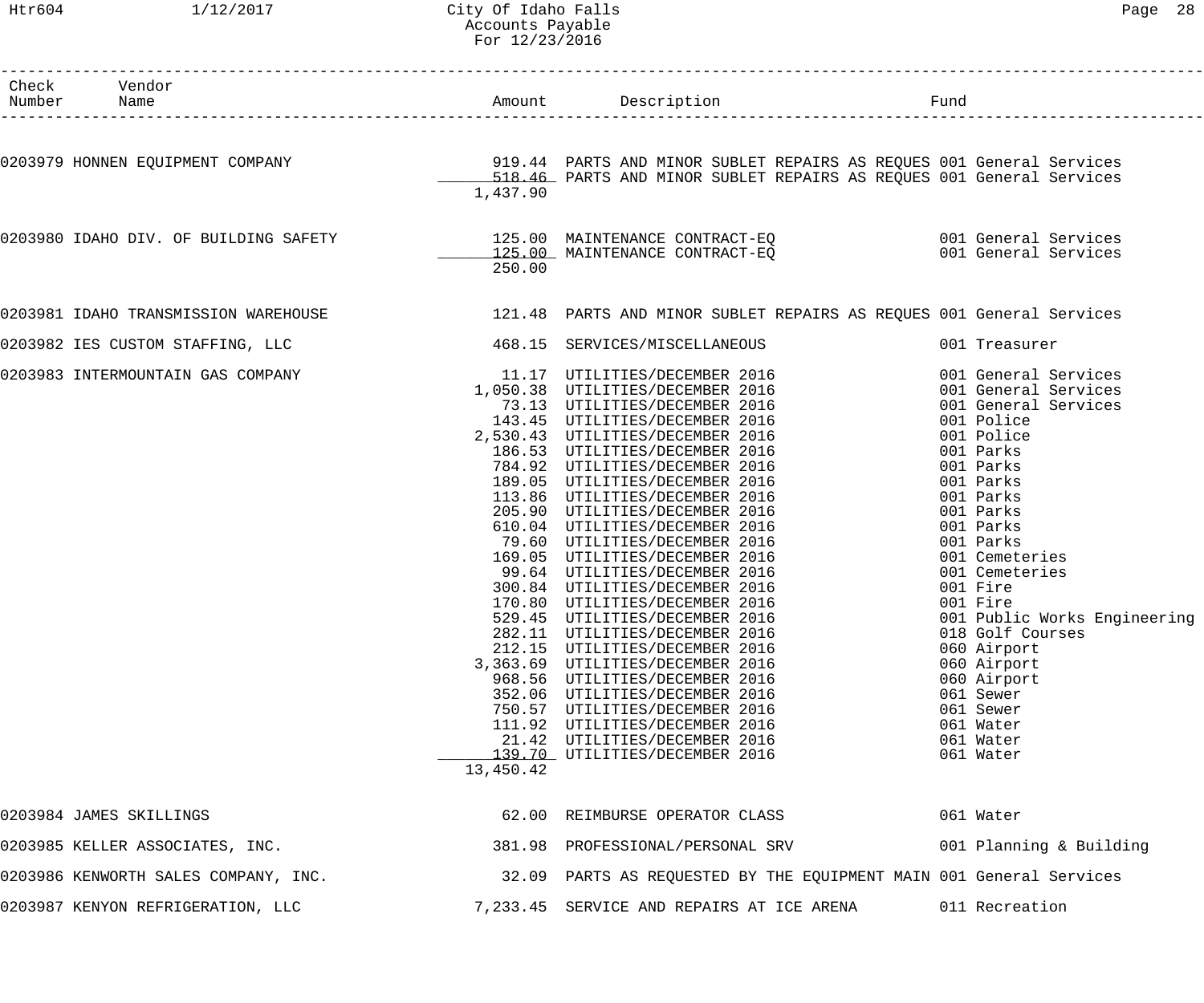| Check | Vendor<br>Number Name                  |                           |                                                                                                                                                                                                                                    | Fund        |
|-------|----------------------------------------|---------------------------|------------------------------------------------------------------------------------------------------------------------------------------------------------------------------------------------------------------------------------|-------------|
|       |                                        |                           |                                                                                                                                                                                                                                    |             |
|       |                                        |                           | 0203988 LA-TECH EQUIPMENT INC                                  1,571.56  WASTE WATER TREATMENT                        061 Sewer                                                                                                    |             |
|       | 0203989 LOWE'S COMMERCIAL SERVICES     | 186.51                    | 30.38 TOOLS, HAND POWER/NONPOWER 064 Electric<br>12.32 HARDWARE MISCELLANEOUS 064 Electric<br>94.06 TOOLS, HAND POWER/NONPOWER 064 Electric                                                                                        |             |
|       |                                        |                           | 0203990 MARSH MUNDORF PRATT SULLIVAN + MCKE 125.00 PROFESSIONAL/PERSONAL SRV 664 Electric                                                                                                                                          |             |
|       |                                        | 263.07                    | 0203991 MARSHALL'S TILE & STONE, INC. 204.00 BUILDING SUP/REPR/MAINT. 001 General Services (001 General Services<br>44.31 BUILDING SUP/REPR/MAINT. 001 General Services<br>6.26 FREIGHT 001 General Services (001 General Services |             |
|       | 0203992 MEL'S LOCK & KEY               | 4.70                      | 2.35 MAKE KEYS AND REPAIR LOCKS AS REQUESTED 001 General Services<br>2.35 MAKE KEYS AND REPAIR LOCKS AS REQUESTED 001 General Services                                                                                             |             |
|       | 0203993 MILNER SPORTS, LLC             | $17.09$ FREIGHT<br>209.09 | 192.00 RESALE ITEMS                                                                                                                                                                                                                |             |
|       | 0203994 MINXRAY, INC.                  |                           | 13,893.00 PARKS & RECREATION MISC. 001 Parks                                                                                                                                                                                       |             |
|       | 0203995 MIZUNO USA, INC.               |                           | 344.41 INVENTORY AS REQUESTED BY SANDCREEK GOLF 018 Golf Courses                                                                                                                                                                   |             |
|       | 0203996 MOUNTAIN RIVER VET HOSPITAL    | 180.00                    | 105.00 SPAY/NEUTER SERVICES<br>75.00 SPAY/NEUTER SERVICES                                                                                                                                                                          | 001<br>001  |
|       | 0203997 MOUNTAIN VALLEY FLOOR MATS LLC | 67.20                     | 30.40 FLOOR MAT SERVICE FOR THE AQUATIC CENTER 011 Recreation<br>18.40 LAUNDRY SERVICE/MATS FOR THE SANITATION 062 Sanitation<br>18.40 LAUNDRY SERVICE/MATS FOR THE SANITATION 062 Sanitation                                      |             |
|       | 0203998 MOUNTAIN VIEW HOSPITAL         |                           | 960.00 FIRE PHYS/STORER/LAWRENCE                                                                                                                                                                                                   | 001 Fire    |
|       | 0203999 NAPA AUTO PARTS                |                           | 378.70 EQ REPAIR AND MAINT                                                                                                                                                                                                         | 001         |
|       | 0204000 NEWEGG BUSINESS INC.           |                           | 696.00 OFFICE MACHINES & ACCESS.                                                                                                                                                                                                   | 001 Finance |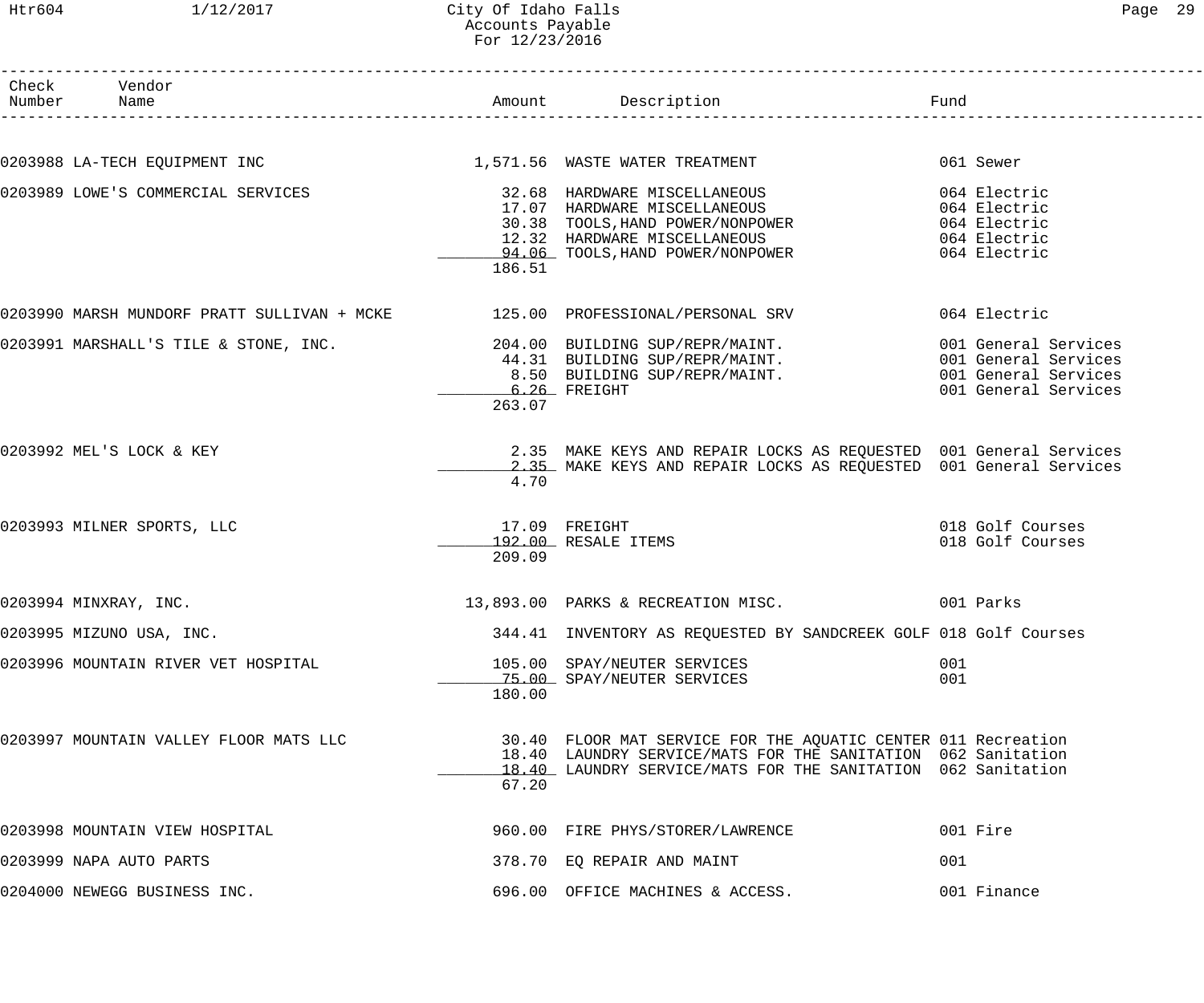| Check Vendor<br>Number Name                                                                                 |          | Amount Description                                                                                                                                                                                                                                                                                                                                                | Fund                                                                                                                                                |
|-------------------------------------------------------------------------------------------------------------|----------|-------------------------------------------------------------------------------------------------------------------------------------------------------------------------------------------------------------------------------------------------------------------------------------------------------------------------------------------------------------------|-----------------------------------------------------------------------------------------------------------------------------------------------------|
| 0204001 NICK'S APPLIANCE SERVICE                                                                            |          | 85.00 DISHWASHER DOOR LATCH PAR                           001 General Services                                                                                                                                                                                                                                                                                    |                                                                                                                                                     |
| 0204002 NIKE GOLF                                                                                           | 148.20   | 92.14 INVENTORY AS REQUESTED BY PINECREST GOLF 018 Golf Courses<br>56.06 INVENTORY AS REQUESTED BY PINECREST GOLF 018 Golf Courses                                                                                                                                                                                                                                |                                                                                                                                                     |
| 0204003 NORTHERN POWER EQUIPMENT, LLC $1,577.00$ TRANSFORMERS                                               |          |                                                                                                                                                                                                                                                                                                                                                                   | 064                                                                                                                                                 |
| 0204004 O'REILLY AUTO PARTS                                                                                 |          | 26.69 PARTS AS REQUESTED BY THE EQUIPMENT MAIN 001 General Services                                                                                                                                                                                                                                                                                               |                                                                                                                                                     |
| 0204005 OLD DOMINION FREIGHT LINE, INC                                                                      |          | 246.52 FREIGHT                                                                                                                                                                                                                                                                                                                                                    | 064 Electric                                                                                                                                        |
| 0204006 OSWALD SERVICE, INC.                                                                                |          | 74.95 PARTS AS REQUESTED BY THE EQUIPMENT MAIN 001 General Services                                                                                                                                                                                                                                                                                               |                                                                                                                                                     |
| 0204007 PACIFIC STEEL & RECYCLING                                                                           |          | 702.00 FENCING                                                                                                                                                                                                                                                                                                                                                    | 001 Parks                                                                                                                                           |
| 0204008 PEST CONTROL SERVICES, INC. 40 195.00 PEST CONTROL SERVICE AS REQUESTED BY BLD 001 General Services |          |                                                                                                                                                                                                                                                                                                                                                                   |                                                                                                                                                     |
| 0204009 PING GOLF COMPANY, INC.                                                                             | 4,124.05 | 127.65 INVENTORY AS REQUESTED BY PINECREST GOLF 018 Golf Courses<br>3,996.40 INVENTORY AS REQUESTED BY PINECREST GOLF 018 Golf Courses                                                                                                                                                                                                                            |                                                                                                                                                     |
| 0204010 PLATT ELECTRIC / REXEL, INC.                                                                        | 447.95   | 138.63 MISCELLANEOUS ELECTRICAL SUPPLIES FOR BL 001 General Services<br>222.26 MISCELLANEOUS ELECTRICAL SUPPLIES FOR BL 001 General Services<br>15.12 MISCELLANEOUS ELECTRICAL SUPPLIES FOR BL 001 General Services<br>59.16 MISCELLANEOUS ELECTRICAL SUPPLIES FOR BL 001 General Services<br>12.78 MISCELLANEOUS ELECTRICAL SUPPLIES FOR BL 001 General Services |                                                                                                                                                     |
| 0204011 POST REGISTER, THE                                                                                  | 1,747.81 | 383.24 LEGAL NOTICE FOR NOVEMBER 1997 001 Planning & Building<br>215.46 LEGAL NOTICE FOR NOVEMBER<br>220.78 LEGAL NOTICE FOR NOVEMBER<br>122.36 LEGAL NOTICE FOR NOVEMBER<br>58.52 LEGAL NOTICE FOR NOVEMBER<br>79.80 LEGAL NOTICE FOR NOVEMBER<br>512.00 LEGAL NOTICE FOR NOVEMBER<br>155.65 LEGAL NOTICE FOR NOVEMBER                                           | 001 Public Works Engineering<br>001 Public Works Engineering<br>010 Streets<br>011 Recreation<br>018 Golf Courses<br>062 Sanitation<br>064 Electric |
| 0204012 POWER & TELEPHONE SUPPLY CO.                                                                        |          | 89.45 FIBER OPTIC MATERIAL                                                                                                                                                                                                                                                                                                                                        | 064                                                                                                                                                 |
| 0204013 POWER ENGINEERING COMPANY, INC.                                                                     |          | 492.50 AIR CONDITIONING/HEATING                                                                                                                                                                                                                                                                                                                                   | 001 General Services                                                                                                                                |
| 0204014 PRECISION ENGINEERING, LLC                                                                          |          | 7,873.00 CONSTRUCTION JOB/CONTRACT                                                                                                                                                                                                                                                                                                                                | 042 Street Capital Imp                                                                                                                              |
| 0204015 PRO RENTALS/PRO EQUIP, LLC                                                                          |          | 73.16 RENTAL                                                                                                                                                                                                                                                                                                                                                      | 001 General Services                                                                                                                                |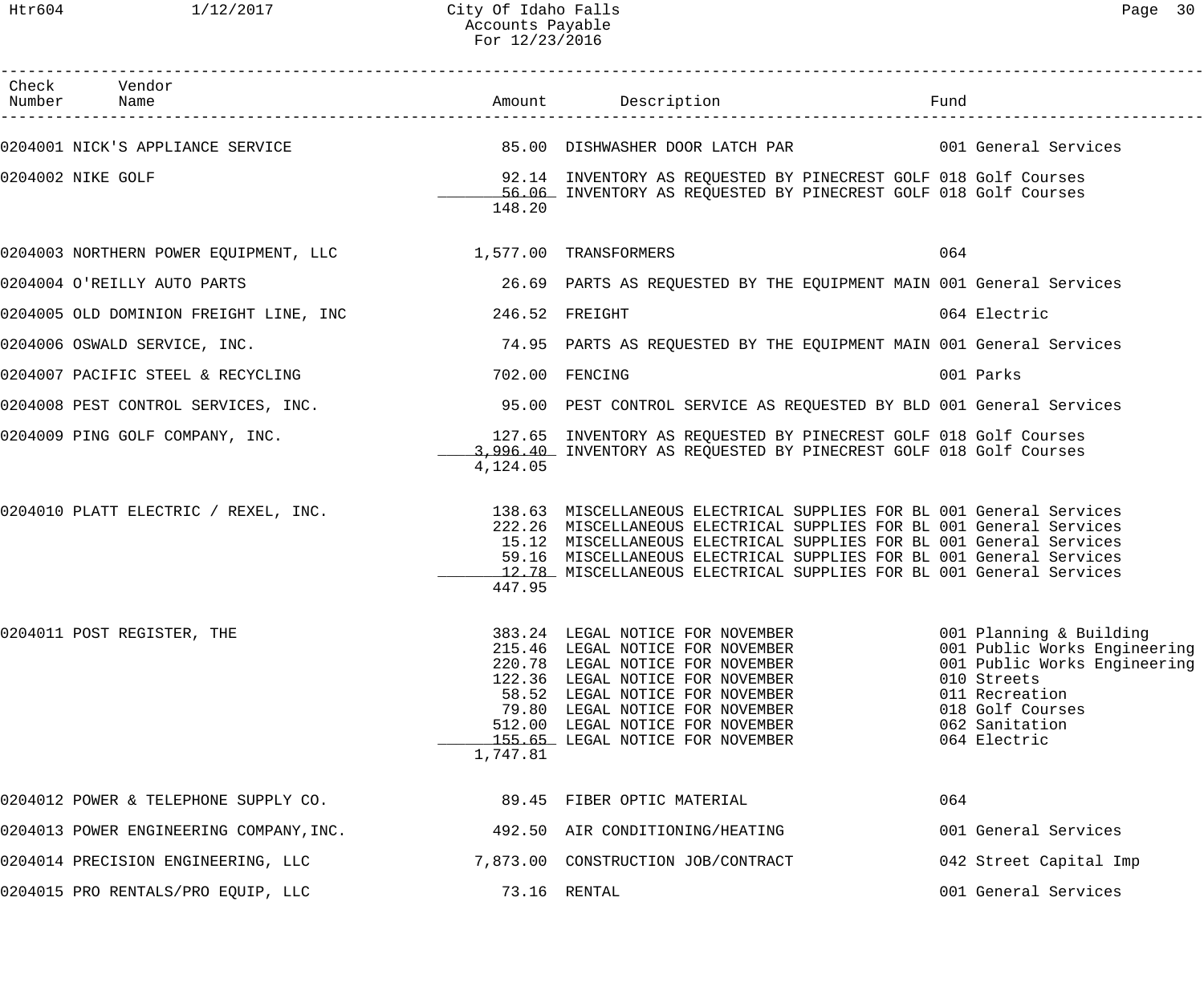| Check Vendor                                                                       |          |                                                                                                                                                                                                         |                                          |
|------------------------------------------------------------------------------------|----------|---------------------------------------------------------------------------------------------------------------------------------------------------------------------------------------------------------|------------------------------------------|
| 0204016 PRO RENTALS/PRO EQUIP, LLC 138.31 REPAIR CHAIN FOR SAW STIH 001 Cemeteries |          |                                                                                                                                                                                                         |                                          |
| 0204017 PROF. LAW ENFORCEMENT TRAINING $1,200.00$ TRAINING-PERSONNEL               |          |                                                                                                                                                                                                         | 001 Police                               |
| 0204018 PROQUEST, LLC                                                              |          | 283.00 AUDIOVISUAL/PUBLICATION                                                                                                                                                                          | 012 Library                              |
| 0204019 R & S DISTRIBUTING                                                         | 1,018.53 | 385.50 CUSTODIAL SUPPLIES/EQUIP<br>192.75 CUSTODIAL SUPPLIES/EQUIP<br>64.25 CUSTODIAL SUPPLIES/EQUIP<br>376.03 JANITORIAL ITEMS FOR THE AQUATIC CENTER 011 Recreation                                   | 001 Parks<br>001 Parks<br>001 Cemeteries |
|                                                                                    | 8,450.00 | 8,197.01 PUMPS & ACCESSORIES                                                                                                                                                                            | 064 Electric<br>064 Electric             |
| 0204021 RHODEHOUSE CONSTRUCTION, INC. 48,836.00 ROAD/HWY MATERIAL ASPHALT          |          |                                                                                                                                                                                                         | 010 Streets                              |
| 0204022 RIGGINS, JEFF                                                              |          | 90.00 CONTRACTED OFFICIALS                                                                                                                                                                              | 011 Recreation                           |
| 0204023 ROCKY MOUNTAIN BOILER, INC. 4.700.00 AIR CONDITIONING/HEATING              |          |                                                                                                                                                                                                         | 001 General Services                     |
| 0204024 RUSH TRUCK CENTERS, INC. 68.34 EQ REPAIR AND MAINT                         |          |                                                                                                                                                                                                         | 001                                      |
| 0204025 SAWTOOTH EMERGENCY VEHICLES 162.80 EQ REPAIR AND MAINT                     |          |                                                                                                                                                                                                         | 001                                      |
| 0204026 SCHNEIDER, ANDREW                                                          |          | 237.00 CONTRACTED OFFICIALS                                                                                                                                                                             | 011 Recreation                           |
| 0204027 SCHNIDER, BROCK                                                            |          | 90.00 CONTRACTED OFFICIALS                                                                                                                                                                              | 011 Recreation                           |
| 0204028 SKECHERS USA                                                               | 826.26   | 245.54 INVENTORY AS REQUESTED BY PINECREST GOLF 018 Golf Courses<br>537.28 INVENTORY AS REQUESTED BY PINECREST GOLF 018 Golf Courses<br>43.44 INVENTORY AS REQUESTED BY PINECREST GOLF 018 Golf Courses |                                          |
| 0204029 SKYLINE ANIMAL HOSPITAL                                                    | 1,311.39 | 821.48 POLICE EQUIP & SUPPLIES<br>489.91 VETERINARY SERVICES AND DOG FOOD FOR IFP 001 Police                                                                                                            | 001 Police                               |
| 0204030 SMART MANUFACTURING, INC.                                                  |          | 640.00 AIRPORT MAINTENANCE                                                                                                                                                                              | 060 Airport                              |
| 0204031 SOUTH FORK ANIMAL CLINIC, LLC                                              |          | 160.00 SPAY/NEUTER SERVICES                                                                                                                                                                             | 001                                      |
| 0204032 STACY RICHARDSON                                                           |          | 43.37 REIMBURSE WORKCO/SUPPLIES                                                                                                                                                                         | 019 Self-Insurance                       |
| 0204033 STAPLES ADVANTAGE                                                          |          | 293.02 OFFICE SUPPLIES, GENERAL                                                                                                                                                                         | 001 Police                               |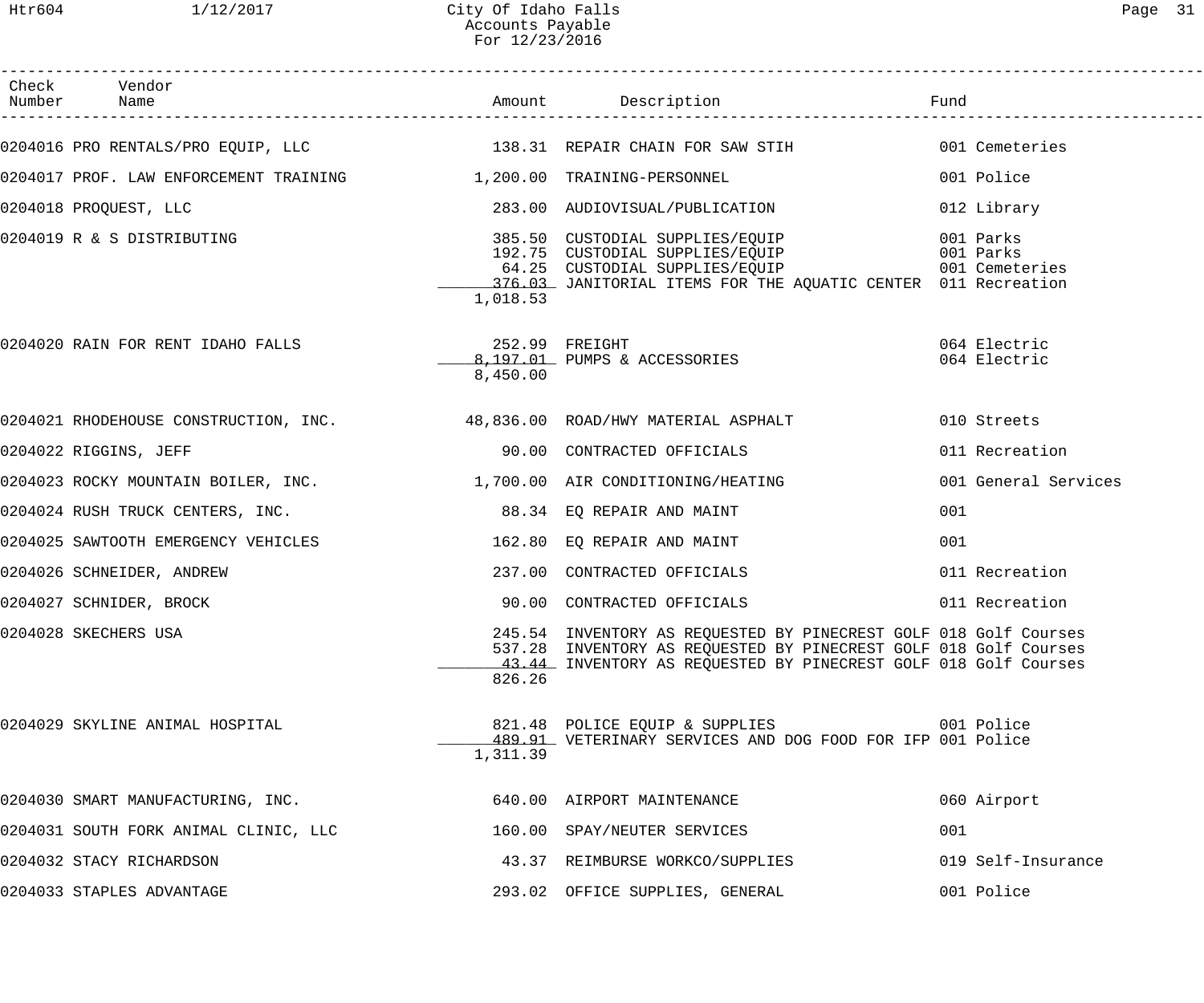| Check Vendor<br>Number Name                                                                  |           |                                                                                                                                                                                                                                              |                                                          |
|----------------------------------------------------------------------------------------------|-----------|----------------------------------------------------------------------------------------------------------------------------------------------------------------------------------------------------------------------------------------------|----------------------------------------------------------|
|                                                                                              | 285.00    | 0204034 SUNNYSIDE VETERINARY CLINIC PA.                       190.00  SPAY/NEUTER SERVICES<br>95.00  SPAY/NEUTER SERVICES                                                                                                                    | 001<br>001                                               |
|                                                                                              |           | 0204035 SWAGIT PRODUCTIONS, LLC 335.00 COMPUTERS, DP/WORD PROC. 001 Data Processing                                                                                                                                                          |                                                          |
| 0204036 TEREX UTILITIES, INC.                                                                | 14,108.66 | 984.68 VEHICLE AND EQUIP. MAINT.<br>301.82 VEHICLE AND EQUIP. MAINT.<br>509.32 VEHICLE AND EQUIP. MAINT.<br>901 General Services<br>95.00 VEHICLE AND EQUIP. MAINT.<br>901 General Services<br>95.00 VEHICLE AND EQUIP. MAINT.<br>901 Genera |                                                          |
| 0204037 THOMAS, CHRISTINE                                                                    |           | 525.00 POLICE EQUIP & SUPPLIES 001 Police                                                                                                                                                                                                    |                                                          |
| 0204038 THOMSON REUTERS WEST                                                                 |           | 113.33 MONTHLY WESTLAW SUBSCRIPTION AND BOOKS F 001 City Prosecuting Attorney                                                                                                                                                                |                                                          |
| 0204039 THRIFTY NICKEL OF IDAHO FALLS INC.<br>25.00 PROMOTION ITEMS<br>25.00 PROMOTION ITEMS | 75.00     |                                                                                                                                                                                                                                              | 018 Golf Courses<br>018 Golf Courses<br>018 Golf Courses |
| 0204040 UNITED PARCEL SERVICE                                                                |           | 1.08 FREIGHT                                                                                                                                                                                                                                 | 064 Electric                                             |
| 0204041 UPHOLSTERY CENTER, THE                                                               | 450.00    | 155.00 UPHOLSTERY REPAIRS AS REQUESTED BY GARAG 001 General Services<br>295.00 UPHOLSTERY REPAIRS AS REQUESTED BY GARAG 001 General Services                                                                                                 |                                                          |
| 0204042 UPPER VALLEY VETERINARY CLINIC $105.00$ SPAY/NEUTER SERVICES                         |           |                                                                                                                                                                                                                                              | 001                                                      |
| 0204043 UPS STORE #2271                                                                      | 169.95    | 19.80 SHIPPING SERVICES FOR IDAHO FALLS POLICE 001 Police<br>150.15 FREIGHT                                                                                                                                                                  | 001 Police                                               |
| 0204044 V-1 PROPANE                                                                          |           | 45.47 PROPANE                                                                                                                                                                                                                                | 001 Parks                                                |
| 0204045 VALLEY GLASS CORPORATION                                                             |           | 44.96 HARDWARE MISCELLANEOUS                                                                                                                                                                                                                 | 064 Electric                                             |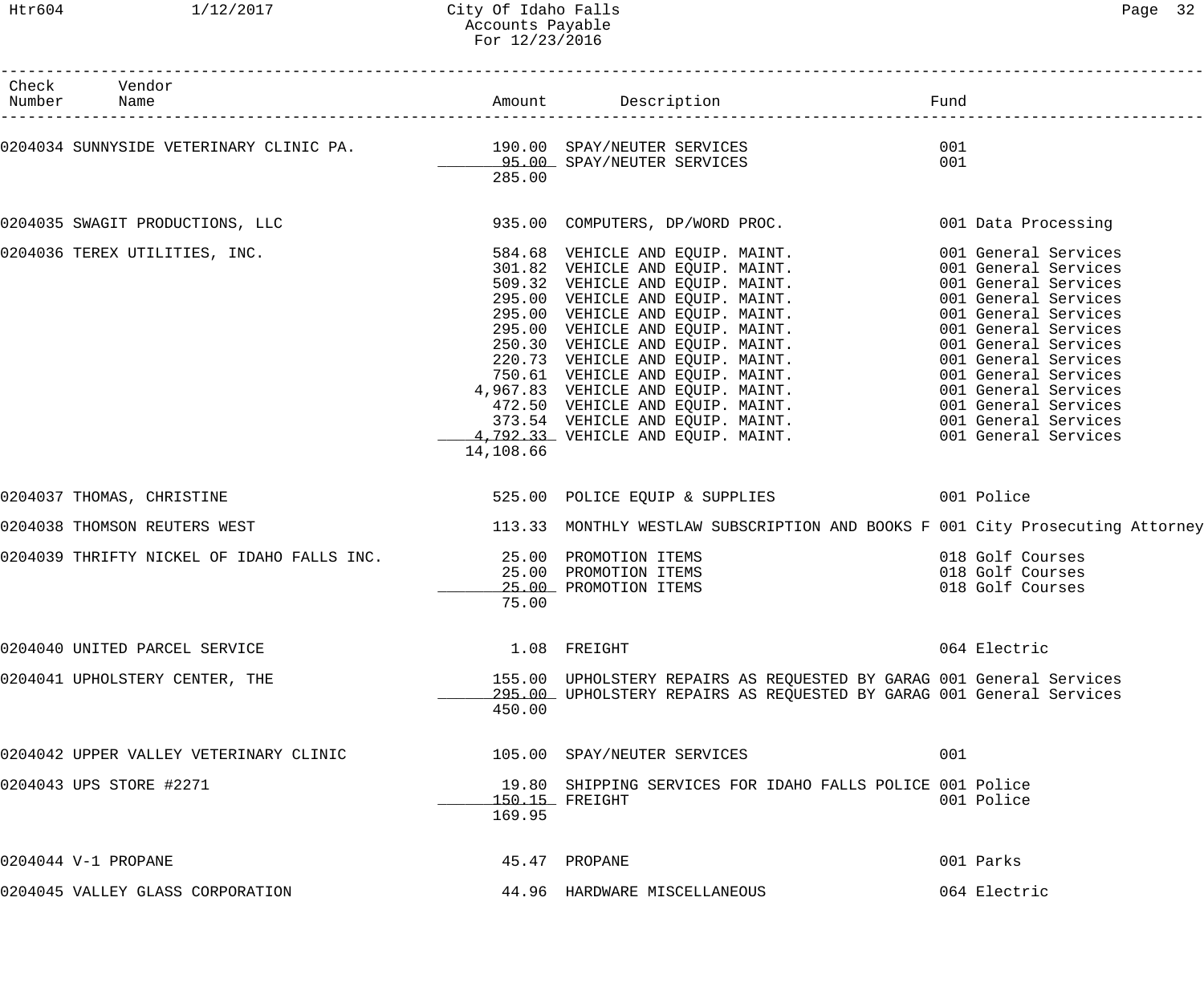| Check Vendor<br>Number Name                          |          | Amount Description                                                                                                          | Fund                                                                              |
|------------------------------------------------------|----------|-----------------------------------------------------------------------------------------------------------------------------|-----------------------------------------------------------------------------------|
| 0204046 VERNON STEEL, INC.                           |          | 117.72 FABRICATION MATERIAL/NEW                                                                                             | 064 Electric                                                                      |
| 0204047 WALDRON, JEFFERY P.                          |          | 300.00 CONTRACTED OFFICIALS                                                                                                 | 011 Recreation                                                                    |
| 0204048 WAXIE SANITARY SUPPLY                        | 1,277.08 | 115.64 SQUEEGEE BLADE 32"<br>72.42 FOAMING HAND SOAP<br>199.68 BATHMATE RTU DISINFECTANT<br>889.34 CUSTODIAL SUPPLIES/EQUIP | 001 General Services<br>001 General Services<br>001 General Services<br>061 Sewer |
| 0204049 WESTERN SYSTEMS, INC. 1,373.13 ELEC/IF POWER |          |                                                                                                                             | 064 Electric                                                                      |
| 0204050 WHEELER, COREY                               |          | 300.00 CONTRACTED OFFICIALS                                                                                                 | 011 Recreation                                                                    |
| 0204051 WILLIAMS, TOM                                |          | 279.00 CONTRACTED OFFICIALS                                                                                                 | 011 Recreation                                                                    |
|                                                      |          |                                                                                                                             | 001                                                                               |
| 0204053 WITTMAN ENTERPRISES, LLC                     |          | 10,373.42 MONTHLY CHARGES FOR AMBULANCE BILLING SE 063 Ambulance                                                            |                                                                                   |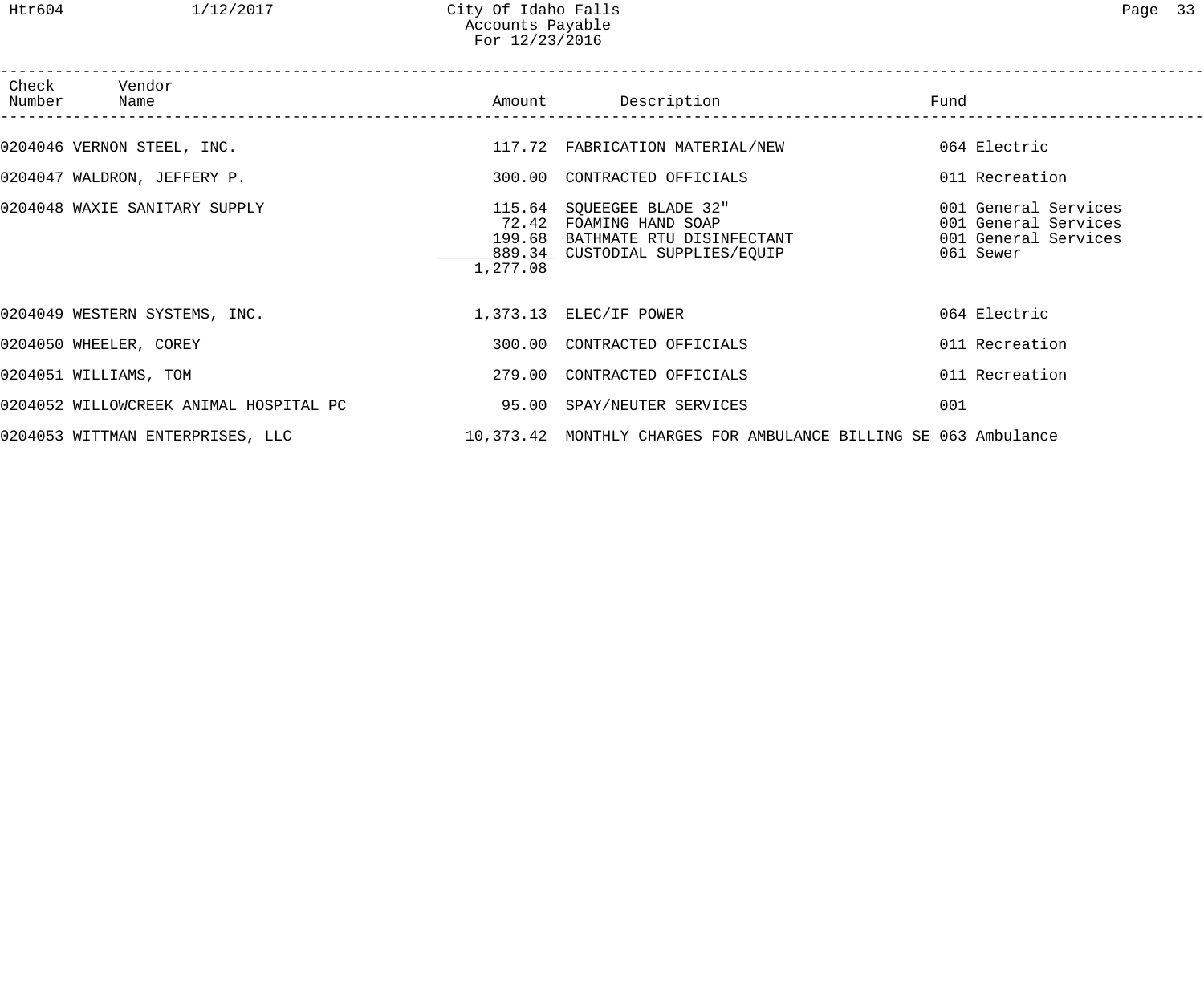| Page |  |
|------|--|
|------|--|

| Check Vendor<br>Number Name                                                                          |          |                                                                                                                                                                                                                                                                                                                                                                                                                                                                                                                                                                                                                                                                                                  |                                                  |
|------------------------------------------------------------------------------------------------------|----------|--------------------------------------------------------------------------------------------------------------------------------------------------------------------------------------------------------------------------------------------------------------------------------------------------------------------------------------------------------------------------------------------------------------------------------------------------------------------------------------------------------------------------------------------------------------------------------------------------------------------------------------------------------------------------------------------------|--------------------------------------------------|
| 0204054 A-1 RENTAL, INC.                                                                             |          | 65.00 PORT-A-POTTY SERVICE FOR SAND CREEK GOLF 018 Golf Courses                                                                                                                                                                                                                                                                                                                                                                                                                                                                                                                                                                                                                                  |                                                  |
| 0204055 ACUSHNET COMPANY                                                                             |          | 330.20 INVENTORY AS REQUESTED BY SANDCREEK GOLF 018 Golf Courses                                                                                                                                                                                                                                                                                                                                                                                                                                                                                                                                                                                                                                 |                                                  |
| 0204056 ALL AMERICAN SPORTS                                                                          |          | 93.00 EMPLOYEE UNIFORM ITEMS                                                                                                                                                                                                                                                                                                                                                                                                                                                                                                                                                                                                                                                                     | 001 Parks                                        |
| 0204057 ALLIED BUSINESS SOLUTIONS                                                                    |          | 108.29 MAINTENANCE CONTRACT-EQ                                                                                                                                                                                                                                                                                                                                                                                                                                                                                                                                                                                                                                                                   | 001 Treasurer                                    |
| 0204058 ALPHAGRAPHICS OF IDAHO FALLS                                                                 |          | 251.00 PRINTING                                                                                                                                                                                                                                                                                                                                                                                                                                                                                                                                                                                                                                                                                  | 001 City Prosecuting Attorney                    |
| 0204059 ALSCO (AMERICAN LINEN DIV)            576.00 CLOTHING & APPAREL<br>225.20 CLOTHING & APPAREL | 1,023.68 | 40.93 LAUNDRY SERVICE/MATS FOR CITY BUILDINGS 001 General Services<br>21.35 LAUNDRY SERVICE/MATS FOR CITY BUILDINGS 001 General Services<br>3.60 LAUNDRY SERVICE/MATS FOR CITY BUILDINGS 001 General Services<br>3.60 LAUNDRY SERVICE/MATS FOR CITY BUILDINGS 001 General Services<br>21.35 LAUNDRY SERVICE/MATS FOR CITY BUILDINGS 001 General Services<br>3.60 LAUNDRY SERVICE/MATS FOR CITY BUILDINGS 001 General Services<br>37.38 LAUNDRY SERVICE/MATS FOR CITY BUILDINGS 001 General Services<br>3.25 LAUNDRY SERVICE/MATS FOR CITY BUILDINGS 001 General Services<br>40.94 LAUNDRY SERVICES AS REQUESTED - SEWER DI 061 Sewer<br>46.48 LAUNDRY SERVICES AS REQUESTED - SEWER DI 061 Sewer | 001 Parks<br>001 Parks                           |
| 0204060 AMAZON.COM - CITY PURCHASES                                                                  | 188.99   | 94.99 AQUATIC/WATER PRODUCTS 011 Recreation<br>94.99 EQUIPMENT-LRG & TURF 011 Recreation<br>94.99 AQUATIC/WATER PRODUCTS 011 Recreation<br>94.00 THEATRICAL EQUIPMENT 011 Recreation                                                                                                                                                                                                                                                                                                                                                                                                                                                                                                             |                                                  |
| 0204061 AMERICAN ASSOC OF AIRPORT EXEC                                                               |          | 275.00 MEMBERSHIPS                                                                                                                                                                                                                                                                                                                                                                                                                                                                                                                                                                                                                                                                               | 060 Airport                                      |
| 0204062 AMERIGAS PROPANE                                                                             | 183.00   | 105.75 PROPANE<br>77.25 PROPANE                                                                                                                                                                                                                                                                                                                                                                                                                                                                                                                                                                                                                                                                  | 001 Cemeteries<br>001 Parks                      |
| 0204063 AMMON VETERINARY HOSPITAL                                                                    |          | 435.00 SPAY/NEUTER SERVICES                                                                                                                                                                                                                                                                                                                                                                                                                                                                                                                                                                                                                                                                      | 001                                              |
| 0204064 ANDRUS DEANNA REVOCABLE TRUST                                                                |          | 500.00 OPTION EASEMENT EXPA 17TH                                                                                                                                                                                                                                                                                                                                                                                                                                                                                                                                                                                                                                                                 | 064 Electric                                     |
| 0204065 ANIXTER INC.                                                                                 |          | 801.00 TOOLS, HAND POWER/NONPOWER                                                                                                                                                                                                                                                                                                                                                                                                                                                                                                                                                                                                                                                                | 064 Electric                                     |
| 0204066 ANN M. BURKS                                                                                 |          | 500.00 OPTION EASEMENT EXPA 17TH                                                                                                                                                                                                                                                                                                                                                                                                                                                                                                                                                                                                                                                                 | 064 Electric                                     |
| 0204067 ASSOCIATION OF ZOOS & AQUARIUMS                                                              |          | 195.00 MEMBERSHIPS<br>195.00 MEMBERSHIPS<br>195.00 MEMBERSHIPS<br>195.00 MEMBERSHIPS                                                                                                                                                                                                                                                                                                                                                                                                                                                                                                                                                                                                             | 001 Parks<br>001 Parks<br>001 Parks<br>001 Parks |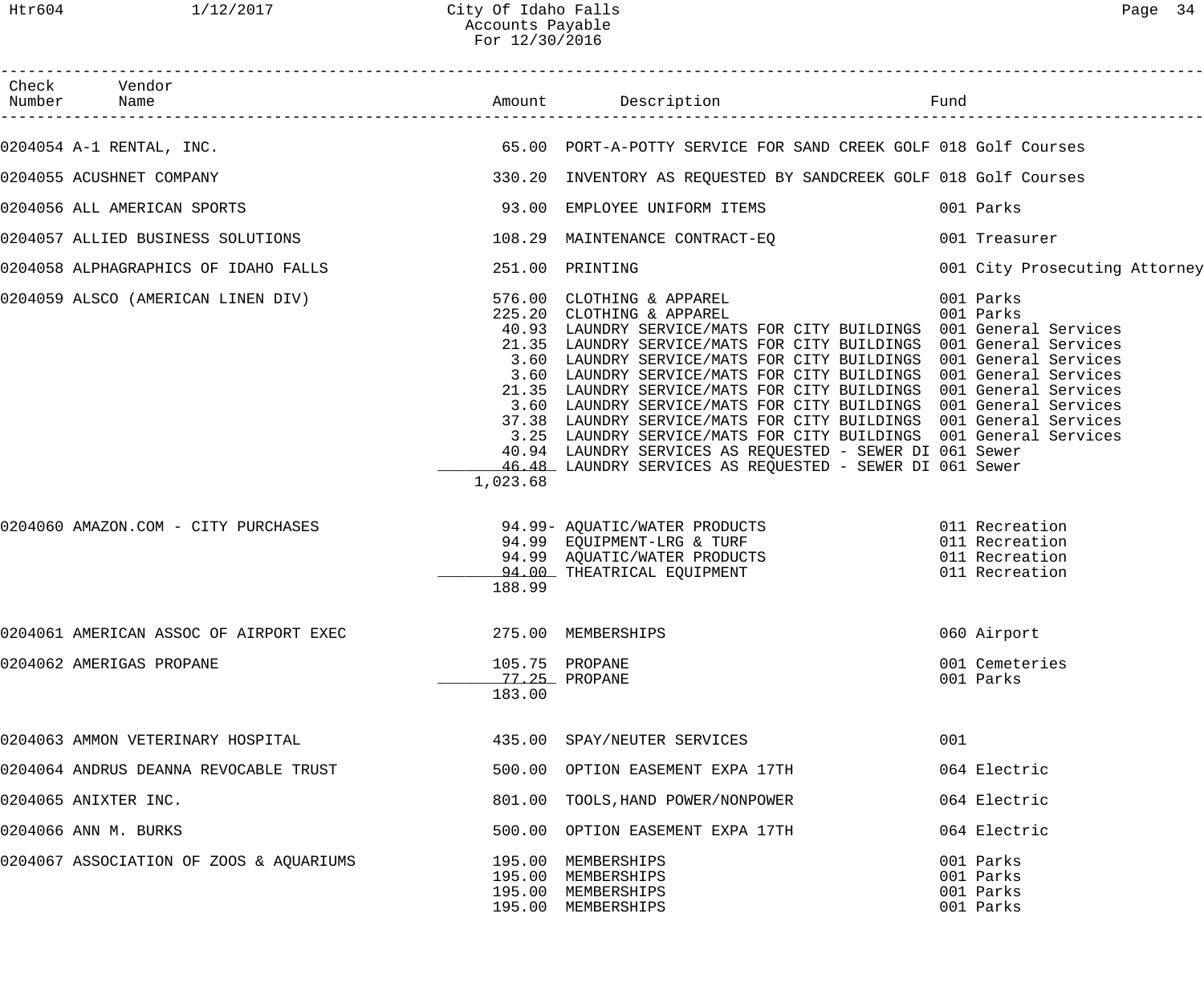#### Htr604 1/12/2017 City Of Idaho Falls Page 35 Accounts Payable For 12/30/2016

| Check Vendor<br>Number Name                 |          | L<br>.__________________________                                                                                                                                                                                                                                                            | Fund                                                                                         |
|---------------------------------------------|----------|---------------------------------------------------------------------------------------------------------------------------------------------------------------------------------------------------------------------------------------------------------------------------------------------|----------------------------------------------------------------------------------------------|
|                                             | 780.00   |                                                                                                                                                                                                                                                                                             |                                                                                              |
|                                             |          |                                                                                                                                                                                                                                                                                             | 061 Water                                                                                    |
| 0204069 BONNEVILLE COUNTY                   |          | 154.00 LICENSES/NOVEMBER 2016                                                                                                                                                                                                                                                               | 001                                                                                          |
| 0204070 BONNEVILLE INDUSTRIAL SUPPLY        | 273.53   | 134.27 3/4" SS BANDING<br>14.42 IRW RED AVIATION SNIP<br>124.84 CRA 3/8 DRIVE SAE SOCKET                                                                                                                                                                                                    | 001 Public Works Engineering<br>001 Public Works Engineering<br>001 Public Works Engineering |
| 0204071 BOY SCOUTS OF AMERICA               |          | 568.00 SUBSCRIPTIONS                                                                                                                                                                                                                                                                        | 001 Fire                                                                                     |
| 0204072 BRADY INDUSTRIES LLC                |          | 3.31 CUSTODIAL SUPPLIES/EQUIP                                                                                                                                                                                                                                                               | 064 Electric                                                                                 |
| 0204073 BRAUN NORTHWEST, INC.               |          | 285.16 EQ REPAIR AND MAINT                                                                                                                                                                                                                                                                  | 001 General Services                                                                         |
| 0204074 BRIAN GRAY AND CATHERINE J GRAY     |          | 500.00 OPTION EASEMENT EXPA 17TH                                                                                                                                                                                                                                                            | 064 Electric                                                                                 |
| 0204075 BRIDGESTONE GOLF, INC.              |          | 747.41 INVENTORY AS REQUESTED BY PINECREST GOLF 018 Golf Courses                                                                                                                                                                                                                            |                                                                                              |
| 0204076 BROADWAY FORD, INC.                 | 1,468.30 | 456.34 PARTS AND MINOR SUBLET REPAIRS AS REQUES 001 General Services<br>37.04 PARTS AND MINOR SUBLET REPAIRS AS REQUES 001 General Services<br>743.60 PARTS AND MINOR SUBLET REPAIRS AS REQUES 001 General Services<br>231.32 PARTS AND MINOR SUBLET REPAIRS AS REQUES 001 General Services |                                                                                              |
| 0204077 BYU - IDAHO                         |          | 400.00 YOUTH SCHOLARSHIP/2016 64 Electric                                                                                                                                                                                                                                                   |                                                                                              |
| 0204078 CABLE ONE, INC.                     |          | 380.30 INTERNET FOR THE IDAHO FALLS PUBLIC LIBR 012 Library                                                                                                                                                                                                                                 |                                                                                              |
| 0204079 CALIFORNIA CONTRACTORS SUPPLIES INC |          | 165.00 TOOLS, HAND POWER/NONPOWER                                                                                                                                                                                                                                                           | 060 Airport                                                                                  |
| 0204080 CALLAWAY GOLF SALES COMPANY         | 461.66   | 87.98 INVENTORY AS REQUESTED BY PINECREST GOLF 018 Golf Courses<br>373.68 INVENTORY AS REQUESTED BY SANDCREEK GOLF 018 Golf Courses                                                                                                                                                         |                                                                                              |
| 0204081 CLASSY THREADS                      | 777.50   | 680.00 CLOTHING & APPAREL<br><u>97.50</u> POLICE EQUIP & SUPPLIES                                                                                                                                                                                                                           | 001 Planning & Building<br>001 Police                                                        |
| 0204082 CLIMA-TECH CORPORATION              | 630.71   | 25.71 AIR CONDITIONING/HEATING<br>605.00 AIR CONDITIONING/HEATING                                                                                                                                                                                                                           | 001 General Services<br>001 General Services                                                 |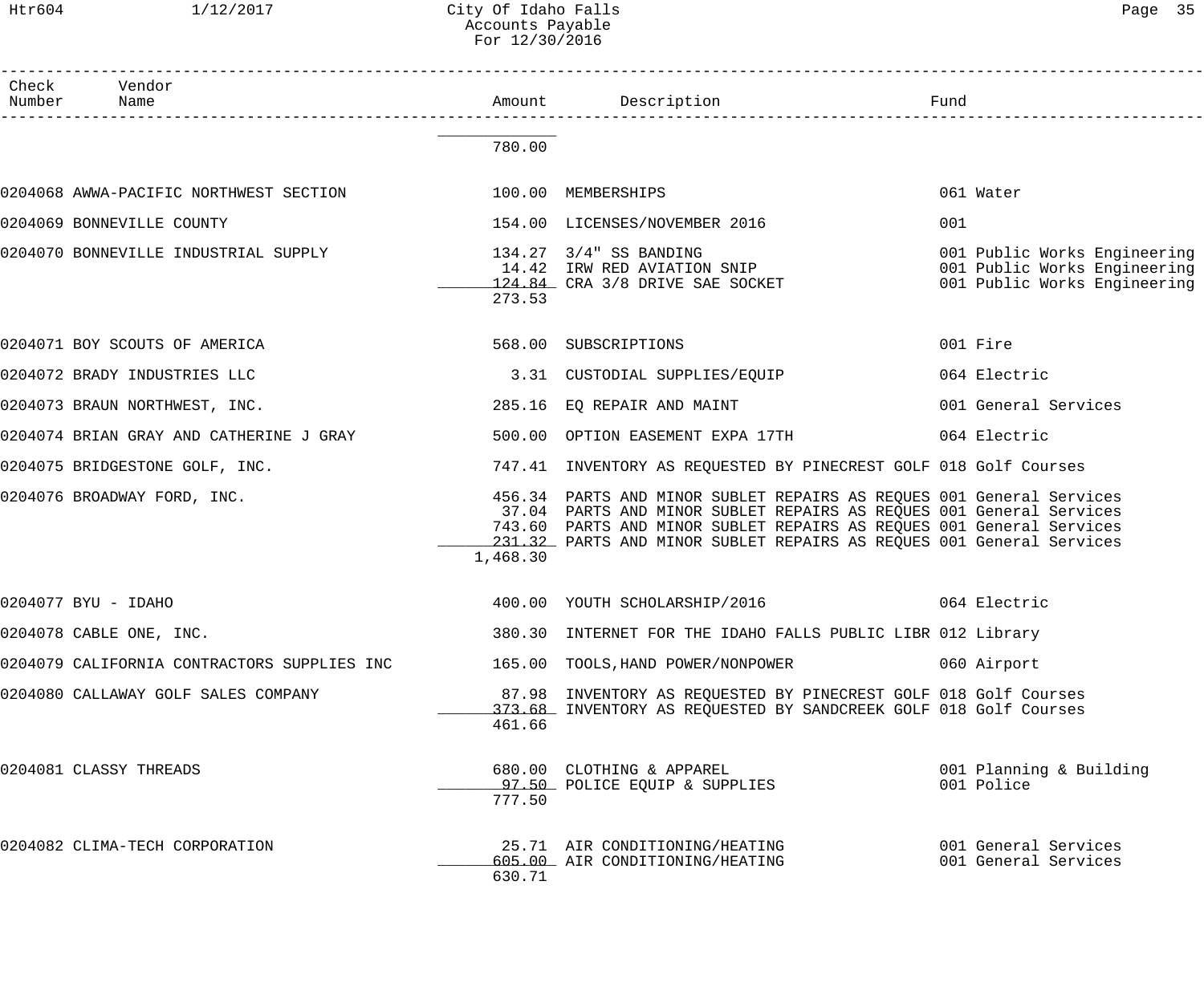| Page |  |
|------|--|
|------|--|

| Check Vendor<br>Number Name                                  |          |                                                                                                                                                                                                                                                                                                                                                                                                                                                                                                                                                                                                              |              |
|--------------------------------------------------------------|----------|--------------------------------------------------------------------------------------------------------------------------------------------------------------------------------------------------------------------------------------------------------------------------------------------------------------------------------------------------------------------------------------------------------------------------------------------------------------------------------------------------------------------------------------------------------------------------------------------------------------|--------------|
|                                                              |          |                                                                                                                                                                                                                                                                                                                                                                                                                                                                                                                                                                                                              |              |
|                                                              |          | 0204084 DAVIDSON TITLES, INC. THE CONTROLL STATE SERVICE SERVICE OF MATERIALS FOR THE I.F. PUBLI 012 Library                                                                                                                                                                                                                                                                                                                                                                                                                                                                                                 |              |
| 0204085 DC ELECTRIC, INC.                                    |          | 16,347.50 AIRPORT MAINTENANCE 6 060 Airport                                                                                                                                                                                                                                                                                                                                                                                                                                                                                                                                                                  |              |
| 0204086 DEANNA ANDRUS                                        |          | 500.00 OPTION EASEMENT EXPA 17TH 664 Electric                                                                                                                                                                                                                                                                                                                                                                                                                                                                                                                                                                |              |
|                                                              |          |                                                                                                                                                                                                                                                                                                                                                                                                                                                                                                                                                                                                              |              |
|                                                              | 60.75    | 0204088 DIRECT AUTOMOTIVE DISTRIBUTING <b>1990 SECOLUTE SECULS ENGLISHED BY</b> THE EQUIPMENT MAIN 001 General Services<br>8.64 PARTS AS REQUESTED BY THE EQUIPMENT MAIN 001 General Services                                                                                                                                                                                                                                                                                                                                                                                                                |              |
| 0204089 DISH NETWORK                                         |          | 131.03 MONTHLY CABLE BILLS FOR THE AIRPORT 060 Airport                                                                                                                                                                                                                                                                                                                                                                                                                                                                                                                                                       |              |
| 0204090 DMC SALES & SUPPLY, INC. $594.00$ FUEL AND ADDITIVES |          |                                                                                                                                                                                                                                                                                                                                                                                                                                                                                                                                                                                                              | 001          |
| 0204091 DYNA SYSTEMS                                         |          | 1,632.41 AIRPORT MAINTENANCE                                                                                                                                                                                                                                                                                                                                                                                                                                                                                                                                                                                 | 060 Airport  |
|                                                              |          |                                                                                                                                                                                                                                                                                                                                                                                                                                                                                                                                                                                                              |              |
|                                                              | 2,161.50 | 0204093 ENERGY LABORATORIES, INC.                        170.00 LABORATORY ANALYSIS AT WASTEWATER TREATM 061 Sewer<br>100.00 LABORATORY ANALYSIS AT WASTEWATER TREATM 061 Sewer<br>170.00 LABORATORY ANALYSIS AT WASTEWATER TREATM 061 Sewer<br>75.00 LABORATORY ANALYSIS AT WASTEWATER TREATM 061 Sewer<br>226.50 LABORATORY ANALYSIS AT WASTEWATER TREATM 061 Sewer<br>330.00 LABORATORY ANALYSIS FOR WATER SAMPLES<br>510.00 LABORATORY ANALYSIS AT WASTEWATER TREATM 061 Sewer<br>255.00 LABORATORY ANALYSIS AT WASTEWATER TREATM 061 Sewer<br>325.00 LABORATORY ANALYSIS AT WASTEWATER TREATM 061 Sewer | 061 Water    |
| 0204094 EVCO HOUSE OF HOSE - IDAHO                           | 967.51   | 19.87 PARTS AS REQUESTED BY THE EQUIPMENT MAIN 001 General Services<br>133.02 PARTS AS REQUESTED BY THE EQUIPMENT MAIN 001 General Services<br>127.98 PARTS AS REQUESTED BY THE EQUIPMENT MAIN 001 General Services<br>217.03 PARTS AS REQUESTED BY THE EQUIPMENT MAIN 001 General Services<br>60.04 PARTS AS REQUESTED BY THE EQUIPMENT MAIN 001 General Services<br>29.99 PARTS AS REQUESTED BY THE EQUIPMENT MAIN 001 General Services<br>10.36 PARTS AS REQUESTED BY THE EQUIPMENT MAIN 001 General Services<br>369.22 ELECTRIC VALVE                                                                    | 010 Streets  |
| 0204095 FALL RIVER RURAL ELECT. CO-OP                        |          | 400.00 TRAINING-PERSONNEL                                                                                                                                                                                                                                                                                                                                                                                                                                                                                                                                                                                    | 064 Electric |
| 0204096 FALLS PLUMBING SUPPLY, INC.                          |          | 33.77 MISCELLANEOUS PLUMBING SUPPLIES FOR BLDG 001 General Services<br>116.69 MISCELLANEOUS PLUMBING SUPPLIES FOR BLDG 001 General Services<br>5.27 MISCELLANEOUS PLUMBING SUPPLIES FOR BLDG 001 General Services                                                                                                                                                                                                                                                                                                                                                                                            |              |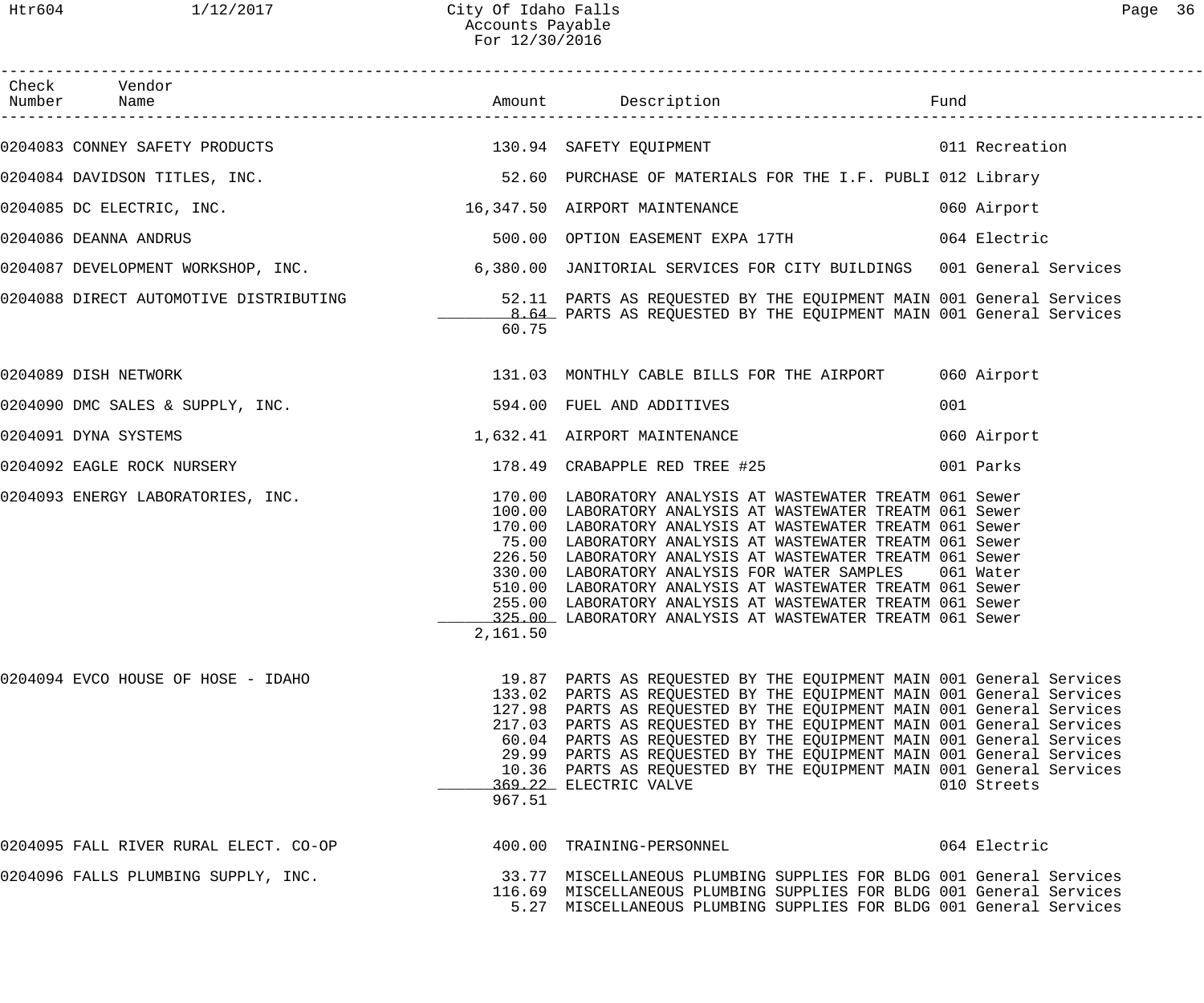#### Htr604 1/12/2017 City Of Idaho Falls Page 37 Accounts Payable For 12/30/2016

| Check Vendor<br>Number Name        |          | Amount Description                                                                                                                                                                                                                                                                                                                                                                                                                                                                                                                                                                                                                                                                                                                    | Fund                                                                                                                                                                                                                                                           |
|------------------------------------|----------|---------------------------------------------------------------------------------------------------------------------------------------------------------------------------------------------------------------------------------------------------------------------------------------------------------------------------------------------------------------------------------------------------------------------------------------------------------------------------------------------------------------------------------------------------------------------------------------------------------------------------------------------------------------------------------------------------------------------------------------|----------------------------------------------------------------------------------------------------------------------------------------------------------------------------------------------------------------------------------------------------------------|
|                                    | 784.30   | 326.36 MISCELLANEOUS PLUMBING SUPPLIES FOR BLDG 001 General Services<br>268.81 MISCELLANEOUS PLUMBING SUPPLIES FOR BLDG 001 General Services<br>10.30 MISCELLANEOUS PLUMBING SUPPLIES FOR BLDG 001 General Services<br>268.81- MISCELLANEOUS PLUMBING SUPPLIES FOR BLDG 001 General Services<br>69.20 MISCELLANEOUS PLUMBING SUPPLIES FOR BLDG 001 General Services<br>4.04 MISCELLANEOUS PLUMBING SUPPLIES FOR BLDG 001 General Services<br>82.76 MISCELLANEOUS PLUMBING SUPPLIES FOR BLDG 001 General Services<br>66.68 MISCELLANEOUS PLUMBING SUPPLIES FOR BLDG 001 General Services<br>75.66 MISCELLANEOUS PLUMBING SUPPLIES FOR BLDG 001 General Services<br>91.56 MISCELLANEOUS PLUMBING SUPPLIES FOR BLDG 001 General Services |                                                                                                                                                                                                                                                                |
|                                    |          | 0204097 FARONICS TECHNOLOGIES USA INC. 1,350.00 COMPUTERS, DP/WORD PROC. 012 Library                                                                                                                                                                                                                                                                                                                                                                                                                                                                                                                                                                                                                                                  |                                                                                                                                                                                                                                                                |
| 0204098 FIRST RESPONDERS           | 295.65   | 11.90 ALTERATIONS AND/OR EMBROIDERY TO POLICE 001 Police<br>283.75 SERVICES/MISCELLANEOUS                                                                                                                                                                                                                                                                                                                                                                                                                                                                                                                                                                                                                                             | 001 Fire                                                                                                                                                                                                                                                       |
| 0204099 FIRST STREET WELDING, INC. | 1,178.25 | 317.00 PARTS AND MINOR SUBLET REPAIRS AS REQUES 001 General Services<br>111.45 PARTS AND MINOR SUBLET REPAIRS AS REQUES 001 General Services<br>140.00 HANDHELD CONTROL V SMARTT 6001 Parks<br>164.00 CUTTING EDGE BLADE 7 1/2<br>222.90 PARTS AND MINOR SUBLET REPAIRS AS REQUES 001 General Services<br>222.90 PARTS AND MINOR SUBLET REPAIRS AS REQUES 001 General Services                                                                                                                                                                                                                                                                                                                                                        | 001 Parks                                                                                                                                                                                                                                                      |
| 0204100 FLEETPRIDE, INC.           |          | 81.74 PARTS AS REQUESTED BY THE EQUIPMENT MAIN 001 General Services<br>122.40 PARTS AS REQUESTED BY THE EQUIPMENT MAIN 001 General Services<br>204.14                                                                                                                                                                                                                                                                                                                                                                                                                                                                                                                                                                                 |                                                                                                                                                                                                                                                                |
| 0204101 FREMONT TELECOM CO.        |          | 40.36 BILLED LINES FOR 12-21-16<br>40.36 BILLED LINES FOR 12-21-16<br>41.01 BILLED LINES FOR 12-21-16<br>40.36 BILLED LINES FOR 12-21-16<br>37.66 BILLED LINES FOR 12-21-16<br>40.36 BILLED LINES FOR 12-21-16<br>40.50 BILLED LINES FOR 12-21-16<br>40.36 BILLED LINES FOR 12-21-16<br>37.66 BILLED LINES FOR 12-21-16<br>40.42 BILLED LINES FOR 12-21-16<br>37.66 BILLED LINES FOR 12-21-16<br>37.66 BILLED LINES FOR 12-21-16<br>40.36 BILLED LINES FOR 12-21-16<br>40.36 BILLED LINES FOR 12-21-16<br>40.36 BILLED LINES FOR 12-21-16<br>40.36 BILLED LINES FOR 12-21-16                                                                                                                                                          | 001 General Services<br>001 Police<br>001 Police<br>001 Police<br>001 Parks<br>001 Parks<br>001 Parks<br>001 Parks<br>001 Parks<br>001 Cemeteries<br>011 Recreation<br>018 Golf Courses<br>018 Golf Courses<br>018 Golf Courses<br>060 Airport<br>064 Electric |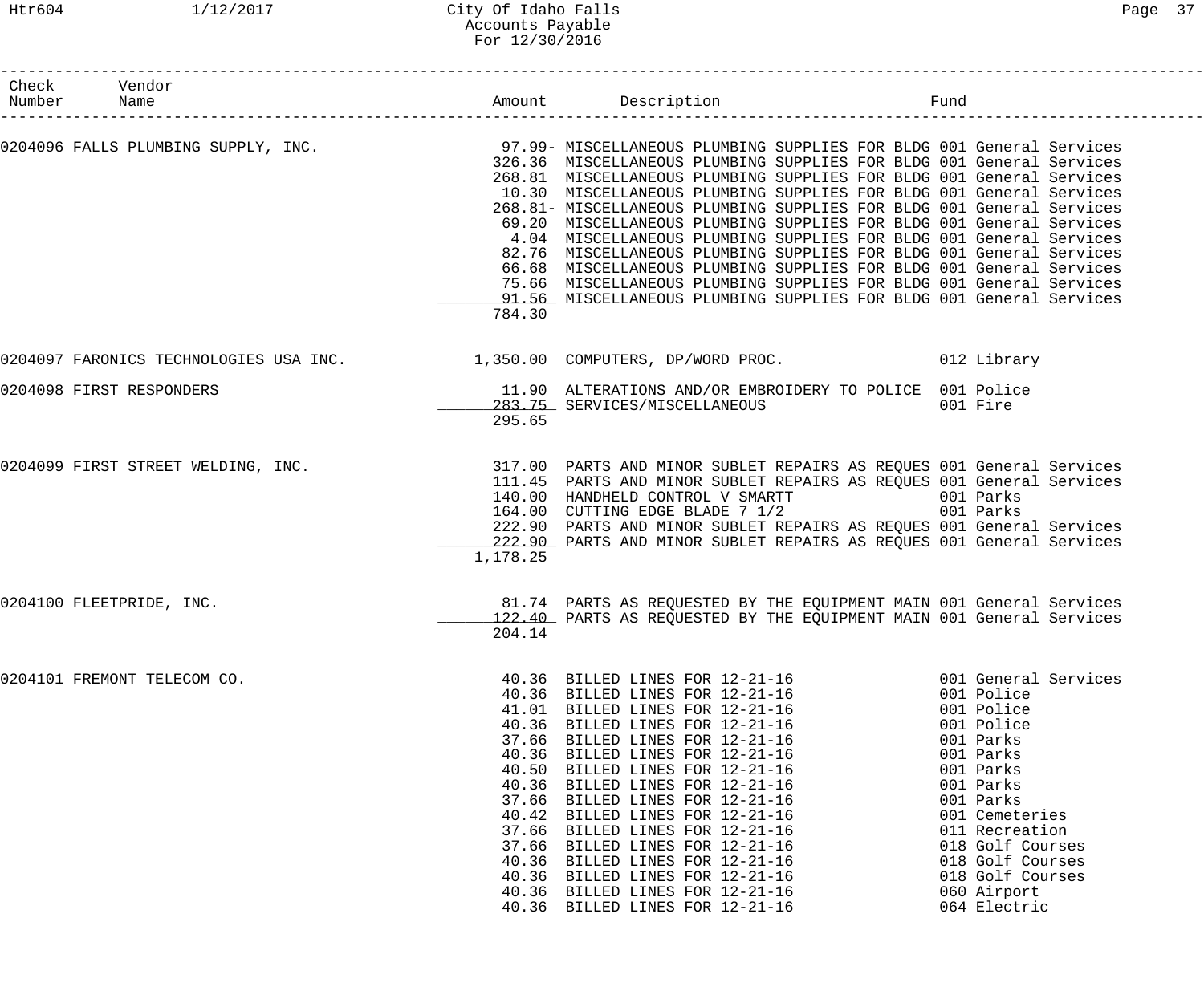#### Htr604 1/12/2017 City Of Idaho Falls Page 38 Accounts Payable For 12/30/2016

| Check Vendor<br>Number Name                        |                  |                                                                                                                                                                                                                                                                                                                                                                     | Fund                          |
|----------------------------------------------------|------------------|---------------------------------------------------------------------------------------------------------------------------------------------------------------------------------------------------------------------------------------------------------------------------------------------------------------------------------------------------------------------|-------------------------------|
| 0204101 FREMONT TELECOM CO.                        | 756.89           | 40.36 BILLED LINES FOR 12-21-16 064 Electric<br>40.36 BILLED LINES FOR 12-21-16 064 Electric<br>40.36 BILLED LINES FOR 12-21-16 064 Electric                                                                                                                                                                                                                        |                               |
| 0204102 HARBOR FREIGHT - STORE #332 72.94 FITTINGS |                  |                                                                                                                                                                                                                                                                                                                                                                     | 061 Water                     |
| 0204103 HARRIS PUBLISHING                          | 600.00           | 200.00 PROMOTION ITEMS<br>400.00 ELEC/IF POWER                                                                                                                                                                                                                                                                                                                      | 001 Parks<br>064 Electric     |
| 0204104 HARROP POST AND POLE, LLC                  | 4,661.25 FENCING |                                                                                                                                                                                                                                                                                                                                                                     | 001 Parks                     |
| 0204105 HENDRICKSONS TOWING, INC.                  | 250.00           | 125.00 TOW SERVICE - CITY VEHICLES AS REQUESTED 001 General Services<br>125.00 TOW SERVICE - CITY VEHICLES AS REQUESTED 001 General Services                                                                                                                                                                                                                        |                               |
|                                                    |                  | 0204106 HOLDEN, KIDWELL, HAHN & CRAPO 3,055.08 PROFESSIONAL/PERSONAL SRV 061 Water                                                                                                                                                                                                                                                                                  |                               |
| 0204107 HOME DEPOT                                 |                  | 498.11 SNOW BLOWER                                                                                                                                                                                                                                                                                                                                                  | 001 Cemeteries                |
| 0204108 HOWARD EQUIPMENT & SUPPLY                  | 1,576.48         | 231.14 PURCHASE OF ANIMAL FOOD AND SUPPLIES FOR 001 Parks<br>1,345.34 PURCHASE OF ANIMAL FOOD AND SUPPLIES FOR 001 Parks                                                                                                                                                                                                                                            |                               |
| 0204109 HUGHES FIRE EQUIPMENT, INC.                | 1,216.78         | 290.50 PARTS AS REQUESTED BY THE EQUIPMENT MAIN 001 General Services<br>59.27 PARTS AS REQUESTED BY THE EQUIPMENT MAIN 001 General Services<br>783.60 PARTS AS REQUESTED BY THE EQUIPMENT MAIN 001 General Services<br>219.16 PARTS AS REQUESTED BY THE EQUIPMENT MAIN 001 General Services<br>135.75 PARTS AS REQUESTED BY THE EQUIPMENT MAIN 001 General Services |                               |
| 0204110 ID PROSECUTING ATTORNEYS ASSOC             |                  | 600.00 MEMBERSHIPS                                                                                                                                                                                                                                                                                                                                                  | 001 City Prosecuting Attorney |
| 0204111 IDAHO ASSOC OF BLDG OFFICIALS              |                  | 160.00 MEMBERSHIPS                                                                                                                                                                                                                                                                                                                                                  | 001 Fire                      |
| 0204112 IDAHO BUREAU OF OCCUPATIONAL LICENS        | 120.00           | 30.00 LICENSE/REGISTRATION RENEWAL FOR SEWER E 061 Sewer<br>30.00 LICENSE/REGISTRATION RENEWAL FOR SEWER E 061 Sewer<br>30.00 LICENSE/REGISTRATION RENEWAL FOR SEWER E 061 Sewer<br>30.00 LICENSE/REGISTRATION RENEWAL FOR SEWER E 061 Sewer                                                                                                                        |                               |
| 0204113 IDAHO FALLS ARTS COUNCIL                   | 35,000.00        | 5,000.00 MANAGEMENT SERVICES FOR THE CIVIC AUDITO 001 General Services<br>30,000.00 MISCELLANEOUS PRODUCTS                                                                                                                                                                                                                                                          | 001 Council                   |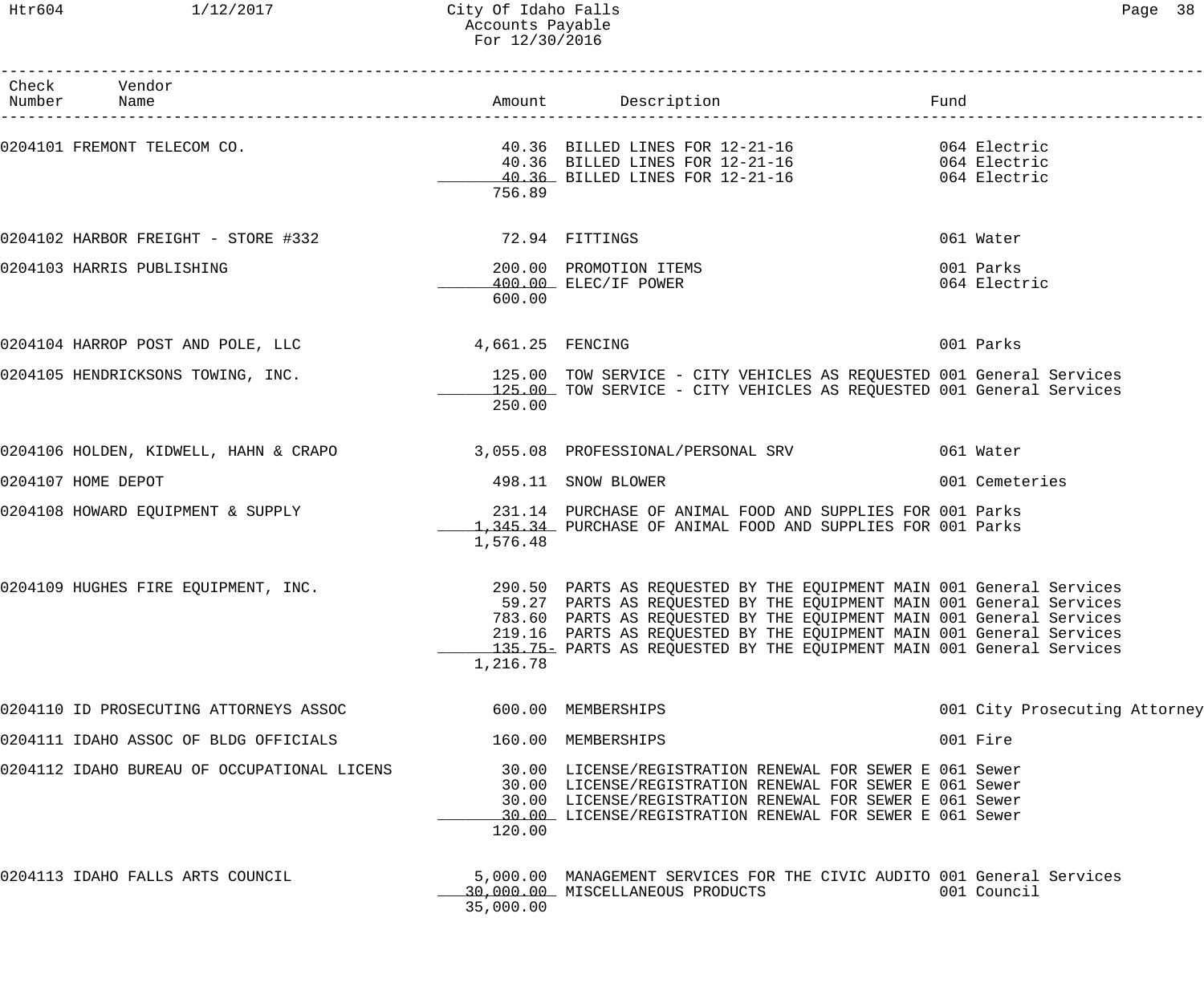## Accounts Payable

| Htr604          | 1/12/2017                                                                    | City Of Idaho Falls<br>Accounts Payable<br>For 12/30/2016 |                                                                                                                                                                                                                     | Page 39                                                                               |  |
|-----------------|------------------------------------------------------------------------------|-----------------------------------------------------------|---------------------------------------------------------------------------------------------------------------------------------------------------------------------------------------------------------------------|---------------------------------------------------------------------------------------|--|
| Check<br>Number | Vendor<br>Name                                                               |                                                           | Amount Description                                                                                                                                                                                                  | Fund                                                                                  |  |
|                 |                                                                              |                                                           | __________________________                                                                                                                                                                                          |                                                                                       |  |
|                 | 0204114 IDAHO FALLS CHAMBER OF COMMERCE 7,500.00 MISCELLANEOUS PRODUCTS      | 7,750.00                                                  | 250.00 PROMOTION ITEMS                                                                                                                                                                                              | 001 Council<br>060 Airport                                                            |  |
|                 |                                                                              |                                                           |                                                                                                                                                                                                                     |                                                                                       |  |
|                 | 0204115 IDAHO FALLS DOWNTOWN DEVELOPMENT CO 35,000.00 MISCELLANEOUS PRODUCTS |                                                           |                                                                                                                                                                                                                     | 016 Business Improvement Dist                                                         |  |
|                 | 0204116 IDAHO FALLS PETERBILT                                                |                                                           | 177.70 EQ REPAIR AND MAINT                                                                                                                                                                                          | 001                                                                                   |  |
|                 | 0204117 IDAHO RECREATION AND PARK ASSOCIATI                                  |                                                           | 160.00 PARKS & RECREATION MISC.                                                                                                                                                                                     | 001 Parks                                                                             |  |
|                 | 0204118 IES CUSTOM STAFFING, LLC                                             |                                                           | 673.15 SERVICES/MISCELLANEOUS                                                                                                                                                                                       | 001 Treasurer                                                                         |  |
|                 | 0204119 INFOUSA MARKETING, INC.                                              | 205.00<br>1,025.00                                        | AUDIOVISUAL/PUBLICATION<br>205.00 AUDIOVISUAL/PUBLICATION<br>205.00 AUDIOVISUAL/PUBLICATION<br>205.00 AUDIOVISUAL/PUBLICATION<br>205.00 AUDIOVISUAL/PUBLICATION                                                     | 001 City Clerk<br>001 Planning & Building<br>012 Library<br>061 Sewer<br>064 Electric |  |
|                 | 0204120 INNOVYZE, INC.                                                       | 7,500.00                                                  | 3,750.00 MAINTENANCE CONTRACT-EQ<br>3,750.00 MAINTENANCE CONTRACT-EQ                                                                                                                                                | 061 Water<br>061 Sewer                                                                |  |
|                 | 0204121 INT'L MUNICIPAL SIGNAL ASSOC.                                        |                                                           | 510.00 MEMBERSHIPS                                                                                                                                                                                                  | 064 Electric                                                                          |  |
|                 | 0204122 ITRON, INC.                                                          |                                                           | 658.03 MAINTENANCE CONTRACT-EO                                                                                                                                                                                      | 001 Treasurer                                                                         |  |
|                 | 0204123 JAMES C DIXON                                                        |                                                           | 500.00 OPTION EASEMENT EXPA 17TH                                                                                                                                                                                    | 064 Electric                                                                          |  |
|                 | 0204124 JENKINS MARKETING COMPANY                                            | 1,007.13                                                  | 782.46 INVENTORY AS REQUESTED BY PINECREST GOLF 018 Golf Courses<br>224.67 INVENTORY AS REQUESTED BY PINECREST GOLF 018 Golf Courses                                                                                |                                                                                       |  |
|                 | 0204125 JIM'S TROPHY ROOM                                                    |                                                           | 32.75 PLAQUE                                                                                                                                                                                                        | 001 Parks                                                                             |  |
|                 | 0204126 JOHN D HOLLIST/DIANE CURTIS HOLLIST                                  |                                                           | 500.00 OPTION EASEMENT EXPA 17TH                                                                                                                                                                                    | 064 Electric                                                                          |  |
|                 | 0204127 KATHLEEN WALDEN & PRESTON W WALDEN                                   |                                                           | 500.00 OPTION EASEMENT EXPA 17TH                                                                                                                                                                                    | 064 Electric                                                                          |  |
|                 | 0204129 KEY-LINE AUTOMOTIVE WAREHOUSE                                        |                                                           | 41.16 PARTS AS REQUESTED BY THE EQUIPMENT MAIN 001 General Services<br>100.07 PARTS AS REQUESTED BY THE EQUIPMENT MAIN 001 General Services<br>301.21 PARTS AS REQUESTED BY THE EQUIPMENT MAIN 001 General Services |                                                                                       |  |

19.08- PARTS AS REQUESTED BY THE EQUIPMENT MAIN 001 General Services 71.00- PARTS AS REQUESTED BY THE EQUIPMENT MAIN 001 General Services 14.54 PARTS AS REQUESTED BY THE EQUIPMENT MAIN 001 General Services 11.44- PARTS AS REQUESTED BY THE EQUIPMENT MAIN 001 General Services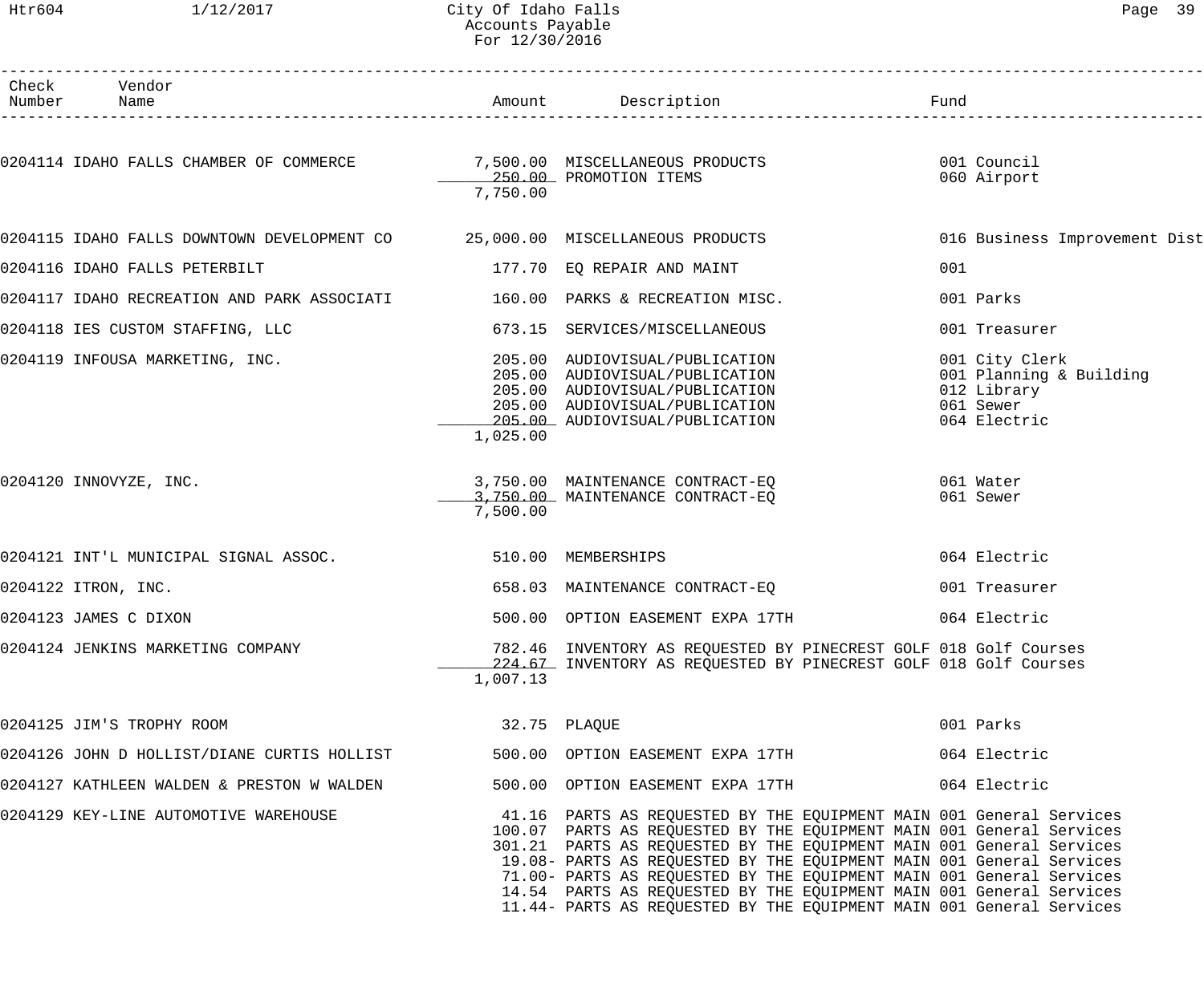| Check<br>Number Name    | Vendor                                |          |                                                                                                                                             |              |  |
|-------------------------|---------------------------------------|----------|---------------------------------------------------------------------------------------------------------------------------------------------|--------------|--|
|                         |                                       |          |                                                                                                                                             |              |  |
|                         | 0204129 KEY-LINE AUTOMOTIVE WAREHOUSE |          | 11.06 PARTS AS REQUESTED BY THE EQUIPMENT MAIN 001 General Services                                                                         |              |  |
|                         |                                       |          | 42.72 PARTS AS REQUESTED BY THE EQUIPMENT MAIN 001 General Services                                                                         |              |  |
|                         |                                       |          | 29.94 PARTS AS REQUESTED BY THE EQUIPMENT MAIN 001 General Services                                                                         |              |  |
|                         |                                       |          | 14.18 PARTS AS REQUESTED BY THE EQUIPMENT MAIN 001 General Services                                                                         |              |  |
|                         |                                       |          | 10.86 PARTS AS REQUESTED BY THE EQUIPMENT MAIN 001 General Services                                                                         |              |  |
|                         |                                       |          | 42.69 PARTS AS REQUESTED BY THE EQUIPMENT MAIN 001 General Services                                                                         |              |  |
|                         |                                       |          | 82.99 PARTS AS REQUESTED BY THE EQUIPMENT MAIN 001 General Services                                                                         |              |  |
|                         |                                       |          | 2.92 PARTS AS REQUESTED BY THE EQUIPMENT MAIN 001 General Services                                                                          |              |  |
|                         |                                       | 14.21    | PARTS AS REQUESTED BY THE EQUIPMENT MAIN 001 General Services                                                                               |              |  |
|                         |                                       |          | 25.42 PARTS AS REQUESTED BY THE EQUIPMENT MAIN 001 General Services<br>268.88 PARTS AS REQUESTED BY THE EQUIPMENT MAIN 001 General Services |              |  |
|                         |                                       |          | 6.18 PARTS AS REQUESTED BY THE EQUIPMENT MAIN 001 General Services                                                                          |              |  |
|                         |                                       |          | 30.86 PARTS AS REQUESTED BY THE EQUIPMENT MAIN 001 General Services                                                                         |              |  |
|                         |                                       |          | 17.39 PARTS AS REQUESTED BY THE EQUIPMENT MAIN 001 General Services                                                                         |              |  |
|                         |                                       |          | 74.46 PARTS AS REQUESTED BY THE EQUIPMENT MAIN 001 General Services                                                                         |              |  |
|                         |                                       |          | 47.60- PARTS AS REQUESTED BY THE EQUIPMENT MAIN 001 General Services                                                                        |              |  |
|                         |                                       |          | 3.24 PARTS AS REQUESTED BY THE EQUIPMENT MAIN 001 General Services                                                                          |              |  |
|                         |                                       |          | .62 PARTS AS REQUESTED BY THE EQUIPMENT MAIN 001 General Services                                                                           |              |  |
|                         |                                       |          | 75.62 PARTS AS REQUESTED BY THE EQUIPMENT MAIN 001 General Services                                                                         |              |  |
|                         |                                       | 9.19     | PARTS AS REQUESTED BY THE EQUIPMENT MAIN 001 General Services                                                                               |              |  |
|                         |                                       | 32.40    | PARTS AS REQUESTED BY THE EQUIPMENT MAIN 001 General Services                                                                               |              |  |
|                         |                                       |          | 72.40 PARTS AS REQUESTED BY THE EQUIPMENT MAIN 001 General Services                                                                         |              |  |
|                         |                                       |          | 40.75 PARTS AS REQUESTED BY THE EQUIPMENT MAIN 001 General Services                                                                         |              |  |
|                         |                                       |          | 142.40 PARTS AS REQUESTED BY THE EQUIPMENT MAIN 001 General Services                                                                        |              |  |
|                         |                                       |          | 61.29 PARTS AS REQUESTED BY THE EQUIPMENT MAIN 001 General Services                                                                         |              |  |
|                         |                                       |          | 6.40 PARTS AS REQUESTED BY THE EQUIPMENT MAIN 001 General Services                                                                          |              |  |
|                         |                                       | 32.40    | PARTS AS REQUESTED BY THE EQUIPMENT MAIN 001 General Services                                                                               |              |  |
|                         |                                       | 6.48     | PARTS AS REQUESTED BY THE EQUIPMENT MAIN 001 General Services                                                                               |              |  |
|                         |                                       |          | 42.62 PARTS AS REQUESTED BY THE EQUIPMENT MAIN 001 General Services                                                                         |              |  |
|                         |                                       |          | 10.73 PARTS AS REQUESTED BY THE EQUIPMENT MAIN 001 General Services                                                                         |              |  |
|                         |                                       |          | 90.07 PARTS AS REQUESTED BY THE EQUIPMENT MAIN 001 General Services                                                                         |              |  |
|                         |                                       |          | 19.12 PARTS AS REQUESTED BY THE EQUIPMENT MAIN 001 General Services<br>188.82 PARTS AS REQUESTED BY THE EQUIPMENT MAIN 001 General Services |              |  |
|                         |                                       |          | 102.71 PARTS AS REQUESTED BY THE EQUIPMENT MAIN 001 General Services                                                                        |              |  |
|                         |                                       | 1,919.88 |                                                                                                                                             |              |  |
|                         |                                       |          |                                                                                                                                             |              |  |
|                         | 0204130 KING GEORGE'S ROYAL FLUSH     |          | 149.00 MISCELLANEOUS PLUMBING SUPPLIES FOR BLDG 001 General Services                                                                        |              |  |
|                         |                                       |          | 135.00 MISCELLANEOUS PLUMBING SUPPLIES FOR BLDG 001 General Services                                                                        |              |  |
|                         |                                       |          | 164.00 MISCELLANEOUS PLUMBING SUPPLIES FOR BLDG 001 General Services                                                                        |              |  |
|                         |                                       | 448.00   |                                                                                                                                             |              |  |
| 0204131 KUEHL FARMS     |                                       |          | 3,900.00 FEED/BEDDING (ANIMALS)                                                                                                             | 001 Parks    |  |
|                         |                                       |          |                                                                                                                                             |              |  |
| 0204132 LAND VIEW, INC. |                                       |          | 5,162.30 SODUIM BISULFITE FOR WASTEWATER TREATMEN 061 Sewer                                                                                 |              |  |
| 0204133 LANDMARK SIGNS  |                                       |          | 748.08 SERVICES/MISCELLANEOUS                                                                                                               | 001 Fire     |  |
|                         | 0204134 LEWIS HAROLD ROUNDS           |          | 500.00 OPTION EASEMENT EXPA 17TH                                                                                                            | 064 Electric |  |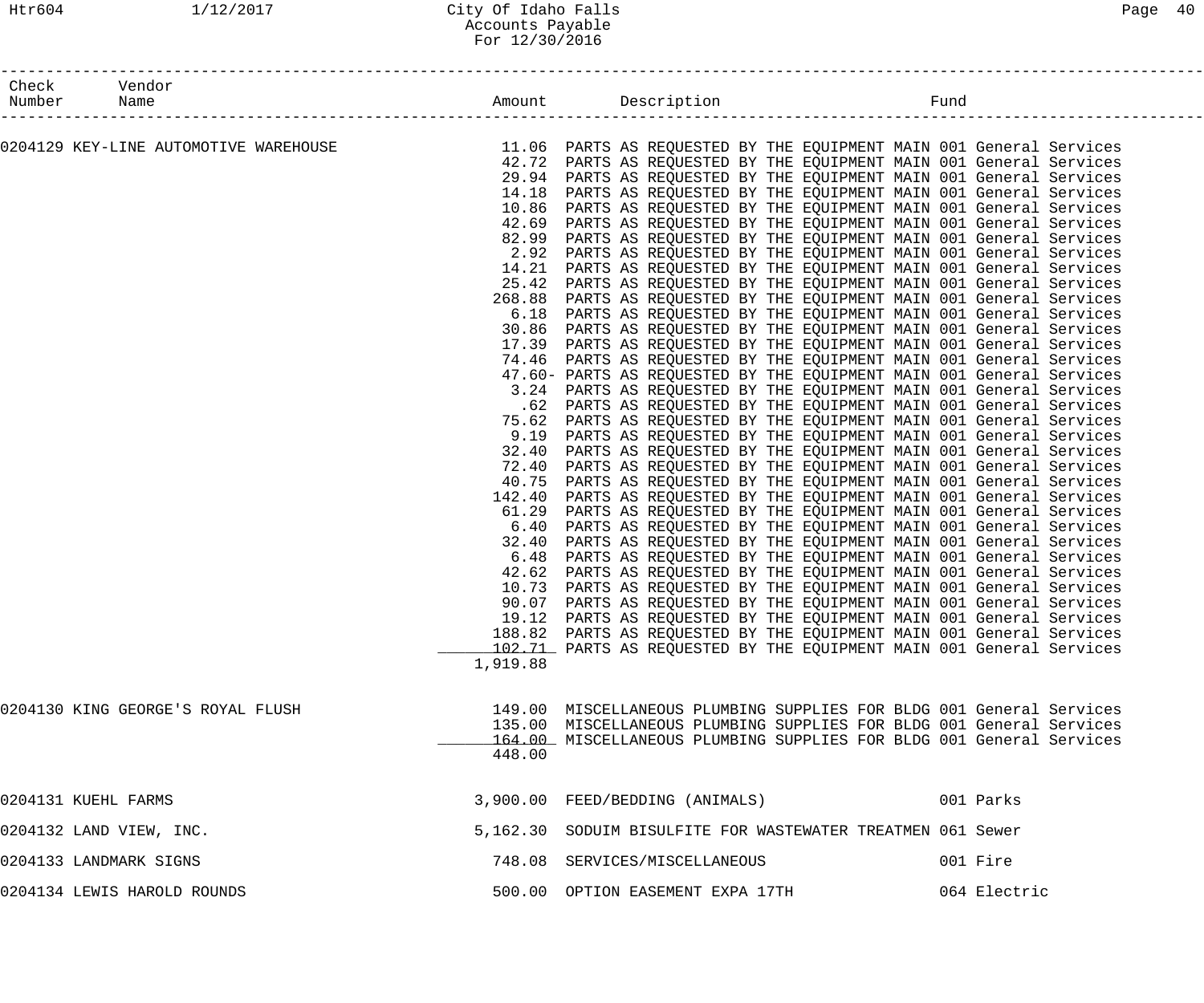| Check Vendor<br>Number Name |                 |                                                                                                                                                                                                                                                                                                                                                                                                                                                                                                                                                                                                                                                                                                                                                                                                                                                                                                                                                                                                                                                                                                                                                                                                                                                                                                                                                                                                                                                                                                                                                                                                                                                                                                                                                                                                                                                                                                                                                                                       |              |
|-----------------------------|-----------------|---------------------------------------------------------------------------------------------------------------------------------------------------------------------------------------------------------------------------------------------------------------------------------------------------------------------------------------------------------------------------------------------------------------------------------------------------------------------------------------------------------------------------------------------------------------------------------------------------------------------------------------------------------------------------------------------------------------------------------------------------------------------------------------------------------------------------------------------------------------------------------------------------------------------------------------------------------------------------------------------------------------------------------------------------------------------------------------------------------------------------------------------------------------------------------------------------------------------------------------------------------------------------------------------------------------------------------------------------------------------------------------------------------------------------------------------------------------------------------------------------------------------------------------------------------------------------------------------------------------------------------------------------------------------------------------------------------------------------------------------------------------------------------------------------------------------------------------------------------------------------------------------------------------------------------------------------------------------------------------|--------------|
|                             |                 |                                                                                                                                                                                                                                                                                                                                                                                                                                                                                                                                                                                                                                                                                                                                                                                                                                                                                                                                                                                                                                                                                                                                                                                                                                                                                                                                                                                                                                                                                                                                                                                                                                                                                                                                                                                                                                                                                                                                                                                       | 064 Electric |
| 0204136 LORI STANGER        |                 | 909.00 RFND EDUCATION TUITION 001 Treasurer                                                                                                                                                                                                                                                                                                                                                                                                                                                                                                                                                                                                                                                                                                                                                                                                                                                                                                                                                                                                                                                                                                                                                                                                                                                                                                                                                                                                                                                                                                                                                                                                                                                                                                                                                                                                                                                                                                                                           |              |
| 0204137 MEL'S LOCK & KEY    |                 | 240.00 MAKE KEYS AND REPAIR LOCKS AS REQUESTED 001 General Services                                                                                                                                                                                                                                                                                                                                                                                                                                                                                                                                                                                                                                                                                                                                                                                                                                                                                                                                                                                                                                                                                                                                                                                                                                                                                                                                                                                                                                                                                                                                                                                                                                                                                                                                                                                                                                                                                                                   |              |
|                             |                 | 0204138 MIDLAND SCIENTIFIC, INC. 631.24 LABORATORY EQUIP/MATERIAL 661 Sewer                                                                                                                                                                                                                                                                                                                                                                                                                                                                                                                                                                                                                                                                                                                                                                                                                                                                                                                                                                                                                                                                                                                                                                                                                                                                                                                                                                                                                                                                                                                                                                                                                                                                                                                                                                                                                                                                                                           |              |
| 0204139 MMIF LLC            |                 | 19.96 MISCELLANEOUS SUPPLIES AS REQUESTED BY P 001 Parks                                                                                                                                                                                                                                                                                                                                                                                                                                                                                                                                                                                                                                                                                                                                                                                                                                                                                                                                                                                                                                                                                                                                                                                                                                                                                                                                                                                                                                                                                                                                                                                                                                                                                                                                                                                                                                                                                                                              |              |
|                             |                 | 0204140 MOUNTAIN VALLEY FLOOR MATS LLC          18.40 LAUNDRY SERVICE/MATS FOR THE STREET DIVI 010 Streets                                                                                                                                                                                                                                                                                                                                                                                                                                                                                                                                                                                                                                                                                                                                                                                                                                                                                                                                                                                                                                                                                                                                                                                                                                                                                                                                                                                                                                                                                                                                                                                                                                                                                                                                                                                                                                                                            |              |
| 0204141 MUSEUM OF IDAHO     |                 | 50,000.00 MISCELLANEOUS PRODUCTS 001 Council                                                                                                                                                                                                                                                                                                                                                                                                                                                                                                                                                                                                                                                                                                                                                                                                                                                                                                                                                                                                                                                                                                                                                                                                                                                                                                                                                                                                                                                                                                                                                                                                                                                                                                                                                                                                                                                                                                                                          |              |
|                             |                 | 0204142 MUSSELMAN EQUIPMENT CO., INC. 215.73 PARTS AND MINOR SUBLET REPAIRS AS REQUES 001 General Services                                                                                                                                                                                                                                                                                                                                                                                                                                                                                                                                                                                                                                                                                                                                                                                                                                                                                                                                                                                                                                                                                                                                                                                                                                                                                                                                                                                                                                                                                                                                                                                                                                                                                                                                                                                                                                                                            |              |
| 0204143 NAPA AUTO PARTS     | 34.78<br>727.20 | 63.00 PARTS AS REQUESTED BY THE EQUIPMENT MAIN 001 General Services<br>14.62 PARTS AS REQUESTED BY THE EQUIPMENT MAIN 001 General Services<br>47.99 PARTS AS REQUESTED BY THE EQUIPMENT MAIN 001 General Services<br>104.99- PARTS AS REQUESTED BY THE EQUIPMENT MAIN 001 General Services<br>4.90 PARTS AS REQUESTED BY THE EQUIPMENT MAIN 001 General Services<br>18.29 PARTS AS REQUESTED BY THE EQUIPMENT MAIN 001 General Services<br>4.27 PARTS AS REQUESTED BY THE EQUIPMENT MAIN 001 General Services<br>16.71 PARTS AS REQUESTED BY THE EQUIPMENT MAIN 001 General Services<br>102.42 PARTS AS REQUESTED BY THE EQUIPMENT MAIN 001 General Services<br>124.28 PARTS AS REQUESTED BY THE EQUIPMENT MAIN 001 General Services<br>34.99 PARTS AS REQUESTED BY THE EQUIPMENT MAIN 001 General Services<br>25.49 PARTS AS REQUESTED BY THE EQUIPMENT MAIN 001 General Services<br>134.42- PARTS AS REQUESTED BY THE EQUIPMENT MAIN 001 General Services<br>9.28 PARTS AS REQUESTED BY THE EQUIPMENT MAIN 001 General Services<br>23.29 PARTS AS REQUESTED BY THE EQUIPMENT MAIN 001 General Services<br>7.49 PARTS AS REQUESTED BY THE EQUIPMENT MAIN 001 General Services<br>18.79 PARTS AS REQUESTED BY THE EQUIPMENT MAIN 001 General Services<br>14.02 PARTS AS REQUESTED BY THE EQUIPMENT MAIN 001 General Services<br>66.58 PARTS AS REQUESTED BY THE EQUIPMENT MAIN 001 General Services<br>23.32 PARTS AS REQUESTED BY THE EQUIPMENT MAIN 001 General Services<br>133.32 PARTS AS REQUESTED BY THE EQUIPMENT MAIN 001 General Services<br>80.99 PARTS AS REQUESTED BY THE EQUIPMENT MAIN 001 General Services<br>1.99 PARTS AS REQUESTED BY THE EQUIPMENT MAIN 001 General Services<br>25.66 PARTS AS REQUESTED BY THE EQUIPMENT MAIN 001 General Services<br>PARTS AS REQUESTED BY THE EQUIPMENT MAIN 001 General Services<br>44.98 PARTS AS REQUESTED BY THE EQUIPMENT MAIN 001 General Services<br>25.16 PARTS AS REQUESTED BY THE EQUIPMENT MAIN 001 General Services |              |
| 0204144 NEW IMAGE CAR WASH  | 181.00          | 96.00 DETAIL & CLEANING OF CITY OF IDAHO FALLS 001 General Services<br>85.00 DETAIL & CLEANING OF CITY OF IDAHO FALLS 001 General Services                                                                                                                                                                                                                                                                                                                                                                                                                                                                                                                                                                                                                                                                                                                                                                                                                                                                                                                                                                                                                                                                                                                                                                                                                                                                                                                                                                                                                                                                                                                                                                                                                                                                                                                                                                                                                                            |              |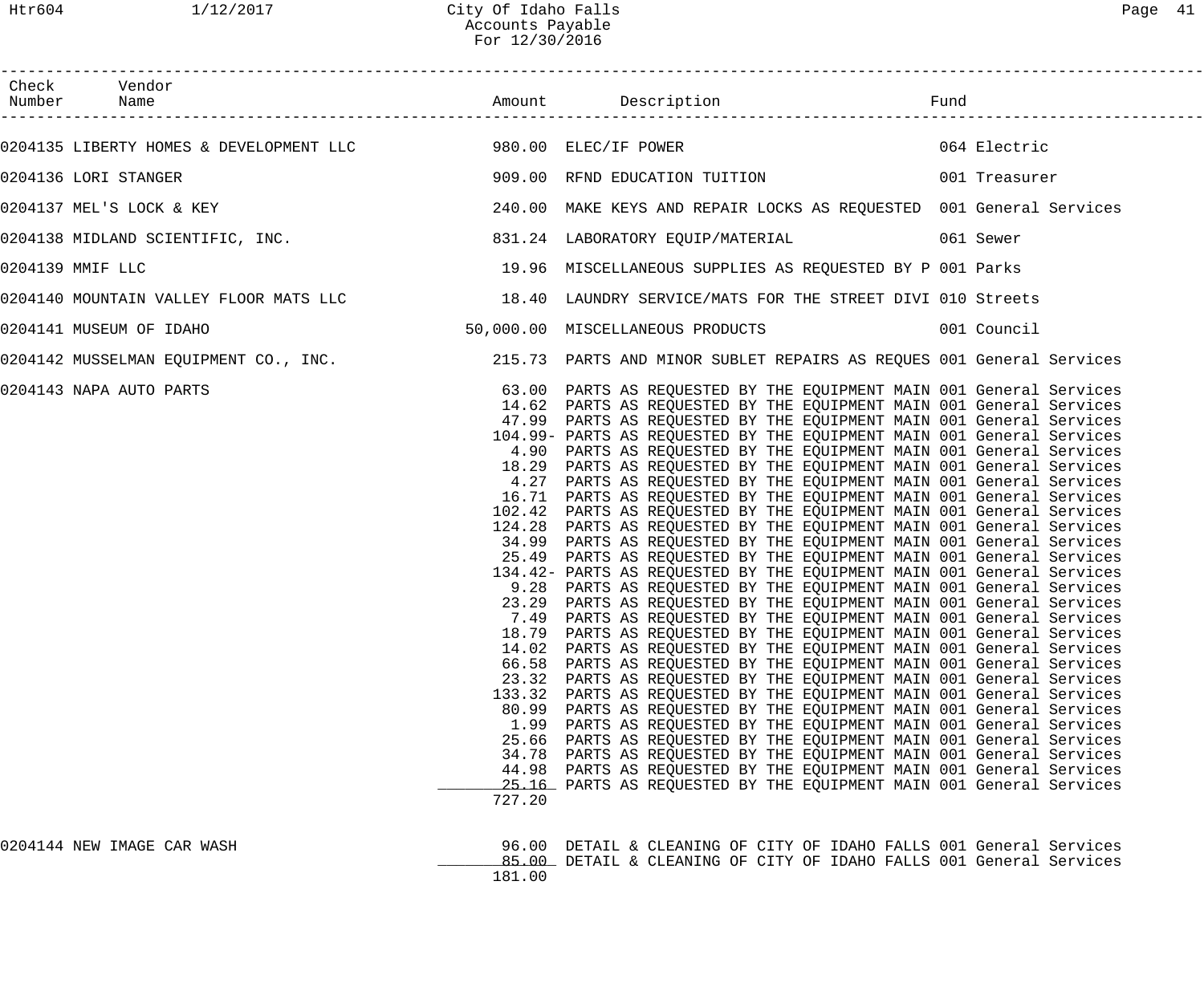## Htr604 1/12/2017 City Of Idaho Falls Page 42 Accounts Payable For 12/30/2016

| Check Vendor<br>Number                                          |             |                                                                                                                                                                                                                                                           |                        |
|-----------------------------------------------------------------|-------------|-----------------------------------------------------------------------------------------------------------------------------------------------------------------------------------------------------------------------------------------------------------|------------------------|
|                                                                 |             |                                                                                                                                                                                                                                                           |                        |
| 0204145 NEW SWEDEN IRRIGATION                                   |             | 442.50 ASSESSMENTS/TAX<br>299.43 ASSESSMENTS/TAX<br>606.43 ASSESSMENTS/TAX<br>111.00 ASSESSMENTS/TAX<br>165.05 ASSESSMENTS/TAX<br>163.73 ASSESSMENTS/TAX<br>9,174.49 ASSESSMENTS/TAX<br>283.20 ASSESSMENTS/TAX<br>439.99 ASSESSMENTS/TAX<br>697.38 ASSESS | 001 Parks              |
|                                                                 |             |                                                                                                                                                                                                                                                           | 001 Parks              |
|                                                                 |             |                                                                                                                                                                                                                                                           | 001 Parks              |
|                                                                 |             |                                                                                                                                                                                                                                                           | 010 Streets            |
|                                                                 |             |                                                                                                                                                                                                                                                           | 010 Streets            |
|                                                                 |             |                                                                                                                                                                                                                                                           | 010 Streets            |
|                                                                 |             | 9,174.49 ASSESSMENTS/TAX                                                                                                                                                                                                                                  | 060 Airport            |
|                                                                 |             |                                                                                                                                                                                                                                                           | 060 Airport            |
|                                                                 |             |                                                                                                                                                                                                                                                           | 060 Airport            |
|                                                                 |             |                                                                                                                                                                                                                                                           | 060 Airport            |
|                                                                 |             |                                                                                                                                                                                                                                                           | 064 Electric           |
|                                                                 |             |                                                                                                                                                                                                                                                           | 064 Electric           |
|                                                                 |             | 455.78 ASSESSMENTS/TAX                                                                                                                                                                                                                                    | 064 Electric           |
|                                                                 | 13, 153. 31 |                                                                                                                                                                                                                                                           |                        |
| 0204146 NORTHWEST PUBLIC POWER ASSOC. 220.00 ELEC/IF POWER      |             |                                                                                                                                                                                                                                                           | 064 Electric           |
| 0204147 O'REILLY AUTO PARTS                                     |             | 26.69 PARTS AS REQUESTED BY THE EQUIPMENT MAIN 001 General Services                                                                                                                                                                                       |                        |
|                                                                 |             |                                                                                                                                                                                                                                                           |                        |
| 0204148 OVERDRIVE, INC.                                         |             | 40,197.21 PURCHASE OF MATERIALS FOR I.F. PUBLIC LI 012 Library                                                                                                                                                                                            |                        |
|                                                                 |             | 49.99 PURCHASE OF MATERIALS FOR I.F. PUBLIC LI 012 Library                                                                                                                                                                                                |                        |
|                                                                 |             | 34,481.28 PURCHASE OF MATERIALS FOR I.F. PUBLIC LI 012 Library                                                                                                                                                                                            |                        |
|                                                                 |             | 99.98 PURCHASE OF MATERIALS FOR I.F. PUBLIC LI 012 Library                                                                                                                                                                                                |                        |
|                                                                 | 74,828.46   |                                                                                                                                                                                                                                                           |                        |
| 0204149 PIONEER TITLE COMPANY OF BONNEVILLE 75.00 ELEC/IF POWER |             |                                                                                                                                                                                                                                                           | 064 Electric           |
| 0204150 PLATT ELECTRIC / REXEL, INC. 657.36 HARDWARE            |             |                                                                                                                                                                                                                                                           | 064                    |
|                                                                 |             | 120.00 HARDWARE                                                                                                                                                                                                                                           | 064                    |
|                                                                 | 977.36      |                                                                                                                                                                                                                                                           |                        |
|                                                                 |             |                                                                                                                                                                                                                                                           |                        |
| 0204151 POST REGISTER, THE                                      |             | 635.00 ELEC/IF POWER                                                                                                                                                                                                                                      | 064 Electric           |
| 0204152 PRAXAIR DISTRIBUTION, INC.                              |             | 55.00 STARGOLD C25 ARG-C02 25%                                                                                                                                                                                                                            | 060 Airport            |
|                                                                 |             | 22.94 HEADGEAR 170 SB ADJUST-O-                                                                                                                                                                                                                           | 060 Airport            |
|                                                                 |             | 120.00 ELECTR HF MG765 5/32 10#<br>5.08 SCRATCH BRUSH SS TOOTH WO                                                                                                                                                                                         | 060 Airport            |
|                                                                 |             |                                                                                                                                                                                                                                                           | 060 Airport            |
|                                                                 |             |                                                                                                                                                                                                                                                           | 060 Airport            |
|                                                                 |             | 4.03 SOAPSTONE FLAT 6/CARD<br>15.98 VISOR CLEAR 34-40 15-1/2X                                                                                                                                                                                             | 060 Airport            |
|                                                                 |             | 1.25 PAPER INVOICE FEE                                                                                                                                                                                                                                    | 060 Airport            |
|                                                                 |             | 10.95 HAZARDOUS MATERIAL CHARGE                                                                                                                                                                                                                           | 060 Airport            |
|                                                                 |             | .91 DEMAND CHARGE CYLINDERS                                                                                                                                                                                                                               | 060 Airport            |
|                                                                 | 236.14      |                                                                                                                                                                                                                                                           |                        |
| 0204153 PRECISION ENGINEERING, LLC                              |             | 9,663.00 CONSTRUCTION JOB/CONTRACT                                                                                                                                                                                                                        | 042 Street Capital Imp |
| 0204154 PRESTON W WALDEN & KATHLEEN WALDEN                      |             | 500.00 OPTION EASEMENT EXPA 17TH                                                                                                                                                                                                                          | 064 Electric           |
|                                                                 |             |                                                                                                                                                                                                                                                           |                        |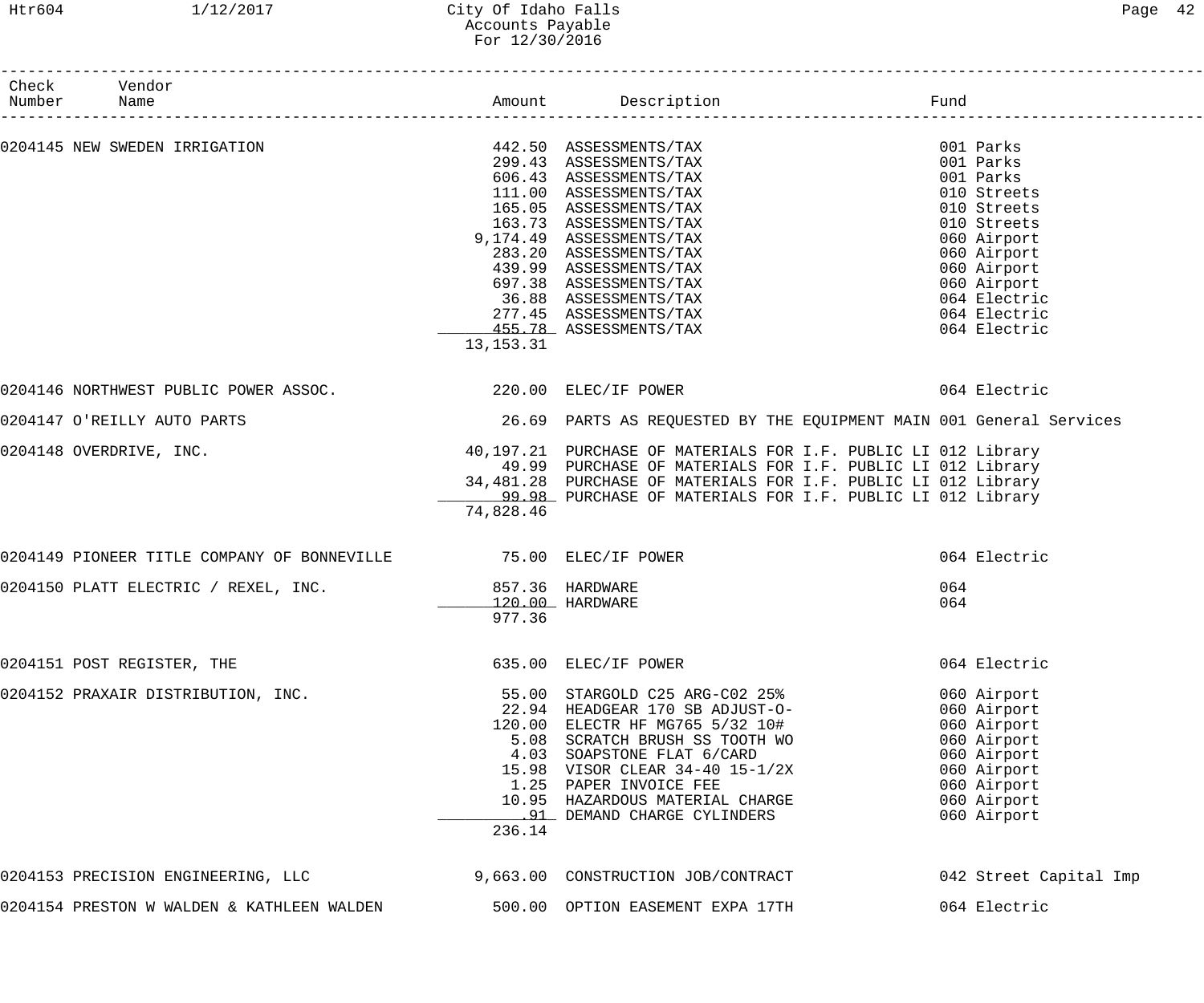| Page |  |
|------|--|
|------|--|

| Check Vendor<br>Number Name                                                                                              |          |                                                                                                                                                                                                                                                                                                                                                                   |                                              |
|--------------------------------------------------------------------------------------------------------------------------|----------|-------------------------------------------------------------------------------------------------------------------------------------------------------------------------------------------------------------------------------------------------------------------------------------------------------------------------------------------------------------------|----------------------------------------------|
|                                                                                                                          |          |                                                                                                                                                                                                                                                                                                                                                                   |                                              |
| 0204155 QUALITY AUTO BODY 1,219.09 ACCIDENT REPAIRS, FLEET 6001 General Services                                         |          |                                                                                                                                                                                                                                                                                                                                                                   |                                              |
| 0204156 R & S DISTRIBUTING                                                                                               |          | 152.36 CUSTODIAL SUPPLIES/EQUIP 064 Electric                                                                                                                                                                                                                                                                                                                      |                                              |
| 0204157 RAINEY CREEK COUNTRY STORE THE STORE A STATE AND FUEL PURCHASES AS REQUESTED BY AMBULANCE 001 General Services   |          |                                                                                                                                                                                                                                                                                                                                                                   |                                              |
| 0204158 RICHARD F DEATON AND JENNE L DEATON 500.00 OPTION EASEMENT EXPA 17TH 664 Electric                                |          |                                                                                                                                                                                                                                                                                                                                                                   |                                              |
| 0204159 RON SAYER DODGE, INC. THE SALE MANAGER 163.04 PARTS AND MINOR SUBLET REPAIRS AS REQUES 001 General Services      | 577.92   | 14.62 PARTS AND MINOR SUBLET REPAIRS AS REQUES 001 General Services<br>29.88 PARTS AND MINOR SUBLET REPAIRS AS REQUES 001 General Services<br>121.75 PARTS AND MINOR SUBLET REPAIRS AS REQUES 001 General Services<br>29.88 PARTS AND MINOR SUBLET REPAIRS AS REQUES 001 General Services<br>218.75 PARTS AND MINOR SUBLET REPAIRS AS REQUES 001 General Services |                                              |
| 0204160 RON'S TIRE INC.                                                                                                  | 348.80   | 168.87 BAR LUBE OIL<br>131.79 CHAIN GUARD, OIL 8" WEDGE 001 Parks<br>3.50 CARBURETOR 001 Parks<br>11.11 PIAPE BOTORS<br>3.50 CARBURETOR<br>44.64 BLADE ROTORS                                                                                                                                                                                                     | 010 Streets                                  |
| 0204161 ROOF THINGS, LLC                                                                                                 |          | 2,299.80 BUILDING SUP/REPR/MAINT. 001 General Services                                                                                                                                                                                                                                                                                                            |                                              |
| 0204162 RUSH TRUCK CENTERS, INC. THE SALE SERVICES 2008.62 PARTS AS REQUESTED BY THE EQUIPMENT MAIN 001 General Services |          | 45.34 PARTS AS REQUESTED BY THE EQUIPMENT MAIN 001 General Services<br>65.60 PARTS AS REQUESTED BY THE EQUIPMENT MAIN 001 General Services<br>193.64 PARTS AS REQUESTED BY THE EQUIPMENT MAIN 001 General Services<br>137.24 PARTS AS REQUESTED BY THE EQUIPMENT MAIN 001 General Services<br>480.44                                                              |                                              |
| 0204163 SAIA MOTOR FREIGHT LINE, INC.                                                                                    | 416.15   | 260.39 FREIGHT<br>155.76 FREIGHT                                                                                                                                                                                                                                                                                                                                  | 001 General Services<br>001 General Services |
| 0204164 SAWTOOTH EMERGENCY VEHICLES                                                                                      |          | 97.21 PARTS AS REQUESTED BY THE EQUIPMENT MAIN 001 General Services                                                                                                                                                                                                                                                                                               |                                              |
| 0204165 SCHOLASTIC BOOK FAIRS                                                                                            | 6,118.37 | 4,998.51 PURCHASE OF MATERIALS FOR I.F. PUBLIC LI 012 Library<br>1,119.86 PURCHASE OF MATERIALS FOR I.F. PUBLIC LI 012 Library                                                                                                                                                                                                                                    |                                              |
| 0204166 SENIOR CITIZENS COMMUNITY CNTR                                                                                   |          | 15,000.00 MISCELLANEOUS PRODUCTS                                                                                                                                                                                                                                                                                                                                  | 001 Council                                  |
| 0204167 SESAC, INC.                                                                                                      |          | 299.75 MEMBERSHIPS                                                                                                                                                                                                                                                                                                                                                | 001 General Services                         |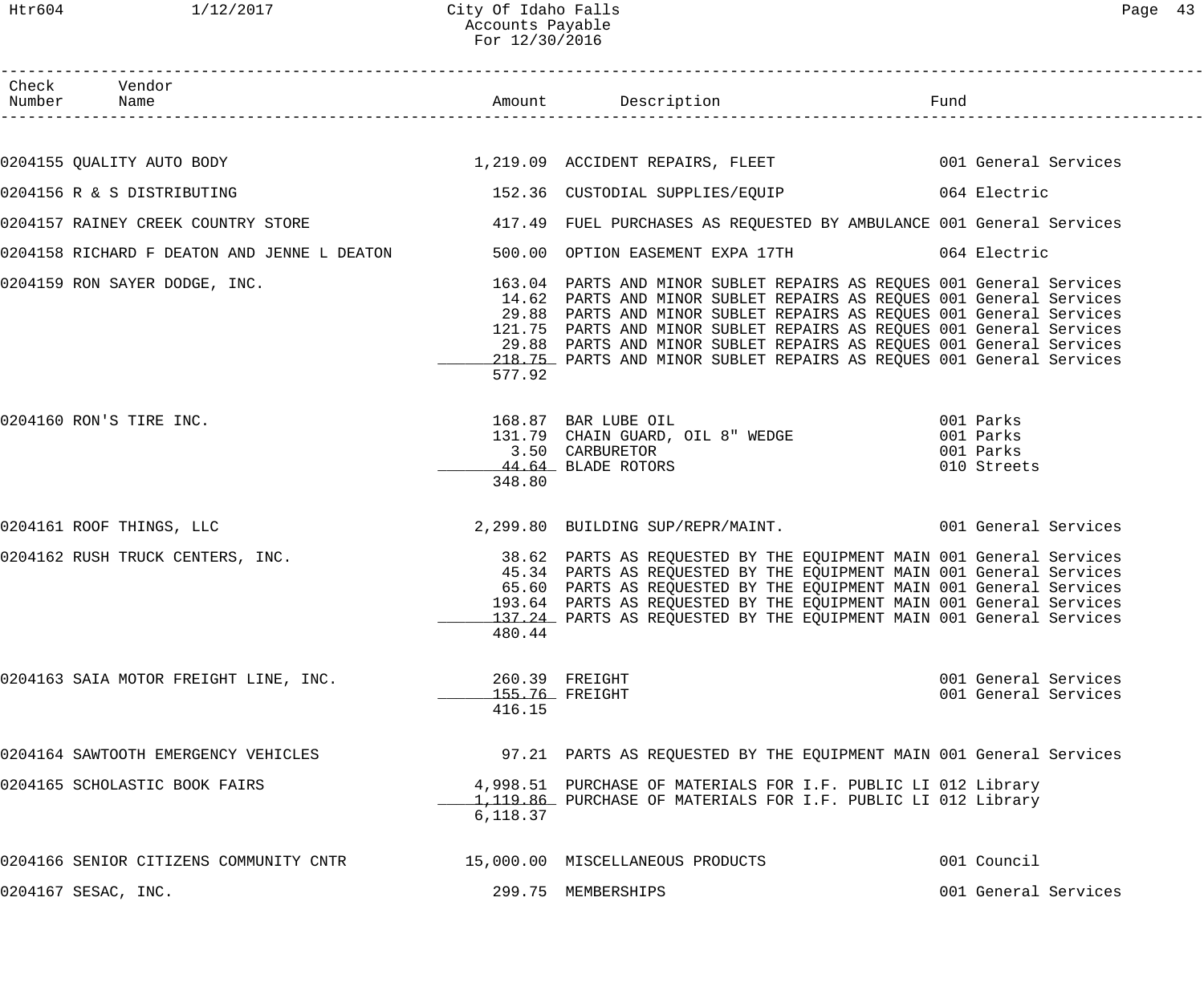| Check Vendor<br>Number Name                |               | Amount Description Description                                                                                                                                                                                   |                           |
|--------------------------------------------|---------------|------------------------------------------------------------------------------------------------------------------------------------------------------------------------------------------------------------------|---------------------------|
| 0204168 SHRED-IT USA LLC                   | 305.32        | 240.48 SHREDDING SERVICES FOR THE CITY OF IDAHO 001 Municipal Services<br>64.84 SHREDDING SERVICES FOR THE IDAHO FALLS P 001 Police                                                                              |                           |
| 0204169 SIDNEY HOOPES                      |               | 500.00 OPTION EASEMENT EXPA 17TH                                                                                                                                                                                 | 064 Electric              |
| 0204170 SIGNATURE PARTY RENTAL LLC         | 107.40 RENTAL |                                                                                                                                                                                                                  | 064 Electric              |
| 0204171 SIX MILE ENGINEERING, PA           |               | 2,033.58 CONSTRUCTION JOB/CONTRACT                                                                                                                                                                               | 046 Traffic Light Cap Imp |
| 0204172 SR TROUT, LLC                      |               | 840.00 ANIMAL FEED AS REQUESTED BY IDAHO FALLS 001 Parks                                                                                                                                                         |                           |
| 0204173 STATE TRAILER SUPPLY               | 98.85         | 13.76 PARTS AS REQUESTED BY THE EQUIPMENT MAIN 001 General Services<br>80.09 PARTS AS REQUESTED BY THE EQUIPMENT MAIN 001 General Services<br>5.00 PARTS AS REQUESTED BY THE EQUIPMENT MAIN 001 General Services |                           |
| 0204174 STEEL LIFE SCULPTURES              |               | 4,072.50 PARKS & RECREATION MISC. 047 Parks Capital Imp                                                                                                                                                          |                           |
| 0204175 T-O ENGINEERS                      |               | 5,564.80 PROFESSIONAL/PERSONAL SRV                                                                                                                                                                               | 060 Airport               |
| 0204176 TAYLOR MADE GOLF COMPANY           | 587.59        | 163.85 INVENTORY AS REQUESTED BY PINECREST GOLF 018 Golf Courses<br>30.26 INVENTORY AS REQUESTED BY SANDCREEK GOLF 018 Golf Courses<br>193.48 INVENTORY AS REQUESTED BY SANDCREEK GOLF 018 Golf Courses          |                           |
| 0204177 TETON MICROBIOLOGY LAB             | 540.00        | 270.00 LABORATORY ANALYSIS FOR WATER SAMPLES 061 Water<br>270.00 LABORATORY ANALYSIS FOR WATER SAMPLES                                                                                                           | 061 Water                 |
| 0204178 THE SHELTERED TRUST/CREATED BY THE |               | 500.00 OPTION EASEMENT EXPA 17TH                                                                                                                                                                                 | 064 Electric              |
| 0204179 THOMSON REUTERS WEST               | 966.81        | 113.33 MONTHLY WESTLAW SUBSCRIPTION AND BOOKS F 001 City Prosecuting Attorney<br>223.50 SUBSCRIPTIONS<br>629.98 MONTHLY WESTLAW SUBSCRIPTION AND BOOKS F 001 City Prosecuting Attorney                           | 001 Planning & Building   |
| 0204180 U.S. KIDS GOLF, LLC                |               | 269.25 RESALE ITEMS                                                                                                                                                                                              | 018 Golf Courses          |
| 0204181 U-HAUL INTERNATIONAL INC.          |               | 93.87 PROPANE AS REQUESTED BY EQUIPMENT MAINTE 001 General Services                                                                                                                                              |                           |
| 0204182 UPHOLSTERY CENTER, THE             | 410.00        | 215.00 UPHOLSTERY REPAIRS AS REQUESTED BY GARAG 001 General Services<br>195.00 UPHOLSTERY REPAIRS AS REQUESTED BY GARAG 001 General Services                                                                     |                           |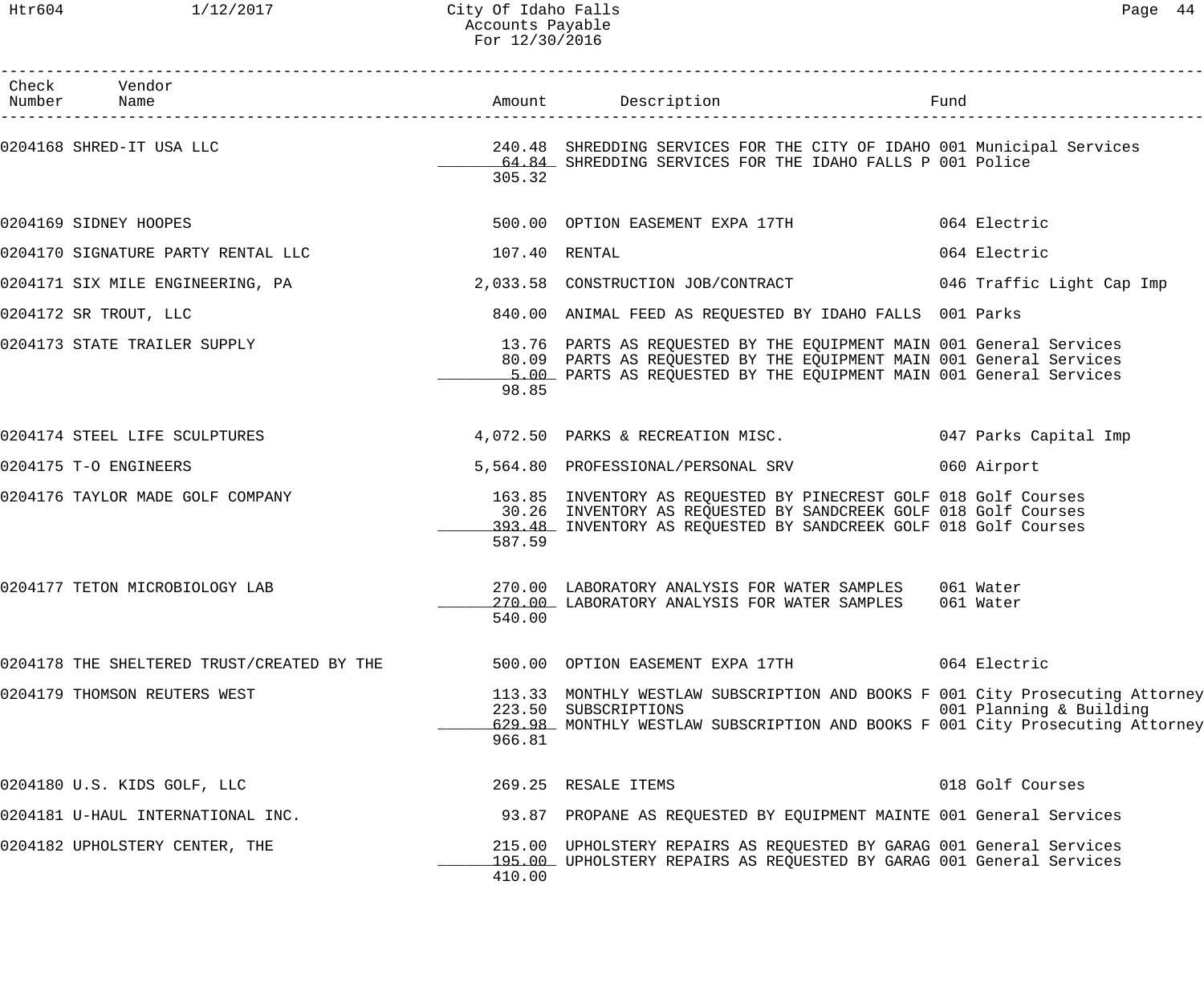## Htr604 1/12/2017 City Of Idaho Falls Page 45 Accounts Payable For 12/30/2016

| 0 |  |
|---|--|
|   |  |

| Check Vendor<br>Number Name               |                                   | Amount Description                                                                                                                                                                                                                                                                                                                                | Fund                                                                                                                                                                                                             |
|-------------------------------------------|-----------------------------------|---------------------------------------------------------------------------------------------------------------------------------------------------------------------------------------------------------------------------------------------------------------------------------------------------------------------------------------------------|------------------------------------------------------------------------------------------------------------------------------------------------------------------------------------------------------------------|
|                                           | 260.10                            | 0204183 UTILITY TRAILER/TRUCK SALES OF BOIS 244.74 PARTS AS REQUESTED BY THE EQUIPMENT MAIN 001 General Services<br>15.36 PARTS AS REQUESTED BY THE EQUIPMENT MAIN 001 General Services                                                                                                                                                           |                                                                                                                                                                                                                  |
| 0204184 VALLEY OFFICE SYSTEMS             | 1,378.96                          | 121.25   MAINTENANCE  CONTRACT-EQ<br>214.50   MAINTENANCE  CONTRACT-EQ<br>211.50 EMINIENANCE CONTRACT-EQ<br>78.01 MAINTENANCE CONTRACT-EQ<br>78.01 MAINTENANCE CONTRACT-EQ<br>293.58 MAINTENANCE CONTRACT-EQ<br>293.59 MAINTENANCE CONTRACT-EQ<br>78.00 MAINTENANCE CONTRACT-EQ<br>78.00 MAINTENANCE CONTRACT-EQ<br>78.00 MAINTENANCE CONTRACT-EO | 001 Public Works Engineering<br>001 Planning & Building<br>001 Mayor<br>001 General Services<br>001 General Services<br>001 Planning & Building<br>001 Public Works Engineering<br>010 Streets<br>062 Sanitation |
| 0204185 WACKERLI AUTO CENTER              | 471.18                            | 116.48 PARTS AS REQUESTED BY THE EQUIPMENT MAIN 001 General Services<br>266.90 PARTS AS REQUESTED BY THE EQUIPMENT MAIN 001 General Services<br>87.80 PARTS AS REQUESTED BY THE EQUIPMENT MAIN 001 General Services                                                                                                                               |                                                                                                                                                                                                                  |
| 0204186 WATEROUS COMPANY                  |                                   | 663.88 EQ REPAIR AND MAINT                                                                                                                                                                                                                                                                                                                        | 001 General Services                                                                                                                                                                                             |
|                                           |                                   | 0204187 WATSON ROTO-ROOTER FIRST CLASS PORT 113.00 PORTABLE TOILETS AS NEEDED BY THE PARKS 001 Parks                                                                                                                                                                                                                                              |                                                                                                                                                                                                                  |
| 0204188 WAXIE SANITARY SUPPLY             | 93.38                             | 21.07 CUSTODIAL SUPPLIES<br>29.52- CUSTODIAL SUPPLIES/EQUIP<br>101.83 CUSTODIAL SUPPLIES/EQUIP                                                                                                                                                                                                                                                    | 011 Recreation<br>061 Sewer<br>061 Sewer                                                                                                                                                                         |
| 0204189 WESTERN RECORDS DESTRUCTION, INC. | 70.00                             | 35.00 RECORDS DESTRUCTION<br>35.00 SHREDDING SERVICES AS REQUESTED BY WATER 061 Water                                                                                                                                                                                                                                                             | 001 Human Resources                                                                                                                                                                                              |
| 0204190 WESTERN STATES RENTAL STORE       | 198.25                            | 53.61 PARTS AS REQUESTED BY THE EQUIPMENT MAIN 001 General Services<br>32.92- PARTS AS REQUESTED BY THE EQUIPMENT MAIN 001 General Services<br>56.59 PARTS AS REQUESTED BY THE EQUIPMENT MAIN 001 General Services<br>120.97 PARTS AS REQUESTED BY THE EQUIPMENT MAIN 001 General Services                                                        |                                                                                                                                                                                                                  |
| 0204191 WOOD ENTERPRISES LLC              |                                   | 3,950.00 PARKS & RECREATION MISC. 001 Parks                                                                                                                                                                                                                                                                                                       |                                                                                                                                                                                                                  |
| 0204192 WOODLAND ENTERPRISES, INC         |                                   | 83.79 PIZZA AND DELIVERY CHARGES FOR BIRTHDAY 011 Recreation                                                                                                                                                                                                                                                                                      |                                                                                                                                                                                                                  |
| 0204193 YOUNG ELECTRIC SIGN COMPANY       | 8,250.00 SIGNS<br>20,720.00 SIGNS |                                                                                                                                                                                                                                                                                                                                                   | 001 Parks<br>001 Parks                                                                                                                                                                                           |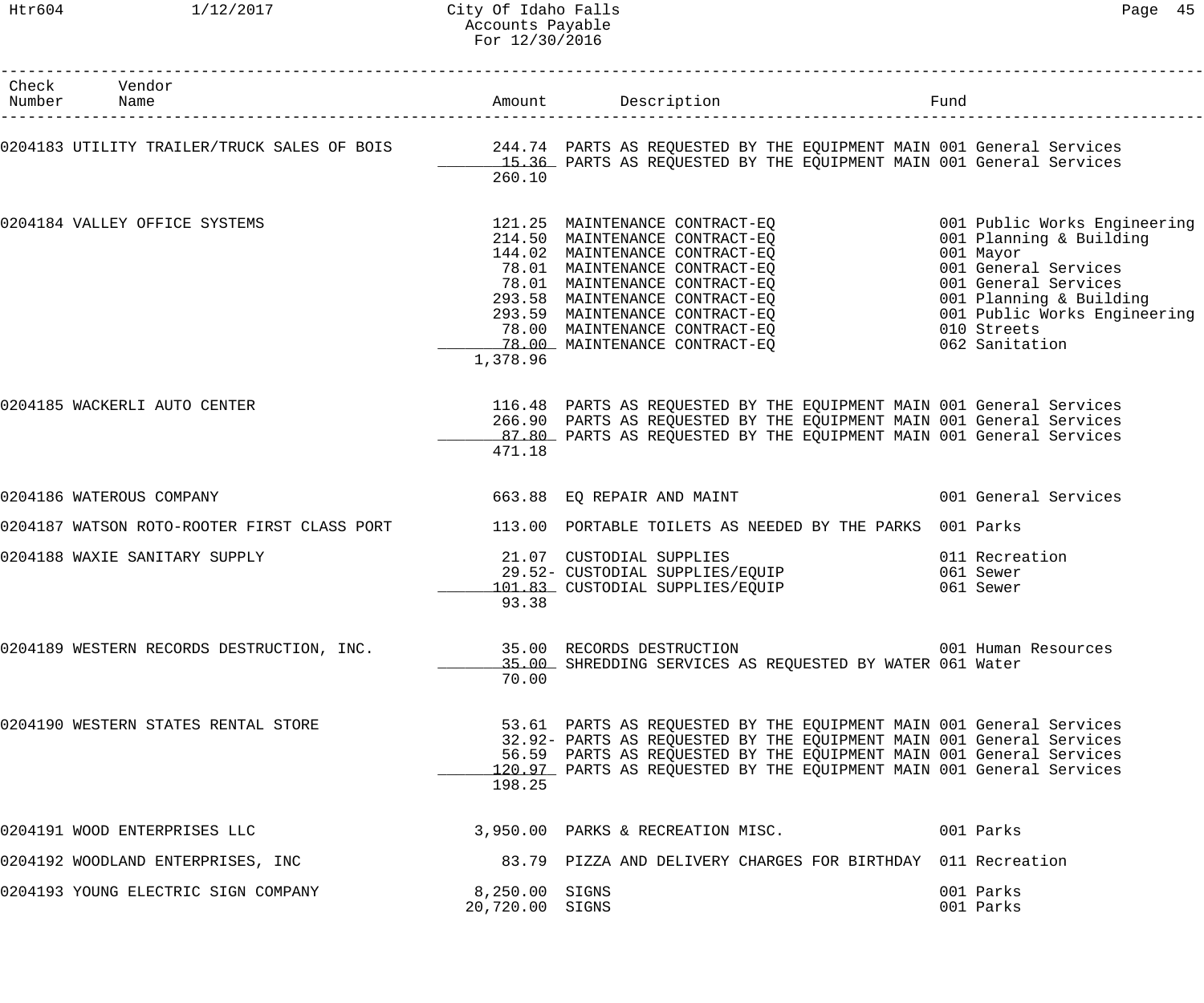| Check<br>Number | Vendor<br>Name                      | Amount                                         | Description | Fund                                                   |
|-----------------|-------------------------------------|------------------------------------------------|-------------|--------------------------------------------------------|
|                 | 0204193 YOUNG ELECTRIC SIGN COMPANY | 8,250.00 SIGNS<br>20,720.00 SIGNS<br>57,940.00 |             | 041 Municipal Capital Imp<br>041 Municipal Capital Imp |